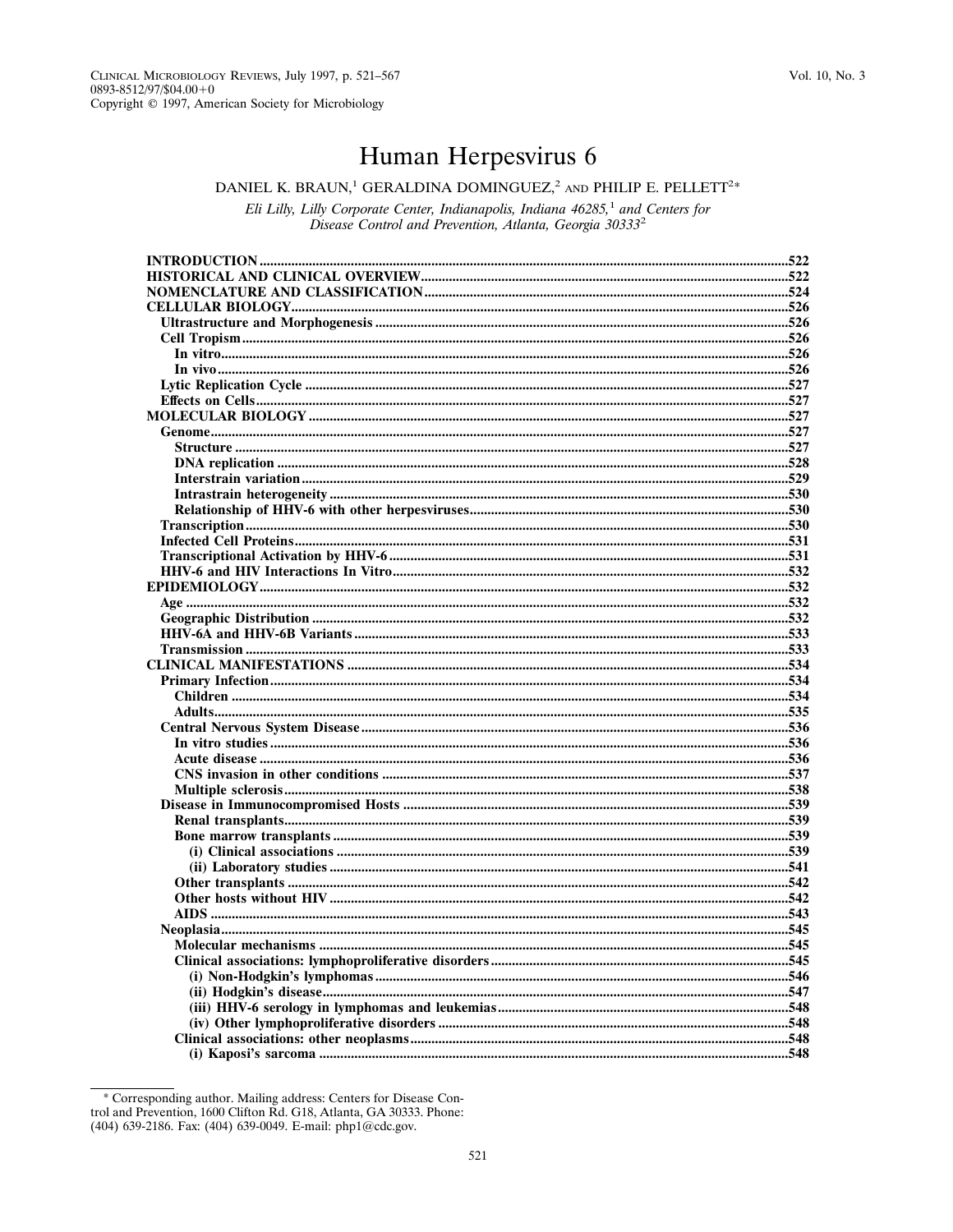# **INTRODUCTION**

Humans are the primary hosts for eight known herpesviruses. Herpes simplex virus type 1 (HSV-1) (human herpesvirus 1) has infected about 70% of adults and is the etiologic agent of common fever blisters; it occasionally causes severe encephalitis. Herpes simplex virus type 2 (HSV-2) (human herpesvirus 2) has infected about 30% of adults and is commonly the cause of genital herpes; it occasionally causes severe infections in neonates. Varicella-zoster virus (VZV) (human herpesvirus 3) has infected more than 90% of adults and causes varicella (chicken pox) and herpes zoster (shingles). Over 90% of adults have been infected with Epstein-Barr virus (EBV) (human herpesvirus 4), the cause of about 85% of infectious mononucleosis cases. EBV is also associated with Burkitt's lymphoma and nasopharyngeal carcinoma. Human cytomegalovirus (HCMV) (human herpesvirus 5) has infected about 70% of adults and is the cause of 10 to 15% of infectious mononucleosis cases. Congenital infection with HCMV is a major cause of deafness and mental retardation. The clinical spectrum of human herpesvirus 7 (HHV-7) has not been completely defined, but primary HHV-7 infection has been associated with some cases of exanthem subitum (ES) and other exanthems clinically similar to measles or rubella. Human herpesvirus 8 (HHV-8) was recently discovered in patients with AIDS-associated Kaposi's sarcoma (KS) lesions, and HHV-8 infection has been associated with other forms of KS, as well as other proliferative diseases. Table 1 provides a summary of some of the pathogenic and epidemiologic properties of the human herpesviruses.

The entity known as human herpesvirus 6 (HHV-6) consists of two closely related yet distinct viruses, designated human herpesvirus 6 variant A (HHV-6A) and human herpesvirus 6 variant B (HHV-6B). Current serologic methods cannot readily discriminate prior infection with one virus from prior infection with the other. Over 95% of people older than 2 years of age are seropositive for either or both viruses. HHV-6A has not been etiologically linked to any human disease, but such an association will probably be found in the near future. HHV-6B is the etiologic agent of the common childhood illness ES (also known as roseola infantum or sixth disease) and related febrile illnesses and frequently is active in immunocompromised patients.

In this review, we will describe what is known of the molecular and cellular biology of HHV-6A and HHV-6B, as well as their biology in their host organism, including their role in human disease. Thus far, nearly everything published on the subject of these viruses has described them both as HHV-6. It is possible to reinterpret many earlier reports in the light of the new grouping. To the extent possible, we will treat the viruses as separate entities.

# **HISTORICAL AND CLINICAL OVERVIEW**

This section is intended to provide a concise overview of the historical and clinical aspects of HHV-6 infections. Subjects that are discussed in greater detail elsewhere in this review are fully referenced there.

The discovery of HHV-6A and HHV-6B can be attributed to the development of methods enabling primary lymphocytes to be cultured for extended periods and to the widespread use of these techniques in the study of human immunodeficiency viruses (HIVs). Salahuddin and coworkers first reported the isolation and characterization of a novel herpesvirus from people with AIDS and lymphoproliferative diseases (252, 449, 450). The virus differed from the previously characterized herpesviruses with respect to growth properties, antigenicity, and genetic content. On the basis of an observed tropism for B cells, the virus was named human B-lymphotropic herpesvirus.

The discovery of a novel herpesvirus was quickly confirmed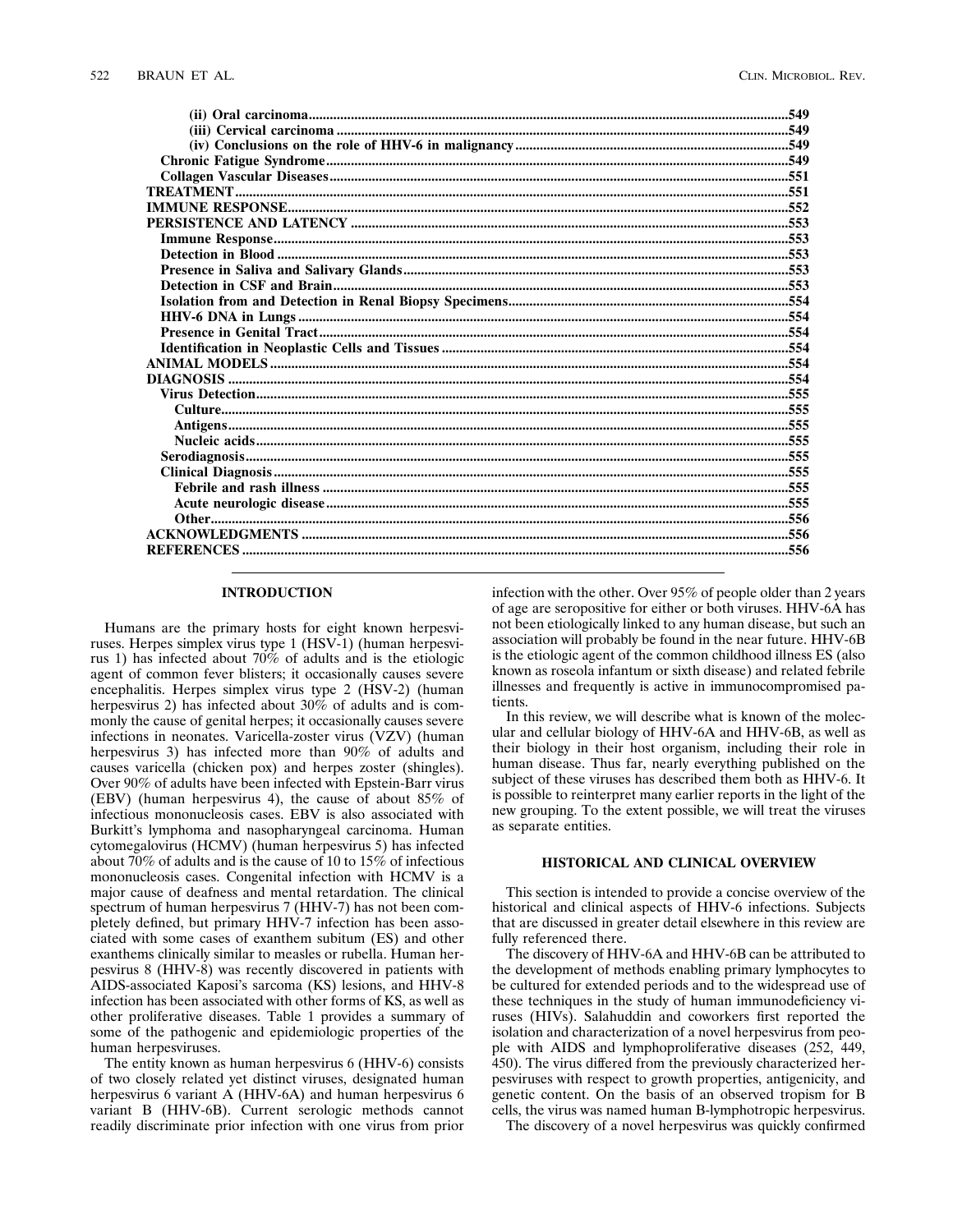|                           |                          | phomas                                        | phomas                   |                  |                       |                   |                |           |              |
|---------------------------|--------------------------|-----------------------------------------------|--------------------------|------------------|-----------------------|-------------------|----------------|-----------|--------------|
|                           |                          |                                               |                          |                  |                       |                   |                |           |              |
|                           |                          | mary effusion lym-                            | mary effusion lym-       |                  |                       |                   |                |           |              |
|                           |                          | man's disease, pri-                           | man's disease, pri-      |                  |                       |                   |                |           |              |
| sperm?, lympho-<br>cytes? |                          | KS, multicentric Castle-                      | KS, multicentric Castle- |                  | Į.                    | ن.                | Į.             | ب         | HHV-8        |
| m salrva                  | cytes                    |                                               |                          |                  |                       |                   |                |           |              |
| Infectious virus is       | CD4+ lympho-             | CMV disease                                   | د.                       |                  | subset of ES          | $>85\%$           | >50% by 2 yr   | ರಾ        | FHY-7        |
| lymphocytes               | cytes                    |                                               |                          |                  | dren                  |                   |                |           |              |
| Macrophages,              | CD4 <sup>+</sup> lympho- |                                               | (S(3)                    |                  | ES in 30% of chil-    | HHV-6B            | Before 2 yr    | ರಾ        | HHV-6B       |
|                           |                          | pneumonitis $\binom{?}{?}$ , as<br>A0-VHH 103 |                          |                  |                       | sn <sub>Id</sub>  |                |           |              |
| Skin, lymphocytes         | د.                       | Disseminated infections,                      | $\Omega$ SN              | د                | د.                    | A6-VHH ror HHV-6A | Č              | ರಾ        | V9-AHH       |
|                           | <b>B</b> cells           |                                               | phoma                    |                  |                       |                   |                |           |              |
|                           | epithelium               | leukoplakia                                   | noma, Burkitt's lym-     |                  | mononucleosis         |                   |                |           |              |
| <b>B</b> cells            | Oropharyngeal            | B-cell lymphomas, oral                        | Nasopharyngeal carci-    |                  | $>85\%$ of infectious | $-85$             | Most by 20 yr  | ب         | <b>EBV</b>   |
| progenitors (?)           |                          |                                               |                          |                  |                       |                   |                |           |              |
| macrophage                | of tissues               | ease                                          |                          |                  | congenital CMV        |                   |                |           |              |
| granulocyte-              | in a variety             | gastrointestinal dis-                         | restinosis $(?)$         |                  | mononucleosis,        |                   |                |           |              |
| Monocytes or<br>ganglia   | Epithelial cells         | CMV disease, retinitis,                       | Atherosclerosis (?),     | Į.               | 5% of infectious      | $0L \sim$         | Most by 20 yr  | ರಾ        | <b>HCMV</b>  |
| and dorsal root           | $\text{cells}$           |                                               |                          |                  |                       |                   | lescence       |           |              |
| Cells of trigeminal       | Skin epithelial          | Severe herpes zoster                          | Minimal                  | Herpes zoster    | Varicella             | 565               | 6 mo to ado-   | 2         | ΛZΛ          |
| ganglion                  |                          | suors                                         |                          | encephalitis     | genital lesions       |                   | activity       |           |              |
| Neurons of sacral         | Skin epithelial          | Large, slow-to-heal le-                       | Minimal                  | Genital lesions, | 5/6 subclinical, 1/6  | $-30$             | After sexual   | 2         | HSV-2        |
|                           |                          |                                               |                          |                  | natal infections      |                   |                |           |              |
| geminal ganglia           | cells                    | suors                                         |                          | encephalitis     | oral lesions, neo-    |                   |                |           |              |
| Neurons of tri-           | Skin epithelial          | Large, slow-to-heal le-                       | Minimal                  | Oral lesions     | 5/6 subclinical, 1/6  | $0L \sim$         | Most by 20 yr  | 2         | <b>HSV-1</b> |
| persistence<br>Latency or | infection<br>Primary     | Immunocompromised<br>patients                 | Chronic infection        | Reactivation     | Primary infection     | adults $(\%)$     | infection      | Subfamily | Virus        |
|                           |                          |                                               |                          |                  |                       | Prevalence in     | Age at primary |           |              |
| Cell association during:  |                          |                                               | Disease association for: |                  |                       |                   |                |           |              |
|                           |                          |                                               |                          |                  |                       |                   |                |           |              |

*a* For recent reviews on all the viruses except for HHV-8, see the relevant chaptersin. reference 163. HHV-8 is reviewedin. reference386.

TABLE 1.

Pathogenic

profiles of

the

HHVs*a*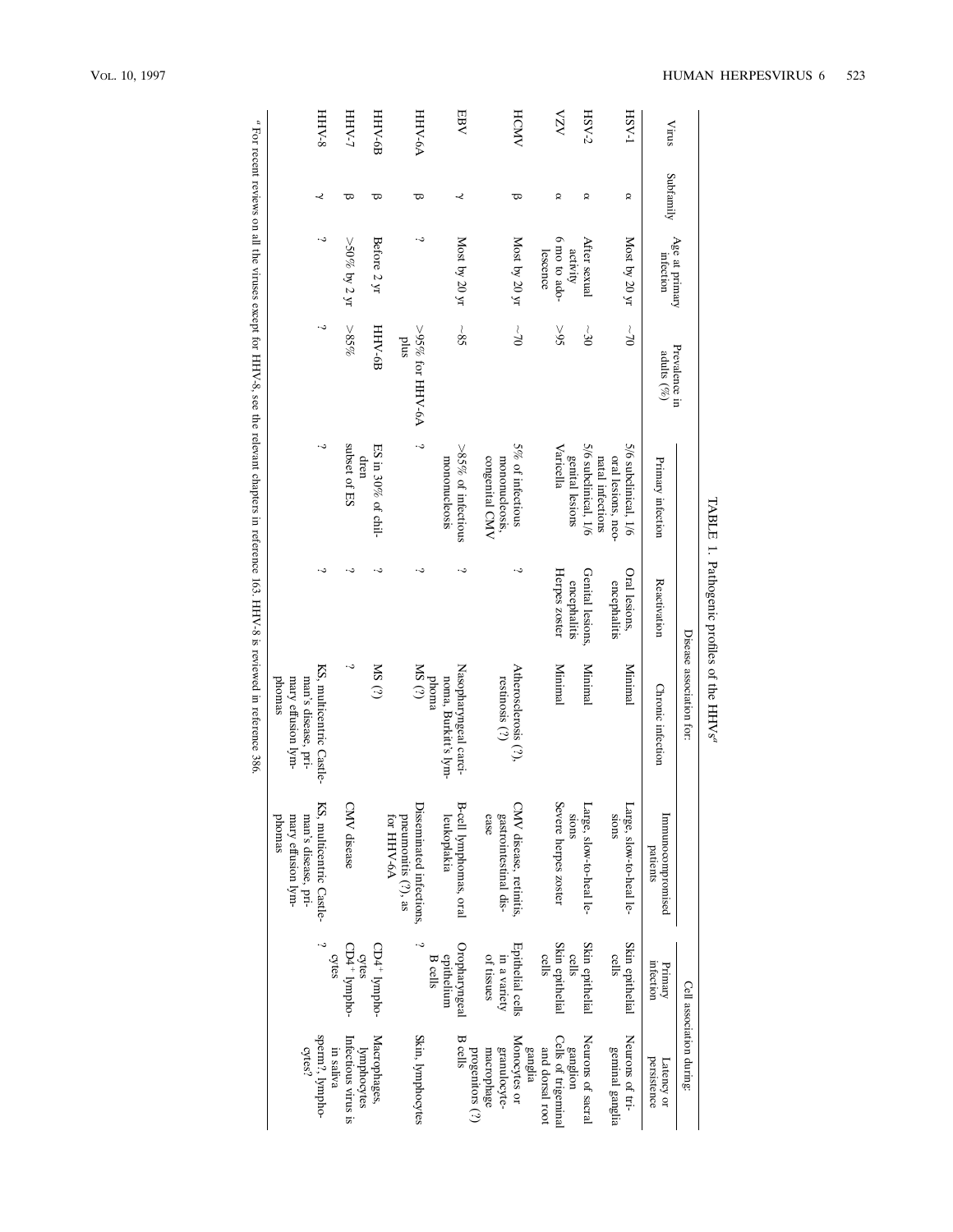by several laboratories, and isolates were obtained from specimens collected on several continents, indicating that infection with the virus is widespread (11, 49, 144, 324, 504, 556). Results from several of these laboratories indicated that the newly described virus was most likely to be found and to grow in  $CD4<sup>+</sup>$  lymphocytes (49, 144, 324, 343, 497, 504). The name of the virus was changed to human herpesvirus 6 (HHV-6), a name independent of the cell tropism of the virus and in accordance with guidelines established by the International Committee on Taxonomy of Viruses (6).

As the cellular and molecular biologic properties of independent isolates of HHV-6 were compared, the segregation of isolates into two groups became apparent. The groups differ with respect to epidemiology (3, 34, 35, 61, 128, 131, 139, 178, 254, 405, 455, 551), growth properties (3, 89, 128, 545), reactivity with panels of monoclonal antibodies (MAb) (3, 34, 89, 128, 455, 545), restriction endonuclease profiles (3, 34, 35, 180, 196, 250, 455), and nucleotide sequences (34, 35, 100, 101, 196, 197, 200, 505, 554). Nonetheless, they are very closely related, with some genes being over 95% identical. After considerable debate in the literature and at international scientific meetings, a decision was made to formally recognize the differences as sufficient to define the two groups as HHV-6 variants A and B (2). HHV-6A is exemplified by strains GS and U1102, and HHV-6B is exemplified by strains Z29 and HST. The presence of the two groups raises several questions. What are the differences between the viruses with regard to disease spectrum and epidemiology? Can a variant-specific serologic test be developed? Can intertypic recombinants be formed? Answers to these and many related questions should be forthcoming in the next few years.

The early literature describing HHV-6 serology shows several inconsistencies. In some reports, as few as 3% of people were described as seropositive for the virus, and in others over 90% were seropositive. Age-related increases as well as declines in seropositivity were noted. Correlations were and were not seen between HHV-6 antibody status and the progression of HIV-related disease. Much of this confusion can be attributed to the lack of sensitivity of some of the earliest serologic tests, as well as to the use of very conservative cutoffs to avoid nonspecific results. Current methods indicate that more than 95% people over 2 years of age are seropositive for either HHV-6A or HHV-6B or both.

The search for diseases associated with HHV-6 infections has been complicated by the high viral seroprevalence, but the early age of acquisition of infection noted by some workers suggested that the virus might be associated with a common childhood disease. Yamanishi et al. found that HHV-6B could be cultured during the febrile phase of the common childhood illness ES (roseola infantum) and, further, that the children demonstrated seroconversion to the virus within weeks of the acute illness (556). Primary HHV-6B infection normally produces mild or even subclinical disease, but more severe presentations have been observed. As described in detail below, these include hepatitis, hemophagocytic syndrome, fatal disseminated infection, and neurologic manifestations (e.g., febrile convulsions and encephalitis). Illness associated with primary HHV-6B infection accounts for 10 to 40% of febrile admissions of young children to pediatric emergency departments. No isolates of HHV-6A independent of HHV-6B have been obtained from immunocompetent children with roseola or other febrile illness.

There may be negative consequences of the failure to diagnose routine HHV-6B infections. One scenario (51, 236, 474) involves a febrile child who is being treated with antibiotics and then breaks out in a rash after a day or two. This might be interpreted as an adverse reaction to the antibiotic and duly noted as such, with that antibiotic and its relatives being stricken from the list of antibiotics available for treating that person for the rest of his or her life. The antibiotic reaction may in fact have been a normal presentation of primary HHV-6B infection. Thus, even though primary infection with HHV-6B has few sequelae, definitive diagnosis of the infection is in the patient's best interest.

In addition to the study of primary infection in children, HHV-6A and HHV-6B have been studied as possible cofactors in other clinical situations. Herpesviruses are common opportunistic pathogens in immunocompromised individuals, and HHV-6A and HHV-6B activity has been detected following renal and liver transplants and bone marrow transplants (BMT). HHV-6 antigens and nucleic acids are widely disseminated in autopsy tissues from AIDS patients. The clinical consequences of these findings are under study. Segments of HHV-6 DNA can transform cells to a malignant phenotype in vitro, and it is possible that the virus plays an etiologic role in Hodgkin's disease (HD) and other malignancies.

An underappreciated aspect of HHV-6 biology is its commensal presence in brain tissue. The implications of this observation are not known. Several recent reports indicate that HHV-6 activity and distribution in the central nervous system (CNS) are altered in multiple sclerosis (MS) patients (87, 540).

#### **NOMENCLATURE AND CLASSIFICATION**

The brief history of HHV-6 nomenclature provides a clear reminder that science is done by humans. There have been changes in names and suggested classification, and there have been spirited discussions and arguments about what to call the variant groups. Some issues remain to be settled.

HHV-6A and HHV-6B are members of the *Betaherpesvirinae* subfamily, in the *Roseolovirus* genus along with HHV-7 (Fig. 1). This classification is based on the relatively high level of sequence conservation and general genetic colinearity between these viruses and HCMV (a well-characterized betaherpesvirus), in comparison to the generally lower level of genetic similarity to alpha- or gammaherpesviruses. The genetic relationships of HHV-6A and HHV-6B with the other herpesviruses are discussed in more detail in the section on molecular biology, below.

Shortly after the discovery of HHV-6, several laboratories described the isolation of viruses that appeared to be different strains of the same virus, in that their DNA hybridized specifically with a cloned DNA fragment from one of the primary isolates. Early on, it was noted that in hybridizations of this fragment with *Hin*dIII-digested viral DNA, either of two profiles were detected: a single 8.5-kb band or a 5.4-kb band plus a 23-kb band (50, 244, 268), but the significance of these differences was not evident. In a comparison between two isolates, strains Z29 and U1102 reacted differently with some MAb, and while strain U1102 replicated in the T-cell lines J JHAN and HSB-2, strain Z29 did not (545). Given that only two isolates were compared, the only conclusion possible was that the strains differed in these properties.

Three important papers on the subject of HHV-6 strain grouping were published independently in 1991. Each reported comparisons of several properties across collections of HHV-6 strains. All three papers reported that the collections of HHV-6 isolates segregated into two groups that were consistent from marker to marker. Aubin et al. (35) compared restriction endonuclease profiles from large genomic segments and nucleotide sequences from a 163-bp segment and found two groups, typified by strains SIE and HST. Strains included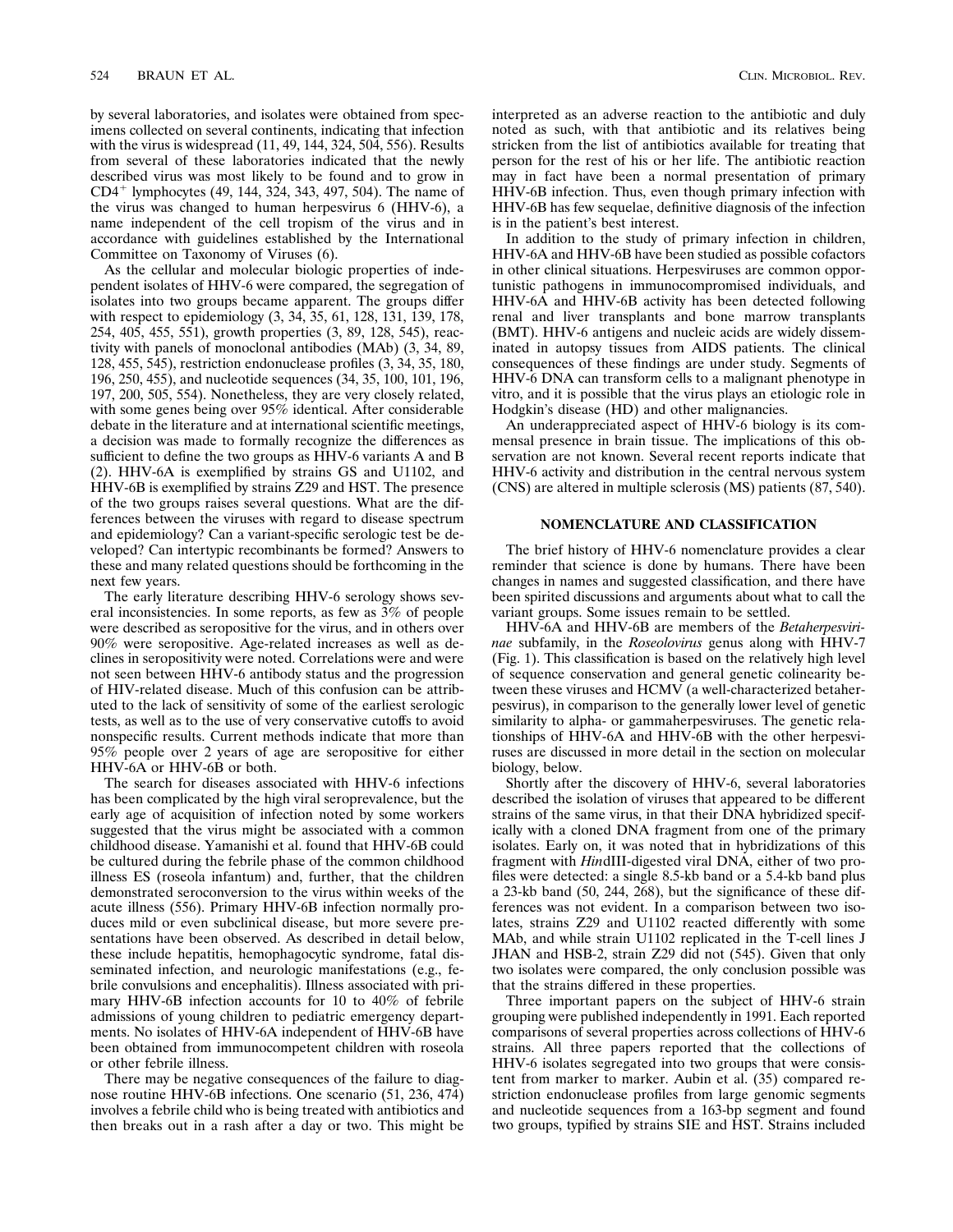

FIG. 1. Genetic relationship of HHV-6A and HHV-6B to other herpesviruses. gH amino acid sequences were aligned by PILEUP (127) with a gap weight of 3 and a length weight of 0.1. The dendrogram represents clustering of the sequences based on their similarity; vertical branch lengths are proportional to the distance between the sequences.  $\alpha$ ,  $\beta$ , and  $\gamma$  are the herpesvirus subfamilies. Genera within each subfamily are indicated. The close relationship between HHV-6A and HHV-6B is evident, as are the progressively larger distances from these viruses to the other betaherpesviruses, HHV-7, and then HCMV. The viruses indicated as OBP+ encode homologs of the HSV-1 UL9-encoded origin binding protein; their origins of lytic DNA replication are highly conserved. The viruses indicated as  $OBP-$  do not encode homologs of this protein, and their origins of lytic DNA replication share little similarity with those of the OBP+ viruses. References for the sequences are as follows: EBV, 39; HVS (herpesvirus saimiri), 16; HHV-8, 368; HCMV, 92; HHV-7, 381; HHV-6B, 317; HHV-6A, 200; VZV, 123; HSV-1, 357.

in group 1 were isolated from immunocompromised adults, and those in group 2 were isolated from children. Ablashi et al. (3) found that isolates that grew in HSB-2 and Sup T1 but not Molt-3 cells reacted with all MAb directed against strain GS and shared identical restriction endonuclease profiles, while the isolates that did not grow in HSB-2 and Sup T1 cells but grew in Molt-3 cells reacted with the same subset of strain GS-derived MAb and shared identical restriction endonuclease profiles that differed from those of the other group. The authors proposed that HHV-6 isolates be divided into group A (GS-like) and group B (Z29-like). Schirmer et al. (455) compared whole-genome restriction endonuclease profiles and reactivity with a panel of MAb among a collection of HHV-6 isolates. The isolates that shared restriction endonuclease profiles with strain Z29 had similar reactivity with the panel of MAb. With the exception of strain Z29, which was isolated from an AIDS patient, the Z29-like viruses were all obtained from ES patients. The authors suggested that reclassification of HHV-6 strains be considered.

There was sufficient overlap in the collections studied in these papers to suggest that the two groups of isolates described in each of the three papers were in fact the same groups. Subsequent studies confirmed this and extended the results to much larger collections (34, 89). As it stands, over 100 HHV-6 isolates have been analyzed by a combination of restriction endonuclease analysis, cell tropism, and reactivity with panels of MAbs (3, 128, 131, 137, 455); except for isolates that appear to be mixtures of the two variants (3, 131), all have been unambiguously assigned to one of the two groups.

While it is clear that HHV-6 isolates segregate into two distinct groups, it is also clear that the two groups are closely related. Members of both groups infect primary CD4-positive T cells. Although a subset of MAb derived against a member of one or the other group do not cross-react between the groups,

many MAb do. Much of the human immune response is crossreactive between the groups, and polyclonal rabbit antibodies to either cells infected with a member of one group or a purified structural protein from a member of one group react strongly with their counterparts from the other group (89, 406). The genomes cross-hybridize efficiently (316, 455). The nucleotide sequence identity ranges from 75 to 97%, depending on which gene is being compared, with identities being in the vicinity of 95% for most genes (34, 35, 101, 197, 200, 315, 317, 323, 406, 554). Notably, both groups encode closely related homologs of the parvovirus *rep* gene at equivalent genomic locations (425, 509); the next most closely related herpesvirus, HHV-7, does not encode such a gene (381).

The clear evidence for two closely related yet distinct groups of HHV-6 isolates has led to a nomenclature conundrum. Do the two groups warrant distinct names? Do the two groups constitute distinct herpesvirus species? The issue was discussed in special sessions at international herpesvirus meetings, and a consensus letter from the community on the subject was published in 1993 (2). The letter described the available evidence and concluded that the groups should be recognized as HHV-6 variants A (strain GS- and U1102-like) and B (strains Z29- and HST-like). It was suggested that it was premature to recognize the variants as distinct species because of their close relationship (closer than any other pair of recognized herpesvirus species) and the gaps in our understanding of the epidemiology of the variants.

In the intervening 4 years, much has been learned, and we would like to describe our reasons for proposing that the issue of recognizing the variant groups as distinct species be reconsidered. We preface the discussion with the definition of herpesvirus species as put forth by the Herpesvirus Study Group of the International Committee on Taxonomy of Viruses (ICTV):

Related viruses could be classified as distinct species if (a) their genomes differ in a readily assayable and distinctive manner across the entire genome (e.g., restriction endonuclease cleavage site patterns obtained with many enzymes) and not merely at a specific site (e.g., small number of genes or small number of restriction endonuclease sites) and (b) if the virus can be shown to have distinct epidemiologic and biologic characteristics (436).

Has this definition been met? With respect to item "a" from the ICTV definition, which relates to genomic differences, we think the answer is, "Yes." Evidence for this includes the identification of variant-specific nucleotide sequence differences in fragments from diverse segments of the respective genomes and the manifestation of these differences in the markedly distinct restriction endonuclease fragment profiles of each variant. These are perhaps most easily appreciated in the whole-genome restriction endonuclease profiles presented in the studies of Schirmer et al. (455). The sequence variation is logically the source of the variation in reactivity with panels of MAb directed against a variety of viral proteins.

An important question to consider, given the high degree of similarity between the HHV-6 variants, is whether there is any evidence for natural recombination between them, which would suggest overlapping or shared biologic niches and the absence of speciation. Points of comparison would be the EBV variants and interstrain variation among HCMV isolates. In the case of EBV, viruses have been identified that are EBV-1 at some loci and EBV-2 at others (314), suggesting that there is a biological gradient between the variants that precludes their recognition as distinct species. For HCMV, the evidence when considered in its parts (single genes) appears to indicate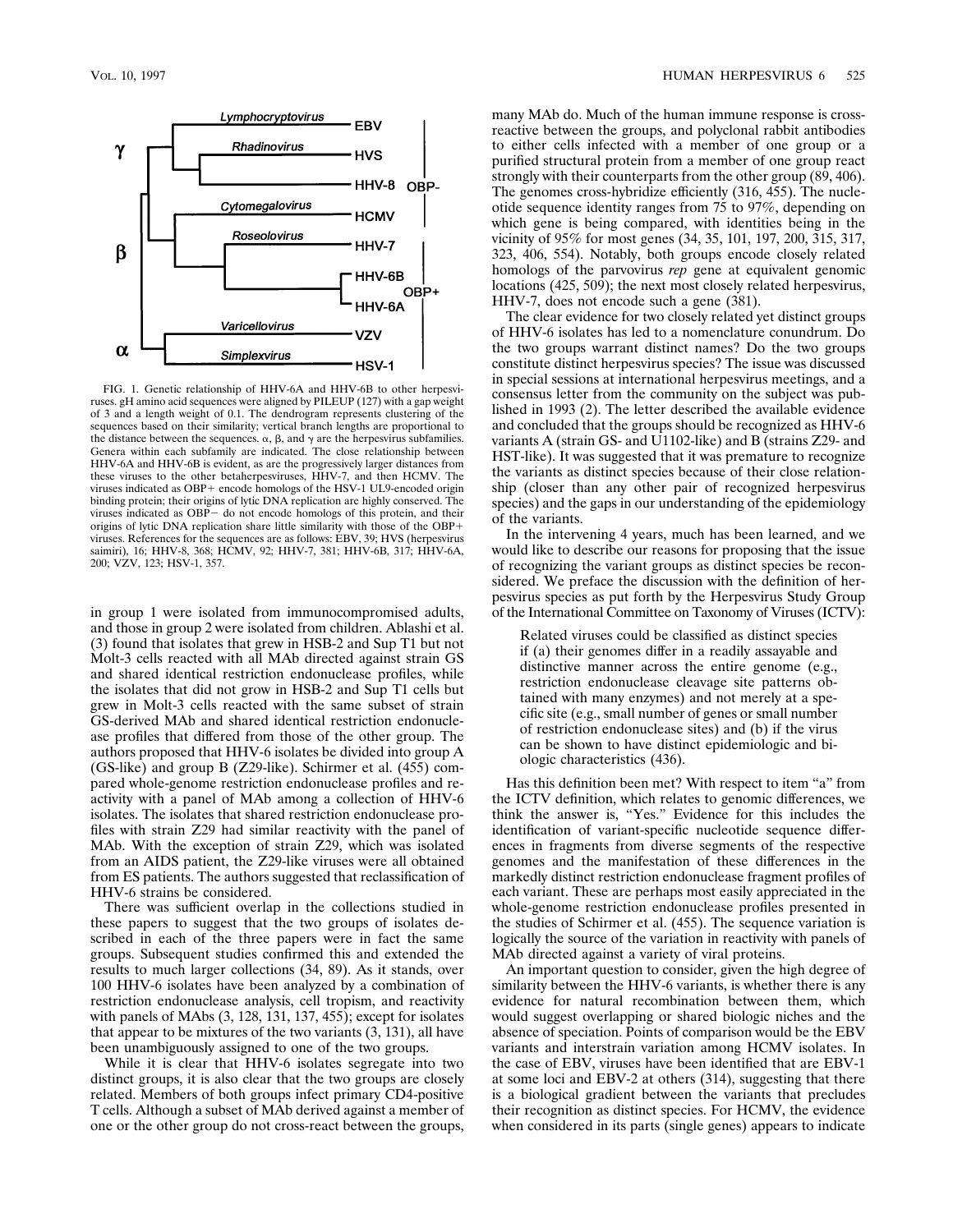the presence of defined strain groups, but when the totality of evidence (multiple genes) is considered, strains that sort into a given group when the sequence of one gene is analyzed, sort into other groups when other genes are analyzed, there being no constancy of the sorting from marker to marker (97, 98, 304). There is no reported evidence of a genetic gradient between HHV-6A and HHV-6B; all isolates that have been characterized for more than one marker have been unambiguously assignable to one or the other variant.

Do the variants have "distinct epidemiologic and biologic characteristics" (item "b")? As mentioned above, A variants replicate preferentially in HSB-2 and J JHAN cells and B variants replicate preferentially in Molt-3 cells. There is a nearly absolute association of B variants with ES (128, 131, 137, 405, 455); the two A variants found were each present in the ill child simultaneously with the B variant (131). Of HHV-6 strains detected in BMT recipients, 70 (87.5%) of 80 were B variants, 6 (7.5%) were A variants, and 4 (5%) were mixtures of HHV-6A and HHV-6B (147, 178, 254, 458, 528, 539). As recently elegantly summarized by Di Luca et al. (135), there are significant variant-specific differences in the frequencies of detecting HHV-6 DNA in (i) peripheral blood mononuclear cells (PBMC) of healthy donors, CFS patients, and HIV-infected patients; (ii) lymph nodes from patients with various conditions; and (iii) various tissues. In most of the examples, the B variant was detected most frequently, with HHV-6A being detected more frequently than HHV-6B in healthy skin, KS lesions, KS-derived cell lines, and primary fibroblast cultures, suggesting a preferential tropism of HHV-6A for skin. The distinctions between the variants were less marked in lung tissue specimens, where 22 (65%) of 34 specimens were PCR positive for both variants, 2 (6%) were positive for HHV-6A, and 10 (29%) were positive for HHV-6B (115). Although there is some overlap in tissue distribution and disease associations, the variant-specific differences in cell tropism, disease associations, and tissue distribution seem sufficient when considered together to constitute "distinct epidemiologic and biologic characteristics."

We are of the opinion that sufficient new information relating to the biology and epidemiology of the HHV-6 variants has accumulated to allow reconsideration of the classification of the HHV-6 variants as distinct species. As we were reminded by Di Luca et al. (135), the herpesvirus classification system is intended to allow researchers and clinicians to anticipate the properties and pathogenic potentials of new isolates (436). Thus, whether or not the species threshold is deemed to have been met, the differences between the variants are real and require recognition for us to fully appreciate the subtleties of the specific niches that the viruses occupy. In this review, we have highlighted areas where variant-specific differences have been noted. In addition, to the extent that we could manage, we have treated the variants as separate entities, even in areas for which variant-specific differences have not been (and might not be) identified. Although this has led to some instances of more difficult phraseology, we do not consider the absence of evidence for differences to mean the absence of differences, and we hope to stimulate continued study of the similarities and differences between the variants. We also hope that a by-product of this and other work describing variant-specific differences will be motivation of authors of HHV-6-related papers in the future to be clear in specifying which variant was studied, isolated, or otherwise detected.

# **CELLULAR BIOLOGY**

# **Ultrastructure and Morphogenesis**

Virions of HHV-6A and HHV-6B, as for all herpesviruses, have four main structural elements: an electron-dense core, a capsid with icosahedral symmetry, a tegument (the less highly structured material occupying the space between the capsid and the envelope), and an outer envelope in which virally encoded glycoproteins and integral membrane proteins are embedded (reviewed in reference 437). The assembly process leading to mature HHV-6 particles begins in the nucleus, where nucleocapsids are assembled. HHV-6 capsids have a diameter of 90 to 110 nm (53, 562). After capsid assembly, the tegument is acquired while still in the nucleus by a series of envelopment and deenvelopment steps which have not been fully characterized (385, 434). The tegument may be acquired in a novel structure, the tegusome, which is a membranebounded spherical compartment, apparently of cytoplasmic origin, that is present in the nuclei of HHV-6-infected cells (434). Fully tegumented capsids, with a diameter of approximately 165 nm, appear to be released into the cytoplasm via fusion of the tegusome with the nuclear membrane (434, 562). HHV-6 morphogenesis has the unique feature of cytoplasmic accumulation of fully tegumented capsids with a prominent and welldemarcated tegument; these tegumented cytoplasmic capsids appear to acquire their envelope by budding into cytoplasmic vesicles. Mature virions are approximately 200 nm in diameter (53, 562) and are released by exocytosis (434).

#### **Cell Tropism**

**In vitro.** HHV-6A and HHV-6B replicate most efficiently in vitro in activated primary T cells, and several isolates have been adapted to grow efficiently in continuous T-cell lines. Of the two most widely used strains of HHV-6A, strain GS is most commonly propagated in the T-cell line HSB-2 and strain U1102 is most commonly propagated in J JHAN cells. HHV-6B(Z29) is grown most often in primary lymphocytes and has been adapted for growth in the Molt-3 T-cell line. While T cells are most widely used for propagation of HHV-6A and HHV-6B, cell lines of neural, epithelial, and fibroblastic origin have different levels of permissivity for HHV-6 growth in vitro (6, 86, 94, 213, 325), although none of these cells are in common use for routine propagation of the virus. With few exceptions, virus isolation procedures have relied on cultivation of patient PBMC or cocultivation with primary adult PBMC or umbilical cord blood lymphocytes. HHV-6 can infect primary natural killer (NK) cells harvested from PBMC (341).

**In vivo.** The in vivo host tissue range of HHV-6 is broader than its in vitro host range might suggest and includes lymph nodes (309), lymphocytes (112, 119, 243), macrophages and monocytes (288), kidney tubule endothelial cells (388), salivary glands (174, 296, 424), and CNS tissues, where viral gene products have been localized to neurons and oligodendrocytes (87, 329, 330).

Takahashi et al. (497) sorted lymphocytes obtained from children with primary infections during episodes of ES and found that virus was recovered most abundantly from  $CD4<sup>+</sup>$ cell populations. Because these isolates were obtained during ES, they were probably HHV-6B. Four weeks following primary infection, virus could be recovered only from macrophages (288). As discussed below, this finding suggests that macrophages are a potential repository for latent infection.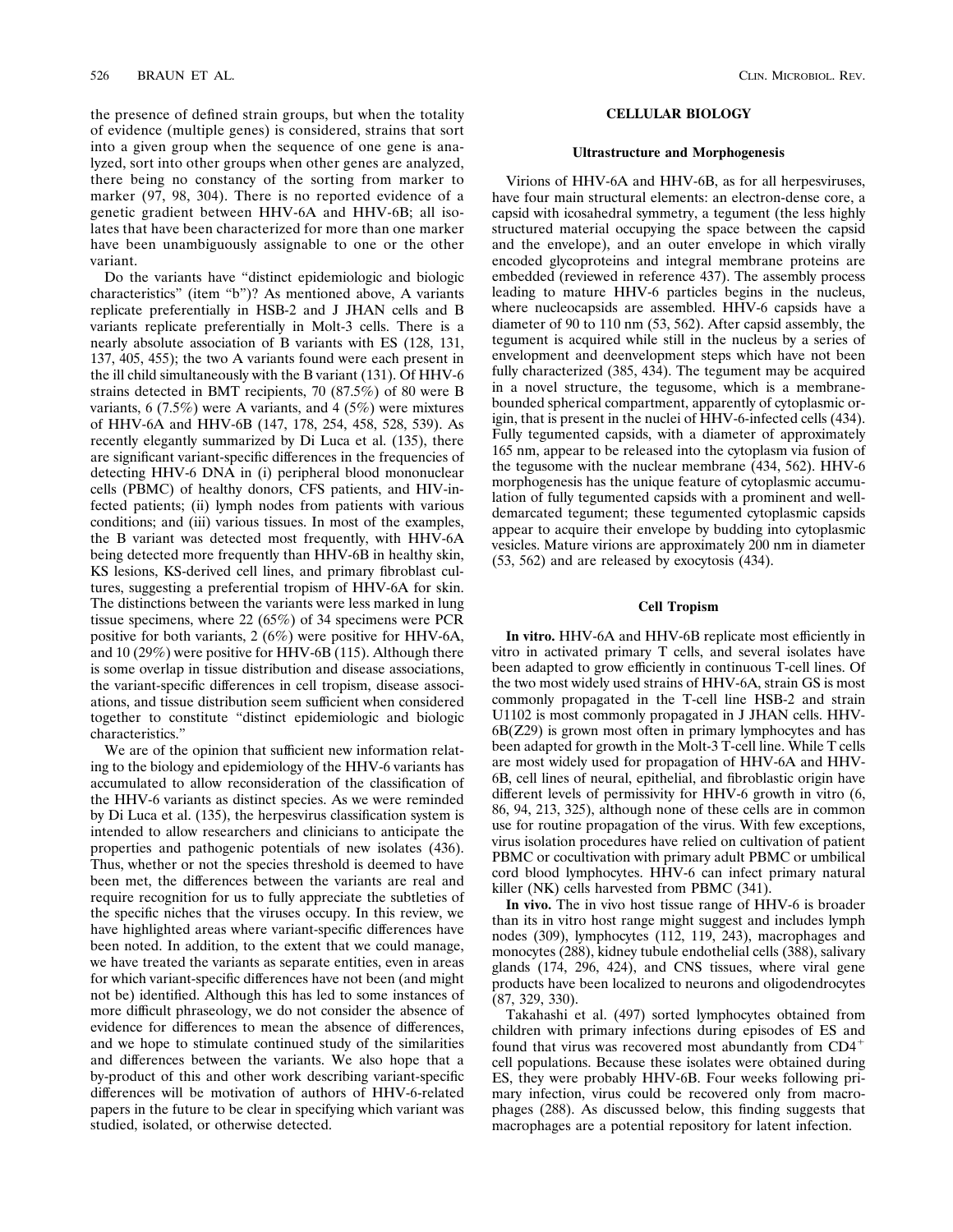#### **Lytic Replication Cycle**

There are many gaps in our knowledge about the replication cycles of HHV-6A and HHV-6B. A specific receptor on target cells has not been identified for either virus. Although both viruses have a primary tropism for CD4<sup>+</sup> T cells, CD4 does not appear to be the receptor. Thus, HHV-6A replication is not inhibited by soluble CD4 or by antibodies to CD4, under conditions in which HIV-1 replication is inhibited (338). Expression of CD4 on cells that do not normally express it did not render the cells susceptible to infection by HHV-6B (162).

The route of entry into the cell and the mechanism of migration of the capsid to the nucleus are not known, nor are the mechanisms of unpackaging the DNA and transporting it to the cell nucleus. Within 24 h after infection with HHV-6B, the rate of cellular protein synthesis is higher in infected cells than in mock-infected cells (43, 56, 134), and by 65 h after infection, host cell DNA synthesis is shut off and viral DNA synthesis is under way (134). Newly replicated virus is first detected at 72 h after infection (58). Virion maturation and egress are described in the section on ultrastructure and morphogenesis, above.

#### **Effects on Cells**

Herpesviruses can have profound effects on host cell metabolism. For example, HSV-1 rapidly shuts off host cell macromolecular synthesis, induces nucleoli to disaggregate, and causes chromatin to marginate (reviewed in reference 437). In contrast, HCMV stimulates both protein synthesis and cell division (219, 240, 478, 573). Different aspects of the virus-cell interaction have been studied for HHV-6A than for HHV-6B; it remains to be seen whether the findings for one virus apply to the other.

As indicated by background levels in radiolabeled-protein profiles, HHV-6A does not shut off host cell protein synthesis (42). Infection of mononuclear cells led to increased expression of alpha interferon (IFN- $\alpha$ ) (270), CD4 (335, 340, 341), interleukin-1 $\beta$  (IL-1 $\beta$ ), and tumor necrosis factor alpha (TNF- $\alpha$ ) but not IL-6 (165). The induction of CD4 rendered previously refractory lymphocytes susceptible to infection with HIV-1 (335); this effect may have pathogenic implications.

HHV-6B shuts off host cell DNA synthesis within 65 h of the initiation of infection (134). In parallel with the shutoff of host DNA synthesis, there is a broad stimulation of host cell protein synthesis at times when protein synthesis has nearly ceased in uninfected primary lymphocytes (56). At 3 to 5 days after infection, infected-cell protein profiles are similar to uninfected-cell protein profiles immediately following phytohemagglutinin stimulation, with the major difference being the higher level of synthesis in the infected cells. The net effect is a continuation of protein synthesis at levels even greater than those seen in freshly stimulated lymphocytes, accompanied by an inhibition of cell division. Thus, it appears that the virus has disrupted a component of the cell cycle that links cytoplasmic growth with cell division. The decoupling of cell growth from cell division may lead to the commonly observed effect in HHV-6-infected cell cultures of the production of large, refractile cells.

#### **MOLECULAR BIOLOGY**

#### **Genome**

**Structure.** The genomic architecture shared by HHV-6A, HHV-6B, and HHV-7 (142, 318, 351, 443) is unique among the HHVs and resembles that of channel catfish virus (103). HHV-6 genomes are composed of a linear, double-stranded DNA molecule bounded by directly oriented terminal repeats (DRs) (Fig. 2). The unit-length molecule ranges from approximately 162 to 170 kb and is composed of a 143-kb unique long (U) segment bracketed by direct repeats,  $DR<sub>L</sub>$  (left) and  $DR<sub>R</sub>$ (right), that can vary in length from 8 to 13 kb upon passage in vitro (200, 318, 351, 378, 510). The complete genome sequence of HHV-6A(U1102) has been determined; its U segment is 143,147 bp and is flanked at each terminus by an 8,087-bp DR (200) for an overall length of 159,321 bp. The DRs in the sequenced virus are probably shorter than in the wild-type virus from which they were derived (405). It will be interesting to compare this sequence with sequences of DRs derived from wild-type viruses that have not undergone passage in culture. The  $G+C$  content is not constant across the genome, averaging 41% over the unique segment and 58% in the DRs (199, 200, 318, 508), for a net value of 43%. Uneven base composition has been observed in other sequenced herpesviruses; for example, the  $G+C$  content of the unique region of the herpesvirus saimiri genome is 36%, compared with 71% in the terminal repeats (16).

An interesting feature of the HHV-6 genome is that it contains reiterations of the hexanucleotide (GGGTTA)*<sup>n</sup>* near the ends of the DRs (199, 274, 316, 508) (Fig. 2). Although this hexanucleotide is present in both variants, the context of the reiterated sequences within DR in HHV-6A and HHV-6B differs; HHV-6A contains additional repeat sequences not found in HHV-6B (508). This sequence may have been acquired from the host cell since it is present at the telomeres of vertebrate chromosomes (362). This sequence is also found near the termini of HHV-7, a closely related virus (459), and at the junction region between the internal inverted repeats  $IR_{s}$ -IRL of Marek's disease virus (a lymphotropic alphaherpesvirus of chickens) and herpesvirus of turkeys (273). The function of (GGGTTA)*<sup>n</sup>* is not known, but it has been hypothesized to play a role in DNA replication and in maintenance of the viral chromosome as a self-replicating episome in latently infected cells (199, 233, 508). Since  $(GGGTTA)<sub>n</sub>$  is located near but not at the genomic termini, it seems unlikely that the repeat array is involved in maintaining or protecting the integrity of the ends of the viral genome during DNA replication (508).

The conserved terminal *cis*-acting herpesvirus packaging signals, *pac*-1 and *pac*-2, are present in HHV-6A and HHV-6B, flanked by imperfect and perfect iterations of GGGTTA (199, 508) (Fig. 2). During DNA replication, a head-to-tail arrangement probably occurs, juxtaposing the *pac*-1 and *pac*-2 signals in the correct orientation, creating a favored cleavage site for unit-length molecules. Single copies of the telomere-like sequence are distributed throughout the genome and exhibit marked polarity, TAACCC to the left of the origin for lyticphase replication (*ori*Lyt) and the complement, GGGTTA, to the right of *ori*Lyt (199). Three other sets of reiterations, R1, R2, and R3, are located at or near the major immediate-early loci (Fig. 2); R3 may play a role as a transcriptional enhancer (200, 350, 351).

As with other herpesviruses, the HHV-6A and HHV-6B genomes are densely packed genetically, with very little noncoding DNA (Fig. 2) (200, 315, 317). HHV-6A and HHV-6B share amino acid similarities as well as an overall similar gene organization with other betaherpesviruses, such as HCMV (153, 238, 301, 380) and HHV-7 (142, 381). Herpesviruses encode a set of conserved genes that are grouped into seven gene blocks, with each block being composed of two to eight genes (92, 200) (Fig. 3). The gene blocks have different genomic location, order, and orientation in the different herpesvirus subfamilies, although genes within a gene block maintain order and transcriptional polarity. These conserved gene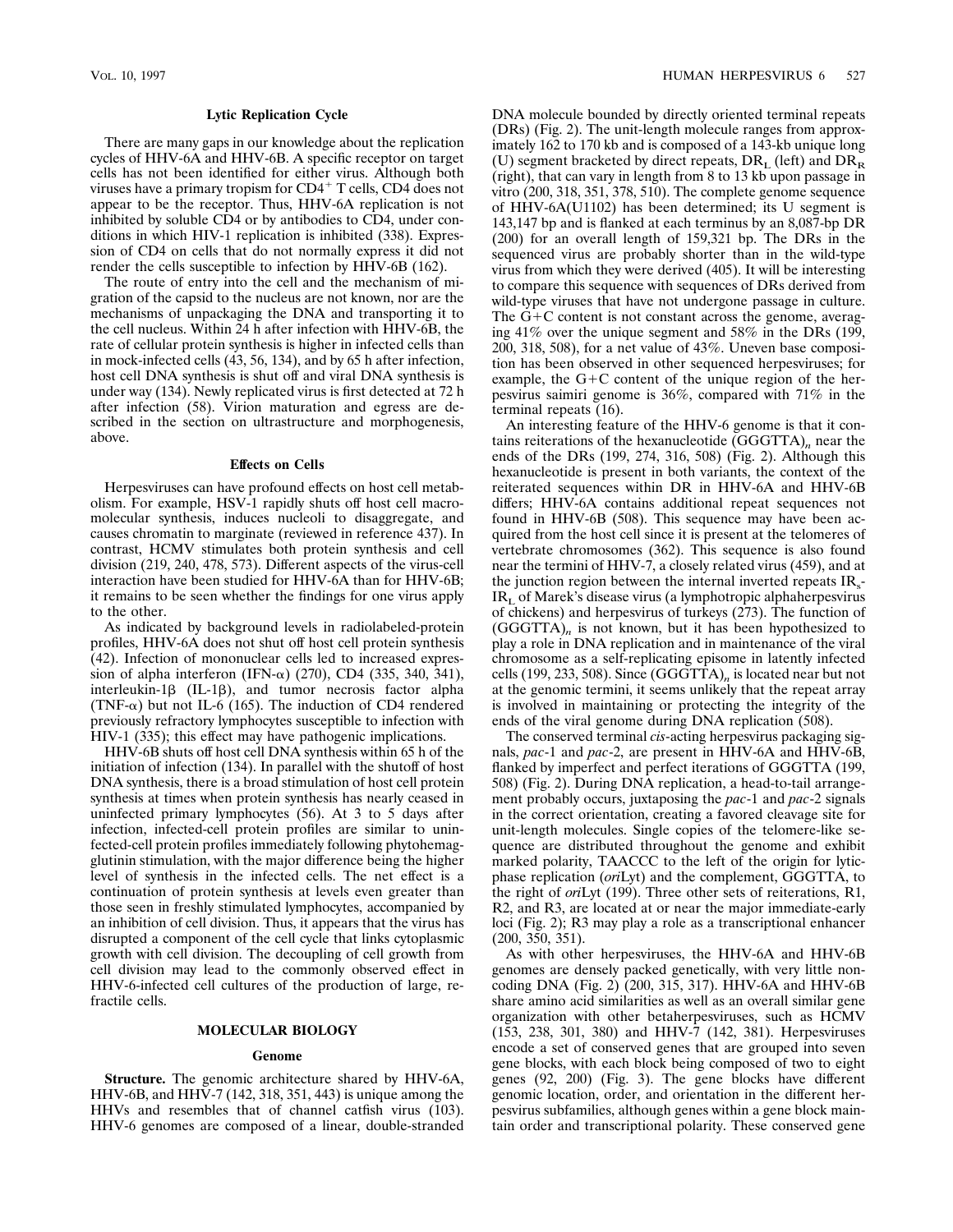

products include structural components of the virion, such as MCP, gH, and the large tegument protein. Others are enzymes required for DNA replication and nucleotide metabolism, such as the major DNA binding protein (MDBP), DNA polymerase, and uracil-DNA glycosylase. As illustrated in Fig. 2 and 3, HHV-6 also encodes an additional gene block, the  $\beta$ -genes, which have been found only in HCMV and are absent from the genomes of the human alpha- and gammaherpesviruses (200, 382). Many of these genes belong to the US22 family of proteins, which are present in scattered clusters throughout the HCMV genome (92). Genes belonging to this family contain one or more of three conserved amino acid motifs (92), and open reading frames (ORFs) related to this gene family are also present in HHV-7 (142, 381). The biological function of the products of the US22 gene family remains unclear, although two members from HCMV, TRS1 and IRS1, can transactivate gene expression (475). The HHV-6A(U1102) genome encodes at least 102 ORFs which are likely to encode a gene product (200) (Fig. 2). Of the 102 genes, 70 have an HCMV homolog. These genes, spanning U2 through U86, are located in the unique region of the HHV-6A genome and are arranged in the same order and orientation as genes in the HCMV UL region. HHV-6 genes for which a function has been assigned either experimentally or by analogy to other herpesviruses are listed in Table 2.

**DNA replication.** The elements required for lytic HSV-1 DNA replication are an origin for lytic-phase replication and seven viral gene products: the MDBP, the DNA polymerase, a polymerase-associated protein, and an origin binding protein (OBP), as well as a helicase-primase complex composed of three proteins encoded by the HSV-1 UL5, UL8, and UL52 genes (reviewed in reference 437). HHV-6 encodes homologs to all seven gene products. An interesting feature is that HHV-6 encodes a sequence homolog of the HSV-1 OBP, which had been found only in alphaherpesviruses (200, 234, 302, 315, 380). The HHV-6 OBP, like other alphaherpesvirusencoded OBP homologs, has greater amino acid sequence similarity to other herpesvirus OBPs in the N-terminal helicase region than in the C-terminal DNA binding region (302, 317). HHV-6 has an origin for lytic-phase DNA replication that, as in HSV-1, VZV, and HCMV, is located upstream of the gene encoding the MDBP homolog (21, 480, 535) (Fig. 2). The  $HHV-6B(Z29)$  origin lies in a unique 1,400-bp region that has no obvious protein-coding capacity and is located between the genes encoding the MDBP and the HCMV UL69/HSV-1 ICP27 homolog (129, 317, 473). These *ori*Lyt sequences have been functionally defined by using transient-transfection assays with plasmids containing different portions of the HHV-6B(Z29) *ori*Lyt (129); a region of approximately 400 bp was identified as the minimal active region.

The HHV-6B(Z29) *ori*Lyt is located in a genomic region that includes two binding sites, OBP-1 and OBP-2, for the HHV-6B(Z29) OBP. The OBP sites are arranged with dyad symmetry, flank an AT-rich spacer, and are within the minimum essential origin region. This region is adjacent to a larger AT-rich imperfect direct repeat of about 195 bp that has been proposed to act as a DNA-unwinding element (129). Both OBP sites are required for DNA replication in transient-transfection assays (130). Functional assays have shown that the HHV-6B(Z29) OBP does not bind to the HSV-1 binding site and the HSV-1 OBP does not bind to the HHV-6B(Z29) sequence (234). Competitive electrophoretic mobility shift assays (EMSA) with mutated HHV-6B(Z29) OBP-1 determined that the consensus binding site is YGWYCWCCY (where Y is T or C and W is T or A), which is different from the HSV-1 consensus binding site, YGYTCGCAC (235). Studies mapping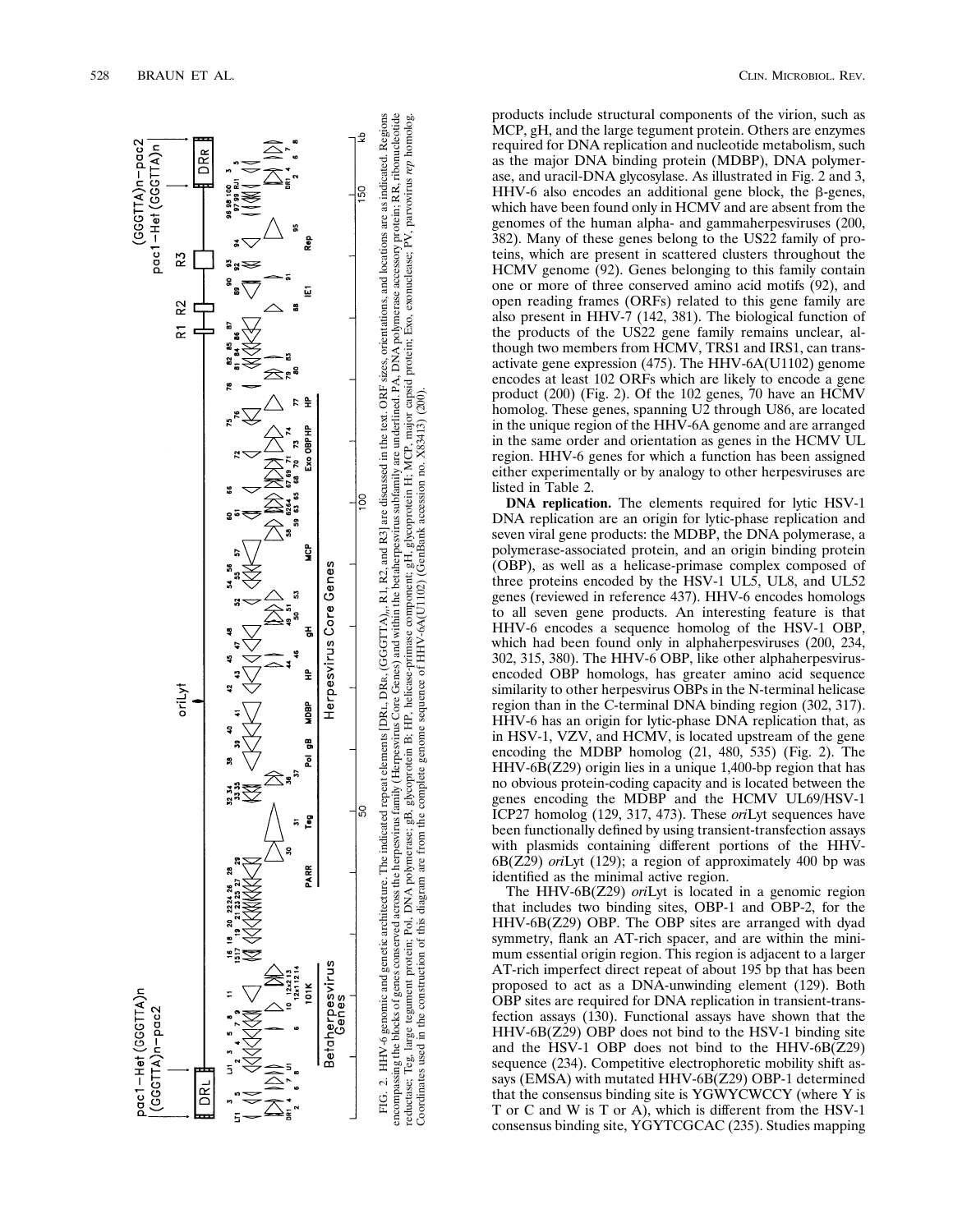# HHV-6A, HHV-6B, HHV-7 (1,2,3,4,5,6,7)



FIG. 3. Conserved herpesvirus gene blocks (adapted from references 92, 200, 233, and 364). Prototype arrangements of the HHV-6A/6B/7, HCMV, HSV-1, and EBV genomes are shown. Beneath the schematic diagrams is a scale in kilobase pairs. The seven conserved herpesvirus sequence blocks (Block 1 through Block 7) plus an additional sequence block ( $\beta$ -genes) that is found only in the betaherpesviruses are diagrammed. The order of the gene blocks on each prototype genome is shown after the virus name. The ORFs defining the boundaries of each conserved sequence block are indicated. Gene nomenclature is from the following references: HHV-6A, 200; HCMV, 92; HSV-1, 357; and EBV, 39. The structures of genomic termini are also shown. DRL (left) and DRR (right) denote direct repeats. IR denotes an internal repeat. TRL, IRL, IRS, and TRS denote inverted repeats flanking the long or L component and the short or S component, respectively. TR are direct terminal repeats. Some of the gene products found in these sequence blocks are indicated above the HHV-6/7 genome. The 7-kb segment that is present in HHV-6A and HHV-6B and absent in HHV-7 is indicated by  $\Delta$ . Abbreviations: 101K/p100, virion structural protein; P41, polymerase-associated factor; LTEG, large tegument protein; DNA Pol, DNA polymerase; TP, transport/capsid assembly protein; gH, glycoprotein H; MCP, major capsid protein; UDG, uracil-DNA glycosylase; gL, glycoprotein L.

the minimal DNA binding domain of the HHV-6B(Z29) OBP by either EMSA or Southwestern blotting gave different results (235). The DNA binding domain of OBP was mapped to amino acids 482 to 770 by EMSA and to amino acids 657 to 770 by Southwestern blotting. The smaller region as determined by Southwestern blotting may encompass the sequence that contacts DNA directly, whereas the sequence upstream may confer stability or accessibility to the binding domain. The proposed DNA binding domain is the most conserved segment in the otherwise not highly conserved carboxy-terminal half of OBP.

**Interstrain variation.** The genomes of variants A and B are genetically colinear, cross-hybridize extensively, and have identical sizes and base compositions (318, 351). Nonetheless, there are sufficient sequence differences that HHV-6A and HHV-6B have characteristic restriction endonuclease profiles which allow for unambiguous segregation into variant specific patterns (3, 34, 35, 455). Nucleotide sequence variation between HHV-6A and HHV-6B is 1 to 5% in the center of the genome, where conserved core genes are present (2, 34, 196). The interstrain variation in coding sequences between isolates of HHV-6A and HHV-6B is less pronounced than that observed among HCMV isolates (99, 181, 196). For instance, the DNA polymerase, glycoprotein B (gB), phosphotransferase, and MDBP genes from a sample of HHV-6B that was present in the brain of an MS patient shared 99.9% amino acid identity with the corresponding HHV-6B(Z29) sequence (87). The sequence variation among different strains of HCMV in the genes coding for gB and gH is small (approximately 5%), although each coding sequence contains variable loci which allow for the segregation of gB and gH into four and two different genotypes, respectively (99, 181). The nucleotide sequence identity between HCMV strains within each group is 98 to 99%, whereas the similarity between strains in different groups is 88 to 95%. An important distinction is that the HCMV strain groupings are different depending on which gene is analyzed. Heterogeneity within an HHV-6 variant group can differ depending on which gene is being analyzed. For example, when a 210-bp region of the U47 gene was analyzed, variant A viruses differed by 2% whereas variant B viruses were identical in this region (196).

Several genomic regions in HHV-6 stand out because of nucleotide sequence differences that exceed 10%. These include the immediate-early region, which differs by as much as 25% (101, 554), and the gene encoding the highly immunoreactive virion protein, which differs by 10% (406). Extensive nucleotide variation is also present between the two main types of EBV that circulate in the human population, EBV-1 and EBV-2. The major differences between the types are located in the genes expressed during latency, such as those encoding the nuclear proteins (EBNAs) and the small RNAs (266). For example, the amino acid sequence of the EBV-1 EBNA 2, EBNA 3A, and EBNA 3B, and EBNA 3C differ from the corresponding EBV-2 products by 47, 16, 20, and 28%, respec-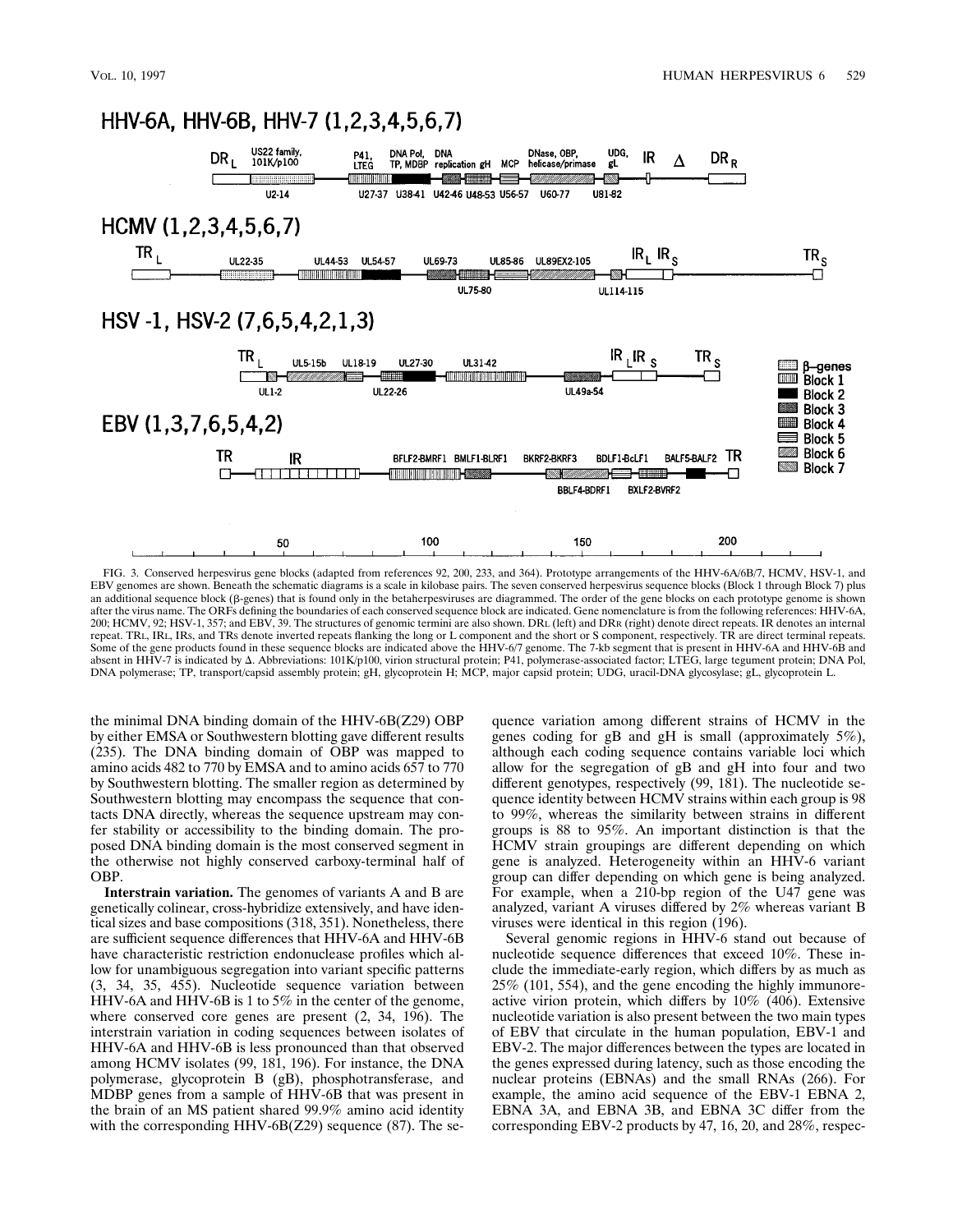TABLE 2. Selected HHV-6 genes and similarity implied or observed functions

| HHV-6 ORF | Function                                             |
|-----------|------------------------------------------------------|
|           | DR7Transforms NIH 3T3 cells, HIV LTR transactivator  |
|           | U11101K, p100, antigenic virion protein              |
|           | U12G-protein coupled receptor                        |
|           | U16Immediate-early gene (IE), HIV LTR transactivator |
|           | U27Polymerase processivity factor (PA), HIV LTR      |
|           | transactivator                                       |
|           | U28Large ribonucleotide reductase subunit            |
|           | U29Capsid assembly and DNA maturation                |
|           | U31 Large tegument protein                           |
|           | U38DNA polymerase                                    |
|           | U39 Glycoprotein B (gB)                              |
|           | U40Transport/capsid assembly (TP)                    |
| U41 MDBP  |                                                      |
|           | U43 Helicase/primase complex (HP)                    |
|           | U48Glycoprotein H (gH)                               |
|           | U51G-protein coupled receptor                        |
|           | U57Major capsid protein (MCP)                        |
|           | U70Alkaline exonuclease                              |
|           | U72Glycoprotein M (gM)                               |
| U73 OBP   |                                                      |
|           | U74Helicase/primase complex (HP)                     |
|           | U77Helicase/primase complex (HP)                     |
|           | U81 Uracil-DNA glycosylase                           |
|           | U82Glycoprotein L (gL)                               |
|           | U83Intercrine cytokine                               |
|           | U89Immediate-early gene (IE), HIV LTR transactivator |
|           | U94Parvovirus rep homolog, HIV LTR regulator         |

tively (451). A limited amount of sequence information has been reported for additional EBV-1 and EBV-2 genes. For example, identity in the noncoding DNA adjacent to the EBNA-3 ORFs is 96%, and it is over 95% in the BZLF1 ORF (247, 451). Aside from these genes, the genomes have very similar restriction endonuclease profiles, exhibiting restriction endonuclease polymorphism characteristic of strain differences with no segregation into type-specific patterns.

**Intrastrain heterogeneity.** Heterogeneity also occurs within HHV-6 isolates. Regions of increased divergence, including both insertions and deletions, map to regions with repetitive elements. In HHV-6B(Z29), intrastrain heterogeneity maps to a region near the left end of both copies of DR and is manifested by the loss of 3 to 4 kb from each DR upon serial passaging in cell culture (318, 405). The variable portion of the genome is known as the *het* region; variation among other isolates has also been mapped to this region (178, 199, 351, 508). The events that lead to such heterogeneity have not been identified, but the process may be related to viral replication.

**Relationship of HHV-6 with other herpesviruses.** HHV-6 was initially grouped as a lymphotropic virus or gammaherpesvirus, as exemplified by EBV, based on its ability to infect lymphocytes (324, 450). However, early studies of HHV-6 DNA indicated that it was more closely related to HCMV, a betaherpesvirus (152, 301), and the virus is now classified as a member of the *Roseolovirus* genus of the betaherpesvirus subfamily (Fig. 1). Since the sequence for the HHV-6A(U1102) genome has been determined, a complete analysis of the coding content is available (200) (Fig. 2). Of HHV-6A(U1102) genes, 67% have HCMV counterparts, on the basis of either having amino acid similarity or having positional similarity. HHV-6 is even more closely related to HHV-7 than to HCMV, based on limited serologic cross-reactivity, DNA hybridization, and nucleotide sequence similarity (52, 55, 142, 171, 179, 381) (Fig. 1). The MCP of HHV-6A(U1102) shares  $61.3\%$  amino acid identity with the MCP of HHV-7 (373) and 43.8% amino

acid identity with the HCMV counterpart (321, 505) but has less than 30% amino acid identity with the MCP of EBV, VZV, and HSV (321). This relatedness is similar to that of other herpesviruses in a given subfamily. For example, HSV-1 and VZV share 52% amino acid identity in the MCP (357).

Some HHV-6 genes have no known counterpart in other herpesviruses. In HHV-6A(U1102), 25 unique genes are located either in the DR or near the ends of the unique segment; in some of these regions, splicing occurs (200, 408). Two of the more intensively studied HHV-6 unique genes are the adenoassociated virus type 2 (AAV-2) *rep* gene (*rep*<sub>AAV-2</sub>) homologs  $(rep_{\text{H6}})$  and the gene encoding the spliced glycoprotein gp82/ 105 (407, 408, 425, 509).

The  $rep_{AAV-2}$  homolog is encoded by HHV-6A(U1102) ORF U94 (Fig. 2) and is present in a similar genomic location in HHV-6A and HHV-6B (425). Its product  $\text{Rep}_{\text{HG}}$  is more closely related to the *rep*<sub>AAV-2</sub> protein (Rep<sub>AAV-2</sub>) than to the homologous proteins encoded by other parvoviruses (511). It is worth emphasizing that HHV-7 lacks a  $rep_{AAV-2}$  gene homolog, and thus this gene may be a marker of evolutionary divergence between HHV-6 and HHV-7 (381). The Rep protein is essential for AAV-2 DNA replication and possesses site-specific ATP-dependent endonuclease and helicase activities (232). The functions of the *rep* gene and its product in the life cycle of HHV-6 are unknown. In vitro,  $rep_{H6}$  can provide helper function for AAV-2 DNA replication (511). Additionally, *rep<sub>H6</sub>* from HHV-6A(U1102) can complement the replication of a *rep*-deficient AAV-2 genome.

Another unique HHV-6 protein is a major envelope glycoprotein which consists of a number of related polyproteins, collectively referred to as the gp82/gp105 complex (407). The role of gp82/gp105 is not known but is likely to be important in the biology of HHV-6 since neutralizing epitopes are present. MAb raised against HHV-6A(GS) are able to neutralize HHV-6A infectivity but are unable to neutralize HHV-6B infectivity (407). The presence of multiple RNA species that hybridize to the gene encoding the neutralizing epitope suggests that the other polypeptides in the gp82/gp105 complex are probably the result of differential splicing among the 12 exons in the gp82/105 gene (408). This is the first reported HHV virion envelope glycoprotein to be composed of multiple species derived from the same gene as a result of differential splicing.

#### **Transcription**

During lytic infection, herpesvirus genes are expressed as three kinetic classes (reviewed in reference 437). The  $\alpha$ , or immediate-early (IE), genes are transcribed with no requirement for de novo protein synthesis; mRNAs are frequently detectable within 3 h after infection.  $\alpha$  proteins regulate the expression of other genes. The second class of genes, the  $\beta$  or early (E) genes, are involved in DNA metabolism and DNA replication. The expression of  $\beta$  genes is dependent on  $\alpha$ -gene expression. The third class of genes is the  $\gamma$ , or late (L), genes; the products of these genes are usually involved in virion assembly and as components of the mature virus particle.

Temporal regulation of HHV-6 gene expression is not well understood. Several transcription units have been characterized (406, 408, 425, 454). The most intensively studied region is near the right end of the unique segment of the HHV-6A(U1102) genome and shares characteristics with regions in the betaherpesvirus genomes which code for IE gene products (350, 454). These characteristics include CpG dinucleotide frequency suppression, encoding transcriptional *trans*-activators, and the presence of a complex array of repetitive sequences which contain binding sites for cellular transcription initiation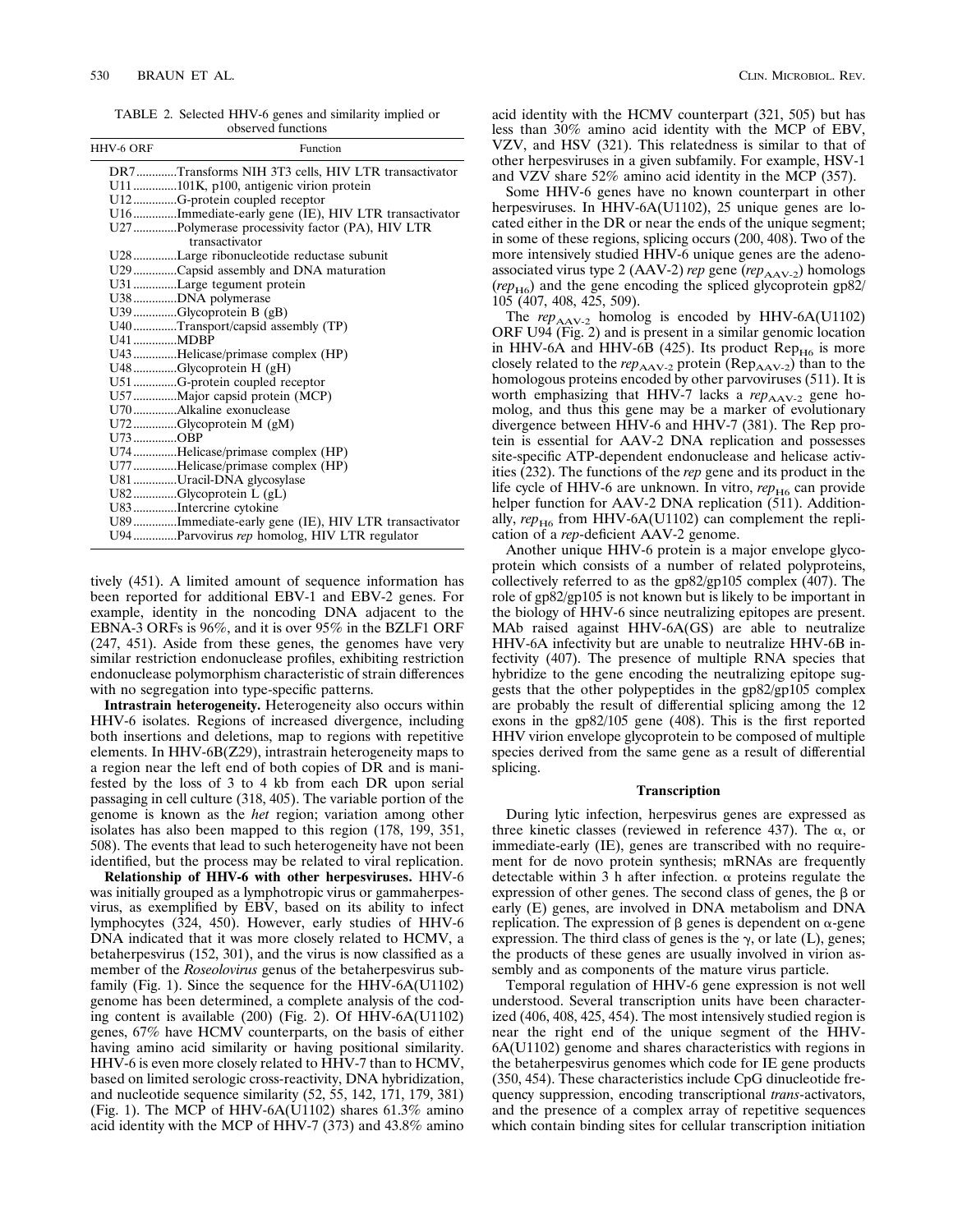factors. An IE locus spanning approximately 5 kb of sequence is located at genomic coordinates 132272 through 136826 in HHV-6A(U1102). This locus gives rise to two spliced coterminal RNAs of 3.5 and 4.7 kb plus two other smaller transcripts from the opposite strand. The 3.5- and 4.7-kb species trace back to ORFs U89 and U90, respectively. Only the 3.5-kb species is detected under  $\alpha$  conditions; the 4.7-kb transcript is present at late times after infection and initiates from a different promoter located upstream from the repetitive element R3 (Fig. 2) (454). The short transcripts arise from the same promoter and are not expressed during  $\alpha$  conditions. The similarity to the HCMV IE region is limited to the most general properties, since there is no similarity at the level of genetic content or pattern of gene expression between this HHV-6A IE locus and the HCMV IE counterpart. Another HHV-6 IE candidate is the B701 gene fragment of HHV-6A(GS) ORF U16 in HHV-6A(U1102), which is located near the left end of the genome (191, 382). This gene is a member of the US22 gene family and shares weak amino acid similarity with UL36 from HCMV, which is an IE gene that regulates gene expression (108). In vitro, B701 can transactivate the HIV-1 promoter and thus may function as a transactivator of HHV-6A gene expression (191).

Transcriptional activity from the gene encoding the virion protein 101K in HHV-6B(Z29) gives rise to a set of transcripts approximately 2.6 kb long. When the termini of these mRNAs species were precisely mapped, two  $5'$  and two  $3'$  ends were detected (406). The transcripts originated downstream from either of two TATA boxes located 139 bp apart in the region  $5'$  to the 101K ORF, with the  $5'$  species closest to the initiating ATG being more abundant. Of the two 3' termini, the one with the canonical polyadenylation signal (AATAAA) was used more frequently. The significance of this finding is not known but suggests that these mRNAs may be differentially regulated.

Splicing may also be an important feature of HHV-6 transcriptional regulation. As described for the IE locus, the gene encoding gp82/105 (408) and the  $rep_{H6}$  gene are expressed as spliced transcripts (425). The gene encoding HHV-6A(GS) gp82/105 is composed of 12 exons totaling 2.5 kb that spans 20 kb of genomic sequence. Differential splicing is thought to play a key role in the generation of the various mRNA species of the HHV-6A and HHV-6B gp82/gp105 complex (408).

Tight regulation of transcript levels may also be important. The  $rep_{H6}$  gene transcript from HHV-6B(Z29) is expressed at very low levels, with maximum expression of 10 copies per cell three days after infection of Molt-3 cells (425). The reason for this tight control is not known, but it appears that overexpression of this gene may be deleterious to the biology of HHV-6.

Characterization of HHV-6 promoters is limited. The HHV-6A DNA polymerase gene promoter is TATA-less, and the major upstream regulatory element required for transcriptional activity is an ATF/CREB transcription binding site (8). A novel 21-bp element located 19 bp upstream of the TATA box is critical for the expression of the HHV-6A U27 gene, the DNA polymerase-associated factor (506). The novel *cis* element contains a C/EBP transcription factor binding site, an overlapping 6-bp direct repeat, and an overlapping 5-bp inverted repeat. The extent to which binding of transcription factors to this element is involved in regulating the expression of the U27 promoter has not been determined.

#### **Infected Cell Proteins**

As described above, 102 ORFs with coding potential have been identified in the HHV-6A(U1102) genome sequence (200). Detection of HHV-6-specific proteins is complicated by the fact that HHV-6 does not shut off host cell protein synthesis (42, 43, 56). Instead, host cell protein synthesis increases following infection. This effect appears to be dependent on viral DNA replication because cells infected with UV-irradiated virus showed a proportional decrease in cell number, host protein synthesis, viral DNA, and viral proteins with increased times of UV exposure and there was no increased host cell protein synthesis in cells which were infected in the presence of an inhibitor of viral DNA replication, such as phosphonoacetic acid (56).

To characterize polypeptides present in HHV-6 virus particles, labeled virions were analyzed by electrophoresis. Twentynine polypeptides ranging in size from 30 to 280 kDa with a prominent band at 180 kDa were detected (271, 464, 553). A total of 23 to 33 virion polypeptides have been identified for other HHVs (437). When purified virions were treated with a nonionic detergent and separated into envelope and nucleocapsid fractions, the whole virion and nucleocapsid fractions contained a major band of approximately 143 kDa, which corresponds to the MCP of HHV-6 (271, 464, 553). The envelope fraction revealed six polypeptides. HHV-6 envelope proteins include gB, gH, gL, gM, and glycoprotein gp82/105, based on sequence homologs to other herpesvirus envelope proteins and the identification of neutralizing antibodies (200, 322, 407, 499). In other studies, HHV-6 proteins have been identified by using high-titer human sera to immunoprecipitate proteins from cells infected with HHV-6A(GS) (42, 43). When this method was used, 20 polypeptides ranging in sizes from 180 to 26 kDa, with a prominent band at 135 kDa, were identified. This polypeptide was recognized by all sera tested. These studies were done before it was recognized that HHV-6 isolates segregate into two groups; variant-specific differences in protein profiles of whole virions, nucleocapsid, and envelope fractions have not been studied.

Most HCMV-seropositive sera strongly react with an HCMV protein species with an apparent molecular mass of 150 kDa (reviewed in reference 470). This protein, pp150, is a major component of the tegument, is highly phosphorylated, and is the product of the UL32 ORF. Most human sera with HHV-6-specific antibodies react strongly with a protein with an apparent molecular mass of 101 kDa (101K) (553). This protein is a marker for HHV-6 infection, since sera lacking HHV-6-specific antibodies but seropositive for another herpesvirus fail to react with this protein. The HHV-6A counterpart, p100, has an apparent molecular mass of 100 kDa and, like 101K, is a major constituent of HHV-6 virions (379). Both p100 and 101K have limited similarity to the amino-terminal one-third of the HCMV pp150 and share an 81% amino acid sequence identity (406). Thus, this protein is an excellent candidate for the development of a variant-specific serodiagnostic assay.

In HHV-6A-infected cells, like in all other herpesvirus-infected cells, gH can form complexes with gL, and the gH-gL complex is probably involved in viral spread from cell to cell (322). The domain required for protein-protein interaction between gH and gL is located at the N terminus of gH, a region that is well conserved among betaherpesviruses (22). Interestingly, there appears to be functional correspondence as well, given that the HCMV homologs to gH or gL can substitute for HHV-6 glycoproteins in complex formation (22).

# **Transcriptional Activation by HHV-6**

HSV-1, EBV, and HCMV encode gene products which are able to *trans*-activate in vitro the HIV-1 long terminal repeat (LTR)-directed gene expression (17, 122, 264). In the case of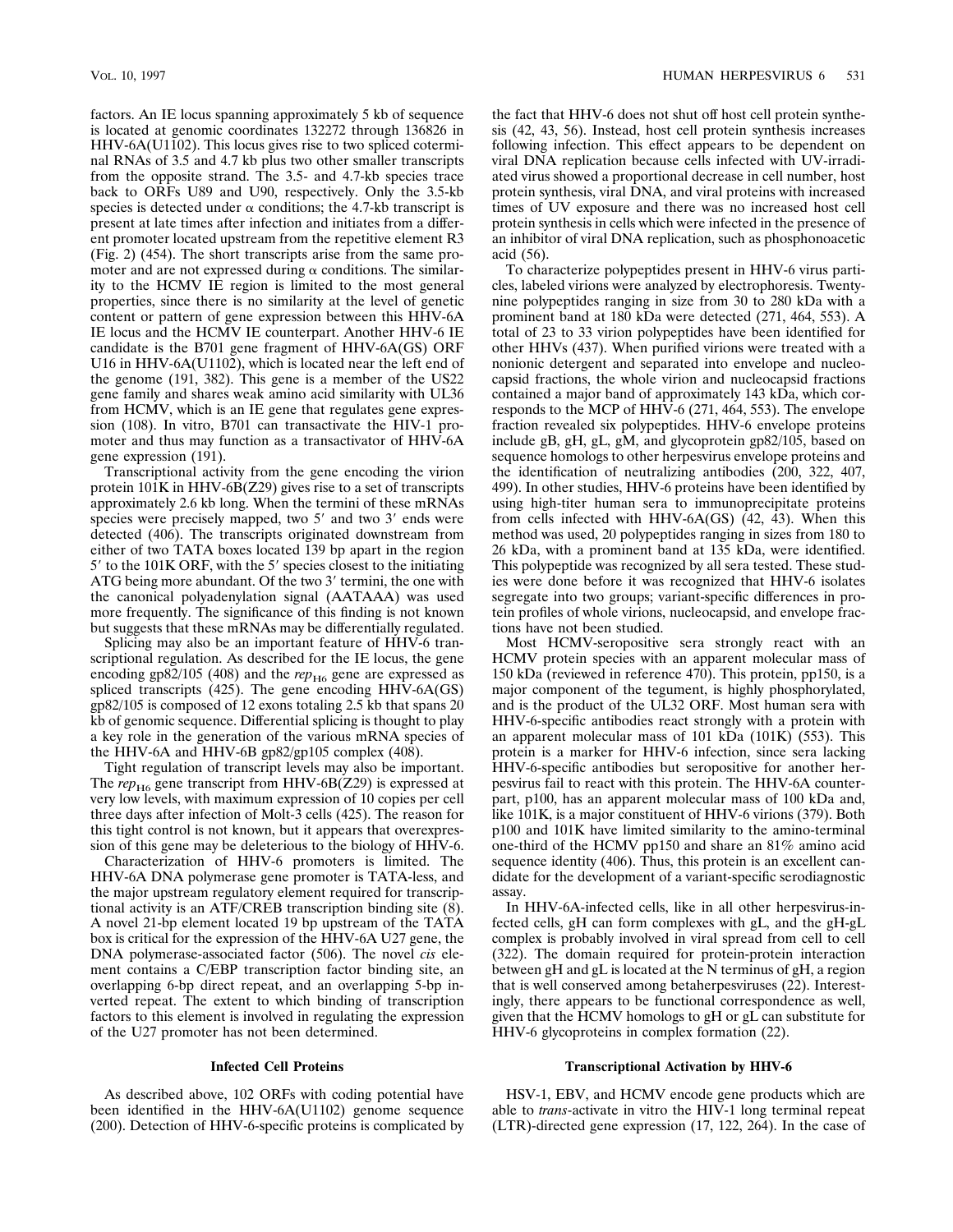HHV-6, this may be biologically relevant because HIV-1 and HHV-6 can productively infect the same types of cells and may productively coinfect human  $CD4^+$  T lymphocytes (83, 313, 336). It is well documented that in vitro HHV-6 infection can activate the expression of heterologous genes linked to the HIV-1 LTR promoter (138, 157, 224). Other aspects of the in vitro interactions between HHV-6 and HIV-1 are discussed in the next section. Several genes and cloned DNA fragments can transactivate the HIV-1 LTR promoter. These include HHV-6A(U1102) ORFs DR7, U16, U27, and U94 (191, 299, 350, 382, 507, 511, 574); HHV-6A(GS) cloned fragments pZVB70, pZVB10, and pZVH14 (188, 225); and the HHV-6A(U1102) *Sal*I L fragment (257, 507). Differential transactivating properties were found for HHV-6A(GS) and HHV-6B(Z29)  $(225)$ , with HHV-6A(GS) being able to transactivate the HIV-1 promoter in both stimulated and resting T cells and HHV-6B(Z29) being limited to transactivation in stimulated T cells.

One of the more interesting transactivating genes is U94, which encodes  $\text{Rep}_{H6}$ .  $\text{Rep}_{H6}$  appears to affect gene expression differently than does  $\text{Rep}_{\text{AAV-2}}$ .  $\text{Rep}_{\text{H6}}$  from HHV-6A(U1102) activates the HIV-1 LTR promoter in fibroblast cell lines but not in T cells, while Rep<sub>AAV-2</sub> inhibits HIV-1 LTR promoter activity in both fibroblasts and T-cell lines (511).

The function in the HHV-6 life cycle of most of the HHV-6 genes that can transactivate the HIV-1 LTR is not known; the transactivation of the HIV-1 LTR by these genes may be a general transcriptional effect.

Finally, superinfection with HHV-6A(GS) of cells that are latently infected with EBV can activate EBV lytic replication (168). This activation requires infectious virus and is mediated via a cyclic AMP-responsive element located within the EBV Zebra promoter (Zp). Zp controls the EBV gene product ZEBRA, which is responsible for disrupting EBV latency and initiating the lytic replication cascade. Interestingly, the HHV-6A gene product responsible for activating the Zebra promoter is not located within gene fragments known to *trans*activate the HIV-1 LTR (167).

# **HHV-6 and HIV Interactions In Vitro**

Many of the early HHV-6 isolates were obtained from HIV-1-infected persons. This, plus the fact that HHV-6 and HIV-1 infect overlapping subsets of  $CD4<sup>+</sup>$  lymphocytes, have led to the hypothesis that there is a specific interaction(s) between these viruses. Discussion of these interactions needs to take into account (i) interactions in simultaneously infected cells, (ii) the probability of simultaneous infections, (iii) specific interactions in the host that do not require the simultaneous presence of the viruses in the same cell, (iv) nonspecific effects of infection with one virus on the pathobiology of the other, and (v) the possibility of interactions relevant only in laboratory experiments.

As described above, HHV-6 can transcriptionally *trans*-activate the HIV-1 LTR. Other DNA viruses, such as HSV-1 (371, 372), HCMV (122), EBV (264), papovaviruses (190), and adenoviruses (376), are able to *trans*-activate HIV-1 LTR-directed gene expression in vitro by a *tat*-independent mechanism, but their interactions in vivo remain unclear. HHV-6 and HIV-1 can productively coinfect human  $CD4^+$  T lymphocytes. In laboratory experiments, both stimulatory and inhibitory effects have been noted. In coinfections of lymphocytes with HIV-1 and HHV-6A(GS), dually infected lymphocytes were found, and accelerated HIV-1 gene expression and an enhanced cytopathic effect were noted (336). In other experiments, coinfection with other HHV-6A isolates suppressed HIV-1 replication, led to reduced reverse transcriptase levels,

and reduced HIV-1 antigen expression (83, 312, 313, 324, 410). These results indicate that the viruses can interact with each other and that the specific direction of the interaction may be sensitive to the precise experimental conditions.

In addition to the effect that HHV-6 can have on HIV-1, HHV-6 replication can be enhanced by coinfection of PBMC with HIV-1 (83). HIV-1 Tat protein expression has been observed to both enhance and inhibit HHV-6 replication (138, 466).

#### **EPIDEMIOLOGY**

A number of factors may account for differences in reported HHV-6 seroprevalence. These include subjectivity in interpretation of immunofluorescence assays (IFA), differences in the assays and the isolate used as a source of the antigen, and the definition of cutoff values used for negative titers. In addition, there have been few attempts to distinguish between HHV-6A and HHV-6B in serologic studies, and there is significant crossreactivity between both HHV-6 variants and HHV-7. Lastly, geographic variation of prevalence may play a role in determining the age of infection with HHV-6. In spite of these limitations, the accumulated information strongly points to infection with HHV-6 occurring early in life among widely distributed populations around the world.

**Age**

HHV-6 is normally acquired at a very early age. Reported rates of seroprevalence by age 13 months have been 64 to 83% in countries ranging from the United States to the United Kingdom, Japan, and Taiwan (64, 68, 229, 278, 392, 568). A large study of 2,427 young children in the United States who were examined for serologic and PCR positivity found that about 10% of infants less than 1 month of age were PCR positive, compared with 66% at 1 year (208). PCR positivity was thought to reflect past HHV-6 infection, with persistence of viral DNA in PBMC. The geometric mean antibody titer declined sharply from an age of less than 1 month to a nadir at 3 to 4 months, with a steep increase thereafter up to age 16 to 18 months. The rise in titer was delayed by about 2 months relative to the increase in PCR positivity. The data were interpreted as being consistent with a loss of maternal antibody (and protection from infection) in the early months after birth, with a high rate of infection occurring in succeeding months. Others have observed that rates of seroconversion are highest between 6 and 12 months of age (229). A number of investigators have reported a decline in seropositivity with age among adults (68, 156, 311, 383, 557), but others have found no significant differences (64, 392) or even an increase after age 62 (555).

#### **Geographic Distribution**

HHV-6 infection is widespread throughout the world. Among various populations, rates of seroprevalence have been reported to be as low as 20% among pregnant Moroccan women (423) to as high as 100% among asymptomatic Chinese adults (311). Between 60 and 90% of pregnant women in the countries of sub-Saharan Africa were found to be seropositive (423), while seroprevalence varied from approximately 39 to 80% among ethnically diverse adult populations from Tanzania, Malaysia, Thailand, and Brazil (40, 69, 159, 310, 319, 549). No significant ethnic differences were noted between native Brazilians and Japanese immigrants living in northeast Brazil (319). Several studies have observed modestly increased seroprevalence among females compared with males (64, 69, 106, 319), while another noted no difference in seroprevalence between genders (453). Reports from industrialized nations such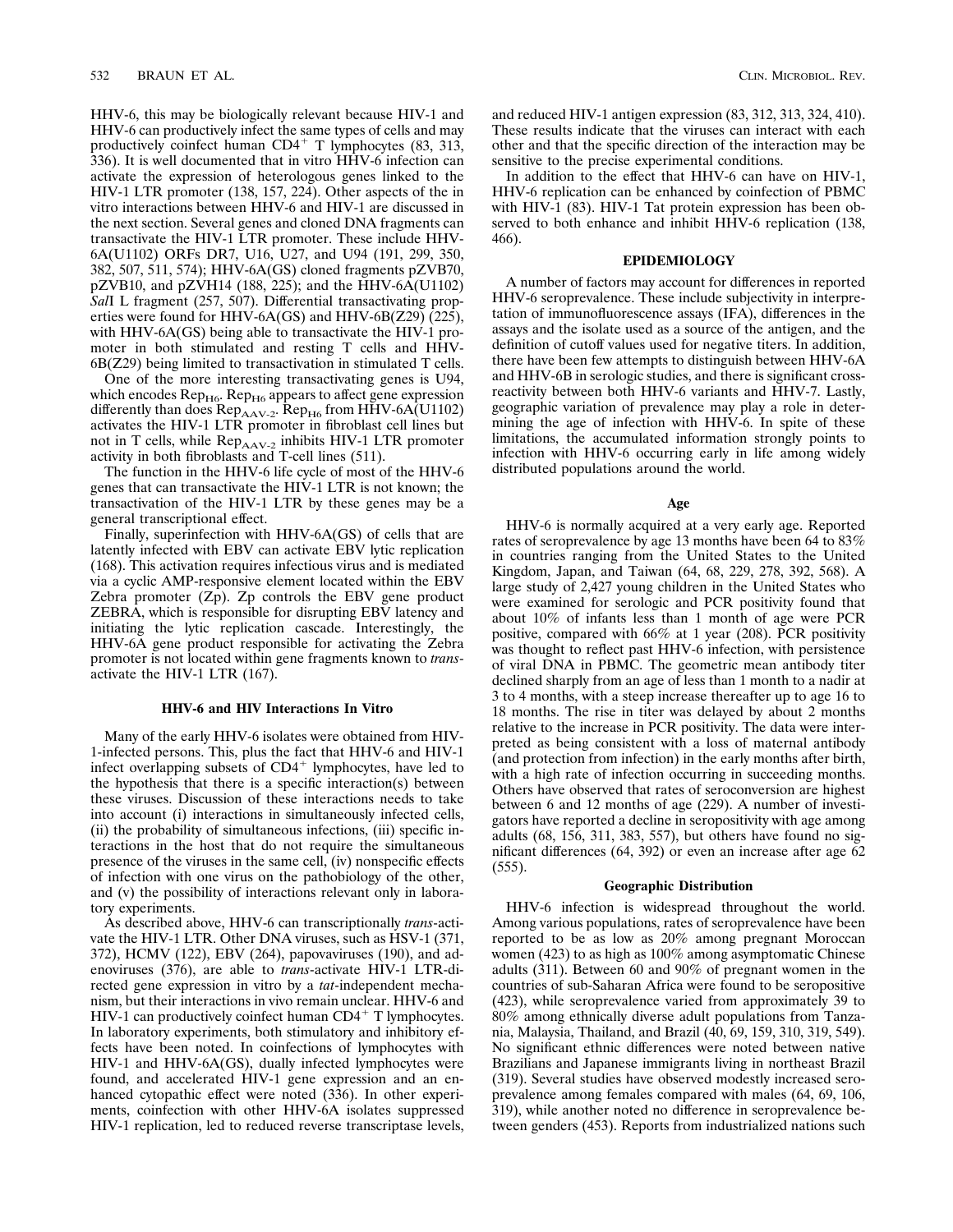as the United States and Japan have described rates of seroprevalence from 72 to 95% among populations including children and adults (68, 392, 557).

#### **HHV-6A and HHV-6B Variants**

The initial description of HHV-6 reported the isolation of a virus, known as HHV-6A(GS), from a 17-year-old with acute lymphoblastic leukemia (ALL) (1, 450). This virus is representative of the HHV-6A variant, which has been obtained primarily from adults  $(3, 35, 144)$ , most of whom were chronically ill. Most HHV-6 isolates from children, however, have been variant B, which is etiologically associated with ES and other pediatric febrile illnesses (see below) (131, 405, 455). As briefly mentioned in the section on nomenclature and classification, HHV-6B has also been isolated or detected in a number of other serious illnesses, which will be described in detail below. HHV-6A has yet to be definitively associated with any human disease. However, HHV-6A has been detected more frequently in two illnesses, KS (61) and chronic fatigue syndrome (139, 551), than in controls and has been found in association with other conditions, including AIDS (284, 450). Dewhurst et al. (131) enumerated the following possibilities for apparent differences in the epidemiology of HHV-6A and HHV-6B. (i) HHV-6A isolates have come from immunocompromised hosts or those with other diseases and hence may be unrepresentative of the population at large. (ii) There may be differences in the propensity for latency, reactivation, or sequelae between variants A and B. (iii) HHV-6A infection may occur later, in general, than HHV-6B infection. (iv) Primary infection with HHV-6A may be asymptomatic or cause nonfebrile illnesses. Understanding the differences in the epidemiology of HHV-6A and HHV-6B will require further studies.

#### **Transmission**

The question of how HHV-6 is transmitted from one person to another has not yet been fully answered, although it appears that transfer via saliva from mother to infant is the most common route. In several early reports, infectious HHV-6 was described as being present in saliva from nearly every person tested (211, 311, 409). After the discovery of HHV-7 and its unambiguous identification as a constitutive inhabitant of human saliva (55, 546), it was hypothesized that the salivary HHV-6 detected in the studies described above may have actually been HHV-7, the misidentification being due to crossreactivity of some HHV-6 diagnostic reagents with the thenunidentified HHV-7 (57, 546). Upon reanalysis with HHV-6 and HHV-7-specific reagents, the saliva isolates originally described as HHV-6 by one group (211, 409) have been identified as HHV-7 (210). Nonetheless, several well-defined HHV-6B isolates have been obtained from saliva, but it is clear that HHV-6B is present in saliva at lower frequency than is HHV-7 (55, 312, 374), and no HHV-6A isolates from saliva have been described. In addition, HHV-6 DNA has been identified in saliva by PCR with HHV-6-specific primers (113, 136, 503). Estimates of the prevalence of HHV-6 DNA in saliva have varied widely, however. In one PCR-based study (113), salivary samples from 90% of persons examined contained HHV-6 DNA, while in another PCR-based study only 3% of persons were positive, although 63% of salivary gland biopsy specimens were positive (136). This finding is consistent with the possibility of salivary glands being a reservoir of persistent or latent viral infection. Detection rates can vary with age, peaking at 1 year of age and decreasing thereafter (503). Estimates of the quantity of viral DNA present in saliva have varied widely for inapparent reasons, ranging from 100 (243) to over 50,000 (113) copies of DNA per ml of saliva.

As noted above, maternal antibody may protect infants from infection early in life, but such protection is not universal. In the study by Hall et al. (208), 13% of infants with primary infection were younger than 2 months of age, including one only 14 days old. Infants who became infected in the first few months postpartum had lower mean antibody titers to HHV-6 than did others who were uninfected at a similar age. This observation suggests the possibility of intrauterine or perinatal transmission. This mode of transmission must be uncommon, however, since HHV-6-specific immunoglobulin M (IgM) was absent in serum from newborns (161) and present in only 2 of 799 samples of cord blood (149). HHV-6 DNA was not detected in throat swab specimens from any of 14 healthy neonates by PCR, suggesting the absence of oropharyngeal virus shortly after birth (265).

Nevertheless, several studies suggest that intrauterine or perinatal transmission can occur. One of 52 aborted fetuses of mothers infected with HIV-1 was positive for HHV-6 DNA, which was present in peripheral blood lymphocytes, thymus, liver, spleen, brain, and cerebrospinal fluid (CSF) (36). In two of three pregnant women who experienced spontaneous abortions and who had positive IgM antibody to HHV-6 in serum, virus-specific antigen was detected in abortive chorionic villous tissue, also consistent with intrauterine infections (36). The detection of HHV-6B DNA by PCR in the cervices of nearly 20% of women in late pregnancy, compared with 6% of nonpregnant controls, suggests reactivation of HHV-6 infection during pregnancy, with the possibility of perinatal transmission of the virus (390). Others also found HHV-6 DNA by PCR in the vaginal secretions of 10% of women visiting a sexually transmitted diseases clinic, consistent with the hypothesis of perinatal (or even sexual, on rare occasions) spread (303). A recent report of two cases of fulminant hepatitis associated with HHV-6B infection in neonates 3 and 5 days old is also suggestive of pre- or perinatal transmission (358). In both cases, HHV-6B isolated from the blood of mothers and infants exhibited DNA sequences characteristic to each mother-andchild pair, strongly arguing for pre- or perinatal transmission. Two other cases of presumed or apparent HHV-6 infection in the pre- and/or perinatal periods resulted in death or residual encephalopathy (537). However, the only evidence for HHV-6 infection in these cases was serologic, and other possible explanations for disease were not ruled out.

Saliva may act as a vehicle for transmission from mothers to infants. HHV-6 isolates obtained from the blood of several children who had ES and from the saliva of their healthy mothers yielded virtually identical restriction fragment profiles, although variation was apparent among isolates from different families (374). In another case, HHV-6 DNA was persistently detected by PCR in the saliva of a mother whose 6-month-old infant developed ES with HHV-6 viremia (482), but no strain analysis was done. PBMC of four mother-infant pairs were examined for HHV-6 DNA by PCR (523). In three of the four cases, mother and child had PCR products with identical DNA sequences. In one of these three pairs, however, the mother's saliva also contained HHV-6 that differed in its DNA sequence from the virus detected in her and the child's PBMC; this finding suggests that the mother harbored two distinct HHV-6 strains. For one infant-mother pair with identical PBMC PCR products, DNA sequence analysis indicated infection with HHV-6A, while in all other cases HHV-6B was detected. The recovery of HHV-6 DNA by PCR from throat swabs from a mother and of triplets who developed sequential ES, along with the recovery of HHV-6 with an identical re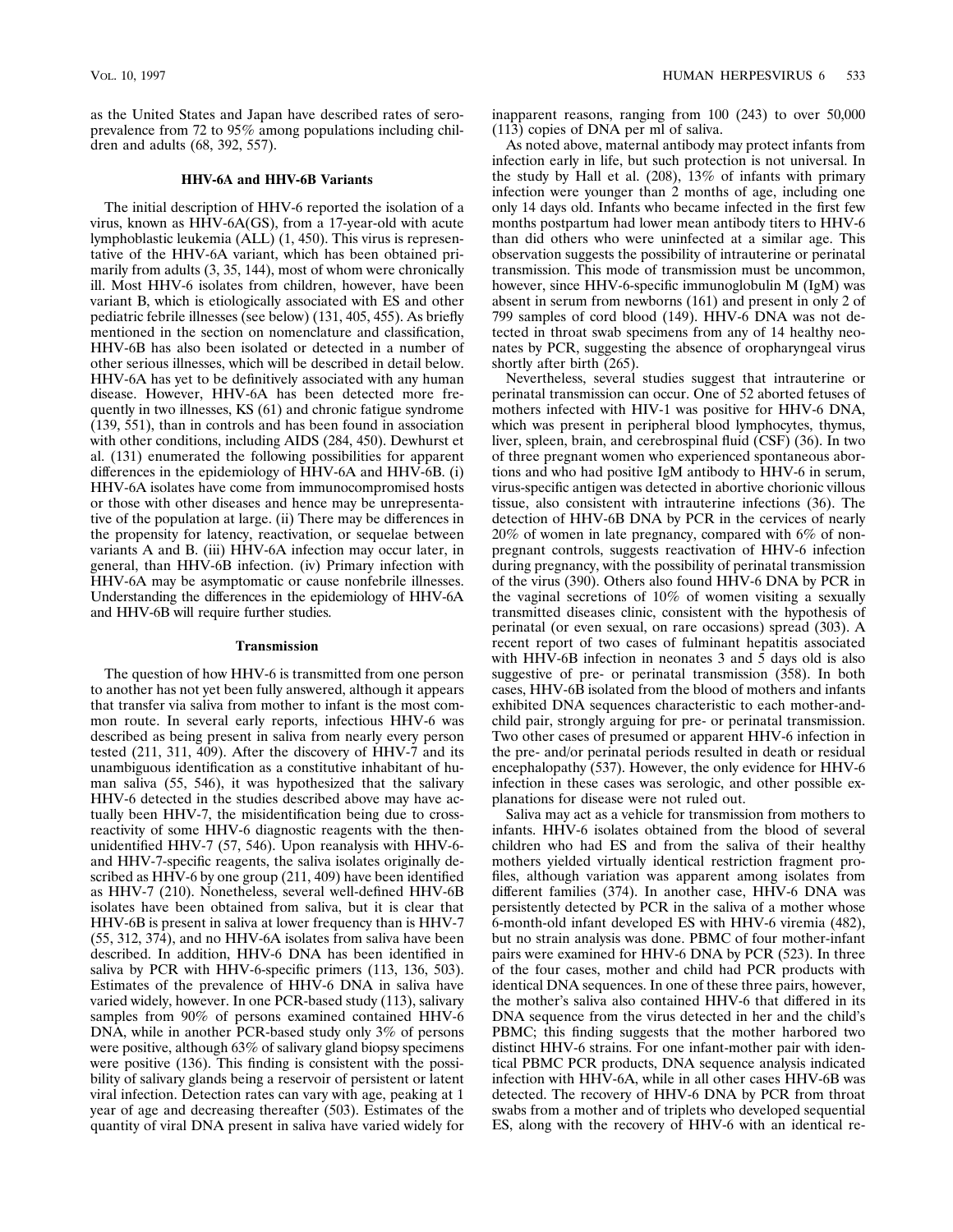striction fragment pattern from the PBMC of all three children, is consistent with salivary transmission within a family (503). For other subjects in this study, the rate of HHV-6 PCR positivity in throat swab specimens rose to a peak of 87% for children aged 12 to 23 months and then declined to 32% for adults, suggesting that child-to-child transmission may occur. Such a possibility was also indicated by an outbreak of ES in an orphanage, for which isolated viruses had identical restriction enzyme patterns (389).

Two reports suggest the possibility of infection with different HHV-6 strains. In the first, 28 children were identified with either second ES episodes or ES which followed an afebrile exanthem (300). Many of these children either seroconverted to HHV-6 or had no rise in preexisting HHV-6 antibody titers in conjunction with the second illness, suggesting that one of the two exanthems in each case was caused by an agent other than HHV-6. However, significant rises in HHV-6 IgG levels occurred in five children who had preexisting HHV-6 IgG. For two of the patients, anti-HHV-6 IgM was present in both the acute- and convalescent-phase specimens. These results suggest that children who were already infected with HHV-6 may have been reinfected with a second strain of HHV-6 or that reactivation of a previously acquired strain can cause clinical illness. Infection with another herpesvirus with antigenic crossreactivity to HHV-6 (e.g., HHV-7) may also account for these findings.

In the second report, an adult harbored HHV-6 strains in PBMC and saliva that differed from each other in their DNA sequences (523). In addition, variation was seen in the nucleotide sequence of HHV-6B detected in PBMC obtained sequentially over a period of 10 months from a child. The child had clinical illness coincident with the change in sequence. Given the genetic stability of herpesviruses, reinfection with a second strain was thought to be more likely than mutation. Among over 200 children from whom HHV-6 was isolated by this group of investigators, this was the only case of apparent reinfection in an infant with preexisting anti-HHV-6 antibody.

The potential for fecal-oral spread, expected primarily among children, is suggested by the observation that stool specimens can be persistently or intermittently positive for HHV-6 DNA by PCR for up to 6 months after an episode of ES (482). Such transmission has not been documented, however; given the epidemiology of HHV-6 infection, this is unlikely to be a major mode of transmission.

Breast-feeding has been proposed as a potential route of transmission of HHV-6, both during and after the perinatal period. However, HHV-6 DNA has not been detected in breast milk (150), and children who were not breast-fed seroconverted to HHV-6 during the same age range as did breastfed children (498). Although intrauterine or perinatal transmission may occur infrequently, the epidemiologic data described above indicate that most HHV-6 infections occur later than these periods. Taken together, the epidemiologic investigations, the demonstration of HHV-6 in saliva, and the finding of identical viral restriction endonuclease fragment profiles and PCR products in specimens from mother-infant pairs support the hypothesis that the most common mode of infection with HHV-6 is by salivary transmission from mother to child.

# **CLINICAL MANIFESTATIONS**

#### **Primary Infection**

**Children.** In the early 1950s, an infectious agent was identified as the etiologic agent of the common childhood disease ES (also known as roseola infantum or sixth disease) through demonstration of human-to-human (214, 261) and human-toprimate (261) transmission. The ethical issues surrounding the human-to-human transmission experiments were recently discussed by Griffiths (204). Nearly four decades passed before Yamanishi et al. identified the virus that was eventually shown to be HHV-6B as the infectious agent responsible for most ES cases (556). Since then, HHV-6B also has been identified as the causative agent of other related primary illnesses in young children (131, 208, 412, 417, 455). Primary HHV-7 infections have been associated with a minority of ES cases (502, 515), although infection with this virus appears to occur later than that with HHV-6B (59, 503, 547).

The classic presentation of ES commences with a fever that may exceed 40°C and usually lasts from 3 to 5 days (30, 63, 297). As temperature normalizes, a macular or maculopapular rash develops, generally beginning on the trunk, with later spread to the extremities and often to the neck and face. Typical dermal lesions are 2 to 3 mm in diameter and fade with pressure (297). In one study of Japanese children, about half had a morbilliform rash while most of the remainder had a rubella-like rash (26). Cases clinically identified as either measles or rubella can be due to primary HHV-6 infection (54, 494). Cervical, postauricular, and/or occipital lymphadenopathy are also common physical findings.

Additional findings in another study of Japanese children (30) included diarrhea (68% of patients), Nagayama's spots of the soft palate and uvula  $(65\%)$ , cough  $(50\%)$ , edematous eyelids (30%), bulging fontanelle (26%), nonspecific prodrome (14%), and febrile convulsions (8%). Lymphocytosis and neutropenia are often observed when the rash is present (41) but not to neutrophil levels indicative of immunosuppression. In one study, approximately 60% of Japanese children experienced clinically defined classic ES (299), although only about 30% of children in the United States do (297). Whether this difference is the result of differences between HHV-6 strains, host genetic factors, frequency of medical consultation for mild childhood illness, or environmental factors is unknown. Even though the classic form of the illness may include such manifestations as bulging fontanelle and febrile seizures, ES normally does not require specific treatment and usually resolves without long-term sequelae.

HHV-6 can be cultured easily from PBMC obtained from patients during the febrile phase of ES (26, 27, 387, 556), and HHV-6 DNA can be detected in the plasma or serum of children with ES (459). In patients with longer febrile periods, increased numbers of infected cells in the blood are observed within 3 to 4 days of onset. After 5 days of the classic illness, viremia has generally resolved (10, 26, 27). The disappearance of viremia correlates with the appearance of HHV-6 neutralizing antibody (27, 519, 570).

Early case reports described some patients with primary HHV-6 infections presenting with fever without rash (485) and rash without fever (27). Several recent publications have described infectious mononucleosis-like illnesses in association with HHV-6 seroconversion in young children (209, 255, 524). A 1-year-old child from Israel experienced such an illness with hepatosplenomegaly and lymphocytosis including 65% atypical cells (209). This child also had a diffuse, confluent rash covering nearly the entire body. Another patient with primary infection had a peripheral blood smear demonstrating 6% atypical lymphocytes and 3% blast forms, prompting bone marrow examination to rule out leukemia (524). This child had fever and hepatomegaly and experienced a complex seizure; no dermatologic abnormalities were reported. A young child from Japan was observed to have an otherwise typical case of ES in which vesicular skin lesions, similar to those of varicella, were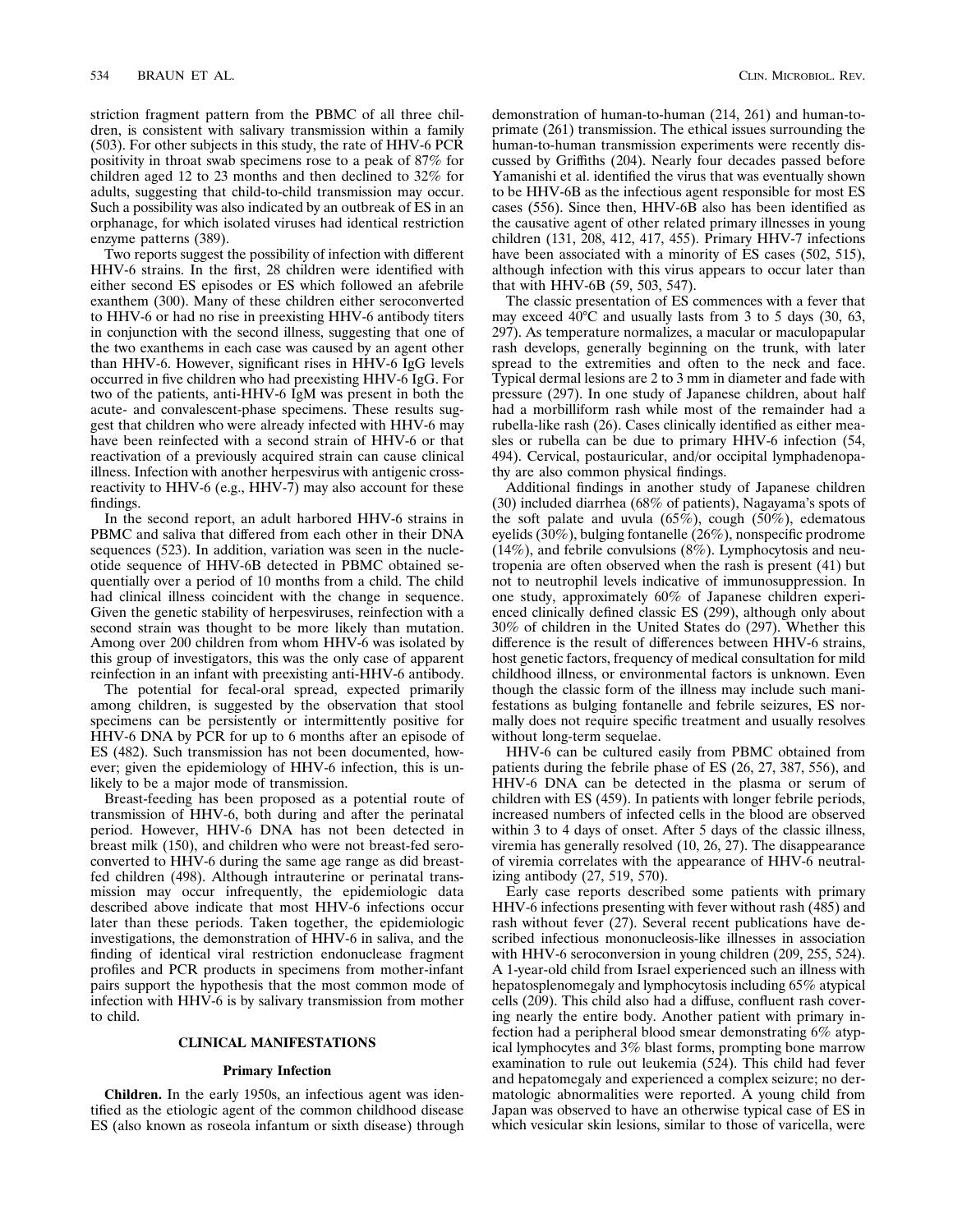|                                  | No. $(\%)$ of children:      |                               |       |
|----------------------------------|------------------------------|-------------------------------|-------|
| Sign or symptom                  | HHV-6 positive<br>$(n = 34)$ | HHV-6 negative<br>$(n = 209)$ | P     |
| Fever $\geq 40^{\circ}$ C        | 22 (65)                      | 90(43)                        | 0.002 |
| Malaise, irritability            | 28 (82)                      | 121 (58)                      | 0.02  |
| Inflamed tympanic<br>membranes   | 21 (62)                      | 67(32)                        | 0.002 |
| Nasal congestion                 | 19(56)                       | 84 (40)                       | 0.09  |
| Cough                            | 9(27)                        | 67(32)                        | 0.6   |
| Rhonchi, wheezing or<br>crackles | 8(24)                        | 36(17)                        | 0.41  |
| Diarrhea                         | 10(29)                       | 84 (40)                       | 0.24  |
| Vomiting                         | 7(21)                        | 96 (46)                       | 0.02  |
| Rash                             | 6(18)                        | 25(12)                        | 0.34  |
| Seizure                          | 1(3)                         | 16(7.6)                       | 0.58  |

*<sup>a</sup>* Reprinted from reference 208 with permission of the publisher.

found, and HHV-6 DNA was detected in the lesions by PCR (561). Additional recent investigations (54, 208, 228, 412, 416, 417, 460, 494) have confirmed that many HHV-6 primary infections do not present clinically as classic ES. Of 243 febrile children 2 years of age or younger who presented to the emergency department of a large academic hospital in the United States, 34 (14%) had HHV-6 viremia (417). High temperature (mean, 39.7°C), malaise and irritability, and tympanic membrane inflammation were noted most often (Table 3). Other findings included respiratory and gastrointestinal abnormalities and concurrent rash. The incidence of these latter signs and symptoms was not significantly different between the HHV-6-positive and -negative groups, with the exception of vomiting, which was seen more often in patients from whom HHV-6 was not recovered. Only 3 (9%) of the 34 children developed a rash following resolution of fever as in classic ES. One case of febrile seizures was observed. This study demonstrated the lack of characteristic ES among HHV-6-infected children in the United States who were sufficiently ill to warrant emergency evaluation. A similar conclusion was drawn from a study of young children in Italy (412).

In a follow-up study in the United States, among children 3 years of age or younger who presented with acute febrile illness, 160 (9.7%) of 1,653 children had primary HHV-6 infection (208). The youngest was 2 months old, and all were less than 26 months old. The peak age of acquisition was 6 to 9 months, with 45 (24%) of 186 visits to the emergency department apparently being due to primary HHV-6 infection (Fig. 4). Of the 160 HHV-6-positive children, 21 (13%) required hospitalization, with 65% of these children having suspected sepsis and 15% having diarrhea and dehydration. Of 160, 21 (13%) experienced seizures and only 27 (17%) were eventually diagnosed with ES. Although 41% of those with primary HHV-6 infection had upper respiratory tract signs, only 2  $\left($  <1%) of the 160 patients were hospitalized with lower respiratory tract disease. Respiratory syncytial virus was isolated from one of the infants. These data suggest that more severe respiratory disease is a rare complication of primary HHV-6 infection in children. Similar results were obtained in another study of children with abnormalities of the respiratory tract associated with acute HHV-6 infection (538). HHV-6 genomes were present in the PBMC in 37 (66%) of 56 children studied by PCR 1 to 2 years after primary infection. Over that period, HHV-6 antibody titers increased in 30 (16%) of 187 children, and 17 (6%) of 278 children showed fluctuation of PCR results



FIG. 4. Number of children presenting to the emergency department with illness from primary HHV-6 infection (bars) and visits due to such infections as a percentage of all emergency department visits for acute febrile illnesses (curve), according to age. Reprinted from reference 208 with permission of the publisher. Courtesy of Caroline B. Hall.

from positive to negative to positive, suggestive of reactivation of persistent viral infection. This study demonstrated the potential for serious complications among young children with primary HHV-6B infection.

The larger investigations described above probably overestimate the proportion of children acutely infected with HHV-6 who have severe manifestations or complications, since these children were sick enough to require medical attention. The most severely ill children may not represent the vast majority of children who have primary HHV-6 infection. Nonetheless, additional case reports illuminate the spectrum of disease which may be observed in children with primary HHV-6 infection. These include cases of liver dysfunction (495, 500), hepatosplenomegaly (228, 236), fatal (358) and nonfatal (32, 358) fulminant hepatitis, intussusception (29), thrombocytopenia (228), thrombocytopenic purpura (275, 445, 446, 563), fatal (96, 230) and nonfatal (96, 488) hemophagocytic syndrome, and disseminated disease resulting in death (415).

**Adults.** As shown by epidemiologic studies, most persons are infected with HHV-6 at an early age. Consequently, primary infection of adults is relatively rare. Such infections appear to have greater severity than do most primary infections in children. Mononucleosis-like syndrome (13, 193, 476), prolonged lymphadenopathy (237, 383), and fulminant hepatitis (468) have been described. Several patients with features of heterophile-negative mononucleosis also had erythroderma (13, 193, 489), and in one of these, HHV-6 antigens and nucleic acids were found in lymphocytes infiltrating the skin (489).

A previously healthy young woman presented with fever, generalized skin rash, jaundice, widespread lymphadenopathy and leukocytosis with 45% atypical cells. Early in the course of illness, she had positive serum IgG to HHV-6, EBV, and HCMV (titers from 1:10 to 1:40) and negative IgM to these same viruses. Serologic tests for human T-cell leukemia virus type 1 and hepatitis B virus were negative. Many cells in a lymph node biopsy were HHV-6 DNA positive by in situ hybridization (ISH), but DNA of EBV or HCMV was undetectable by this method. This patient's illness, which eventually resolved, was most probably due to primary HHV-6 infection, despite the lack of detectable anti-HHV-6 IgM (490).

A possible role for HHV-6 in the development of histiocytic necrotizing lymphadenitis (HNL; Kikuchi-Fujimoto disease) has been investigated on the basis of clinical manifestations similar to those in patients with HHV-6-associated lymphadenopathy (221, 383). However, no significant differences were found in the frequency of detection of HHV-6-specific antigens or DNA in tissues of HNL or non-HNL lymphadenopathy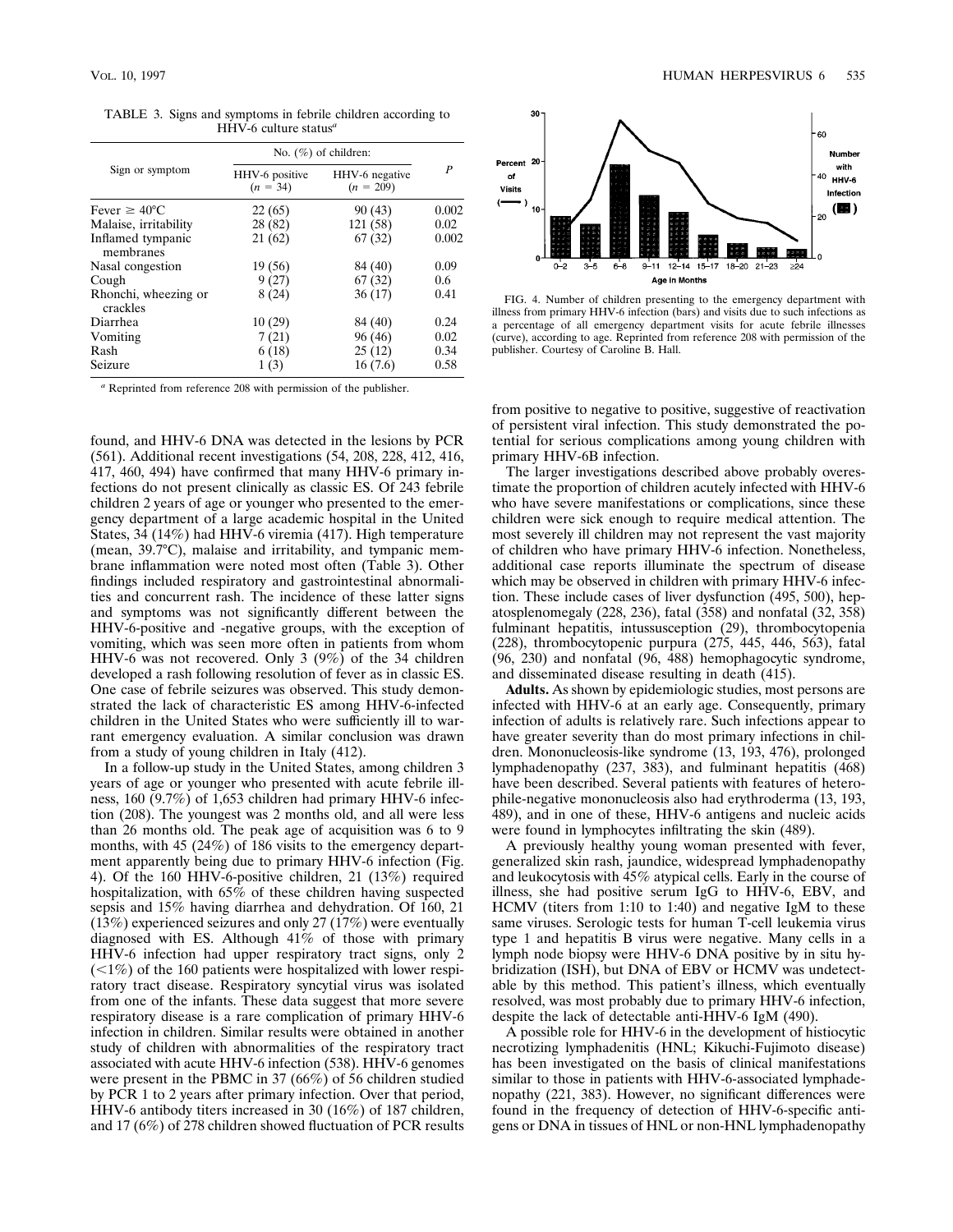(154, 491). Histiocytes but not T cells harbored HHV-6 in both HNL and non-HNL patients (491). Another recent investigation of HNL found no lymph nodes positive for HHV-6 DNA by PCR from among 20 patients examined (221).

An uncommon disorder which affects children and young adults is sinus histiocytosis with massive lymphadenopathy (SHML), or Rosai-Dorfman disease (172, 438, 439). SHML usually is characterized by painless cervical lymphadenopathy, occurring in exacerbations and remissions. This usually benign disorder is thought to be due to an unusual immunologic response to infection. One investigation by in situ hybridization found HHV-6 DNA in involved tissues from 7 of 9 SHML patients (309). In one patient, both HHV-6 and EBV DNAs were detected; in another, only EBV DNA was detected; and in a third, no DNA from either virus was detected. These results suggest that HHV-6 infection may induce some cases of SHML.

# **Central Nervous System Disease**

As mentioned above, HHV-6 can infect cells of neural origin in vitro and tissues of the CNS in vivo, suggesting that the virus(es) may play a significant role in diseases of the brain or spinal cord.

**In vitro studies.** In cell culture, the Gambian HHV-6 isolate AJ forms syncytia with the embryonic glial cell line HEB, with immunofluorescent staining observed in shed cells (504). HHV-6A(GS) abortively infects the HTB-14 glioblastoma cell line, with loss of antigen-positive cells by day 10 postinfection; infected cells become enlarged and refractile. HHV-6B(SF) grows persistently at low levels in the neuroblastoma cell line SK-N-MC (312). Primary human fetal astrocytes can be infected by both HHV-6A and HHV-6B in cell culture, with formation of giant syncytia (213). There have been no reports of in vitro infection of primary neurons or oligodendrocytes by HHV-6, although evidence for infection of these cell types in vivo is described below.

**Acute disease.** Early descriptions of ES included complications such as febrile seizures, bulging of the anterior fontanelle, hemiplegia, meningoencephalitis, and residual encephalopathy (51, 75, 366, 558). Along with the recognition that HHV-6B is the major etiologic agent of ES, there have been reports of pediatric CNS involvement in the illness (26, 208, 228, 239, 249, 274, 289, 483, 565). The large study by Hall et al. (208) found that 21 (13%) of 160 HHV-6-infected children experienced febrile seizures, compared with 9% of those with non-HHV-6 febrile illnesses; the difference was not statistically significant. Seizures occurred after the first day of the illness in 9 (43%) of the 21 HHV-6-infected patients. Of children 12 to 15 months of age, 36% experienced febrile convulsions compared with only 13% of similarly aged children with non-HHV-6-associated illnesses. The difference in this age group did reach statistical significance. In this study, 7 (24%) of 29 CSF specimens were positive for HHV-6 by PCR, including 2 of 7 from children with convulsions. No sample contained HHV-6 that was infectious in cell culture.

HHV-6 was cultured from PBMC of 8 (19%) of 42 children experiencing a first febrile seizure (47). An additional three children seroconverted to HHV-6, such that 26% of the children had an initial febrile seizure thought to be associated with primary HHV-6 infection. This percentage is comparable to an estimated 31% of children in the study by Hall et al. (208).

The CSF of 172 children with evidence of acute or past HHV-6 infection was evaluated by PCR for the presence of HHV-6 DNA (84). Of these children, 72 (42%) had HHV-6 DNA present in CSF, of whom 7 had evidence for acute HHV-6 infection. Of the 142 children with evidence for past HHV-6 infection documented by HHV-6 DNA in PBMC, CSF, or both, 41 (29%) had HHV-6 DNA present in CSF only, suggesting that the CNS may be a site of viral persistence or latency. Other reports have also described the detection of HHV-6 DNA in the CSF of children with past primary or acute HHV-6 infection (208, 289, 483, 565).

The experience with the pediatric population suggests that HHV-6 may directly invade the CNS during primary infection. Cases of HHV-6-associated encephalitis in young children support this hypothesis (28, 239, 285, 354, 355, 558, 565), and those cases in adults are consistent with HHV-6 reinfection or reactivation in the CNS (355). A recent retrospective study of 138 patients is of particular interest in this regard (355). One group of 37 patients had previously undergone open brain biopsy for evaluation of encephalitis, while a second group of 101 patients with encephalitis had undergone prior PCR testing of CSF for HSV, the most common cause of sporadic viral encephalitis (536). PCR results for HSV were negative in all cases. Of the 138 patients, 9 were positive for HHV-6 in CSF by PCR with HHV-6-specific primers. In the two patients evaluated, variant B was identified. Two of the nine were children, ages 13 and 15 months, who may have had primary infection; however, no sera were available for analysis. Specimens from other patients were all seropositive, without significant differences between acute- and convalescent-phase samples. No significant differences were found in the clinical findings, laboratory test results, CNS imaging, or electroencephalographic studies between the 9 patients with HHV-6-associated cases and the 129 without evidence for HHV-6 involvement. Clinical outcome in the nine HHV-6-positive patients included full recovery in four, mild to modest residual neurologic impairment in three, a persistent seizure disorder in one, and early death in one. At autopsy, white matter necrosis and cortical myelin loss were observed in the patient who died. The authors of this publication concluded that HHV-6 is associated with encephalitis of variable severity and that variant B is involved in some cases.

In another recent investigation, 10 (20%) of 50 immunocompetent patients with meningitis or encephalitis had increased intrathecal anti-HHV-6 early antigen (EA; p41/38) IgM or IgG while none of 50 healthy controls did (403). Intrathecal antibody levels to 26 other viruses, including HSV, EBV, HCMV, VZV, arboviruses, echoviruses, and measles and mumps viruses, were not elevated in these patients. These results are consistent with active HHV-6 infection of the CNS in some cases of meningitis or encephalitis.

Direct evidence for HHV-6 infection of the CNS is provided by the case of a 14-month-old girl who died of fulminant encephalitis (285). This child presented with a brief history of fever, lethargy, cough, and seizures. Upon hospitalization, the patient was found to have a mild lymphocytosis, generalized lymphadenopathy, mild hepatomegaly, and hyperventilation with a pattern of interstitial pneumonitis on chest X-ray. A computed tomographic scan of the brain showed bilateral areas of decreased density. She was found to be HIV-1 seropositive and experienced a precipitous decline in the level of  $CD4^+$  T lymphocytes. She died on day 5 after admission. Autopsy samples of the cerebral cortex demonstrated HHV-6 DNA, predominantly of variant A, by PCR. Immunohistochemical (IHC) staining with rabbit anti-HHV-6 hyperimmune serum demonstrated HHV-6-infected cells in gray matter, mostly in astrocytes but also in some oligodendrocytes and neurons. HHV-6B-specific MAb detected fewer HHV-6-infected cells, whereas IHC staining with probes for HIV p24 antigen, HCMV, HSV, VZV, and JC virus were all negative. ISH for EBV RNA was also negative. Although no HHV-6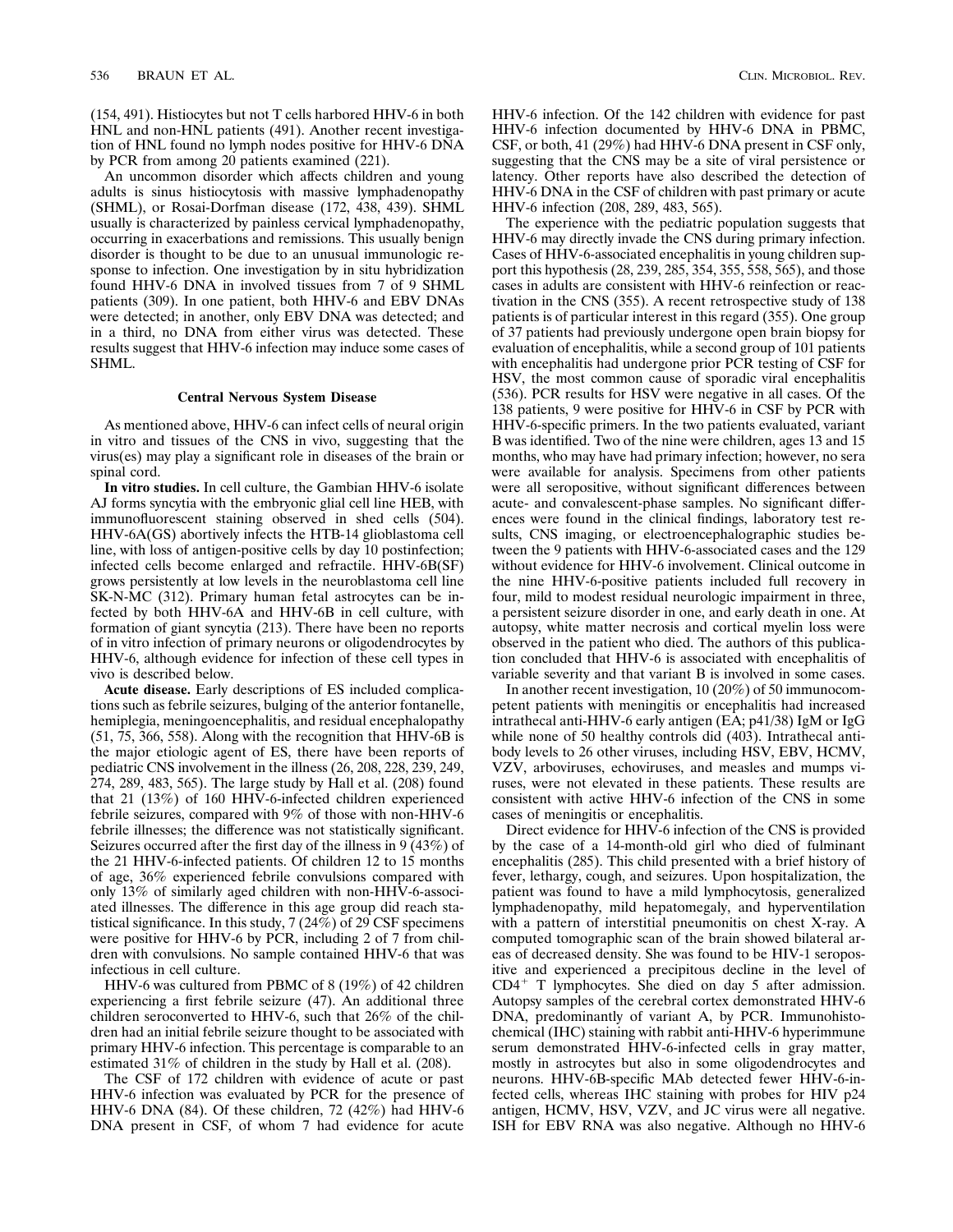serologic test results for this patient were available, the clinical course and laboratory findings suggest acute, overwhelming HHV-6A infection with development of fulminant encephalitis in an immunocompromised host.

HHV-6 invasion of the CNS was also shown in a second case of encephalitis which involved a 37-year-old BMT recipient who died 5 months after an allogenic transplant (148). IHC and nucleic acid hybridization studies of affected brain tissue demonstrated HHV-6 infection of astrocytes in white matter lesions, while neurons were involved in areas of affected gray matter. Demyelination was observed in regions of white matter involvement. Control studies with probes for HIV, HCMV, HSV, VZV, EBV, JC virus, and measles virus were all negative. Variant-specific probes indicated infection with HHV-6B.

**CNS invasion in other conditions.** Several publications have described the presence of HHV-6 nucleic acids or antigens in CSF or tissues of the CNS in clinical states other than primary infection or acute encephalitis. A report of PCR studies of brain tissue from immunocompetent persons dying of causes unrelated to HHV-6 infection noted that HHV-6 DNA was detected in 11 of 13 adults (variant A in the five positive cases examined), suggesting that many healthy persons silently harbor the virus or its DNA in the CNS (329). A follow-up investigation (328) found that six of nine immunocompetent adults who died of noninflammatory neurologic disease or illness unrelated to the CNS had HHV-6 DNA in brain tissue by PCR. Gray matter brain samples from four of seven AIDS patients were also positive for HHV-6 DNA. When primary brain tumor biopsy specimens were examined in another group of patients, only 6 (16%) of 37 (and only 1 [3%] of 30 without histologic evidence of nonneoplastic tissue) were positive, suggesting that HHV-6 is not a major pathogen in primary CNS neoplasms. The HHV-6 variant was not determined in this study.

Several other investigations have looked for evidence of HHV-6 involvement of the CNS in persons dying of AIDS, both in children and adults. A study of postmortem brain tissues by Saito et al. (448) obtained from children with progressive AIDS encephalopathy found that samples from four of five patients had HHV-6 nucleic acids demonstrable by ISH, primarily in the white matter oligodendrocytes but also in scattered astrocytes, macrophages/microglia, and neurons. In two patients whose samples were evaluable by nested PCR and restriction enzyme analysis, HHV-6B nucleic acids were identified. Whether the single patient with negative results had even been infected with HHV-6 was not determined. IHC studies, using anti-HHV-6 rabbit hyperimmune serum and MAb directed against various HHV-6 antigens, failed to detect HHV-6 protein products, although HIV-1 p24 antigen was found in all patients. As noted by the authors, such results are suggestive of latent HHV-6 infection of the CNS in patients with advanced AIDS encephalopathy. For two patients, infrequent coinfection of macrophages by HIV-1 and HHV-6 was observed. These authors concluded that HHV-6 may be an important opportunistic pathogen in pediatric AIDS patients.

Four of six unselected adults who died of AIDS had demyelinating lesions in brain tissue at the time of death (283). IHC staining with rabbit anti-HHV-6 hyperimmune sera and an HHV-6B-specific MAb demonstrated HHV-6-infected cells in areas of demyelination but not in histologically normal regions. In three of the patients, demyelination was restricted to a few foci, while in the fourth it was diffusely distributed. For this last patient, antibody probes to HCMV, HSV, VZV, JC virus, measles virus, and HIV p24 antigen did not detect the presence of these viruses, and EBV RNA was not found with an oligonucleotide probe. The neuropathologic findings in these patients were similar to those in the case of the BMT patient with encephalitis described above (148).

Levels of intrathecal anti-HHV-6 EA IgM and/or IgG were elevated in 30 (60%) of 50 patients with HIV encephalopathy (403). Normal levels for comparison were determined with CSF from 50 healthy controls. Intrathecal antibody levels to HSV, EBV, or HCMV were not correspondingly increased. The results for HCMV are curious, considering its frequent association with HIV encephalopathy (104, 456, 525, 542). This study suggests active HHV-6 infection of the CNS in many patients with HIV encephalopathy.

Achim et al. (7) examined autopsy brain tissue specimens, including cortical gray matter, cerebral white matter, and basal ganglia, from 45 AIDS patients with and without encephalitis. The acuteness of the encephalopathy and age of the patients were not specified, although most patients were presumably adults. HIV-1 and HCMV DNA were detectable by PCR in these tissue samples in approximately 75% and over 50% of patients, respectively. HHV-6 DNA was found only in the basal ganglia of one patient by a similar method.

Studies of HHV-6 CNS infection in persons with AIDS have not yielded entirely concordant results, at least on first glance. First, while several groups (283, 330, 403, 448) have reported evidence for the frequent presence of HHV-6 in the CNS of AIDS patients, others noted its rarity (7). Differences in techniques between this last study and the other investigations involving PCR (330, 448) may account for some of the differences in the results. The primers used in the work by Achim et al. (7), however, have been successfully used by others to identify HHV-6 DNA in PBMC (417). The studies that showed high frequencies of HHV-6 CNS infection all involved far fewer patients than studied by Achim et al., which may have biased the results. In addressing the differences in frequency of HHV-6 detection in the CNS in the study of adult AIDS patients by Achim et al., and their own pediatric study, Saito et al. (448) noted that HHV-6 may be more extensively disseminated in the CNS of children than adults because of the following: (i) primary HHV-6 infection in children in contrast to reactivation in adults, (ii) persistent infection of the CNS by HIV-1 (presumably of greater duration in adults), and (iii) preexisting immunodeficiency at the time of HHV-6 infection (in children). These possible effects notwithstanding, it is surprising that the Achim et al. study found so little evidence for the presence of HHV-6 in the CNS, given the results of previously described investigations involving healthy persons and those with AIDS, despite the small numbers of subjects for the latter. An additional report (discussed below) also found evidence for HHV-6 DNA by PCR in the brains of a large majority of over 80 healthy and ill persons, again supporting the concept of CNS invasion of HHV-6 in most persons. Further work is necessary to determine if adults with AIDS differ substantially from other groups with respect to the presence of HHV-6 in the CNS. At present, the available data indicate that most persons harbor HHV-6 in the CNS.

Second, several studies of HHV-6 expression in the brains of AIDS patients have shown apparent differences. In the pediatric study by Saito et al., no evidence was found for HHV-6 gene expression, while the investigation by Knox and Carrigan (283) found HHV-6 antigens in areas of demyelination. One possibility is that HHV-6 expression in the CNS of persons with AIDS differs between children and adults, possibly related to primary versus reactivated infection. Another potential explanation involves tissue sampling effects. The work of Knox and Carrigan found only a few foci of affected brain in three of the four patients, while other areas appeared normal. These histologically normal regions might contain latent HHV-6, as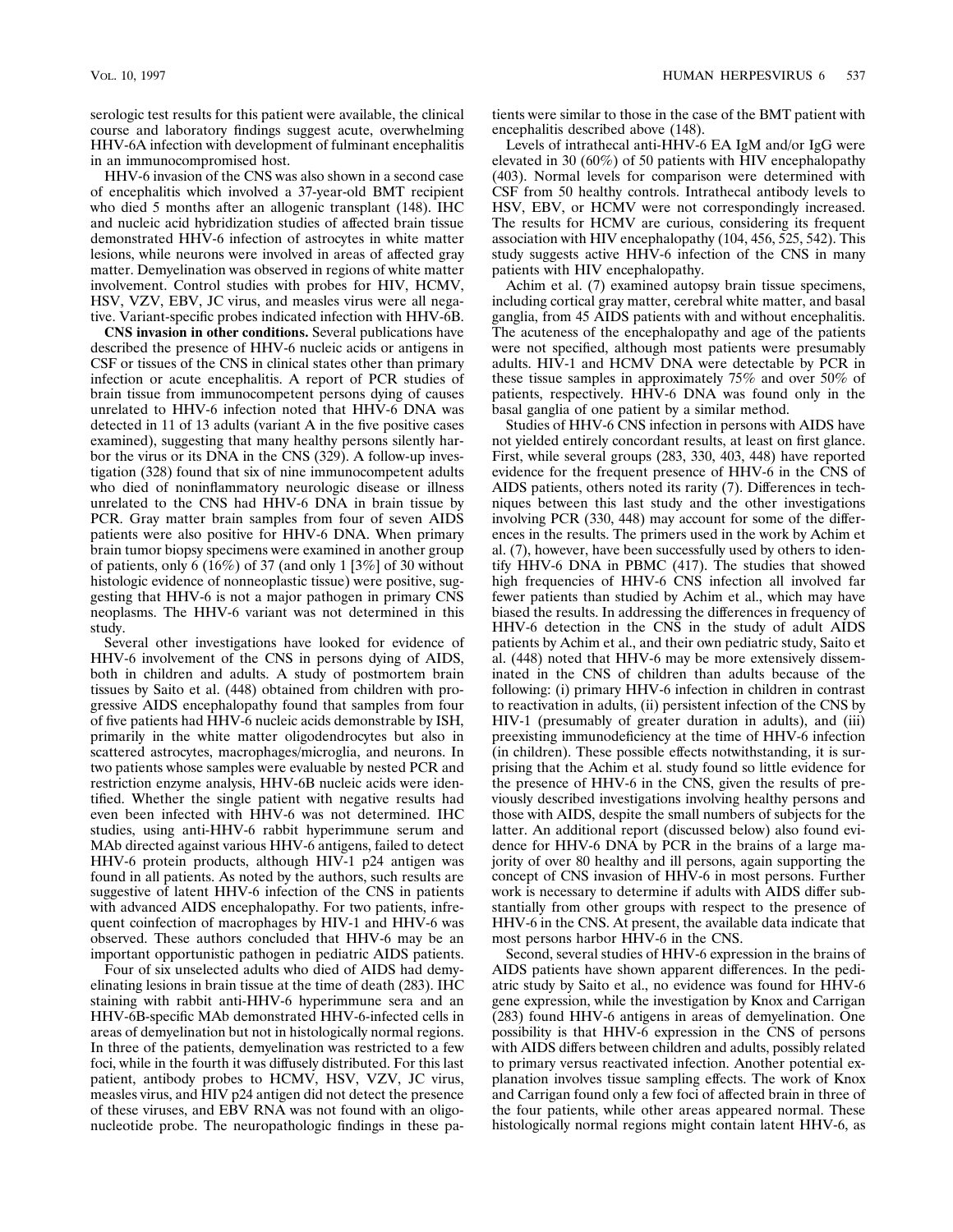was found in the pediatric study. The small patient numbers in both of these investigations may also have affected the conclusions. The publication describing the presence of intrathecal HHV-6 antibody (403) in a majority of those with AIDS encephalopathy supports active HHV-6 infection of the CNS in AIDS patients, even if only in a few localized regions of the brain.

Studies of HIV-infected persons have yielded important findings with respect to HHV-6 and the CNS. They have also indicated how much remains to be learned about interrelationships between HHV-6, the CNS, and AIDS.

HHV-6 invasion of the spinal cord was demonstrated in the case of an elderly woman who developed a chronic myelopathy with progressive spastic paraparesis (345). At autopsy, 2 years after the onset of symptoms, there was widespread demyelination, axonal loss, chronic inflammation, and gliosis. IHC studies with a polyclonal anti-HHV-6 antibody showed reactivity predominantly with astrocytes in regions of white matter degeneration. Staining with HSV-1, HSV-2, HCMV, and EBV antibodies was negative. DNA extracted from abnormal spinal cord tissue yielded a PCR amplification product with HHV-6 specific primers. PCR results for HSV, VZV, HCMV, human T-cell leukemia virus type 1, and HIV were negative. Although causation was not proven, these findings suggest a possible role for HHV-6 in the pathogenesis of some cases of chronic myelopathy.

**Multiple sclerosis.** Among the most interesting reports of a role for HHV-6 in the pathogenesis of serious illness are those indicating a possible association of HHV-6 with MS. This disease is characterized clinically by neurologic signs and symptoms which wax and wane over time and involve multiple nerve pathways. Young adults living in temperate climates are most often affected. In northern and central Europe, southern Canada, and the northern United States, MS prevalence is at least 60 cases per 100,000 persons (177). Pathologically, plaques of demyelination of neuronal axons are observed that most often involve the optic nerve, periventricular white matter, cerebellum, brain stem, and spinal cord. The leading hypothesis of the pathogenesis of this disease is that an autoimmune, inflammatory reaction results in the destruction of myelin, which is composed of oligodendrocyte cell membranes (272, 477). Viruses have long been suspected as etiologic agents which trigger an autoimmune response. Indeed, a viral etiology has been established for four human demyelinating diseases (248). These include progressive multifocal leukencephalopathy (JC virus), postinfectious encephalomyelitis (measles virus), and HIV encephalopathy and myelopathy. Animal models of demyelinating diseases due to viral infection also exist (248). Demonstrating a viral etiologic agent of MS has been more difficult, with many proposed candidates, ranging from measles and influenza viruses to herpesviruses and a retrovirus (248).

Higher average antibody titers to HHV-6 occur in MS patients than in controls (469, 540). HHV-6 DNA has also been detected by PCR in the CSF of MS patients but not in that of matched controls (540). A very intriguing recent report by Challoner et al. (87) described the expression of HHV-6 in oligodendrocytes near plaques in brain tissue of MS patients. This investigation involved searching for potential pathogens in MS brain tissue by using representational difference analysis, a technique which employs successive rounds of subtractive hybridization and PCR amplification to enrich for DNA sequences present in abnormal tissue (320). Using this technique, these investigators found a DNA sequence in the brains of MS patients that was nearly identical to a portion of the gene that encodes the HHV-6B homolog of the conserved herpesvirus MDBP. HHV-6 was detected by PCR in over 70%



FIG. 5. Quantitation of 101K nuclear staining of oligodendrocytes. The specimens included 50 plaques and 73 regions of normal white matter from 13 MS patients and 83 white matter regions from 13 controls. Each region contained at least 2,000 oligodendrocytes. Solid bars denote fields with 1 to 10% stained oligodendrocytes; empty bars denote fields with 11 to 50% stained oligodendrocytes. Adapted from reference 87 with permission of the publisher.

of 86 brains from MS patients and controls, consistent with the high prevalence of HHV-6 in the CNS, as described above. The vast majority of viruses found were HHV-6B. In contrast, a search for other viral pathogens yielded few positive results. IHC studies with MAb to two HHV-6 proteins demonstrated nuclear staining of white matter oligodendrocytes in 12 (80%) of 15 MS patients but in none of 45 individuals without MS, a difference that was highly statistically significant (Fig. 5). Nuclear staining was observed more frequently near plaques in MS patients than in uninvolved white matter. Prominent cytoplasmic staining of neurons occurred in gray matter around plaques in MS patients (this was also noted in some controls). Of interest, positive nuclear staining of oligodendrocytes in areas without any demyelination or inflammation occurred in four MS patients. These data are consistent with viral expression preceding inflammatory changes within the local tissue, rather than occurring as a consequence of inflammation. Consistent with this finding, several control patients had an inflammatory process such as encephalitis, yet no oligodendrocyte staining for HHV-6 was observed in them.

One interpretation of this study, which used MAb to two structural proteins of HHV-6, is that low-level viral replication in persistently infected CNS tissue leads to a local inflammatory response in certain susceptible individuals, causing demyelinating lesions of MS. The observations of differences in IHC staining between MS patients and individuals without MS and between involved and uninvolved areas in the brains of MS patients are consistent with this hypothesis. An alternative explanation, i.e., that the IHC staining was nonspecific, appears unlikely, given the negative results in individuals without MS, including some with inflammatory diseases, and the use of two well-characterized MAb that recognize different virally specified proteins. The finding of PCR-positive results for HHV-6 and the lack of these results for other viruses in CNS tissue also enhances confidence in the specificity of the IHC staining. It is also possible that replicating virus could merely be an innocent bystander in areas of disease, although the data indicating viral expression prior to inflammatory changes argue against this. An additional possibility is that the HHV-6 antigens are present due to postmortem viral replication specifically in areas of MS lesions; this appears remote and is unprecedented.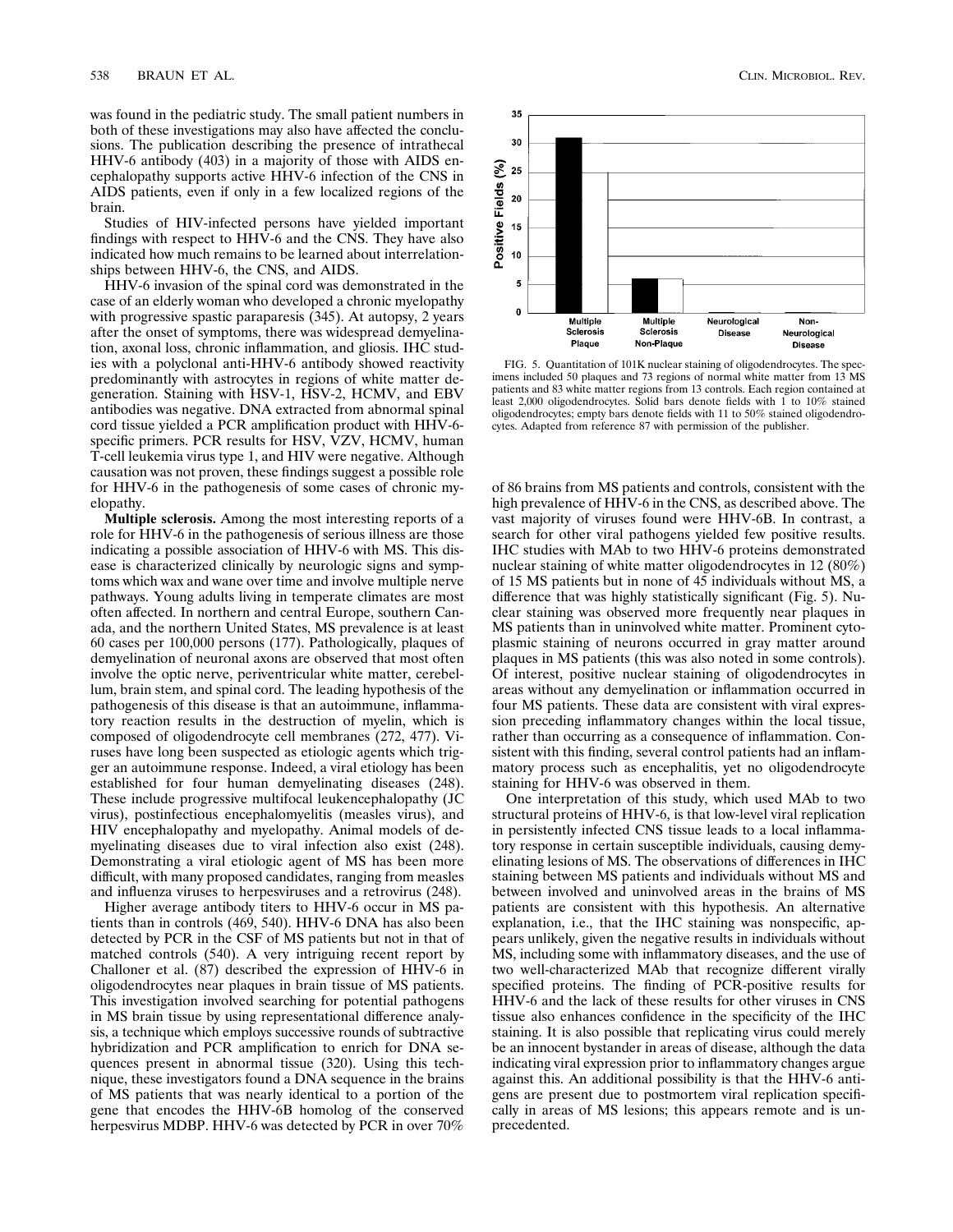In a subsequent retrospective case study, CNS tissues from a young woman who died of a rapidly progressive demyelinating disease were examined by IHC staining with an HHV-6-specific antiserum (80). The disease was diagnosed as acute MS both clinically and histologically postmortem. Mononuclear cell infiltration was widespread in CNS tissues. HHV-6-positive cells were present within and near many areas of demyelination. HHV-6-infected cells were not detected in tissue specimens lacking evidence of demyelination or with olderappearing plaques. The types of cells harboring HHV-6 were not unambiguously determined but were thought to include oligodendrocytes, astrocytes, and microglial cells. The authors noted that this patient's course was more fulminant that in most cases of MS and suggested that her case may be pathogenically distinct from more typical MS. They hypothesized that HHV-6-associated demyelination may involve direct cytolysis of glial cells as well as virus-mediated induction of cytokines, such as TNF- $\alpha$ , that might harm myelin (462).

The number of MS cases examined by IHC in these two studies was small, and the results are far from definitive in proving an etiologic link between HHV-6 and MS. Nevertheless, the findings are exciting and are certain to spark further investigation of the association between HHV-6 and this relatively common acquired neurologic disease.

#### **Disease in Immunocompromised Hosts**

Persons with compromised immune systems due to either natural means or pharmacologic immunosuppression are among those most at risk for disease caused by herpesviruses. Such illness may be due to primary viral infection or reactivation of latent or persistent infection. Possible associations of HHV-6 and disease in immunocompromised hosts have been sought since the discovery of the virus.

**Renal transplants.** Organ transplant recipients have been among those most closely examined for possible links of HHV-6 to serious illness. Of 21 renal allograft recipients, the 8 who had significant posttransplantation rises in HHV-6 antibody titer also developed severe rejection of the transplanted kidney (388). Of note, all eight had received either anti-CD3 MAb (OKT3) or antilymphocyte globulin (ALG) part of their rejection treatment protocol. Of the other 13 recipients without a significant HHV-6 antibody titer increase, only 5 (38%) experienced rejection, and 2 of these 5 received either OKT3 or ALG. Biopsy specimens were obtained from rejected kidneys of nine other patients, and viral antigen was identified by immunofluorescence in five specimens in tubular epithelial cells, infiltrating histiocytes, and lymphocytes. Another study reported serologic evidence for primary HHV-6 infection or a significant rise in antibody titer to HHV-6 in two-thirds of 53 allograft recipients (359). However, no correlation with rejection was found. A third investigation observed either HHV-6 viremia or significant HHV-6 antibody titer increases in 36 (55%) of 65 patients in the first 3 months after transplantation (566). There was no correlation with rejection. Neither OKT3 nor ALG was used for treatment of rejection in the studies in which no correlation of HHV-6 with rejection was found, although in one of them (566), short-term ALG was administered to some patients as rejection prophylaxis; no correlation with rejection was noted. No details were provided about ALG or anti-CD3 dosing for either study. Another potential complication is that possible contributions of cross-reacting HHV-7 antibodies to the measured anti-HHV-6 titers cannot be excluded (see the section on immune response, below). HHV-6 replication in vitro can be stimulated by antibodies to CD3 (269, 435). Consistent with the hypothesis that HHV-6

may be associated with renal allograft rejection in patients treated with OKT3 or ALG is a recent report of a transplant recipient who experienced rejection and was treated with OKT3 (242). The HHV-6 IgM level was elevated but there was no evidence of HCMV reactivation in a patient known to be previously infected with both viruses. Sustained improvement in transplant function was not achieved until the patient was treated with ganciclovir, which has shown antiviral activity against HHV-6 in vitro.

Two other recent publications regarding renal transplant recipients are of interest. A study of 16 transplant patients in Turkey found that 10 (63%) had HHV-6 DNA detectable by PCR in PBMC, compared with 7 (44%) of 16 healthy controls (550). Of the 10 transplant recipients, 7 (70%) had variant B while 3 (30%) had variant A. HHV-6 DNA was detected in four (80%) of the five transplant patients who experienced rejection. The B variant was found in the two patients with acute rejection and in three of the four who were positive for HHV-6 DNA. HHV-7 DNA was found in only 3 (19%) of the 16 transplant recipients and in only 1 of those experiencing rejection. That patient, with chronic rejection, also had HHV-6B detected. Whether the treatment for individual patients experiencing rejection involved OKT3 was unclear.

In the largest investigation to date involving retrospective IHC examination of renal allograft specimens, HHV-6 structural proteins were detected in 63 (61%) of 105 biopsy samples from 76 renal transplant recipients (226). Viral antigens were observed in distal tubular epithelial cells and in rare lymphocytes infiltrating the interstitium, confirming previous observations (298, 388). HHV-6 antigens were present in 28 (74%) of 38, 3 (75%) of 4, and 8 (73%) of 11 specimens from patients experiencing acute or accelerated rejection, or cyclosporine nephropathy, respectively (226). In addition, HHV-6 antigens were identified in only 11 (46%) of 24 samples from transplant recipients with chronic rejection. The difference in HHV-6 antigen prevalence between acute and chronic rejection was statistically significant.

**Bone marrow transplants. (i) Clinical associations.** The organ transplant population most intensively evaluated for HHV-6 involvement in posttransplantation disease has been BMT recipients. HHV-6 activity has been associated with rash and graft versus host disease (GVHD), pneumonitis, sinusitis, febrile episodes, and suppression of graft outgrowth. Although it is difficult to prove an etiologic association of the virus with these disease events, their propinquity with HHV-6 activity in the absence of other possible causes suggests that at the very least a subset of these events is due to HHV-6 activity. The observations are detailed below.

An early study of the association of HHV-6 activity with BMT found that 10 (40%) of 25 pediatric BMT recipients had infectious HHV-6 in PBMC or bone marrow mononuclear cells (567). Virus was cultured between days 14 and 22 posttransplantation. Two additional patients had significant increases in their HHV-6 serologic titer, so that 12 (48%) of the 25 patients showed evidence of HHV-6 infection. Of the 10 who had positive HHV-6 cultures, 4 developed a skin rash resembling GVHD and 3 of these were febrile when the rash appeared. In one of these patients, GVHD was confirmed histologically. None of the 13 patients without evidence for HHV-6 infection developed a skin rash, suggesting that HHV-6 is associated with dermal eruptions in young BMT recipients. As with the renal transplant studies described above, this investigation did not rule out the possibility that some of the HHV-6 serologic titer measurements were affected by cross-reacting antibodies to HHV-7.

Several other reports have described HHV-6-associated der-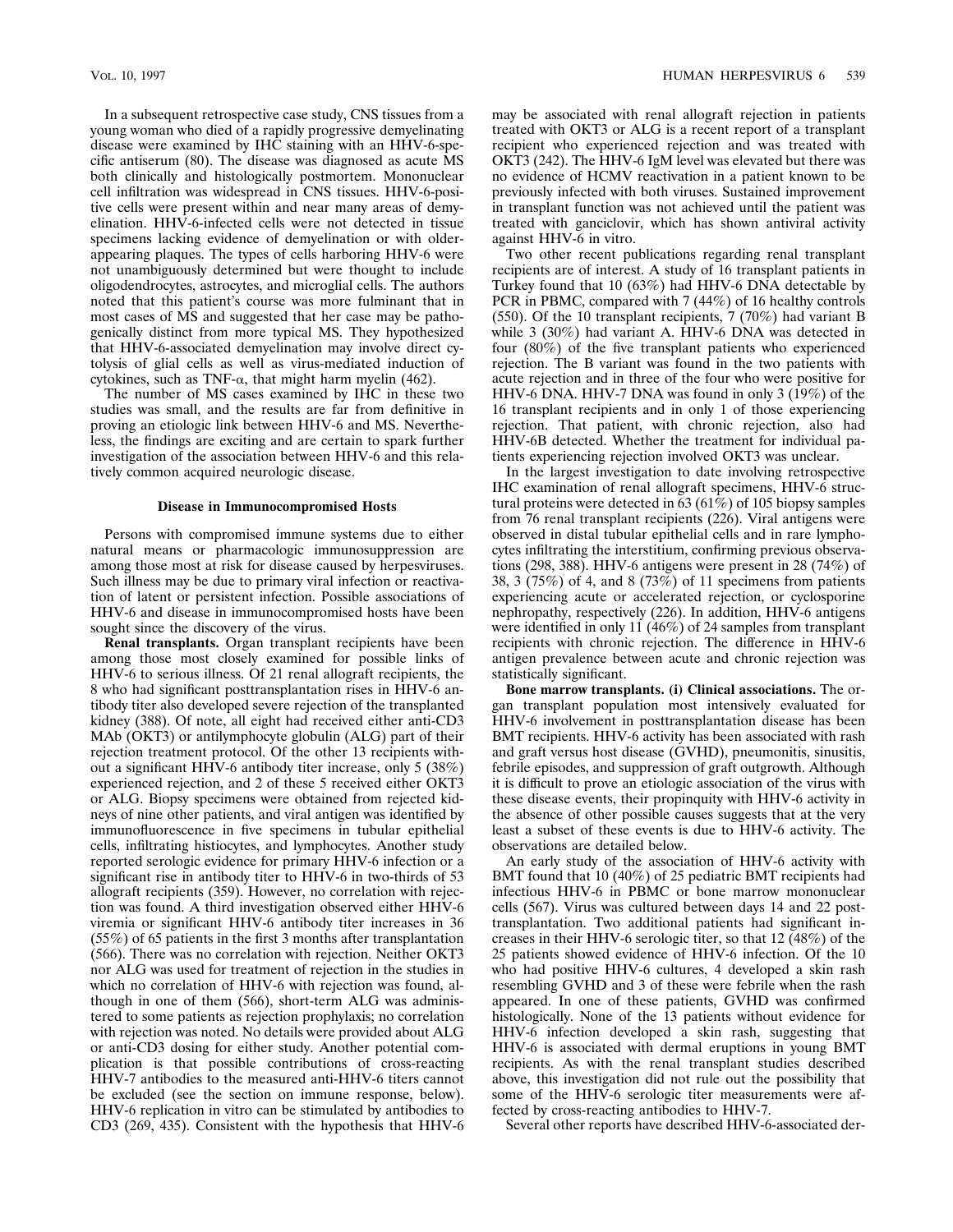mal manifestations in BMT recipients. A recent case report summarized the exanthems observed in an infant girl who underwent three successive BMTs for severe combined immunodeficiency (SCID) (363). After the third transplant, biopsyproven GVHD occurred, with skin and liver involvement. Long-term steroid therapy resulted in resolution of the histologic features of GVHD, although the rash did not fully resolve. About a year later, two new rashes developed successively, with the latter including widespread papular lesions, which demonstrated chronic dermatitis without GVHD on biopsy. DNA from the tissue sample was positive for HHV-6 by PCR and blot hybridization. Negative results were obtained for other herpesviruses and parvovirus B19. The patient, who was HHV-6 seropositive prior to transplantation, had HHV-6 IgM before and shortly after the later rashes. The authors concluded that the patient had a chronic, active HHV-6 infection with skin involvement. Another study found exanthematous papular rashes in six BMT recipients treated for SCID or osteopetrosis (23). Skin biopsy specimens of all six were positive for HHV-6 DNA by PCR. Histopathologic analysis showed dermatitis in the two patients with osteopetrosis and GVHD in the four BMT recipients with SCID. These investigators suggested that HHV-6 may cause GVHD and other exanthems in such immunosuppressed hosts. A third study (described more fully below) found that the severity of acute GVHD correlated with pulmonary levels of HHV-6 DNA detected by quantitative PCR (110). Propinquity analysis indicated that HHV-6 was the probable cause of three episodes of skin rash and three episodes of skin rash with fever among a group of 26 BMT recipients who were investigated longitudinally (254). HHV-6 DNA was present in the skin biopsy specimen of the one patient with histologically proven GVHD. Finally, another longitudinal investigation of 37 BMT recipients found no correlation between the development of acute GVHD and the detection of HHV-6 DNA in PBMC by PCR (528); there was no mention of attempts to detect HHV-6 DNA in biopsy specimens from patients with GVHD. The finding by several groups of investigators of HHV-6 in relation to GVHD and other skin rashes in BMT recipients is interesting, but much additional work is required before cause-andeffect are established. Of note, the involvement of HCMV in BMT-associated GVHD is controversial (reviewed in reference 65).

Carrigan et al. (79) were the first to report an association of HHV-6 with pneumonitis in BMT recipients. HHV-6 was isolated from the blood and bone marrow of a 19-year-old man who received an autologous transplant for testicular carcinoma and also later died of progressive pneumonitis. IHC staining of lung tissue revealed widespread HHV-6 infection, and no other pathogens were detected. A second case involved a 32 year-old woman treated by allogeneic transplant for myelodysplastic/preleukemia syndrome and who developed interstitial pneumonitis. HHV-6 was cultured from a bronchoalveolar lavage (BAL) specimen, and IHC staining revealed many HHV-6 infected cells. Although HCMV was detected in the same sample by the shell vial technique (192), it was neither isolated in standard cultures nor detected by IHC staining. The patient was treated with two antiviral agents, and her condition slowly improved, with eventual resolution of pneumonitis. She later died of leukopenia and disseminated adenovirus infection. In both of these cases, HHV-6 staining was observed primarily in macrophages. Three other cases of pneumonitis associated with HHV-6 have been described by Carrigan among nine BMT recipients whose lung tissue was studied by IHC staining postmortem (77). Each of the three patients also harbored other potential pathogens, including HCMV, HCMV

and adenovirus, and *Aspergillus*, respectively, making analysis of the possible contribution of HHV-6 to pulmonary disease difficult.

Paraffin-embedded lung tissue specimens from seven BMT recipients who died of interstitial pneumonitis were examined by IHC staining with HHV-6-specific MAb (411). Six (86%) of the seven patients had HHV-6 antigens identified in lung tissue, predominantly in pneumocytes (although staining was also observed in lymphocytes and macrophages). However, in none of these cases was HHV-6 the sole potential pathogen identified. Adenovirus antigens were also found in all six patients positive for HHV-6, and staining for HCMV was positive in four (67%) of the six positive for HHV-6. Negligible reactivity with the antibody preparations used was found in lung biopsy tissue from a healthy control. As with the cases cited above, the finding of HHV-6 in combination with other potential pathogens makes it difficult to interpret a possible etiologic association of HHV-6 with pneumonitis in these patients.

Cone et al. studied 15 BMT recipients who developed pneumonitis and found that 6 (40%) had significantly higher levels of HHV-6 DNA in lung biopsy specimens examined by PCR than did the controls (110). The HHV-6 DNA levels were quantified and normalized by comparison to  $\beta$ -globin DNA PCR results. No other pathogen was identified in the specimens from five of these patients. Specimens from the other nine BMT recipients contained HHV-6 DNA levels similar to those observed in specimens from 14 of 15 immunocompetent controls who were HHV-6 seropositive. The severity of acute GVHD in these BMT recipients correlated with the levels of HHV-6 DNA found by PCR. Of additional interest, only one of the six BMT patients with high viral DNA levels died of pneumonitis whereas while six of the other nine died of acute lung disease. This finding suggests that HHV-6-associated pneumonitis may not be as severe as that caused by other infectious agents common in this group of patients. Of note, all BMT recipients and normal controls who were HHV-6 seropositive had positive PCR results, suggesting that HHV-6 is routinely present in lung tissues and that its presence is not necessarily associated with pneumonitis. These conclusions were later extended to both HHV-6A and HHV-6B by the use of variant-specific PCR primers with tissue samples from the same BMT recipients and controls plus additional specimens from surgical patients (110, 114, 115). Nearly two-thirds of lung specimens were PCR positive for both HHV-6 variants (115).

Qualitative PCR was used to look for evidence of HHV-6 infection in buffy coat leukocytes, oral lavage fluid, and urine of 60 BMT recipients (539); 60% of the patients were positive in one or more tests. A correlation was found between HHV-6 PCR positivity and acute GVHD, but there was no other association of disease with positive PCR results. Carrigan (78) has pointed out two difficulties with this study: (i) qualitative PCR does not distinguish latent from productive viral infection, and (ii) although the specimens analyzed are easily obtainable, they have limitations in predicting disease, as exemplified in studies of HCMV (360). The samples evaluated lack the tissue specificity of organ biopsy specimens, and there were no means to detect local immunohistopathologic abnormalities in this experimental design. It is not surprising that only limited correlation with disease was found. Another recent investigation of six BMT recipients examined BAL specimens for DNA of HCMV, EBV, and HHV-6 (422). One patient was PCR positive for HHV-6 alone, and one each was positive for HHV-6 and either HCMV or EBV. Only the patient who was PCR positive for both HHV-6 and HCMV had clinical pneumonitis. As with the preceding study, this investigation had several limitations in technique. Further discussion of HHV-6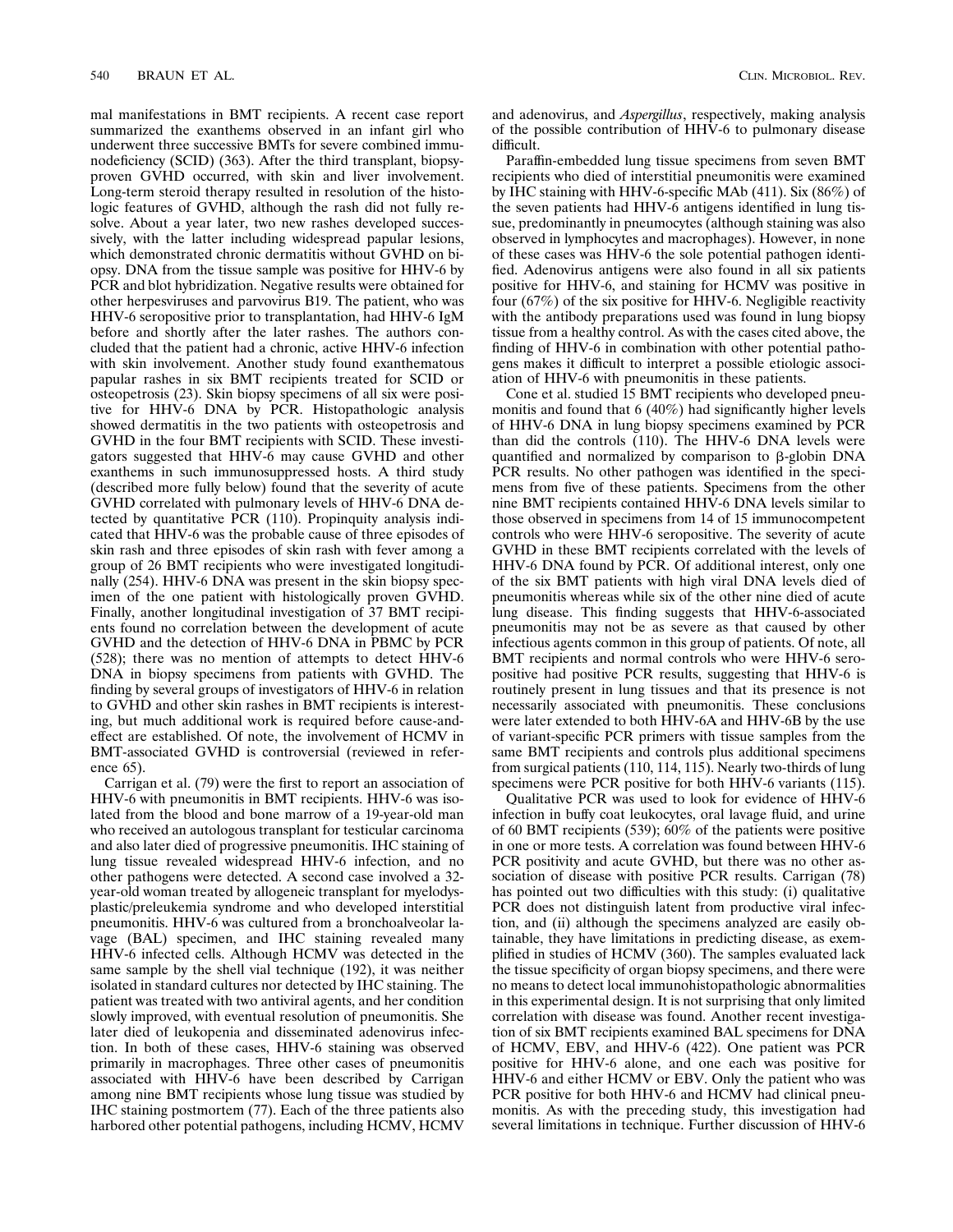and pulmonary disease in immunocompromised hosts, including BMT recipients and persons with AIDS, is presented below.

As described in the section on nomenclature and classification (above), about 90% of the HHV-6 strains detected in BMT recipients have been HHV-6B (146, 147, 178, 254, 458, 528, 539). Carrigan and coworkers have reported several other studies of BMT recipients. In one investigation of 16 BMT patients with idiopathic febrile episodes within the first 100 days posttransplantation, 6 were viremic with HHV-6B (146). Of those positive for HHV-6B, four developed severe bone marrow graft suppression and HHV-6B was cultured from the marrow. HHV-6B has also been isolated from PBMC and bone marrow of other adults with HHV-6-associated disease. In one case, HHV-6B was cultured from PBMC and bone marrow of a liver transplant recipient who developed a febrile syndrome with dermatosis and encephalopathy (467). In another case, an apparently immunocompetent adult who recovered from pneumonitis in which both HHV-6 and *Legionella pneumophila* were obtained from the lungs remained anemic for several months after the onset of illness (198). The nucleotide sequence in each of two variable genomic regions was identical between HHV-6B isolated from a bone marrow aspirate and 2 months earlier from the blood of this patient. Both of these patients are described below in greater detail.

Further investigations have revealed a possible role for HHV-6A in BMT recipient marrow suppression. HHV-6 was recovered from the bone marrow of a BMT patient with graft failure almost 2 years after transplantation (440). HHV-6 was also detected in the marrow biopsy specimen by IHC staining. Both variants were detected in marrow cells cocultured with cord blood mononuclear cells by immunofluorescence with variant-specific MAb; this was confirmed by PCR with variantspecific primers. In separate work, the HHV-6 variant was determined for 18 BMT recipients who were HHV-6 DNA positive by PCR of peripheral leukocytes and/or body fluids. For 15 (83%) of the 18 patients, HHV-6B sequences were found exclusively; for 2 (11%) patients, HHV-6A sequences were found in many specimens obtained over a period of months; and 1 patient was positive for HHV-6A and HHV-6B at different times (539). A third study in which HHV-6A was detected is described below (528). In a fourth study, HHV-6A was detected in plasma by nested PCR from all three (23%) of 13 BMT recipients who were tested for HHV-6 (458).

Another investigation of BMT recipients by Carrigan and Knox involved 15 adult patients who developed posttransplantation bone marrow suppression (81). The patients were divided into two groups: (i) seven with suppression for which a diagnosis had been made, and (ii) eight for whom suppression was idiopathic. HHV-6 was not recovered in cultures of bone marrow aspirates from any of the seven patients with diagnosed bone marrow suppression but was culturable from six of the eight patients with idiopathic cases. Of note, of the six for patients from whom HHV-6 was recovered, five (83%) demonstrated suppression of cells of more than one lineage. This result contrasts to finding multiple cell lineage suppression in only two (22%) of the nine patients with HHV-6-negative bone marrow. HHV-6 was recovered from 4 (18%) of 22 unselected BMT recipients by culture of marrow aspirate 1 month after engraftment; one of these four was later found to have HHV-6-associated bone marrow suppression. This finding compares with the six of eight HHV-6-positive BMT recipients with idiopathic marrow suppression noted above. The differences in HHV-6 recovery and cell lineage suppression between these groups of patients were statistically significant.

In most of the studies described above, HHV-6 activity in

BMT recipients was monitored by routinely culturing recipient PBMC for only a short period after the transplant and then only in association with clinical events, such as fever of unknown origin. Kadakia et al. monitored 26 adult BMT recipients (11 autologous and 15 allogenic) for up to 1 year after transplantation by sampling blood and saliva before transplantation and then weekly for 1 month, monthly for 3 months, and between 6 months and 1 year posttransplantation (254). HHV-6 activity was assessed by PCR of patient PBMC and saliva, virus isolation from PBMC, and increases in serologic responses to HHV-6. No virus was isolated by culture from PBMC obtained prior to transplantation, but 12 (46%) of the 26 patients were culture positive at least once after transplantation. Sinusitis was associated with HHV-6 isolation in autologous recipients, and simultaneous HCMV activity was associated with HHV-6 isolation in allogenic recipients. No association was seen with delays in engraftment or marrow suppression. In total, 23 (88%) of the 26 patients were positive for one or more of the HHV-6 markers during the posttransplantation period. Propinquity analysis indicated that HHV-6 activity was associated with 16 clinical events in nine patients, including one death from idiopathic pneumonia. HHV-6 DNA was detected in lung tissue from that patient. An interesting observation was the reduced frequency of detecting HHV-6 by culture during periods of acyclovir treatment. This result is in spite of the low in vitro sensitivity of HHV-6 to the drug.

Wang et al. assayed DNA of various herpesviruses, including HHV-6, HHV-7, EBV, and HCMV, by nested PCR of PBMC from 37 allogenic BMT recipients over a period of up to 1 year following transplantation (528). HHV-6 DNA was detected in specimens from 8 (22%) and 26 (70%) of the 37 patients prior to and at some point after transplantation, respectively. Of the 26 patients with HHV-6-positive samples, 18 (69%) had variant B only. One patient was positive only for HHV-6A, and three were positive for both HHV-6A and HHV-6B. Of the three who were positive for both viruses, HHV-6A was detected only at time points when HHV-6B was simultaneously detected whereas HHV-6B was sometimes detected in the absence of HHV-6A. No specimens were positive for HHV-6A later than 4 weeks after transplantation. The variant could not be determined for the four other patients with HHV-6-positive specimens. Delayed engraftment of granulocytes and of platelets occurred in 5 and 6 of the 37 BMT recipients, respectively. The frequency of HHV-6-positive specimens was significantly higher for patients with delayed engraftment of either kind than for those with normal engraftment. During the first 3 months after transplantation, the frequency of HHV-6-positive specimens was significantly higher for patients with delayed engraftment compared to those with normal engraftment. However, within the same period, there was no correlation between viral DNA-positive samples and engraftments for any of the other herpesviruses. Of note, only three (33%) of nine BMT recipients receiving high-dose prophylactic acyclovir had HHV-6-positive specimens, compared with 23 (82%) of 28 recipients who did not receive this prophylaxis, similar to the results of Kadakia et al. (254). Prophylactic use of high-dose acyclovir has previously been reported to reduce the frequency of HCMV infection in BMT (361, 414) and renal transplant (44) recipients. For both this and the investigations of Kadakia et al., the study methodologies place limitations on the interpretation of the results, as described above.

**(ii) Laboratory studies.** Initial reports of HHV-6 infection related to bone marrow transplantation indicated that virus could be isolated from the PBMC and bone marrow of many BMT recipients (77, 79, 146, 567). Bone marrow suppression has also been noted in such patients (79, 146), stimulating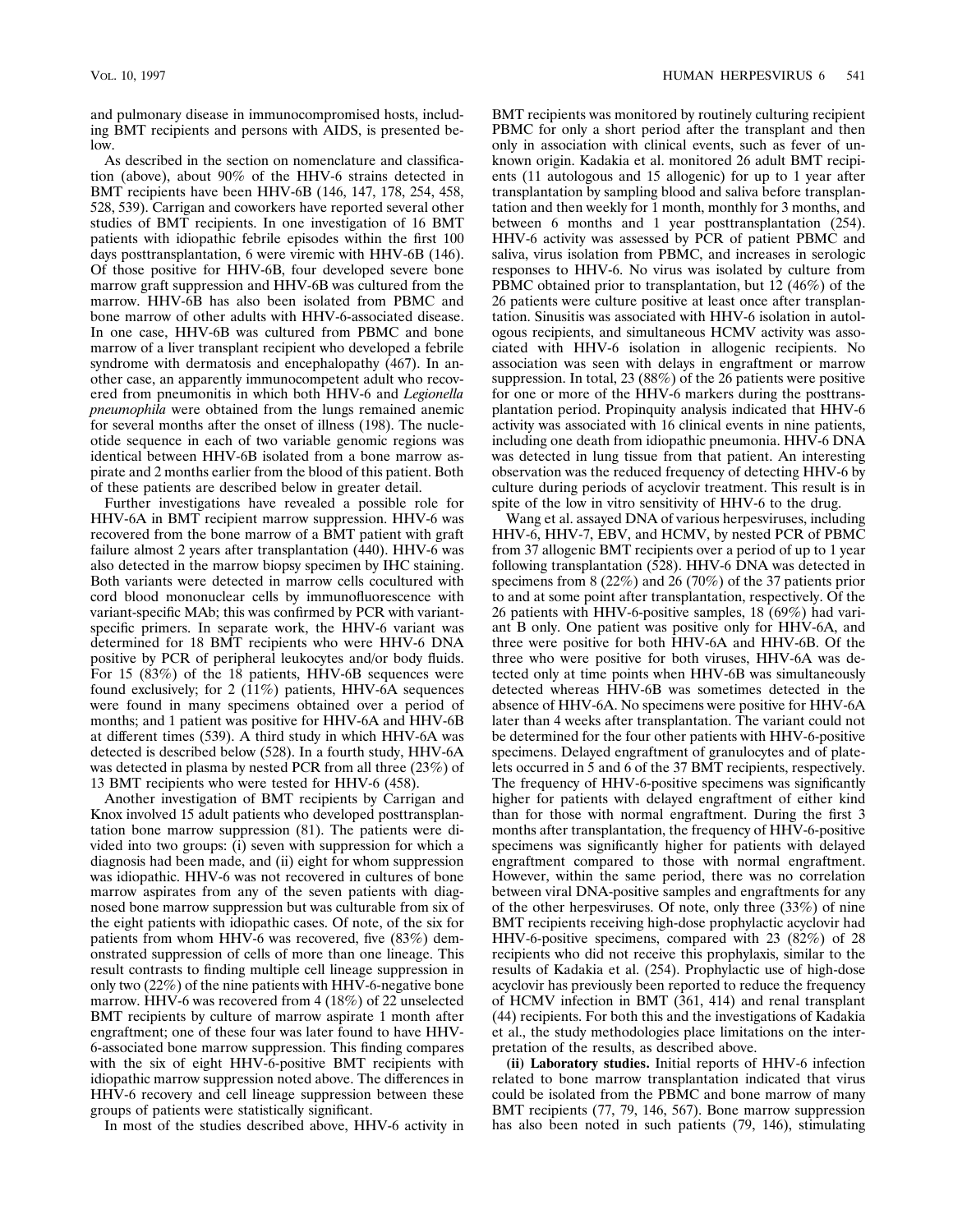interest in the effects of HHV-6 infection on bone marrow cells in vitro. While such work is provocative, caution must be exercised in extrapolating such effects to in vivo bone marrow following transplantation, given the considerably more complex environment in the human host than in the laboratory dish. Nevertheless, interesting insights may be gained from such in vitro investigations.

Both direct cytolysis and virus-induced inhibition have been proposed as mechanisms leading to bone marrow suppression by HHV-6 (73, 146, 279, 555). While direct loss of marrow cells due to viral cytolysis is logical, there is also in vitro evidence for suppression of growth factor-induced colony formation and maturation of bone marrow precursors cells (73, 82, 146, 279). There is little evidence for HHV-6 replication in infected bone marrow cultures (73, 279), but outgrowth of erythroid and granulocyte-monocyte precursors, pluripotent stem cells, and stromal cells are suppressed in virus-infected cultures (146, 279). Both HHV-6A and HHV-6B can suppress such functions in vitro, with recent work indicating greater suppression by the former, as measured by various colony-forming assays, stromal outgrowth, and granulocyte-macrophage colony-stimulating factor response, leading the investigators to conclude that HHV-6A has increased virulence in this respect compared with HHV-6B (82). One study, involving an HHV-6B strain, indicated a possible role for IFN- $\alpha$  in virus-mediated suppression of bone marrow precursors (279). This hypothesis is attractive in light of other work demonstrating induction of IFN- $\alpha$  in HHV-6-infected mononuclear cells in vitro (270). Later work showed that HHV-6A and HHV-6B suppressed the outgrowth of macrophages in granulocyte-monocyte colony-stimulating factor- or IL-3-stimulated cultures, but addition of neutralizing antibodies to IFN- $\alpha$ , IFN- $\beta$ , or IFN- $\gamma$  did not reverse such suppression (73). Thus, differences may exist in the mechanisms of marrow suppression for the HHV-6 variants, and other cytokines such as TNF- $\alpha$  or IL-1 $\beta$ , which are inducible by HHV-6A in vitro (165), may be important in mediating marrow-suppressive effects, although this has not been demonstrated.

The studies described above associating HHV-6 with bone marrow suppression, both in vivo and in vitro, are of interest. The work which demonstrates that HHV-6 is not routinely recovered from unselected BMT recipient marrow but is often found at this site in BMT recipients with idiopathic marrow suppression is particularly provocative and strongly suggests that HHV-6 is an important pathogen of the bone marrow in this patient population. Although care must be taken in its interpretation, in vitro work to date is supportive of this concept. An etiologic role for HHV-6 of either or both variants has not been proven in BMT graft suppression, and in one study no association was seen between HHV-6 activity and graft suppression (254). However, the accumulating in vivo and in vitro data are consistent with the possibility that HHV-6 activity contributes to graft suppression under some circumstances.

**Other transplants.** Little information is available regarding HHV-6 infection of orthotopic liver transplant recipients. One report described primary infection, documented by both seroconversion to HHV-6 and viremia during a febrile episode, following transplant of a liver from a seropositive donor (530). A syndrome consisting of fever, rash, thrombocytopenia, and encephalopathy associated with HHV-6 viremia was seen in an orthotopic liver transplant recipient and a bone marrow biopsy specimen that was HHV-6-positive by IHC (467). In a study of 50 orthotopic liver transplant recipients, 7 patients seroconverted or had a significant rise in titer to HHV-6 but had no serologic evidence of active HCMV infection (493). Fever and neurologic abnormalities were more commonly observed in

this group than in a group of 12 patients whose HHV-6 status was unchanged, although the numbers in each group were small.

HHV-6 serologic findings were studied in a group of 58 heart transplant patients (433). Five patients who developed posttransplantation hepatitis and three who did not had HHV-6 seroconversion or significant antibody titer increase. HHV-6-specific IgM, but not HCMV-specific IgM, was observed in six patients. The authors concluded that HHV-6 associated hepatitis is not common following cardiac transplantation. No in situ analysis was done to document the presence of HHV-6 in hepatic tissue, and the possibility of cross-reacting antibodies to HHV-7 was not ruled out. The role of hepatic HHV-6 infection in this and other transplant populations requires further study.

**Other hosts without HIV.** As recounted in a recent publication, a 32-year-old man treated with multiple courses of chemotherapy for ALL experienced an exanthem involving his shoulders, neck, face, and trunk during periods of leukopenia (182). Resolution occurred with recovery of the bone marrow. A skin biopsy specimen of an active lesion demonstrated nonspecific dermatitis with infiltrating lymphocytes. HHV-6 DNA, but not that of HSV, VZV, or HCMV, was detectable by PCR of nucleic acids extracted from the lesion. IHC staining of the lesion was positive with an HHV-6B-specific MAb. The HHV-6 IgG level in serum rose slightly during the exanthem, without detectable anti-HHV-6 IgM. After several recurrences, treatment with ganciclovir resulted in disappearance of the exanthem prior to bone marrow recovery, and the lesions did not return. The clinical course and laboratory results are consistent with this being a recurrence of active HHV-6 infection in a host with chemotherapy-associated immunosuppression. Lack of significant humoral response to HHV-6 may have been due to underlying drug-induced immunosuppression.

Two case reports have described patients with serious HHV-6-associated illness, including pneumonitis, who were HIV-1 seronegative and were not receiving pharmacologic immunosuppression when disease began. The first case involved an infant with an immunodeficiency of unknown etiology, associated with progressive T-cell lymphocytopenia, who eventually died at age 13 months with high levels of HHV-6 present in the lymph nodes, thymus, and lungs (415). HHV-6A was the predominant variant identified in these tissues. HHV-6-infected cell density in the lungs was similar to that in the young BMT recipient described previously (79, 81). Shortly before death, *Pneumocystis carinii* and HCMV were detected in BAL specimens, prompting treatment with multiple agents. At autopsy, no evidence of *P. carinii* or HCMV was found. HHV-6-specific IgM and decreased  $CD4^+$  and  $CD8^+$  cell counts were documented as early as 4 months of age, although the time of primary HHV-6 infection was not known. The authors of the report hypothesized that this child's immunosuppression was due to HHV-6A infection which eventually resulted in fatal HHV-6 pneumonitis and that the other microorganisms contributed to the pathogenesis.

In the second case, an apparently immunocompetent 37 year-old man developed pneumonitis with *Legionella pneumophila*, documented by culture from a bronchoscopy specimen, positive urine antigen, and elevated serologic titers (442). Early in the course of his illness, the patient's total leukocyte count was elevated but he was lymphocytopenic. Despite extended treatment with appropriate antibiotics, he progressed to multiorgan failure, requiring mechanical ventilation and hemodialysis. High-dose methylprednisolone therapy was instituted, and the patient's condition rapidly improved. HHV-6 was cultured from peripheral blood several weeks after disease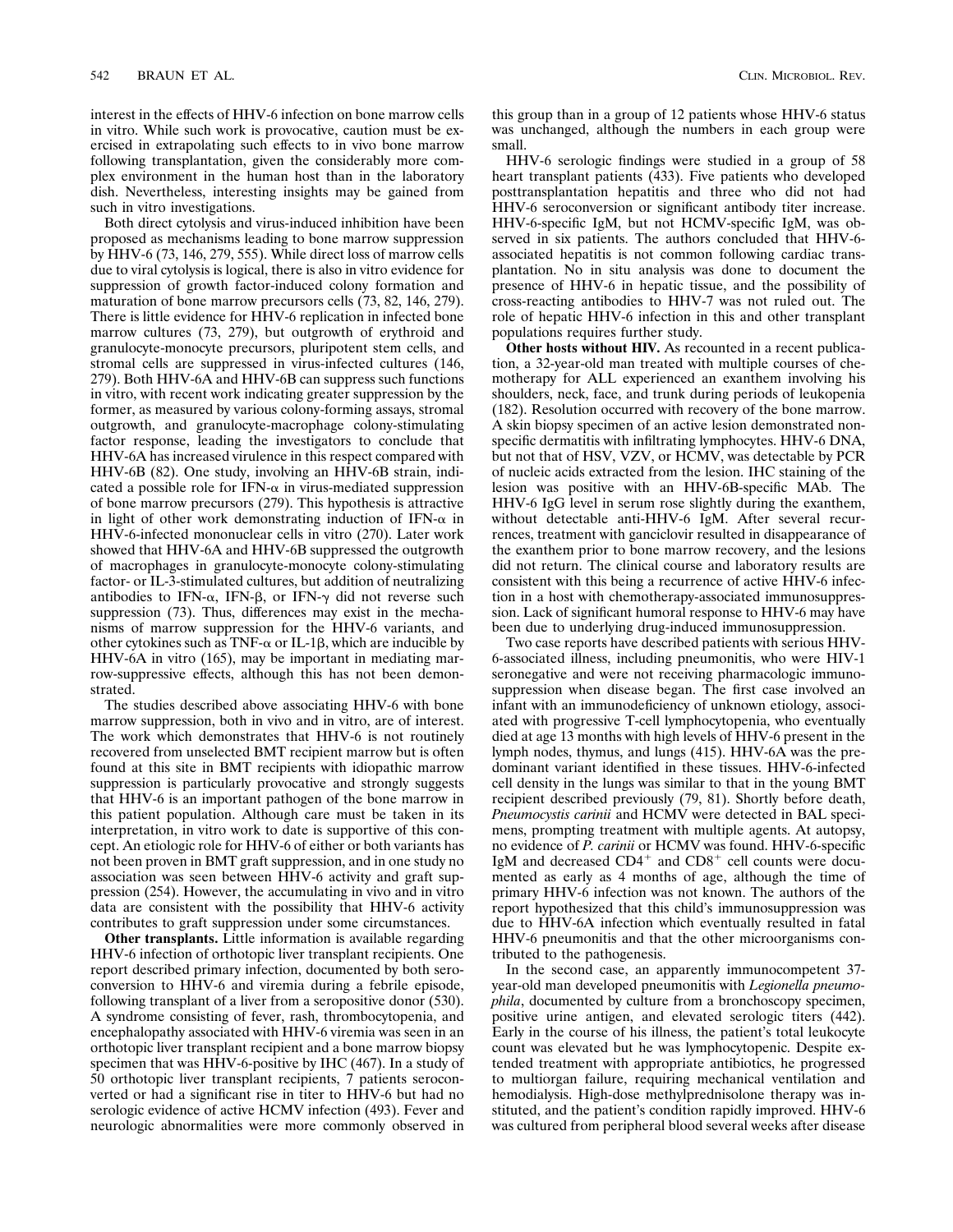onset and was later identified as variant B. HHV-6 antigen, revealed by IHC staining with a rabbit anti-HHV-6 polyclonal antiserum, was detected in a lung biopsy specimen. Staining was detected in a moderate number of cells, mostly macrophages, distributed throughout the tissue. The patient's anti-HHV-6 IgG titer rose from 500 near the time of disease onset to 32,000 at discharge, and his anti-HHV-6 IgM titer was positive for his entire hospitalization, eventually becoming negative during rehabilitation. The patient's age and HHV-6 serologic results suggest viral reactivation, but reinfection was not ruled out. Dexamethasone inhibited in vitro replication of the strain of HHV-6 recovered from the patient's blood. The investigators suggested that the beneficial effects of corticosteroid therapy observed in vivo were due to a local anti-inflammatory effect and suppression of HHV-6 replication. Whether there was a direct antiviral effect due to corticosteroid treatment in this case is unclear. Although this patient was outwardly immunocompetent when his illness began, local pulmonary defense mechanisms may have been diminished due to his infection with *L. pneumophila*, allowing HHV-6 to act as an opportunistic pathogen during reactivation.

These two cases illustrate the potential for idiopathic immunosuppression or pulmonary infection with another microorganism to contribute to susceptibility to HHV-6-associated pneumonitis. Further discussion of HHV-6 and pulmonary disease is presented below.

**AIDS.** Considerable attention has been focused on possible associations of HHV-6 and the pathogenesis of AIDS. This stems from the fact that both HHV-6 variants are members of the herpesvirus family and that all the previously described human herpesviruses cause disease in immunocompromised hosts. In addition, HHV-6 replicates in  $CD4^+$  T cells, the primary HIV-1 target. Studies of molecular interactions between HHV-6 and HIV-1 in vitro are described above. Here we discuss what is known with regard to HHV-6-associated disease in HIV-1 seropositive patients.

Studies of serologic responses to HHV-6 in HIV-infected persons have yielded widely varying results. Comparisons between HIV-infected persons and uninfected controls have shown either no difference in seroprevalence and titer (67, 159, 173) or higher (4) or lower (93, 472) prevalence among those infected with HIV. One study found no correlation of HHV-6 seroprevalence with progression of AIDS (472), while another found slow progressors had decreased HHV-6 seroprevalence compared with those whose disease advanced rapidly (93). Peripheral  $CD4^+$  counts increased slightly in HIV-1-infected children with both anti-HHV-6 IgG and IgM but declined significantly in those with anti-HHV-6 IgG alone (384). Other indicators of HIV-1-related disease showed no or inverse correlation with the presence of HHV-6 IgM. It is obviously difficult to interpret such disparate results. We assume that some of the differences are due to differences in assay conditions. Given that HHV-6 infects  $CD4^+$  T cells, which are important in the generation of a humoral immune response, the differences between case and control populations, regardless of the direction of the measured change, may reflect the ability of the host to mount a humoral response as much as it does true pathologic effects of HHV-6.

Several investigations have used PCR to examine the prevalence and in some cases the quantity of HHV-6 DNA in saliva and blood of HIV-seropositive hosts (136, 140, 160, 189, 201). The results of such studies have shown great variation, which is not unexpected, given the differences in the patient populations examined, sample preparation, and PCR methodology. The frequency of HHV-6 DNA detection in saliva has ranged from 3 to 63% for those uninfected with HIV (136, 160, 189, 201) and from 0 to 96% for HIV-infected individuals (136, 160, 189, 201). Neither the frequency of HHV-6 detection nor the quantity of HHV-6 genomes amplified was related to the peripheral  $CD4^+$  count in two studies (160, 189). In one of these studies, the amount of HHV-6 DNA in saliva also did not vary between HIV-1-seropositive patients and healthy controls studied previously by the same laboratory (112, 160).

Reported frequencies of detecting HHV-6 DNA in PBMC have been highly variable, as described for saliva. HHV-6 DNA was detected in 10 to 49% of those uninfected with HIV, while 10 to 75% of HIV-infected individuals had HHV-6 DNA identified (160, 189, 201). In one study, HHV-6 DNA was detected at a higher frequency in HIV-seronegative persons than in HIV-seropositive individuals (201), while in another study there was no difference (189). The frequency of detecting HHV-6 DNA in PBMC decreases as  $CD4<sup>+</sup>$  counts decrease (140, 160, 189, 201). This correlation is possibly due to loss of  $CD4<sup>+</sup>$  cells from the PBMC pool. The one study examining HHV-6 variant distribution in saliva or PBMC from HIVseropositive patients found variant B exclusively in 64 specimens, with variant A identified in 1 (4.8%) of 21 samples from HIV-seronegative individuals (189).

These investigations of HHV-6 in the saliva and PBMC of persons infected with HIV have not indicated a synergistic relationship between HHV-6 and HIV in the pathogenesis of AIDS. As noted above, PCR studies with saliva or blood samples from normal subjects have also shown widely varying results, for a variety of possible reasons. Solid lymphoid tissue may be a more useful substrate for studies of possible in vivo interactions between HIV-1 and HHV-6. Studies with lymph nodes from HIV-infected persons have yielded rates of PCR positivity for HHV-6 DNA or detection of HHV-6 antigens by IHC staining in excess of 50%, and in some reports the percentage was much higher (105, 116, 140, 141, 164, 281, 284, 457, 517). Variant A was detected more frequently than variant B in two studies (164, 284) but not in a third (140).

Recent work by retrovirologists has shown that lymph nodes are heavily infected with HIV during the clinically latent period of infection and that elevated levels of HIV replication are instrumental in disease progression (107, 155, 220, 397, 398, 534). The histopathologic pattern of follicular hyperplasia occurs during this period. The term "follicular hyperplasia," as used in this review, refers to a reactive or benign hyperplasia (394) that is distinct from the angiofollicular hyperplasia of Castleman's disease. One study demonstrated that during clinical latency the frequency of virus-infected cells and rates of viral replication were strikingly increased in lymph nodes compared to PBMC from the same person (397). Separate work involving in situ PCR showed that up to  $25\%$  of CD4<sup>+</sup> T lymphocytes present in lymph node germinal centers are infected with HIV (155). As disease progresses, follicular hyperplasia shifts to follicular involution, with nearly complete loss of lymph node structure and function (396). These investigations suggest that lymphoid tissue, including lymph nodes obtained during the clinically latent period of HIV infection, may be the best clinical specimens for studying a potential role of HHV-6 in the development and progression of AIDS.

Early HIV-1 seroconverters were found to have occasional cells which contained HHV-6 DNA detectable by ISH in peripheral lymph nodes and spleen  $\ll 1$  infected cell per  $10^5$ nucleated cells) (347). The frequency and distribution were similar to those found in lymphoid tissues of other groups undergoing biopsy for various lymphoproliferative conditions (294). The low frequencies observed were interpreted as characteristic of latent infection (294, 347). In another investigation (140), HHV-6 DNA was detected by PCR (albeit at low levels)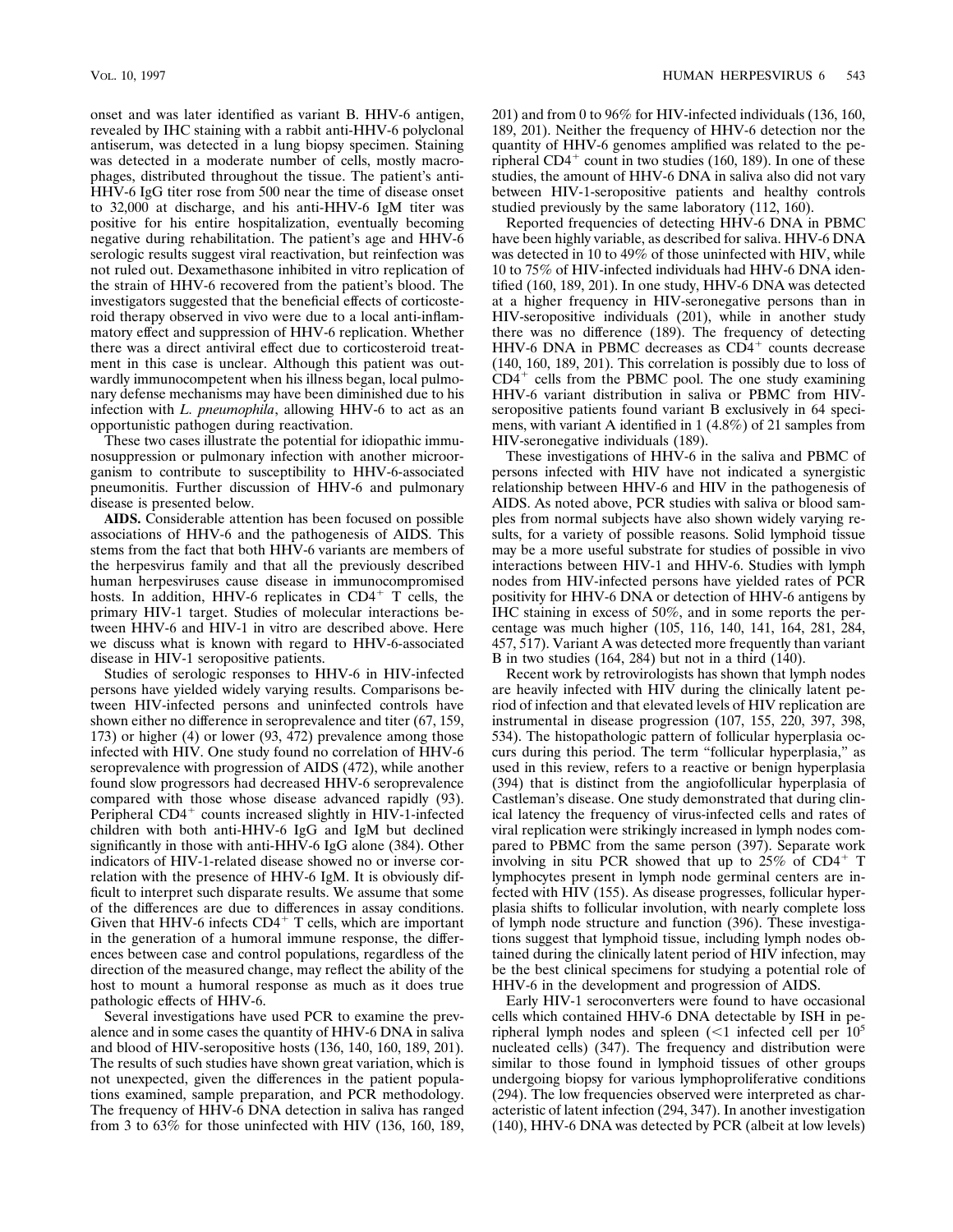in lymph nodes of 13 (65%) of 20 HIV-seropositive patients with nonneoplastic reactive lymphadenopathy but in similar lymph nodes of only 2 (20%) of 10 HIV-seronegative patients. In 12 (92%) of the 13 specimens from HIV-seropositive patients, HHV-6B was identified; in the remaining specimens, both variants were detected. All 13 HHV-6-positive specimens from HIV-seropositive hosts demonstrated follicular hyperplasia. Four HHV-6-negative specimens from HIV-seropositive patients showed follicular involution. HIV-1 p24 was detected in germinal centers of 19 (95%) of the 20 lymph nodes from HIV-seropositive patients.

Active HHV-6 infection in lymph nodes was demonstrated in HIV-seropositive patients whose only clinical manifestation was lymphadenopathy (284). IHC staining of 10 lymph node specimens with histopathologic evidence of either follicular hyperplasia or follicular involution with histiocytosis and reactive lymphadenitis revealed the presence of HHV-6 antigens within infected cells in all cases. The use of variant-specific MAb indicated that HHV-6A-infected cells were located in all regions of the lymph nodes, frequently in foci within germinal centers. HHV-6B-infected cells were found in areas with high T-lymphocyte concentrations, such as medullary and parafollicular domains. HHV-6A was detected in the majority of infected cells, with HHV-6A/HHV-6B ratios ranging from 2:1 to 20:1 in various specimens. In six of eight patients, absolute  $CD4<sup>+</sup>$  lymphocyte counts were above  $200/mm<sup>3</sup>$  when biopsy specimens were obtained. Normal lymph nodes or those with follicular hyperplasia obtained from HIV-seronegative persons were all HHV-6 negative by IHC staining. The apparent ease of detecting HHV-6 antigens in this study contrasts with the low levels of HHV-6 DNA detected in the study of reactive lymphadenopathy in HIV-seropositive patients described above; this apparent paradox may reflect the bulk tissue sampling used in the PCR study compared with the use of IHC to examine defined regions of interest. These studies suggest a pathogenic role for HHV-6 in the involution of lymphoid tissues as HIV infection progresses to a more advanced stage (140, 284).

Recent studies involving quantitative PCR methods have indicated that there may be approximately 0.5 to 5 HHV-6 genomes per 100 cells in lymphoid tissues of AIDS patients  $(105, 457)$ . In conjunction with previous studies of HIV infection of lymphoid tissue  $(155, 397)$ , this suggests that there is opportunity for dual infection of  $CD4<sup>+</sup>$  T lymphocytes, and possibly macrophages, with both HIV and HHV-6. Investigations of such a possibility should be conducted, with attention given to which HHV-6 variant might be involved. The potential for interactions is not limited to simultaneously infected cells, however, because alterations in the production of cytokines or other immune system modulators by cells singly infected with either virus could influence the course of infection in cells that harbor the other virus and are present in the same lymphoid microenvironment. Lymphoid tissue specimens appear to be particularly attractive for future studies of the potential for interactions between HHV-6 and HIV-1 in vivo.

AIDS patients with late disease have widespread dissemination of HHV-6 into many organs. One PCR-based study of five patients who died of AIDS found that HHV-6 DNA was present in 85% of specimens obtained from diverse tissues whereas only 54% of similar tissues were positive in two HIVnegative controls (116). Another investigation involved IHC staining of lung, lymph nodes, spleen, liver, and kidney specimens from nine persons who succumbed to AIDS and found a major HHV-6 antigen in all 34 samples examined (281). Of the 34 specimens, 9 (26%) were also positive for HCMV antigens. Macrophages were the predominant HHV-6-infected cell type in the lungs, spleen, and lymph nodes of most of the patients. The last two tissue types were lymphocyte depleted in most cases, but a lymph node from one patient contained many HHV-6-infected lymphocytes. Counting the number of HHV-6-infected cells per square centimeter of section allowed an approximation of the relative infected-cell burden in the various tissues. The estimates ranged from 4 to 190 infected cells/  $\text{cm}^2$  in the lungs for eight of the nine patients, and the ninth patient had 1,578 infected cells/cm<sup>2</sup>, similar to the density observed in lung tissue from the 19-year-old BMT recipient described above who died of an HHV-6-associated pneumonitis (79). No HCMV-infected cells were detected in the lung sample from this AIDS patient. The HHV-6 distribution in 11 different tissues obtained at autopsy from seven AIDS patients and three controls was studied by quantitative PCR (105). Approximately equal percentages (67 to 72%) of specimens were positive in both patients and controls, but the median load was higher for AIDS patients than for controls (56 and 10  $copies/\mu$ g, respectively), with the only statistically significant tissue-specific difference being in the lungs.

HHV-6 DNA, RNA, and proteins have been detected in areas of AIDS-associated retinitis, often in conjunction with HIV-1 or HCMV DNA or antigens (418, 419, 421, 431). Gene products of both HIV-1 and HHV-6 were detected in over half of 17 normal-appearing retinas from persons with AIDS (418). Five other retinas with microlesions of uncertain etiology showed antigens and transcripts of both HIV-1 and HHV-6 but not HCMV; it is unclear whether individual cells were dually infected. These data suggest that local infection with HIV-1 and HHV-6, alone or in combination, may predispose to the development of AIDS-associated retinitis. The significance of the presence of HHV-6 DNA in corneal tissues of some HIV-1-seropositive hosts is uncertain (420).

Possible associations of HHV-6 and CNS disease in AIDS patients are described above. HHV-6 and AIDS-related neoplasia is discussed below.

The possibility that specific organ disease is caused by HHV-6 infection in AIDS patients has been a point of controversy in the recent medical literature. Much of the controversy has focused on whether HHV-6 causes pneumonitis in persons with AIDS (as well as in BMT recipients). In a retrospective study of 36 patients with pneumonia, including 15 with HIV infection, only 1 (7%) BAL specimen from the 15 HIV-seropositive patients was PCR positive, compared with 4 (19%) from the other 14 patients (114). The investigators noted that this finding may indicate that HIV-infected patients are no more prone to pulmonary infection with HHV-6 than are other patients with pneumonitis. However, the immunohistopathologic findings within the infected tissues were not studied, a limitation noted previously in other studies of BMT recipients.

A second investigation was performed by PCR for HCMV and HHV-6 DNA to examine BAL fluid from HIV-1-seropositive individuals with symptoms suggestive of respiratory infection, including cough, dyspnea, and fever (413).  $CD4^+$  T lymphocytes comprised 4 to 15% of peripheral lymphocytes, suggesting that some patients were at significant risk of opportunistic disease. Of 34 patients tested, 12 (35%) were HCMV positive by PCR, and 10 of these (30% of total) also had HCMV isolated from BAL fluid in tissue culture. Confirmation of PCR results was obtained by nested PCR in two cases which were culture negative. In contrast, none of the BAL fluids demonstrated the presence of HHV-6 by either nested PCR or viral culture. The HHV-6 primers and procedures had been used successfully in PCR assays by others (35, 131). Several limitations should be noted with this study. First, lower respiratory tract disease was not documented for many of these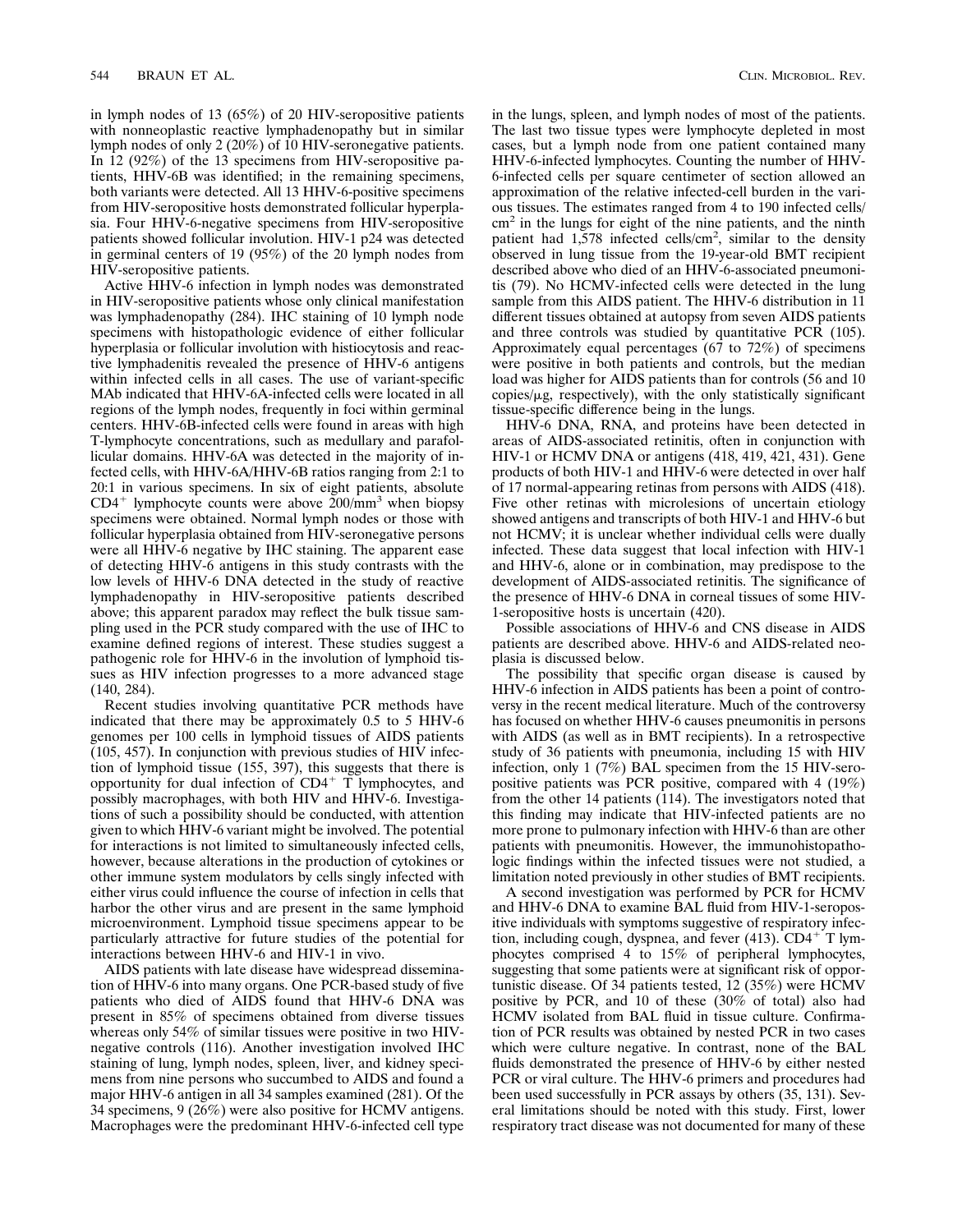patients. Whether there was sufficient clinical information to conclude that pneumonitis was present is unclear. Second, apparently none of the patients underwent biopsy to demonstrate potential pathogens within lung tissue.

Lung tissue specimens are generally considered to be the most reliable source of diagnostic material for establishing HCMV as the cause of pneumonitis in immunocompromised patients (85, 145, 399, 471). Several groups have found that the detection of HCMV in BAL fluids does not correlate with the presence of or subsequent development of HCMV pneumonitis (158, 479). Thus detection of HCMV DNA by PCR with BAL fluids from HIV-seropositive patients may be of little value in evaluating the possible causation of pneumonitis by this virus. This may also be the case for HHV-6. In spite of the limitations of the studies of HHV-6 in BAL fluids of HIVseropositive hosts, the results suggest that HHV-6 is not often associated with pulmonary disease in these patients.

Several views have been expressed of the potential for HHV-6 to cause pneumonitis in immunocompromised hosts. Some of these views incorporate hypotheses concerning possible pathogenic mechanisms for HCMV-related pneumonitis in BMT recipients. For HCMV, it has been proposed that interstitial pneumonitis may be due to direct effects of viral replication in the lungs, to immunopathologic effects initiated in response to HCMV infection, or to a combination of these mechanisms (reviewed in reference 65). According to Griffiths et al. (205), HHV-6 is not necessarily an etiologic agent of pneumonitis (or of bone marrow suppression) in immunodeficient patients. They noted that Koch's postulates have not been fulfilled and suggested that the HHV-6 load in the lungs has not been shown to correlate with pneumonitis. Rather, they argued that studies in BMT and AIDS patients are consistent with HCMV pneumonitis being an immunopathologic disease that does not correlate with HCMV levels. In their view, investigations that have quantified HHV-6 levels in lungs in relation to disease should be viewed similarly, there not necessarily being a correlation. In contrast, Knox and Carrigan (282) observed that in their studies, active HCMV infection of the lungs was universally accompanied by HHV-6 infection, which was not addressed in previous work. They also have emphasized that BMT patients with profound lymphopenia have high rates of HCMV pneumonitis (110) whereas those with HCMV-specific cytotoxic T-lymphocyte responses are more strongly protected from such lung disease (430). This is the opposite of what would be predicted by the immunopathology theory. Knox and Carrigan instead favor the hypotheses that both HCMV- and HHV-6-associated lung diseases correlate directly with the quantity of productively infected cells present.

Cone et al. have also discussed possible pathogenic mechanisms which may be involved in putative HHV-6 pulmonary disease (114). They observed that direct damage to lung epithelial cells is possible, given that various studies have demonstrated HHV-6 infection of some epithelial cell types, possibly including human pneumocytes (411). They note, however, that lysis of such cells has not been demonstrated. Other possible mechanisms include interactions with other pulmonary pathogens, such as HCMV or adenovirus. HHV-6 and HIV-1 coinfection of macrophages, which has been shown to kill 70% of the cells compared with 2% for HIV infection alone in vitro (280), could deplete the lungs of a cell type essential for pulmonary immunity. HHV-6 induction of cytokines, including IFN- $\alpha$  (270, 496), IL-1, and TNF- $\alpha$  (165, 202), has also been proposed as potentially enhancing HHV-6-induced pulmonary disease (114).

Cone et al. (114) cautioned against ready acceptance of

HHV-6 as a pulmonary pathogen because of (i) the limited number of well-documented cases, (ii) the ubiquitous nature of HHV-6 infection, (iii) the lack of a well-defined clinical presentation, and (iv) the absence of a clearly defined pathogenetic mechanism. They also observed that there may be a bias in case selection due to acquisition of pulmonary specimens mostly from severely ill patients and from autopsy, which could lead to an apparent but insignificant association of HHV-6 with severe pneumonitis.

Lusso and Gallo (337) describe the most important issue with respect to HHV-6-related disease in HIV-positive persons as being not so much a direct effect on specific target organs as the putative cofactor role of HHV-6 in contributing to immune deficiency of the host. We agree with the suggestions of these authors and of Cone et al. that clarification of the role of HHV-6 in diseases of persons with HIV infection will require (i) longitudinal studies of HIV-infected individuals by quantitative molecular techniques, (ii) coinfection studies with experimental animal models, and (iii) well-controlled prospective clinical trials of therapeutic agents with demonstrated efficacy against the putative cofactor.

# **Neoplasia**

**Molecular mechanisms.** As for several other herpesviruses, there has been interest in exploring the potential for HHV-6 to act as an oncogenic agent. HHV-6 genomic DNA and several cloned fragments can transform NIH 3T3 cells and human keratinocytes in vitro to a form that is tumorigenic in nude mice (426, 427, 507). The cloned fragments with transforming activity map to the DR and to the betaherpesvirus gene block (Fig. 2). These regions coincide with regions known to encode genes that can transactivate the HIV-1 LTR. It will be interesting to determine whether the transactivating and transforming activities are encoded by the same ORF.

HHV-6A can infect human cervical carcinoma cell lines immortalized with human papillomavirus type 16 (HPV-16) and HPV-18, although no cytopathic effect or productive infection was observed (94). The HHV-6 DNA was present as an episome, with expression of early-late viral proteins; expression of HPV RNAs encoding the oncoproteins E6 and E7 was enhanced. These HHV-6-infected, HPV-transformed cell lines formed tumors in nude mice more rapidly than did non-HHV-6-infected control lines.

In contrast to the ability of some HHV-6 genomic segments to transform cells,  $rep_{H6A}$ , the HHV-6A homolog of  $rep_{AAV-2}$ (described in the section on transcription, above) (509), can suppress H-*ras* transformation of NIH 3T3 cells (24). H-*ras* is activated in numerous human malignancies (15, 126, 183, 195, 290, 291, 452, 461, 571). Tumor suppression in the transformation experiments was via down-regulation of H-*ras* transcription rather than by activation of the H-*ras* p21 protein. In addition,  $rep_{H6}$  can suppress HIV-1 LTR transcription (24).

**Clinical associations: lymphoproliferative disorders.** Clinical investigations of a possible relationship between HHV-6 and neoplastic disease have focused primarily on lymphoproliferative disorders. This is not surprising, given the lymphotropism of both HHV-6A and HHV-6B. Comparison of results obtained in various studies is complicated by differences in detection methods, in sensitivities of specific methods, in patient populations, and in the percentage of tumor cells with respect to the total cellular mass examined. In situ localization methods are of particular value in determining the cell type that harbors the virus, but they are limited by a lack of sensitivity relative to PCR and have been used infrequently. We will deal with individual kinds of malignancies separately.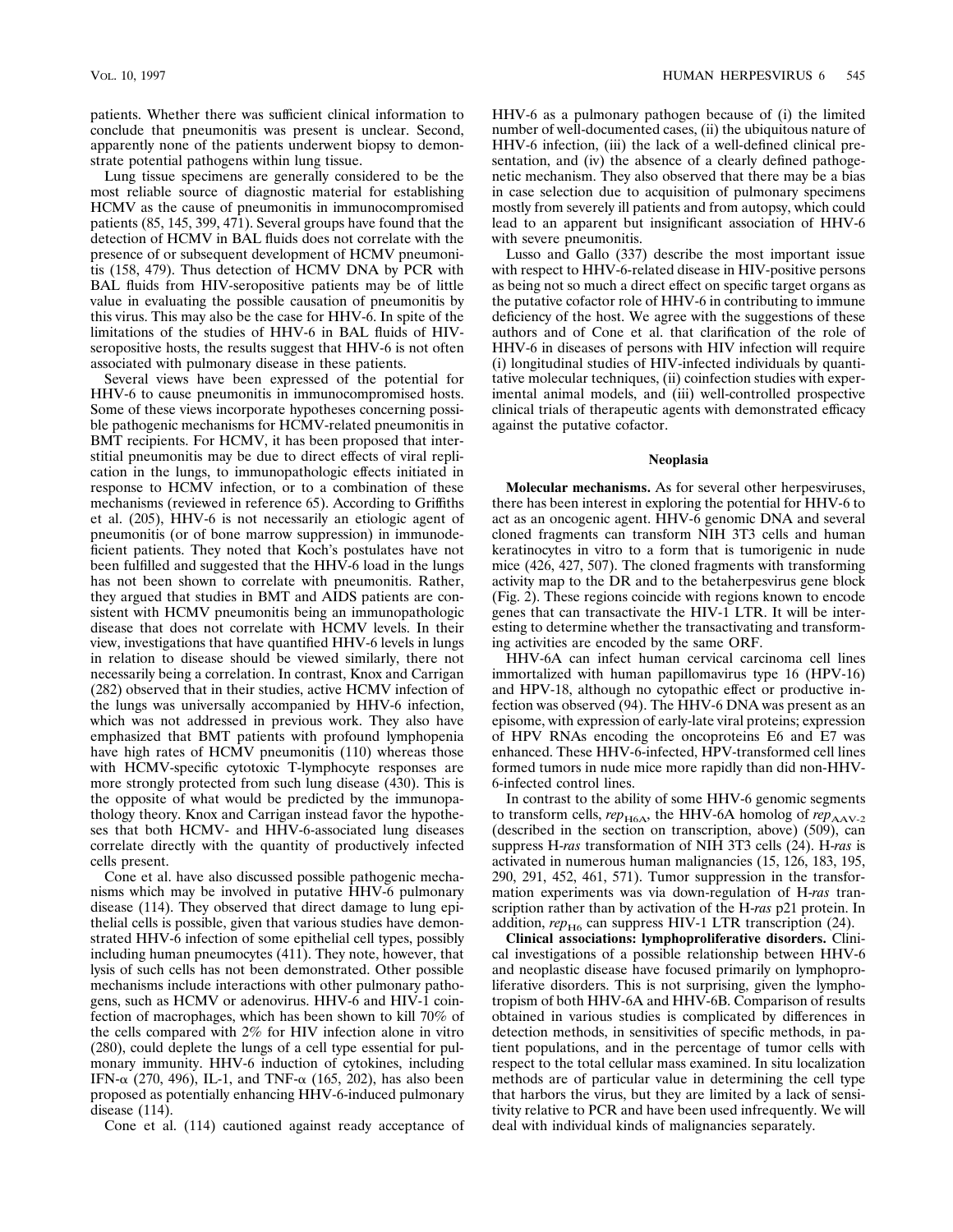**(i) Non-Hodgkin's lymphomas.** HHV-6 DNA was detected by blot hybridization in 5 of 157 specimens of tissues of patients with non-Hodgkin's lymphoma (NHL) (246, 251). Two of these were B-cell lymphomas in the context of Sjögren's syndrome. HHV-6 DNA was also found by nucleic acid hybridization in 1 of 14 lymphoma tissue specimens obtained from patients with Sjögren's syndrome (176). There were no positive results among 20 salivary gland tissue samples from patients with Sjögren's syndrome without lymphoma.

HHV-6 DNA was detected by PCR in biopsy specimens from 45 (59%) of 76 patients with NHL (18 positive results from 29 lymphomas of B-cell origin) (492). Two other groups of investigators found just 3 NHL specimens positive for HHV-6 DNA by PCR among 113 examined (140, 514). At least one of the positive specimens was HHV-6 negative by blot hybridization (140). These 113 NHL cases appear to be expansions of previously reported series (133, 513). One of the groups concluded that HHV-6 is unlikely to play a major etiologic role in the development of B-cell NHL (133). Several studies have used ISH to search for evidence of HHV-6 in tissues from NHL patients. In one investigation, 2 of 16 samples from NHL patients were positive for HHV-6 DNA by PCR and ISH (60). Blastic B cells appeared to be involved in both cases. Of 45 specimens from NHL patients, 8 (18%) were positive for HHV-6 by ISH in a separate study (560). Viral DNA was detected in the nuclei of cytologically defined tumor cells in a majority of positive specimens. In both of these studies, HHV-6 DNA was detected in small clusters or scattered within the tissue. An additional investigation involving ISH observed HHV-6-positive cells in at least seven tumor specimens from NHL patients at a frequency similar to that seen in reactive lymphadenopathy  $(<1$  cell per  $10<sup>5</sup>$  nucleated cells) (294). Positive cells were small and lymphoid. In one sinusoidal B-cell lymphoma, the frequency was slightly increased over that of the control tissue.

Evidence for possible HHV-6 involvement in NHLs of the CNS was sought in a recent investigation of paraffin-embedded tissue from 37 patients with sporadic primary cerebral lymphoma (PCL) and autopsy tissue from 3 AIDS patients with PCL (404). Most of the sporadic PCLs and all the AIDSrelated PCLs were high-grade B-cell lymphomas. Only 1 (3%) of the 39 sporadic PCLs and none of the AIDS-related PCLs were positive for HHV-6 DNA by PCR and hybridization blotting. In contrast, all three AIDS-related PCLs but none of the sporadic tumors were positive by dot blotting for EBV DNA. Previous work has shown the presence of the EBV genome in 50 to 100% of PCLs of AIDS patients (346, 370). These investigators concluded that HHV-6 is unlikely to play a significant role in the pathogenesis of PCLs. The results of a study exploring a possible HHV-6 association with neuroglial brain tumors were presented above.

Specimens from a small series of patients with angioimmunoblastic lymphadenopathy with dysproteinemia (AILD) and AILD-like lymphomas (AILD-L) were examined for HHV-6 DNA by PCR (333). HHV-6 DNA was found in four of eight and three of four patients, respectively, with AILD and AILD-L. In the five cases analyzed, HHV-6A was found in one patient each with AILD and AILD-L, HHV-6B was found in two patients with AILD-L, and both variants were detected in the fifth patient. EBV DNA was detected in three of seven patients examined. No type of investigation other than PCR was done.

In the series of NHLs described above, only 20 of the tumors were reported to have come from HIV-seropositive hosts (140, 404); the HIV status was not reported for over 300 other patients, including those for whom HHV-6 DNA was detected by ISH. Most patients in these studies did not appear to be at high risk for HIV infection. In a study by Dolcetti et al.  $(140)$ , 17 HIV-related and 35 HIV-unrelated NHLs were directly compared; there was no significant difference in rates of detection of HHV-6 DNA by PCR (6 and 0%, respectively). However, EBV DNA was detected by PCR significantly more often in HIV-related (53%) than in HIV-unrelated (32%) tumor specimens. This group included all 64 patients with of NHL or related disorders for whom specimens were examined for the presence of HHV-6 DNA by ISH in two investigations (60, 560) and at least 5 of 7 similarly studied patients in another series (294).

Two recent reports (164, 517) described investigations of tumor tissues for HHV-6 DNA by PCR in which a majority of specimens studied were obtained from HIV-seropositive hosts. Fillet et al. found that 12 (44%) of 27 tumor specimens obtained from various tissues of patients with AIDS-associated NHL were positive for HHV-6 DNA (164). Of 15 lymph node specimens, 8 (53%) were positive. For comparison, 7 (35%) of 20 tissue specimens obtained from HIV-seronegative patients with NHL were also positive, including 5 (36%) of 14 lymph node specimens. HHV-6 DNA was also found in two (50%) of four and five (55%) of nine lymph node specimens from HIVseropositive and HIV-seronegative persons, respectively, with follicular hyperplasia. The prevalence of HHV-6 DNA was similar in tissue specimens from patients with AIDS-associated NHLs when compared to tissue specimens from other control groups individually as well as together. The frequency of detection of HHV-6 DNA was similar in lymph node specimens (48%) and other tissues (36%) for all samples. Interestingly, for AIDS-associated NHLs, both HHV-6 variants were found in six patients, only variant A was found in one patient, and only variant B was found in two patients. The variants were similarly distributed in the other groups of patients. Estimates of detectable HHV-6 DNA copies per cell were low, less than one copy per 750 cells in most samples.

The study by Fillet et al. (164) contrasts with the work of Di Luca and coworkers (133, 140) in several respects. First, Fillet et al. observed a higher rate of detection of HHV-6 DNA in tumor and lymph node specimens from both HIV-positive and HIV-negative NHL patients than did Di Luca and colleagues, even though the frequencies were similar between the groups in the two studies. Second, Fillet and colleagues found similar rates of HHV-6 DNA detection in nonneoplastic lymph nodes from AIDS patients and HIV-seronegative patients, while Di Luca et al. found a significantly higher frequency in specimens from patients with HIV-associated lymphadenopathy than from HIV-seronegative patients. These differences may have resulted from differences in the patient populations examined (including the stage of HIV-associated disease), sample preparation and handling, and PCR methodology. Also, the numbers of specimens examined from many of the groups of patients were quite small. Neither study, however, demonstrated significant differences in HHV-6 DNA detection between patients with HIV-related or HIV-unrelated NHLs.

In separate work by Trovato et al. (517), tissue specimens from patients with AIDS-related lymphoproliferative disorders were examined by PCR. HHV-6 DNA was detected in 16 (89%) of 18 B-cell specimens from NHL patients and in 3 (100%) specimens from Hodgkin's disease (HD) patients. Only HHV-6A DNA was identified in the two NHL patients in which the variant was determined. HHV-6 DNA was also found in non-lymphatic tissues in nine (64%) of 14 specimens from the same patients. The high proportion of HHV-6-positive tissue samples, including those from patients with and without lymphoma, may reflect the wide dissemination of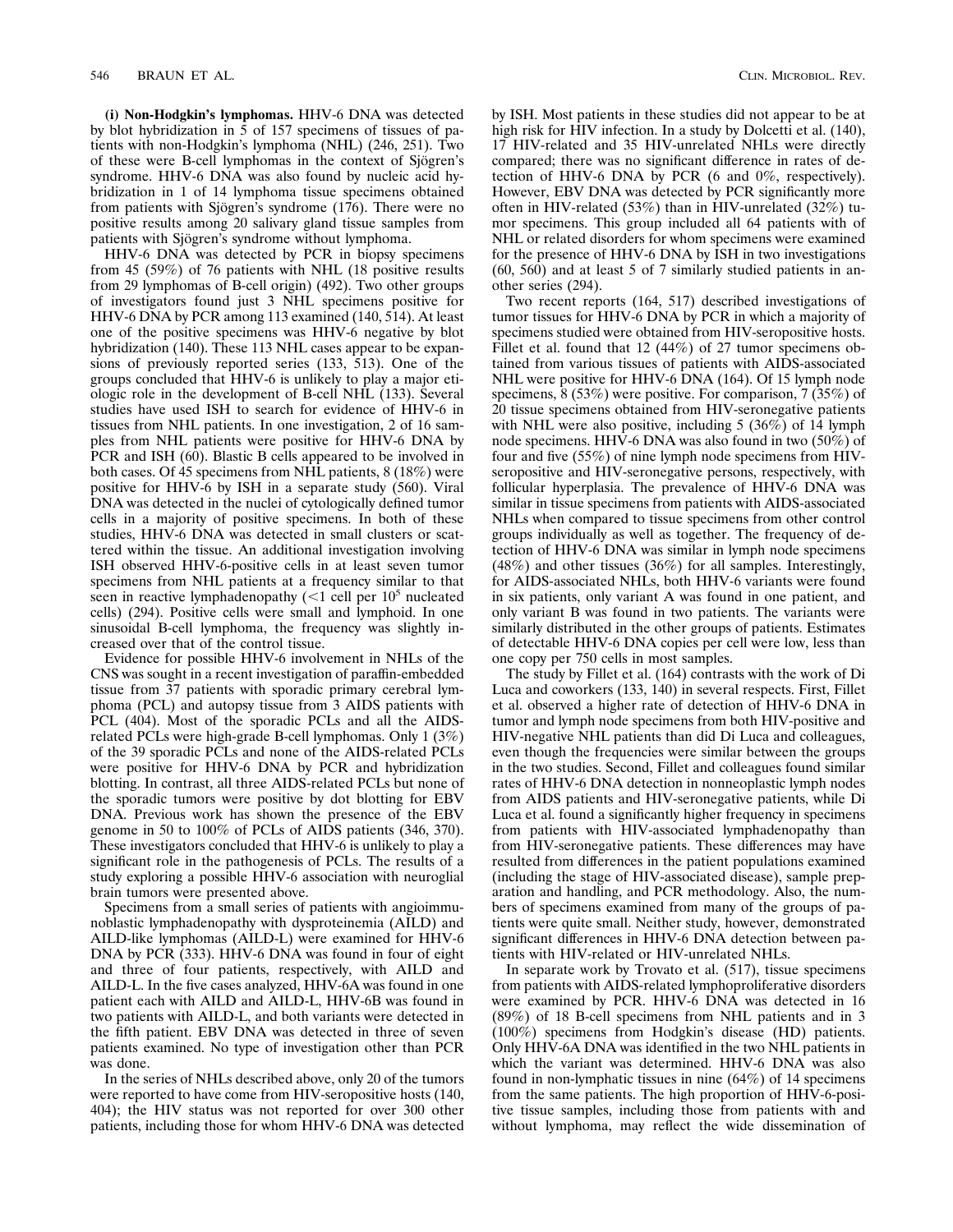HHV-6 infection in persons with late-stage AIDS (116, 281) rather than a specific association with their malignancies.

NHLs are frequently clonal. Thus, the information described above may be interpreted to indicate the lack of an etiologic association between HHV-6 and the malignant process in most, if not all, of the NHLs in which HHV-6 DNA was detected. These include (i) the small proportion of virus-infected cells in HHV-6-positive NHL specimens from (presumably) HIV-seronegative hosts; (ii) the low copy number in HHV-6-positive, AIDS-associated NHLs; (iii) the similar rate of detection of HHV-6 DNA in HIV-related NHLs and HIVunrelated NHLs in two studies and nonneoplastic lymphoid tissues from control patients in one of the two investigations. The frequencies of HHV-6 detection in both types of NHLs in the other study were very low. One possibility not ruled out by the data is that a "hit-and-run" mechanism involving HHV-6 might be operating. Nevertheless, there is no clear proof of an etiologic association between HHV-6 and any type of NHL.

**(ii) Hodgkin's disease.** Of perhaps greater clinical interest is work involving HHV-6 in HD patients. One study reported that lymphocyte specimens from 3 (12%) of 25 patients with HD were PCR positive for HHV-6 sequences (513). All three cases were of the nodular sclerosis-lymphocyte depletion subtype, and the specimens from two of these were also positive by less sensitive Southern blot DNA hybridization. It should be pointed out that many studies of the nodular sclerosis type of HD, which accounts for 40 to 60% of HD cases, do not specify a nodular sclerosis subtype. The clinical significance of division into subtypes is not clear (501). EBV DNA was also detected by PCR in the three HHV-6-positive specimens, but with a markedly lower signal intensity than that of HHV-6 (513). It appears that an additional 14 cases of HD which were HHV-6 negative by PCR were added to this series in a later publication (514). Di Luca et al. found that 13 (29%) of 45 tissue samples from HD patients were positive by nested PCR for HHV-6 DNA, although no positive specimens were detected by blot hybridization (133) (Table 4). Most PCR-positive cases involved nodular sclerosis HD, and in all but one case, HHV-6B was the variant detected. Di Luca et al. noted that Reed-Sternberg (RS) cells, which appear to be the neoplastic cellular element in HD, constitute only a small proportion of cells in HD tissue and are often widely scattered in the specimens (133). Thus, the possibility that the relatively rare RS cells harbor HHV-6 DNA detectable by PCR but not by blot hybridization in some cases may be of significance in HD. The location of HHV-6 DNA within the tumors was not determined in the studies by Torelli et al. or Di Luca et al. Of the 13 HHV-6-positive specimens in the latter study, 6 were also positive for DNA of EBV, another virus postulated to have an association with some cases of mixed-cellularity type HD (66, 124, 206, 212, 216, 375, 395, 518, 544, 572).

In separate work, ISH was used to examine tumor specimens from at least seven patients with HD, three of whom had the nodular sclerosis type (294). Most specimens had an increased frequency of HHV-6-positive cells, compared with tissue samples from patients with other lymphoproliferative disorders including various NHLs and reactive hyperplasia. The presence of HHV-6 nucleic acids in RS cells was not specifically addressed, although HHV-6-positive cells were apparently small and lymphoid in appearance.

Another recent investigation did find RS or HD cells expressing HHV-6 nonstructural and/or structural antigens that were detected by IHC staining with MAb in up to 20% of the 26 patients with HD studied (293). HD cells usually accompany RS cells; they are nondiagnostic and are thought to be RS precursors (203). Of the biopsy specimens from HD patients,

TABLE 4. HHV-6 and EBV in lymphomas*<sup>a</sup>*

|                                     | No. of samples positive/total no. $(\%)$ for: |          |            |                 |
|-------------------------------------|-----------------------------------------------|----------|------------|-----------------|
| Sample $^b$                         | HHV-6                                         | HHV-6A   | HHV-6B     | EBV             |
| Healthy donor PBL<br>NHL            | 8/45(17)                                      | 2/45(4)  | 6/45(13)   | ND <sup>c</sup> |
| <b>HIV</b> negative<br>HIV positive | 0/35<br>1/10(10)                              |          | 1/10(10)   | ND<br>ND        |
| HD                                  |                                               |          |            |                 |
| <b>HIV</b> negative                 | 13/45 (29)                                    | 1/45(2)  | 12/45 (27) | 17/45 (38)      |
| <b>NS</b>                           | 9/30(30)                                      |          | 9/30(30)   | 8/30(27)        |
| МC                                  | 3/10(30)                                      | 1/10(10) | 2/10(20)   | 7/10(70)        |
| LP                                  | 1/4(25)                                       |          | 1/4(25)    | 1/4(25)         |
| LD                                  | 0/1(0)                                        |          |            | 1/1(100)        |

*<sup>a</sup>* Reprinted from reference 133 with permission of the publisher.

*b* PBL, peripheral blood lymphocytes. HD histotypes: NS, nodular sclerosis; MC, mixed cellularity; LP, lymphocyte prevalence; LD, lymphocyte depletion. Two MC, three NS, and one LP specimens were positive for both HHV-6 and

<sup>*c*</sup> ND, not done.

77% were positive for HHV-6 DNA by PCR. Other findings of this study included expression of IL-6 receptors, as well as expression of the proto-oncogenes *fes* and *met*, in various cell types. These investigators concluded that HHV-6 may contribute to the development of HD by stimulation of cell proliferation and deregulation of cytokine control of cell function and proliferation rather than by direct oncogenic involvement. Some of the interpretations in the report regarding the expression of viral genes and their relationship to HHV-6 replication and latency are open to question.

A small study employing a quantitative PCR method (457) found a variable number of HHV-6 genome equivalents per microgram of lymphoid tissue DNA among five patients with HD (type not specified) and five controls (as well as among five patients with AIDS). The number of HHV-6 genome equivalents ranged from less than 10 per  $\mu$ g of total DNA to between 100 and 1,000 per  $\mu$ g for both HD patients and controls (with one control sample in excess of 1,000 genome equivalents per  $\mu$ g). The small number of specimens analyzed, the preselection of tissues for HHV-6 PCR positivity, and the lack of description of HD type limit the ability to make comparisons between the groups tested.

In contrast to the work by Di Luca et al. (133) described above, a recent investigation (516) of nodular sclerosis-type HD in Italian children younger than 15 years old found only 1 (7%) of 15 lymph node specimens positive for HHV-6 DNA by PCR while 5 (33%) were similarly positive for EBV DNA, which was not detectable by ISH. The single HHV-6-positive specimen also contained EBV DNA. In two other ISH studies of HD patients (19, 90), EBV nucleic acids were detected in RS cells of 94 to 100% tissue specimens from Latin American children but only in 36% of those from U.S. children (19). The combined results of these and many other investigations of the frequency of association of EBV and HD have suggested that variations in frequency are linked to geography and socioeconomic criteria, age, ethnicity, immunosuppression, and histologic subtypes (19, 66, 88, 90, 124, 206, 212, 216, 245, 352, 369, 375, 393, 395, 518, 522, 544, 572). By analogy to EBV, differences between studies in the observed frequencies of detection of HHV-6 in specimens from HD patients might result from any of a variety of factors. Future studies of the role of HHV-6 in HD should be controlled for these factors.

A follow-up study by Dolcetti et al. (140) found that 3 (30%) of 10 specimens obtained from HIV-seropositive individuals with HD were PCR positive for HHV-6 DNA, compared to 13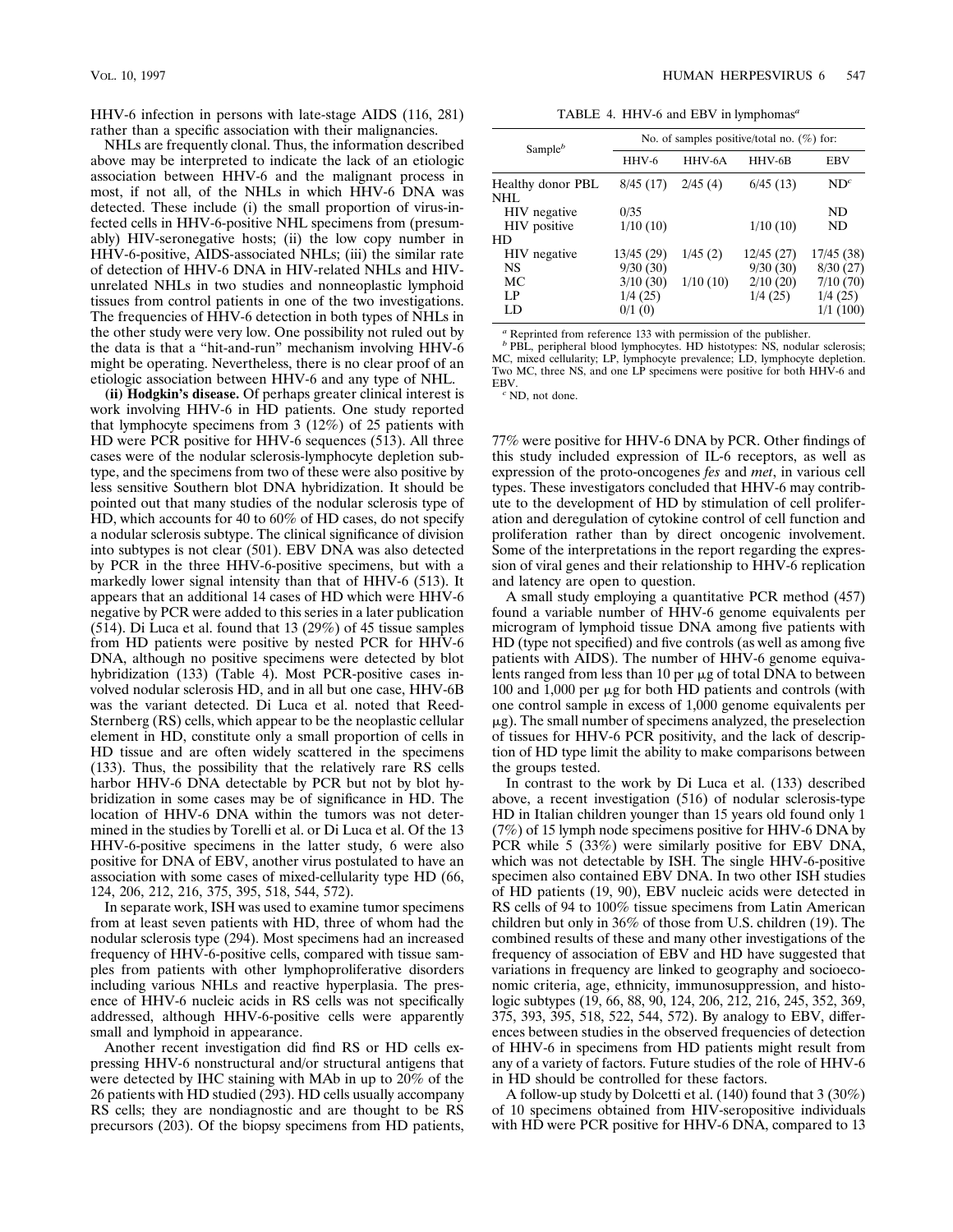(30%) of 43 tissue samples from HIV-seronegative patients with HD. HHV-6B DNA was identified in all 16 HHV-6 positive specimens; HHV-6A was detected in addition to HHV-6B in one of them. None of the specimens from HIVinfected hosts was HHV-6 DNA positive by blot hybridization, but all 10 had monoclonal EBV episomes detected by this technique. The investigators interpreted these data as being consistent with either normal HHV-6 infection of only a fraction of the EBV-positive malignant clone or with harboring of HHV-6 in normal infiltrating lymphocytes. Either possibility argues against a pathogenic role for HHV-6 in most cases of HIV-related HD.

No biopsy specimens were positive for HHV-6 DNA by blot hybridization in 51 patients with HD in three other investigations (246, 251, 492), although 9 (64%) of 14 specimens were HHV-6-positive by PCR in one series (type not specified) (492). The latter study also found HHV-6 DNA by PCR in 45 (59%) of 76 specimens from NHL patients, but none were positive by nucleic acid hybridization.

In considering the information described above, a number of lines of evidence suggest that HHV-6 may play an etiologic role in some patients with HD. (i) In some tumors, HHV-6 DNA is present in sufficient abundance to be detected by blot hybridization. This is far more abundant than EBV DNA that was detected in the same specimens. (ii) In the HHV-6-positive patients, RS cells constituted a greater proportion of cells in the tumor than in patients for whom specimens were negative for HHV-6 by blot hybridization. (iii) HHV-6 DNA has been found in RS cells of some tumor specimens by in situ hybridization. (iv) A significant fraction of specimens from HD patients are positive for HHV-6 DNA by PCR. (v) The relative rarity of RS cells in many specimens from HD patients may account for the detection of HHV-6 DNA by PCR but not by blot hybridization in some cases. (vi) HHV-6 DNA-positive tumor specimens are concentrated among patients with the nodular sclerosis type (and nodular sclerosis-lymphocyte depletion subtype) HD. (vii) Over half of the specimens positive for HHV-6 DNA by PCR in one study were negative for EBV DNA by the same technique. (viii) HHV-6 can infect some cells harboring EBV and influence EBV gene expression (5, 168), suggesting possible synergistic interactions in specimens from HD patients when both viruses have been detected. (ix) Some groups of HD patients have elevated anti-HHV-6 antibody titers, including some patients thought to have causative factors independent of EBV (discussed below). Although none of the accumulated evidence is definitive, HHV-6 remains a viable candidate as an etiologic agent in the pathogenesis of some HD cases, and further efforts to explore such a role for the virus(es) are warranted.

**(iii) HHV-6 serology in lymphomas and leukemias.** Antibody titers to HHV-6 in NHL or HD patients were not significantly different from or were moderately higher than those in normal subjects in two studies (307, 513). In one of these series, HHV-6 IFA titers rose in HD patients who relapsed posttherapy compared with patients who did not (307). Significant differences in HHV-6 seroprevalence and antibody titers between normal controls and patients with HD and low-grade NHL were found in another investigation (106). Young adults with HD and without siblings showed the greatest differences in rate of HHV-6 seroprevalence and geometric mean titer ratios compared to controls. Data presented above suggest that most NHLs are unlikely to be etiologically associated with HHV-6, despite the serologic data in this report. A recent study in the United Kingdom examined case clustering, EBV-RS cell status, and EBV and HHV-6 serologic findings (18). Elevated anti-HHV-6 titers were found primarily in patients with RS cells negative for EBV, suggesting an etiologic exposure for HD independent from EBV. The investigators hypothesized that the agent might be something other than HHV-6, because they previously failed to detect HHV-6 in biopsy specimens from HD patients by blot hybridization (246). HHV-6 should not be discarded as a candidate for involvement in HD on the basis of these results, since the virus was frequently detected in tissues from HD patients in several other studies performed by more sensitive methods. As is commonly the case, the serologic methods used in this study were not designed to distinguish between HHV-6 and HHV-7.

No significant differences were observed in the serologic response of patients with ALL in comparison with healthy controls (106, 306). HHV-6 antibody titers were elevated for acute myelogenous leukemia (AML) patients compared to healthy controls (106), but viral DNA was undetectable by blot hybridization in specimens from all 10 patients with AML in another series (251). Because HHV-6 might latently or persistently infect neoplastic cells in a manner that does not cause unusual expression of viral antigens, serologic data must be interpreted with caution when evaluating possible associations of HHV-6 and malignant disorders. Three examples of patients with HHV-6 integrated into PBMC DNA have been described (332, 334, 512). In each case, the anti-HHV-6 IgM titer was negative and the IgG titer was either negative or at a near-background level. One of these patients had nodular sclerosis-lymphocyte depletion subtype HD with tumor tissue that was blot hybridization positive for HHV-6; a second patient had a B-cell NHL.

**(iv) Other lymphoproliferative disorders.** Some other lymphoreticular neoplasms that are leukemias or have a leukemic phase have also been examined for a possible association with HHV-6. HHV-6 DNA was detected by hybridization in 14  $(88%)$  of 16 patients with T-cell ALL (T-ALL)  $(326)$ . HHV-6 DNA was detected in bone marrow lymphoblasts in all eight patients examined, with 20 to 58% of cells being positive. In addition, specimens from four of the eight patients were positive by IFA for expression of an early but not a late HHV-6 antigen. The pattern of viral gene expression in these cells could have been due to either latent or abortive infection of the T-ALL lymphoblasts.

A subsequent study of ALL involved 14 patients, 7 each with B-cell ALL (B-ALL) and T-ALL (48). Of the 14, 6 were children, 1 with B-ALL and 5 with T-ALL. Without nested PCR, HHV-6 DNA was detected in 4 (28%) of the 14 patients (all four had B-ALL) compared with 8 (26%) of 30 healthy blood donors. After nested PCR, 9 (64%) of the 14 patients and 15 (50%) of the 30 healthy blood donors were positive. The similar results in both populations led to the conclusion that HHV-6 is unlikely to play an etiologic role in ALL. Differences between the studies that may account for the different results include the use of bone marrow cells versus PBMC and differences in the study populations with respect to age distribution and form of leukemia. Thus, the question of a possible role for HHV-6 in T-ALL remains open.

HHV-6B DNA and virus-specific RNA were present in PBMC from two patients with  $S100^+$  T-cell chronic lymphoproliferative disease (S100-CLPD), a very rare disorder (62). In the one case available for study, HHV-6 DNA was detected within the abnormal cells, which are characterized by expression of S100, a cytoplasmic, calcium-binding protein (207, 276).

**Clinical associations: other neoplasms. (i) Kaposi's sarcoma.** KS is a rare neoplasm originally described in elderly men of Mediterranean ethnicity (132). Four clinical categories of KS are now recognized: (i) classic or Mediterranean, (ii) African endemic, (iii) transplant associated or iatrogenic, and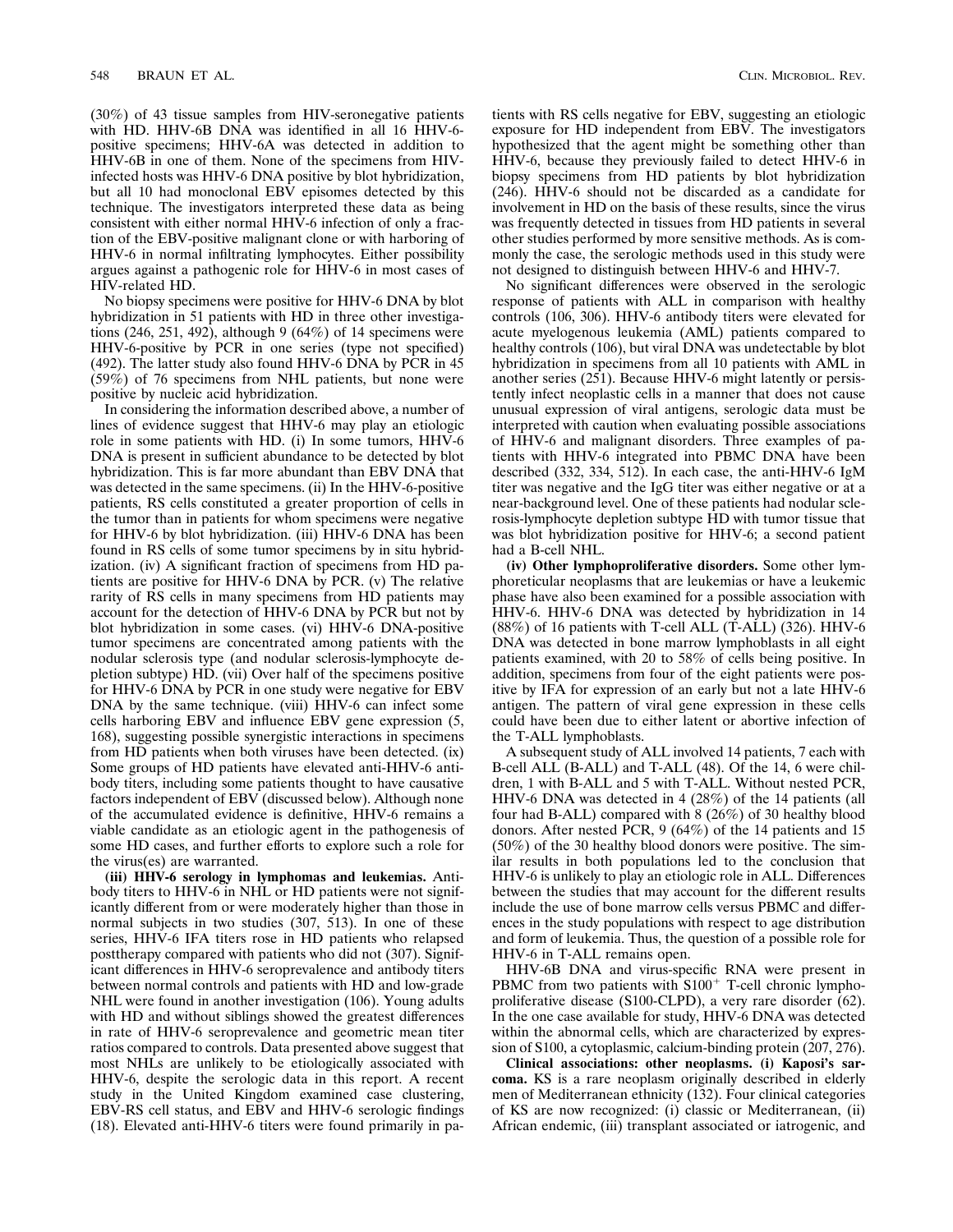(iv) epidemic or AIDS associated (reviewed in reference 386). In one study that looked for a possible association between HHV-6 and KS, 7 (35%) of 20 specimens from KS patients were positive for HHV-6 sequences by nested PCR (61). HHV-6-positive specimens were distributed among the KS types as follows: 4 (33%) of 12, African; 2 (29%) of 7, classic; and 1 (100%) of 1, AIDS associated. Of note, six (86%) of the seven positive specimens contained HHV-6A DNA, making this one of only a few studies of HHV-6 and disease association in which variant A was more prevalent than variant B. In a separate study with nonnested PCR, HHV-6 DNA was not detected in any of 22 patients with classic KS or in any of 4 patients with AIDS-associated KS (327). In a third study, 26 patients with AIDS were evaluated for the presence of HHV-6 DNA in biopsy or autopsy specimens of KS lesions (263). Of the 26, 9 (35%) were HHV-6 positive by PCR; all were HHV-6B. In two of four KS patients with HHV-6-positive biopsy specimens, HHV-6 DNA was also detected in the heart, lungs, liver, kidneys, and adrenals, suggesting no specific association with KS lesions. For comparison, dermatologic specimens obtained from 7 HIV-seropositive and 12 HIV-seronegative controls were positive in 6 and 2 patients, respectively (7 of the 8 positive specimens contained variant B). In addition, 7 (27%) of the 26 AIDS patients had HCMV sequences in the KS lesions, but none of the HIV-seropositive or HIV-seronegative controls did. These investigators concluded that the presence of HHV-6 and HCMV in AIDS-associated KS is most probably a result of disseminated viral infection rather than a specific association, although a cofactor role remains possible.

These investigations suggest that the ability to detect HHV-6 in KS lesions by PCR may be very dependent on methodology, with positive results more likely to be obtained with nested than with nonnested PCR. No etiologic association of HHV-6 with KS can be inferred from these studies.

A previously unidentified herpesvirus was identified in KS lesions by using representational difference analysis (91, 367); the virus is known as HHV-8 or Kaposi's sarcoma-associated herpesvirus. HHV-8 has been detected in specimens from patients with all four forms of KS (20, 91, 151, 367, 465), as well as in tissues or cells from patients with some other neoplasms (91, 256, 444, 526). Rapidly accumulating molecular (20, 91, 231, 367, 465) and seroepidemiologic (186, 187, 259, 305) evidence is consistent with HHV-8 playing an etiologic role in KS.

**(ii) Oral carcinoma.** In a recent study, HHV-6 DNA and an HHV-6 glycoprotein (gp116K/64K/54K) were detected in oral carcinoma tissue specimens by PCR and IHC, respectively (548). Of fresh tissue specimens taken from nine patients from India with squamous cell carcinoma of the buccal mucosa, six (67%) were positive for HHV-6 DNA. HHV-6 DNA was detected in five (71%) of seven other patients. For all seven samples, gp116K/64K/54K was detected in the cytoplasm of squamous cells as well as in membranes and nuclei on occasion. No staining was seen in oral mucosa samples from healthy controls and from several patients with nasopharyngeal carcinoma, and no PCR amplification was detected when EBVspecific primers were used. Five of five patients with late-stage oral carcinoma had elevated HHV-6-specific IgA titers, while five age-matched healthy controls were negative. Of note, patients with EBV-associated nasopharyngeal carcinoma often have very elevated IgA titers to various EBV antigens (377, 521, 575).

Oral carcinoma is common in Asia and has been associated with the widespread use of chewing tobacco and other substances that contain chemical carcinogens (253). It is possible that HHV-6 in a replicative state is specifically associated with

oral carcinoma, possibly as a cofactor, and further investigation of a larger patient population is warranted.

**(iii) Cervical carcinoma.** In a follow-up to in vitro studies with cervical carcinoma cell lines, Chen et al. examined fresh surgical or paraffin-embedded biopsy specimens from 72 women with squamous cervical carcinoma (SCC) or cervical intraepithelial neoplasia grade III (CIN III) (95). HHV-6 DNA was detected in specimens from 6 (8%) of the 72 patients by nested PCR followed by blot hybridization. In contrast, no cervical specimens obtained from 30 patients with nonmalignant conditions were HHV-6-positive by the same technique. HPV DNA was detected by PCR in specimens from 58 (85%) of the 72 patients; of these, 47 (81%) had DNA of HPV-16, a virus strongly associated with anogenital carcinomas (576). Specimens from four of the six HHV-6-positive patients were also positive for HPV-16 DNA. ISH analysis of four HHV-6 positive specimens revealed HHV-6 DNA in occasional nuclei of epithelial cells. This finding contrasts with the pattern of widespread distribution of viral DNA in typical HPV-16-positive SCC or CIN III lesions. The ISH results are compatible with HHV-6 acting by a hit-and-run mechanism as a cofactor with HPV in causing some cases of cervical carcinoma or with HHV-6 occasionally being a passenger in transformed cervical cells. Another explanation for the small number of positive cases is that HHV-6 is occasionally a passenger in transformed cervical epithelial cells. Further work is required to distinguish between these and other possibilities.

**(iv) Conclusions on the role of HHV-6 in malignancy.** A possible role has been postulated for HHV-6 in a variety of neoplastic disorders, but as yet there has been no conclusive demonstration that either HHV-6A or HHV-6B is involved in any causative way with any malignancy. Nevertheless, the accumulated data suggest that at least for some neoplasms, there is more than a chance association with the virus(es). A summary of the relationship between HHV-6 and neoplasia is provided in Table 5.

#### **Chronic Fatigue Syndrome**

In recent years, there has been great interest among both physicians and the general public in the chronic fatigue syndrome (CFS), a condition characterized by prolonged or chronic fatigue and a combination of four or more of the following symptoms that are concurrently present for at least 6 months: impaired memory or concentration, sore throat, tender cervical or axillary lymph nodes, muscle pain, multijoint pain, new headaches, unrefreshing sleep, and postexertion malaise (184). CFS can be diagnosed only in the absence of other known medical or psychiatric causes of fatigue, and no specific physical findings or laboratory tests are diagnostic. Because of these features, some investigators believe that CFS is composed of a group of heterogeneous disorders rather than being a single disease with a specific etiology (125, 184).

Despite the vagueness of the condition, several hypotheses have been advocated to explain the pathophysiology of CFS. According to one view, CFS results from psychological sequelae of an acute infection in an emotionally susceptible person; this hypothesis is based on studies indicating that wellrecognized psychiatric disorders occur in a majority of patients with CFS (125). Another hypothesis is that CFS is due to a persistent immune system dysfunction induced by an infectious agent (125, 353). Although abnormalities in the immune response to various viral agents and nonspecific indicators of inflammation, such as antinuclear antibodies, have been noted, no definitive evidence has emerged which demonstrates that immune dysfunction following infection is either causative or a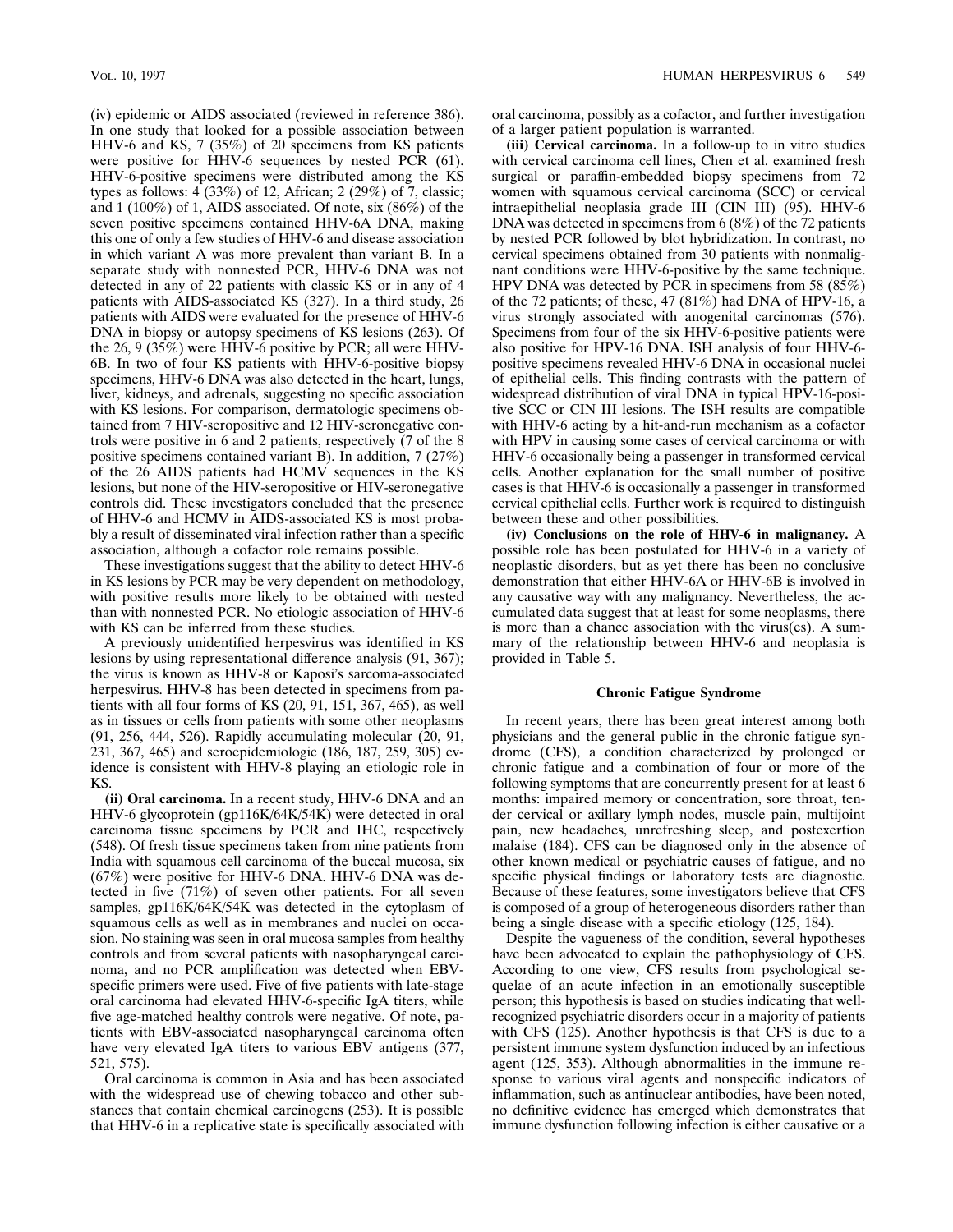| Neoplasm           | HHV-6 Relationship                                                                                                                                                                                                                                | Comment                                                                                                                                                                     |
|--------------------|---------------------------------------------------------------------------------------------------------------------------------------------------------------------------------------------------------------------------------------------------|-----------------------------------------------------------------------------------------------------------------------------------------------------------------------------|
| <b>NHL</b>         | Low proportion of PCR-positive samples in most studies.<br>A few specimens positive by blot hybridization. Scattered<br>cells or small clusters positive for HHV-6 markers in<br>several cases.                                                   | Clonality of NHLs weighs against etiologic<br>association for most HHV-6-positive cases.                                                                                    |
| HD                 | 12 to 30% of samples positive by PCR in some studies. A<br>few specimens positive by blot hybridization. Positive<br>specimens tend to be from nodular sclerosis type of HD.<br>Presence of HHV-6 antigens in RS cells in one study.              | PCR-positive specimens potentially more meaningful<br>than with NHLs, due to relative rarity of RS cells.<br>HHV-6 remains a candidate for etiologic role in<br>some cases. |
| ALL                | 14 of 16 T-ALL patients positive by blot hybridization with<br>peripheral cells in one study. 0 of 7 T-ALL and 4 of 7<br>B-ALL positive by nonnested PCR in second study.<br>Similar rate of positives (all patients) compared to<br>controls.    | Disparate results may be due to difference in patient<br>populations or methods used. Specific HHV-6<br>association with T-ALL not ruled out.                               |
| S100-CLPD          | 2 of 2 patients positive by blot hybridization. Viral genome<br>in S100-CLPD cells in one case tested.                                                                                                                                            | Specific HHV-6 association possible.                                                                                                                                        |
| <b>KS</b>          | 35% of specimens positive by nested PCR in two studies.<br>Positive results may be due to viral dissemination to<br>skin.                                                                                                                         | No HHV-6 etiologic association shown. HHV-8 is a<br>better candidate as causative agent.                                                                                    |
| Oral carcinoma     | $67$ and $71\%$ of buccal squamous cell carcinomas positive by<br>PCR in a small series. Viral glycoprotein detected in<br>100% of 7 samples in second series. HHV-6-specific IgA<br>elevated in 100% of 5 patients, 0% of 5 matched<br>controls. | Data suggest possible association with replicating<br>$HHV-6$                                                                                                               |
| Cervical carcinoma | Only 8% of specimens positive by nested PCR, compared<br>to 81% for HPV. HHV-6 DNA in occasional nuclei in 4<br>PCR-positive specimens examined.                                                                                                  | Little to suggest a specific association.                                                                                                                                   |

TABLE 5. HHV-6 and neoplasia

marker for the development of CFS. An alternative explanation for CFS has recently been proposed which views the condition as resulting from a disorder of the hypothalamic-pituitary-adrenal axis and is precipitated by an emotional or physical stress, such as infection (125). Hypothalamic-pituitary-adrenal axis abnormalities are associated with disturbances of mood and sleep, as well as with immune dysfunction, thus accounting for prominent features noted with other explanations. A common factor among these hypotheses for the pathophysiology of CFS is a frequent association with acute infection as a precipitating event for the syndrome.

Over the past decade, various viral agents, including EBV, HSV, HCMV, enteroviruses, and a retrovirus have been scrutinized for a possible specific relationship with CFS; no firm or consistent relationship had been identified for any of these agents. At the time of the initial description of HHV-6 (450), an apparent outbreak of CFS was reported from Lake Tahoe, Nev. (143). Although suggestions linking HHV-6 to this outbreak were later proven unfounded (308), speculation has continued that the virus is etiologically related to at least some cases of the syndrome. Studies of HHV-6 seroprevalence and antibody titers in patients and controls have provided mixed results (5, 43, 71, 121, 194, 308, 349, 428, 447, 527). Evidence for increased HHV-6 replication has been reported in patients with various long-term illnesses (70), but this study was criticized for shortcomings in criteria for patient selection, laboratory methods, and statistical analysis (429).

Several reports are of particular interest with regard to HHV-6 and CFS. HHV-6 DNA was detected in PBMC from 7 (54%) of 13 CFS patients and 0 of 13 healthy controls by PCR with variant-specific primers (551). Of the seven HHV-6 positive patients, 4 (57%) had HHV-6A. HHV-6 was not detected by culture of PBMC from either CFS patients or matched controls. Seroprevalence to an early antigen and antibody titer to a late antigen of HHV-6 were increased in the patient group relative to controls, with similar results regardless of which HHV-6 variant was used as the antigen source. In another study, PBMC of CFS patients and healthy controls were assayed for DNA of HHV-6 and HHV-7 by variant-specific PCR (139). HHV-7 DNA was detected in over 80% of both CFS patients and controls, and the proportion of HHV-6B-positive specimens was similar in both groups. However, HHV-6A DNA was detected in 8 (22%) of 36 CFS patients and in only 1 (4%) of 24 controls ( $P = 0.05$ ). These two studies are among only a few to find a possible association of HHV-6A with a clinical disorder. Patnaik et al. (402) examined the sera of CFS patients who met the most recent case definition of the syndrome (184) and healthy controls for antibodies to HHV-6 early antigen (EA; p41/38). Of 154 CFS patients, 61 (40%) had IgG to EA, compared with 13 (8%) of 165 controls. In addition, 93 (60%) of 154 CFS patients had IgM to EA, in contrast to only 7 (4%) of the 165 controls. The differences for both IgG and IgM were statistically significant.

These studies are of interest in that they suggest that some CFS patients have atypical responses to HHV-6, possibly indicative of viral activity. However, no diagnostically useful cutoff was identified, and it is impossible to assess the significance of these observations in the absence of information about the patterns of reactivity with these antigens in patients with other diseases or immune disturbances. As noted by these investigators, these observations are consistent with reactivation of latent infection due to immune dysregulation but do not prove that HHV-6 is the cause of the symptoms. The data presented in these reports should be viewed in the context of (i) investi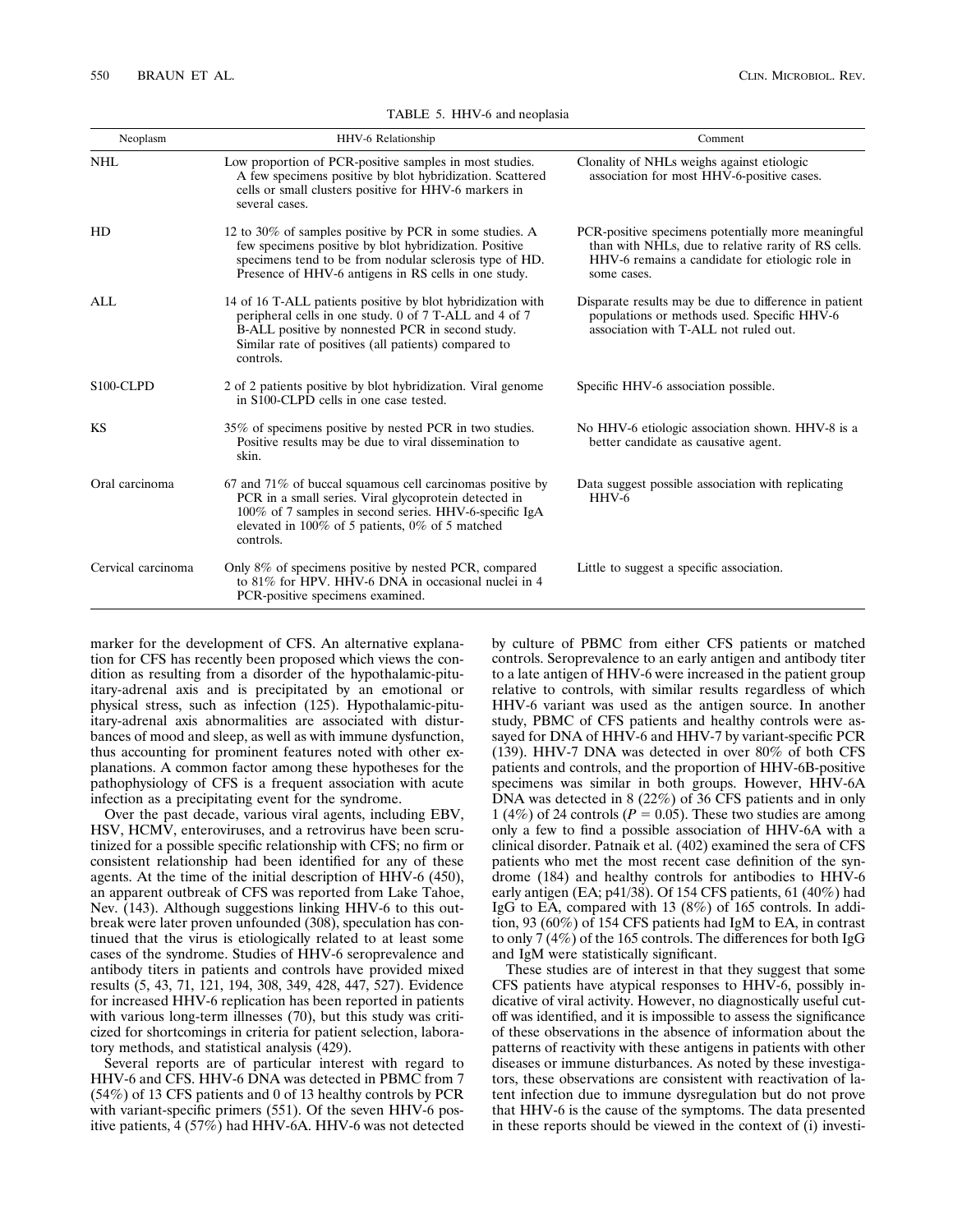gations, including some cited above (194, 222, 447), which have shown elevated antibody titers to different members of the herpesvirus family, as well as to other viral agents such as measles virus (222), which can persistently infect their hosts; and (ii) the level of HHV-6 activity being insufficient to allow culture of infectious virus (551). Further work is required to determine whether HHV-6 contributes to the clinical manifestations or whether the response to the virus reflects the underlying pathologic mechanisms of this complex and often frustrating (to both patients and physicians) syndrome.

# **Collagen Vascular Diseases**

HHV-6 activity in collagen vascular diseases has been studied; the available data do not support an etiologic association between the virus and these diseases. The relevant studies are summarized here. A cohort of 25 women with primary Sjögren's syndrome had no significant differences in HHV-6 seroprevalence or antibody titers compared with a group of 25 age-matched healthy women (38). In another study, 49 patients with primary Sjögren's syndrome and 50 age- and sex-matched normal controls had similar rates of HHV-6 seroprevalence or prevalence of HHV-6 DNA detected by PCR in PBMCs or salivary gland biopsy specimens (424). HHV-6 antibody titers in 25 women with rheumatoid arthritis were either lower or slightly higher than in an equal number of age- and sexmatched healthy controls, when measured by IFA or enzymelinked immunosorbent assay, respectively (38). HHV-6 has been isolated from peripheral blood lymphocytes of several patients with various collagen vascular diseases, most often from patients with systemic lupus erythematosus (295).

#### **TREATMENT**

HHV-6 has been tested for susceptibility to various antiviral agents in vitro (reviewed in reference 543). Most work in cell culture has involved inhibitors of herpesvirus DNA polymerases, such as phosphonoacetic acid (134, 463), phosphonoformate or foscarnet (10, 74, 481), acyclovir (9, 12, 46, 74, 134, 267, 441, 481), and ganciclovir (9, 12, 74, 441). The results of these investigations are not directly comparable because of differences in the assays, cells, and virus strains used. Despite these limitations, the data indicate greater susceptibility of HHV-6B to ganciclovir and foscarnet than to acyclovir, which inhibited viral replication only at high concentrations. This pattern resembles that for HCMV. The susceptibility of HHV-6A to acyclovir and foscarnet is similar to that for HHV-6B. However, in some reports, some HHV-6A strains (SIE and TAN) were susceptible to ganciclovir (9, 12), while in others, HHV-6A(GS) was relatively resistant (14, 481). Foscarnet may thus be preferable to ganciclovir for anti-HHV-6 therapy in situations where the variant or susceptibility are not known. Phosphonoacetic acid is also inhibitory to HHV-6B(Z29) (74, 134, 463), but its activity with regard to other HHV-6 isolates has not been studied. The corticosteroids hydrocortisone and dexamethasone have shown both enhancement and suppression, respectively, of HHV-6 replication in vitro (58, 442).

Only a few reports have described antiviral use in humans for treatment of illness thought to be associated with HHV-6, and all of them described uncontrolled studies. HHV-6 viremia resolved in four BMT recipients treated with ganciclovir (146). Ganciclovir therapy was associated with resolution of renal allograft rejection in a patient with elevated HHV-6 IgM titers and no evidence of HCMV replication (242). Among 20 BMT recipients treated with antiviral agents for HCMV viremia, 7 also had HHV-6 viremia as determined by PCR of PBMC. Of these, only one (25%) of four treated with ganciclovir lost detectable HHV-6 sequences in PBMC, but all three (100%) of those who received foscarnet became HHV-6 DNA negative after treatment (528).

The efficacy of antiviral drugs in presumed HHV-6 infection has not been evaluated in controlled trials. However, obtaining definitive data proving a significant antiviral effect for agents commonly in use today may be difficult for the following reasons. (i) The least toxic antiherpes drug, acyclovir, has little in vitro effect on HHV-6 when used at clinically achievable concentrations. It is interesting that in spite of this, BMT patients who received acyclovir for other reasons were less likely than others to have HHV-6 activity during the posttransplantation period (254). (ii) Children with primary infections, the patient population most likely to yield unequivocal results, would not be considered good candidates for agents such as ganciclovir or foscarnet because of the generally benign nature of their illness and the toxicities associated with these drugs. The applicability of data obtained in such a population to other clinical situations is uncertain. (iii) Immunocompromised hosts, such as renal transplant or BMT recipients or persons with advanced AIDS, frequently have complex illness with multiple pathogens detected at various body sites. Other potential pathogens that might be encountered, such as HSV or HCMV, may also be inhibited by antiviral therapy, making evaluation of the response observed difficult with respect to one particular infectious agent. Concomitant therapy with antimicrobial agents used for common nonviral pathogens can add to the uncertainty regarding the effect of therapy directed at HHV-6. Furthermore, the etiologic relationship of HHV-6 to specific endorgan disease in such hosts is unclear.

Despite these potential difficulties, we have identified three situations in which prospective evaluation of antiviral therapy for HHV-6 infections should be considered: transplant recipients with idiopathic pneumonitis, MS patients, and patients with HHV-6-associated encephalitis. Appropriate longitudinal, well-controlled, prospective trials of anti-HHV-6 chemotherapy will require coordinated multicenter efforts to obtain sufficient patients for statistical analysis, as well as the ability of participating centers to provide extensive laboratory support, including techniques such as HHV-6 culturing, serologic analysis, quantitative PCR, and IHC staining. Even then, the results obtained may not be definitive, given the complexity of disease in these patients.

MS patients may have illness with sufficient morbidity and mortality to warrant the use of presently available toxic antiviral agents. Study arms could use currently available but noncurative therapy, with or without the addition of an antiviral agent. Foscarnet may be superior to ganciclovir as a chemotherapeutic agent for such a study, since it can inhibit the growth of both variants and more reliably attains levels in the CSF sufficient for in vitro anti-HHV-6 activity (10, 74, 215). Retrospective study of MS patients who were treated with antiviral agents for HCMV or HSV infections might provide another source of useful information, although this would not replace a well-controlled, prospective trial. Empirical anti-HHV-6 therapy is not justified in MS patients.

Development of a potent HHV-6 antiviral agent which is much less toxic than those presently available would obviously enhance the ability to evaluate the treatment of HHV-6-associated illness.

Finally, an apparently immunocompetent man whose lungs were dually infected with *L. pneumophila* and HHV-6 was treated for an extended period with the usual antimicrobial therapy for *L. pneumophila* (442). The patient responded only when high-dose methylprednisolone was given. HHV-6 recov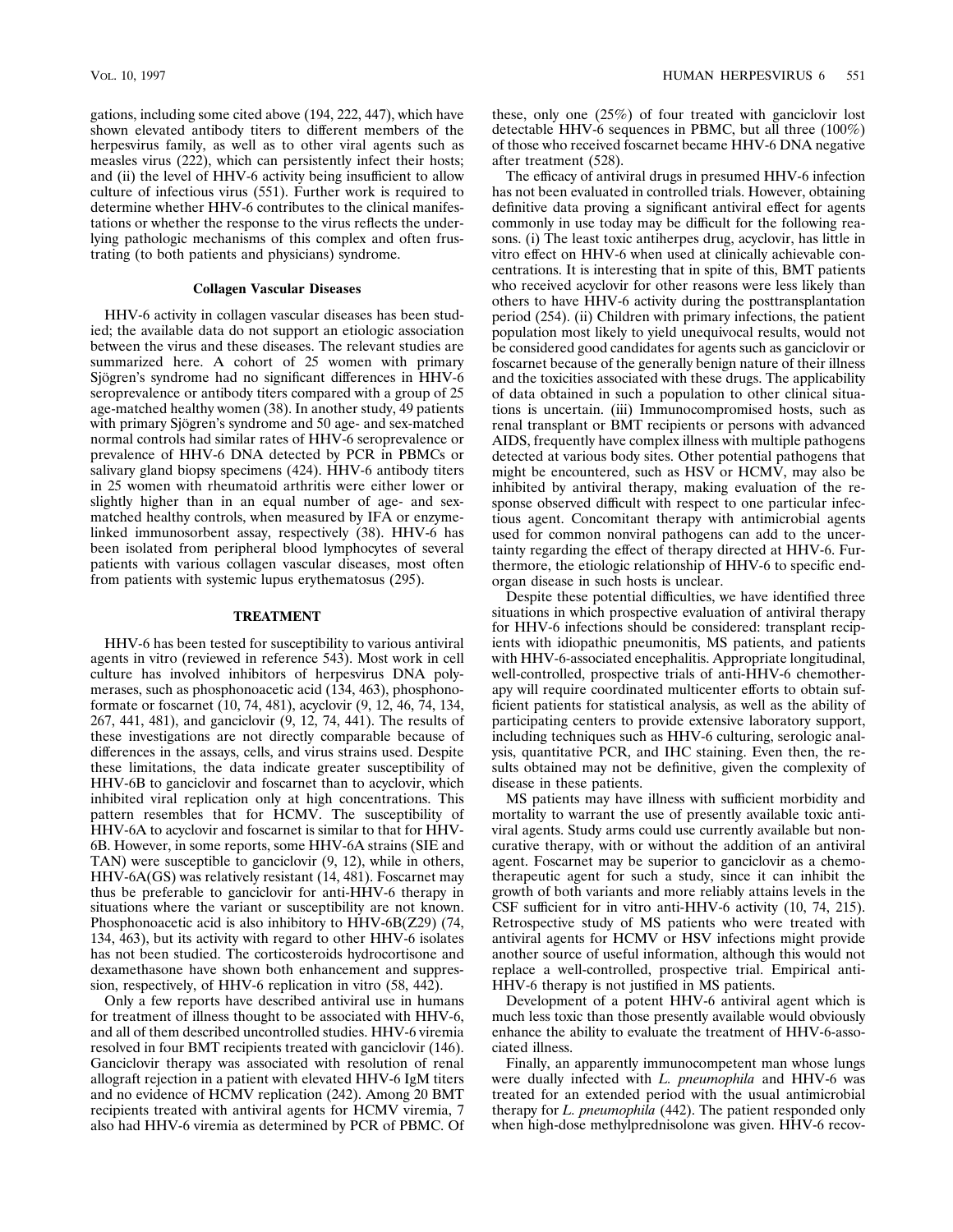ered from his blood was inhibited in vitro by dexamethasone. It is unknown whether his recovery was due to an antiviral effect of the drug, suppression of immunopathology by the drug, or unrelated coincidence. Given the potentially deleterious immunosuppressive effects of systemic corticosteroids in patients with many infections, we believe further in vitro studies to confirm these results are warranted but agree with the clinical use of such agents only in similar situations in which other forms of therapy have been unsuccessful for gravely ill patients.

# **IMMUNE RESPONSE**

Most neonates are protected from primary infection with HHV-6 by the presence of virus-specific antibody of maternal source (64, 208, 229, 278, 392, 568, 569). Titers of antibody to HHV-6 have been reported to be elevated in umbilical cord blood relative to those in maternal blood (568, 569). By the age of 3 to 5 months, however, both seroprevalence and the geometric mean titer of anti-HHV-6 antibody reach a nadir (46, 64, 208, 278, 392, 568, 569). As maternal antibody wanes, the rate of primary infection rises, with peak rates of infection noted between 6 and 12 months of age (208, 229). The viremia observed during primary infection subsides with the appearance of neutralizing antibodies of the infected child (27). As expected, the earliest class of neutralizing antibody is IgM, first observed 5 to 7 days after the onset of clinical manifestations (484). The highest titers of IgM are seen at 2 to 3 weeks after infection, and IgM is usually undetectable by 2 months postinfection (484). Anti-HHV-6 IgG usually appears within 7 to 10 days after fever has subsided (41, 519), increases in avidity over time (531), and remains at measurable levels for many years. HHV-6-specific IgA titers were elevated in the limited number of patients with advanced oral carcinoma examined (548).

Differences in antibody titer to HHV-6A and HHV-6B in serum have been evaluated in limited studies. One investigation observed IFA titer differences to variants A and B of greater than 2 dilutions in nearly 5% of serum samples collected from 234 Malaysians of diverse ethnicity (549). Another study noted similar IFA titers to HHV-6A and HHV-6B in 81% of samples from 136 adults in the United States, with 19% showing two- to fourfold differences in titer (89). These results may reflect differences in serum antibody cross-reactivity to polypeptides common to the two variants or differences in antibody response to polypeptides unique to either variant, or both. Also, persons infected with both HHV-6A and HHV-6B may express a humoral response which may be dependent upon the relative burden of primary or reactivated infection with the two variants.

In vitro, T-cell clones with activity against HHV-6 have been described (559). Clinical data indicate that a cellular immune function important for control of either primary or reactivated HHV-6 infection is depressed in immunocompromised hosts. This would include HHV-6 viremia (566) or increases in antibody titer after renal transplantation (359, 388, 566); the culture of HHV-6 from blood, bone marrow, and BAL or oral lavage specimens (79, 81, 146, 254, 539); and elevated levels of HHV-6 genomes by PCR (110) in BMT patients, as well as the evidence for widespread dissemination of HHV-6 in various tissues of AIDS patients (116, 281). Induction of IFN- $\alpha$  by in vitro exposure of PBMC and cord blood mononuclear cells to HHV-6 suggests that this natural antiviral substance may play a role in limitation of HHV-6 infection in vivo  $(270)$ . IFN- $\alpha$ induction was enhanced in PBMC relative to cord blood mononuclear cells and was observed with UV-irradiated as well as infectious HHV-6, indicating that infection is not required for the response. Exogenous IFN- $\alpha$  suppresses HHV-6 replication in vitro (270, 496). HHV-6 infection of PBMC in vitro induces up-regulation of NK cell cytotoxicity, an effect that is greatly diminished by MAb to IL-15 (169). HHV-6 replication is also significantly reduced in PBMC cultures containing exogenous IL-15. This suggests that IL-15 may be important for activation of host defenses, including enhancement of NK cell activity, for control of HHV-6 infections. Both enhanced NK cell activity and elevated levels of IFN- $\alpha$  in the circulation occur during acute primary infection relative to convalescence, providing further support for the control of HHV-6 infection by nonspecific components of the immune response (496).

Since HHV-6 can infect cells such as lymphocytes, macrophages, and NK cells, all of which play vital roles in the immune system, it has been postulated that the virus is immunosuppressive. Effects of HHV-6 infection on bone marrow progenitor cells were described above. HHV-6A infection of T-cell clones in vitro resulted in decreased expression of surface CD3 (185, 340). Evidence favoring either transcriptional (340) or posttranscriptional down-regulation (185) has been reported. The investigation supporting modulation at the transcriptional level found that decreased CD3 expression required viral DNA replication and that surface  $\alpha\beta$  T-cell receptor expression was also reduced. A similar down-regulation of surface CD3 in vivo may prevent T-cell activation. No significant loss of surface CD3 was observed in experiments with HHV-6B (185). In vitro, both HHV-6A and HHV-6B inhibit the lymphoproliferative responses of PBMC to mitogen stimulation (166, 223), an effect which occurs with UV-inactivated virus and thus is likely to be mediated via a virion protein(s) (166, 223). Infection by HHV-6A of PBMC or T-cell-enriched cultures suppressed IL-2 synthesis after mitogen stimulation (166). Similar effects were achieved with UV-irradiated virus. Levels of IL-2 transcripts were diminished in experiments with enriched T-cell cultures or Jurkat cells (166). In separate work, HHV-6A greatly reduced the respiratory burst capacity of peripheral blood monocytes in response to phorbol myristate acetate but not to opsonized zymosan, suggesting selective interference with monocyte activation by the protein kinase C pathway (72).

The hypothesis that HHV-6 and HIV-1 are synergistically immunosuppressive has received much attention. HHV-6 and HIV-1 can dually infect  $CD4^+$  lymphocytes in vitro (336, 385), and HHV-6A can induce CD4 expression in  $CD4^-/CD8^+$  lymphocytes (185, 335),  $\gamma$ / $\delta$  lymphocytes (339), and NK cells (341), thus facilitating the entry of HIV-1 into cell subpopulations that are otherwise refractory to that virus. This suggests a mechanism by which HHV-6 might expand the pool of HIV-1-susceptible cells in vivo. The effects of HHV-6 and HIV-1 coinfection in cell culture remain controversial, as described in the section on HHV-6 and HIV-1 interactions, above. How this translates into effects in the HIV-1-seropositive host is even less clear. Clarification of the relevance to human biology is needed with respect to observed in vitro effects of HHV-6 on induction of soluble factors such as IFN- $\alpha$ , TNF- $\alpha$ , and IL-1 $\beta$ , as well as on inhibition of IL-2 expression and growth suppression of cellular populations such as lymphocytes, monocytes, macrophages, and bone marrow precursor cells.

Concurrent infections of HHV-6 with other human pathogens including measles virus, HCMV, HSV-1, EBV, dengue virus, adenovirus, coxsackie B virus, parvovirus B19, *L. pneumophila*, *P. carinii*, and possibly HHV-7 have been reported (41, 102, 238, 286, 412, 442, 487). Whether these concurrent infections with HHV-6 are specifically associated with an immunosuppressive effect or are coincidental has not been determined.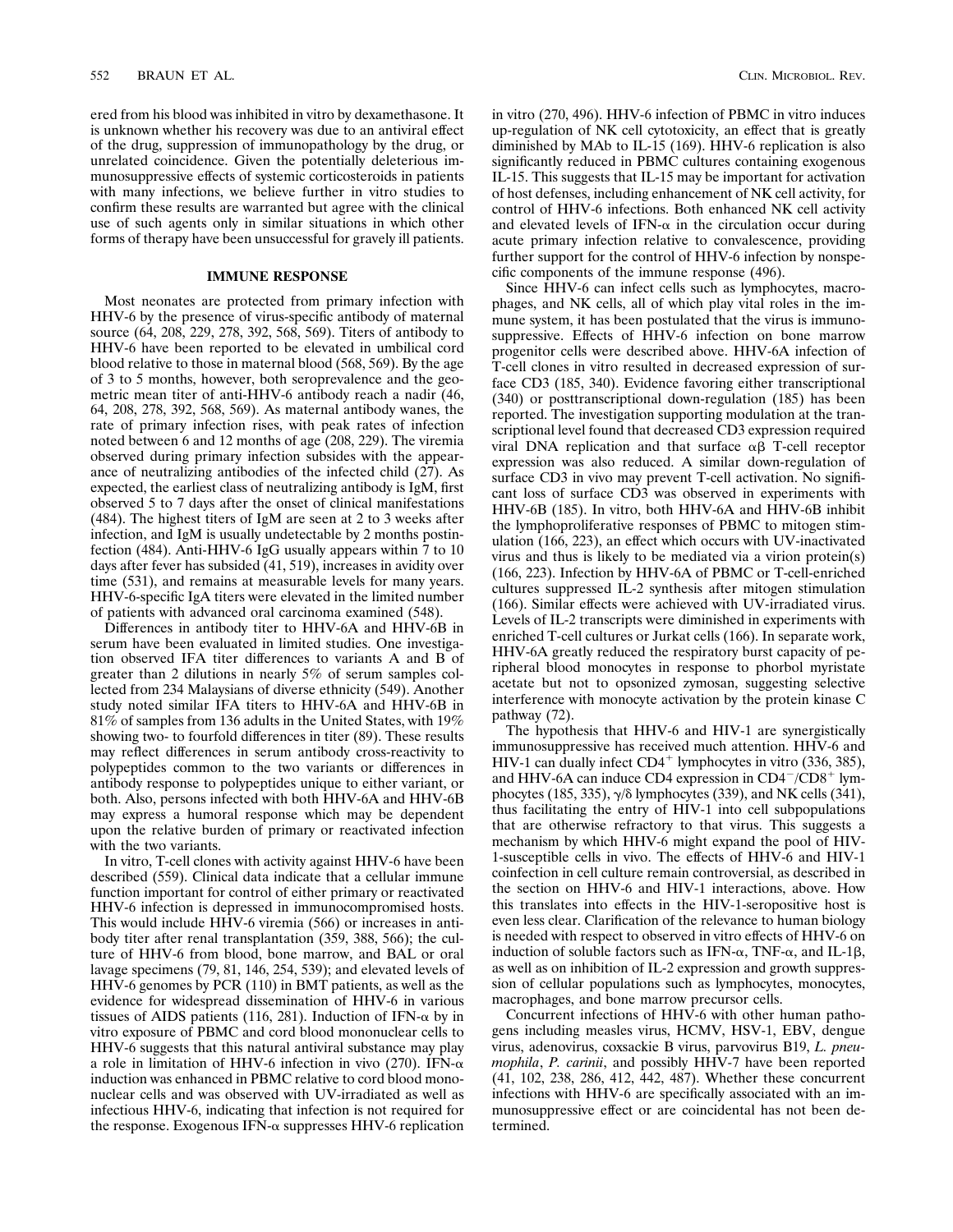# **PERSISTENCE AND LATENCY**

At the cellular level, viral infections can be lytic, latent, or abortive. Infectious viral progeny are produced during lytic infection, and host cells are normally killed in the process. During latent infection, infectious progeny are not produced and viral gene expression is limited to the genes required for maintenance of latency. Abortive infections occur when the host cell permits viral entry but cannot sustain a complete lytic cycle. Latently infected cells can be considered to be abortively infected cells that retain the virus in a form that can proceed to the lytic cycle in response to changes in the cellular environment. Persistent infection is a consequence of achieving a balance between lytic infection-induced cell death and cellular replication; it is not to be confused with latency. In vivo, it can be difficult to distinguish these states. The terms "latency" and "persistence" are frequently used with different definitions in reference to clinical infections. Thus, clinical latency is the period both between primary infection and disease and between periods of obvious viral activity, and persistence means that the virus is resident in the host for an extended period, possibly for the remainder of the host's life, without regard to the cellular mechanism of the persistence.

The previously identified human herpesviruses all persistently infect their hosts following primary infection. Latent viral infection, characterized by a lack of lytic viral replication in transiently nonpermissive cells, occurs in such diverse sites as trigeminal ganglia (HSV-1), thoracic dorsal roots (VZV), and circulating B lymphocytes (EBV). Reactivation, with replication of infectious virus, may occur at these sites, leading to recurrent disease. It is thus natural to expect that HHV-6 persistently infects humans after primary acquisition and that it might persist in some location in a truly latent form.

There are multiple lines of evidence to support the concept of HHV-6 persistence in the host, but less data to convincingly show that it establishes cellular latent infection. The evidence to support persistence includes the following.

#### **Immune Response**

The presence of HHV-6 IgM in approximately 5% of the adult population without recent or concomitant illness suggests that HHV-6 replicates in a subclinical manner in persons who were previously infected, although reinfection with another strain of HHV-6 has not been ruled out (484). Significant increases in IgG titers in immunocompromised hosts, such as those with renal allograft transplantation (359, 388, 566), as well as elevated serologic titers in certain populations with neoplastic disorders, such as HD or NHL, when compared with healthy controls (307, 513) are also consistent with reactivation of HHV-6. Of children monitored 1 to 2 years after primary HHV-6 infection, 26% had a second fourfold or greater rise in HHV-6 serologic titers, suggestive of either reactivation or reinfection with a second strain (208). As noted above, the degree to which cross-reacting antibodies to HHV-7 may have altered the results of these serologic studies is unclear, although it is likely that the serologic response detected in most investigations was due predominantly to HHV-6 infection. Rises in HHV-6 antibody titers have been detected in hosts who have had primary infections with another HHV. Solid organ transplant recipients have increases in non-cross-absorbable HHV-6 antibodies when infected by HCMV (533) and in high-affinity antibodies to HHV-6 during infection by HCMV or EBV (532, 533). HHV-6 titers also rose in patients who experienced ES in association with HHV-7 infection after primary infection with HHV-6 (217, 515, 520). These data are consistent with reactivation of HHV-6 in those undergoing infection with another herpesvirus. The ability of HHV-7 to activate lytic replication of HHV-6B in cultured lymphocytes was described in an elegant series of experiments (258); it remains to be seen whether this effect can take place in vivo and is a source of the increased HHV-6 antibody titers associated with HHV-7 infection. Antibody cross-reactivity may also explain the boost in HHV-6 antibody titer upon infection of humans with HHV-7 (217, 520), although the data do not unambiguously distinguish this possibility from reactivation. The two possibilities are not mutually exclusive.

#### **Detection in Blood**

Reported rates of HHV-6 PCR positivity in PBMC of healthy blood donors range from approximately 5 to 90% (112, 119, 160, 189, 201, 243, 331, 401, 541). Differences in the observed rates are probably due to the quantity of purified DNA or cell extract used as a target, as well as variation in the PCR techniques used. Nevertheless, a large proportion of healthy individuals harbor HHV-6 DNA within PBMC, indicative of viral persistence. In the study by Hall et al. (208), 7% of children with acute HHV-6 infection had sequential HHV-6 PCR status change from positive to negative to positive in PBMC over a 1- to 2-year follow-up period, suggestive of either reactivation or reinfection. The finding of an identical HHV-6 DNA restriction fragment pattern in peripheral lymphocytes obtained from the blood of a BMT patient both before and after transplantation argues for persistent infection rather than reinfection with a new strain of HHV-6 (564). HHV-6 DNA has been identified by PCR in lymphocytes during primary infection and later in macrophages during convalescence or in healthy adults, indicating possible localization within macrophages as a site of persistent or latent infection (288). Treatment of macrophages with 12-*O*-tetradecanoylophorbol 13-acetate led to productive infection in cell culture, consistent with reactivation from latency. In addition to chemical induction, HHV-6B can be induced to lytic replication by cocultivation of primary PBMCs with HHV-7-infected cells (258). The pathogenic effects of this interaction may prove to be important.

#### **Presence in Saliva and Salivary Glands**

HHV-6 has unambiguously been isolated from saliva (55, 312, 374), and its DNA has been detected in saliva (112, 136, 503) and salivary glands (424) of healthy persons. In addition, HHV-6 has been detected by IHC staining and ISH in tissue sections from healthy salivary glands (174, 296) and healthyappearing areas of salivary glands containing benign tumors (174). However, questions have been raised about the specificity of the probes used in the latter studies because, as with the virus isolation studies described above, they were done prior to the discovery of HHV-7 and the recognition that some reagents are cross-reactive between HHV-6 and HHV-7 (57).

#### **Detection in CSF and Brain**

A high proportion of children with past HHV-6 infection retain HHV-6 DNA in CSF, suggesting that the CNS may be a reservoir for persistent infection (84). Consistent with this hypothesis, HHV-6-specific DNA was detected by PCR in over 80% of autopsy brain specimens, suggesting that the CNS of most people is persistently infected with HHV-6 (87, 329, 330). Viral antigens were detected in astrocytes, brain macrophages, and gray matter neurons (87). These studies point to persistent infection of the CNS by HHV-6 of many persons long after primary infection.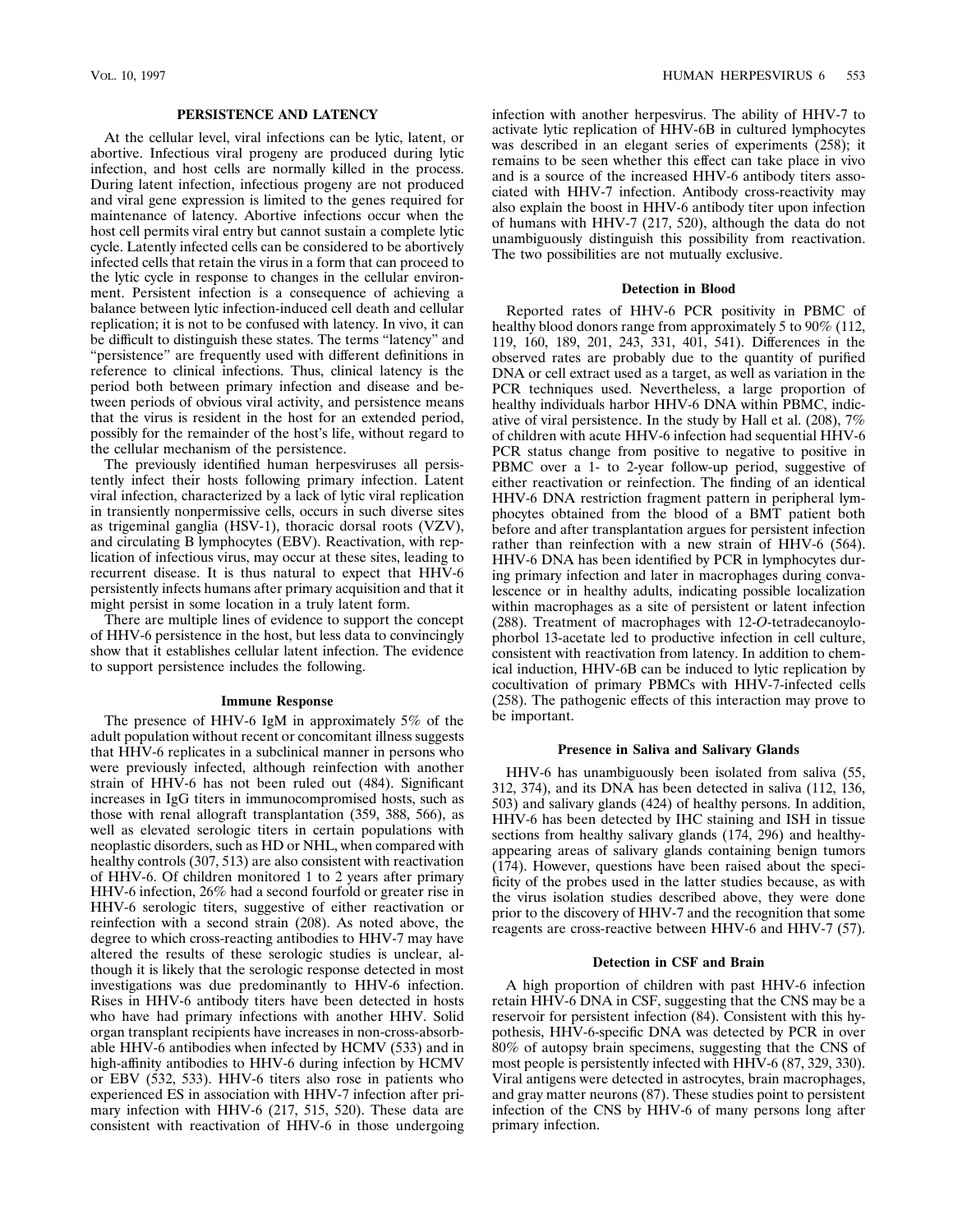#### **Isolation from and Detection in Renal Biopsy Specimens**

Viruses which were presumably HHV-6 were isolated from 3 (5%) of 58 intraoperative renal transplant biopsy specimens (566). The viruses were identified in cell culture by IFA with antiserum from a child with ES. In another study, HHV-6 antigens were detected by IHC staining with MAb in 3 (50%) of 6 intraoperative specimens and 11 (50%) of 22 biopsy specimens (226). Since the viral antigens were detected in the absence of viremia, these reports suggest that the kidneys may harbor HHV-6 persistently or latently.

#### **HHV-6 DNA in Lungs**

The lungs may also be a site of HHV-6 latent or persistent infection, as evidenced by the frequent finding of HHV-6A and/or HHV-6B DNA by PCR in pulmonary specimens (110, 115). Alveolar macrophages could conceivably harbor HHV-6 in this location. HCMV can also persistently infect lung tissue  $(45)$ .

#### **Presence in Genital Tract**

HHV-6 DNA was detected by PCR more frequently in the cervices of pregnant women than in nonpregnant controls, suggesting reactivation of HHV-6 in the genital tract during pregnancy (390). In addition, HHV-6 DNA was detected in vaginal secretions of women who visited a sexually transmitted diseases clinic (303).

#### **Identification in Neoplastic Cells and Tissues**

HHV-6 DNA and antigens have been detected in neoplastic cells and tissues from patients with a number of malignancies, including NHL (60, 133, 175, 246, 251, 333, 560), HD (133, 293, 513), T-ALL (326), S100-CLPD (62), KS (61, 262), oral carcinoma (548), and cervical carcinoma (94). Although the etiologic relationship of HHV-6 with these conditions is uncertain, their occurrence long after most persons have had primary HHV-6 infection and the chronic nature of most of these conditions suggest that HHV-6 can persistently or latently infect these neoplastic tissues. Of further interest, HHV-6 DNA has been detected in an apparently integrated form in the chromosomal 17p13 locus of PBMC from three patients with either non-AIDS-related NHL, HD, or MS (332, 334, 512). It is unclear whether this integration is indicative of a latent form in healthy hosts, from which productive infection may be reactivated.

The body of evidence cited above argues strongly for persistent subclinical infection with HHV-6 following primary exposure in most persons. To date, no cell lines in vitro have been developed in which HHV-6 remains in a latent state, without viral replication. Whether HHV-6 establishes a true latent, as opposed to persistent, infection in humans remains undetermined.

# **ANIMAL MODELS**

The development of an experimental animal model for HHV-6 would provide a system in which viral pathogenicity, latency, reactivation, and therapeutic methods could be studied.

Viruses similar to HHV-6 have been assayed for in several nonhuman primate species by serologic and PCR methods. Higashi et al. tested a total of 215 serum specimens from Old World and New World monkeys belonging to 10 different species and found HHV-6-reactive antibodies in monkeys from 8 of the 10 species tested (218). This suggested the existence of HHV-6 or a closely related virus in at least some monkey species. However, in another study, serum specimens from 38 Old World primates and 8 New World primates were tested, and none were positive for HHV-6 antibodies (342). The primate species tested in common in these two studies were African green monkeys (*Cercopithecus aethiops*) and chimpanzees (*Pan troglodytes*); 13 (81%) of 16 *C. aethiops* and 24 (80%) of 30 *P. troglodytes* animals were HHV-6 antibody positive in the study by Higashi et al. In another study, HHV-6 DNA was not detected by PCR in PBMC of pig-tailed macaques (*Macaca nemestrina*) (344), suggesting that these monkeys are not commonly infected by a virus closely related to HHV-6.

Although in the initial description of HHV-6, no nonhuman cell lines that would support propagation of the virus were identified (450), in more recent studies, PBMC from nonhuman primate species were susceptible to in vitro infection by HHV-6A and HHV-6B. Serum from ES patients was able to transmit febrile illness with transient lymphocytopenia to rhesus macaques (*Macaca mulatta*) (261), and the illness could be propagated to other monkeys. These experiments were done nearly four decades before the discovery of HHV-6, and the infectious agent in the ES patient serum was not identified, although it is likely that it was HHV-6. Chimpanzee and pigtailed macaque PBMC can be productively infected by HHV-6A and HHV-6B (312, 342, 344), while HHV-6B can also replicate in vitro and in vivo in African green monkeys and cynomolgus macaques (*Macaca fascicularis*) (552). Chimpanzee T lymphocytes can be simultaneously infected with HHV-6 and HIV-1 (342). Two-color indirect IFA was used to demonstrate that antigens specific for both HHV-6 and HIV-1 were expressed in individual cells. In addition, an accelerated cytopathicity was observed in dually infected cultures compared to cultures infected with either HHV-6 or HIV-1 alone. Lymphocytes from *M. nemestrina* can be productively infected with either of the HHV-6 variants and simian immunodeficiency virus (SIV); this can lead to an increase in SIV replication in dually infected cells (344). *M. nemestrina* develops an AIDSlike condition following SIV infection and therefore may provide a useful animal model for studies of in vivo interactions between HHV-6 and a virus that leads to an AIDS-like condition.

SCID mice in which with human fetal tissues were implanted (SCID-hu) may provide a useful animal model to study the susceptibility of different type of human tissues to HHV-6 infection. This system has been successfully used to localize HCMV replication to epithelial cells in human thymus and liver implants (365). The use of SCID-hu mice may also facilitate the isolation of clinical HHV-6 isolates and provide a model that will allow dissection of various aspects of the hostvirus interaction. Human hematopoietic tissue implants might also be used to study tissue-specific gene expression between HHV-6A and HHV-6B. Differences in either growth or in gene expression may aid in understanding the biological differences between HHV-6A and HHV-6B.

#### **DIAGNOSIS**

Methods have been developed for the detection of infectious virus and its antigens and nucleic acids, as well as for the detection of antibodies against the virus. Interpretation of the results of diagnostic assays for HHV-6 is complicated by the high seroprevalence and its constitutive presence in blood. Convenient and sensitive assays that can readily discriminate active from latent infection need to be developed. Some assays demonstrate significant associations between a given viral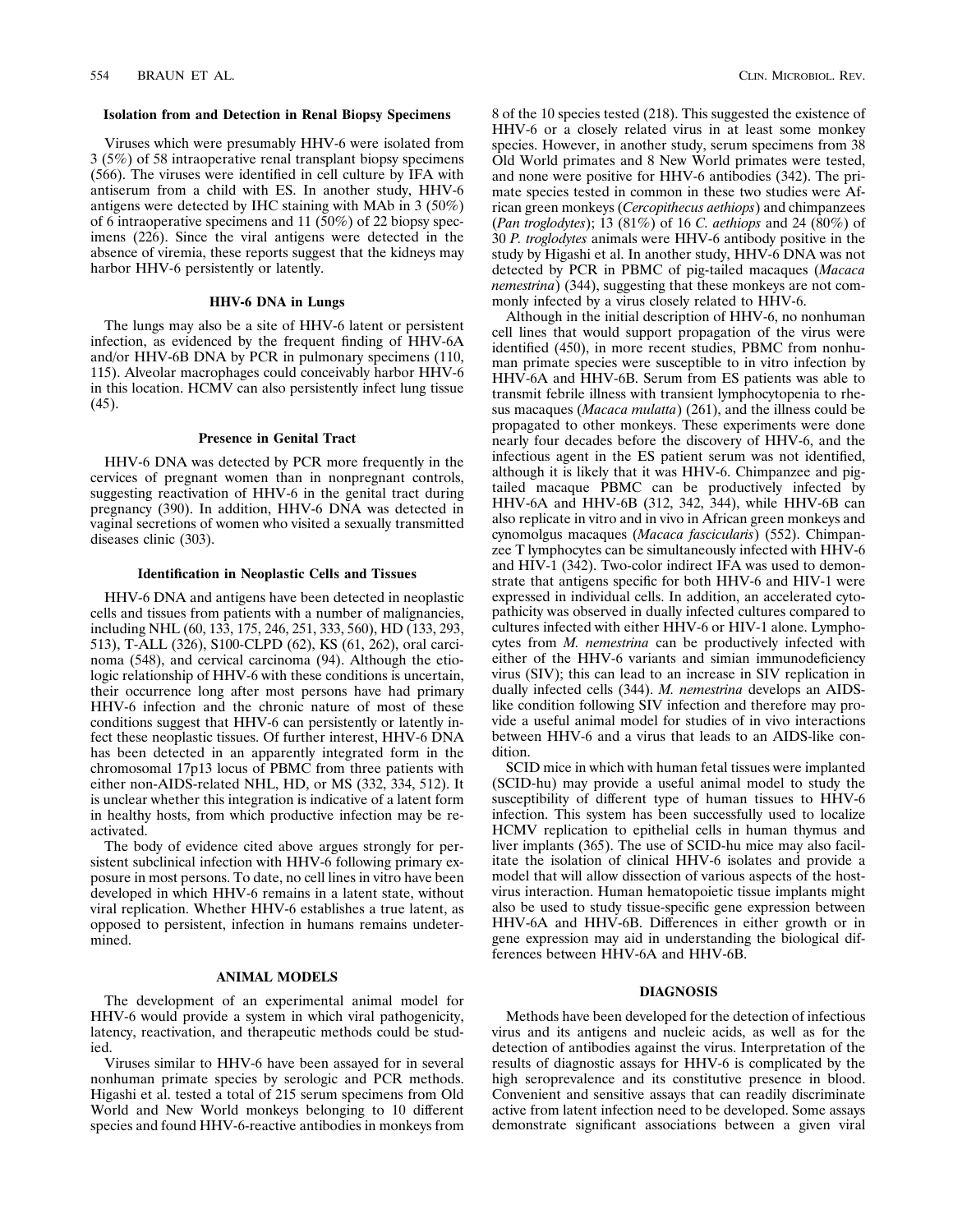marker and whatever disease is being studied. This ability is useful for studying populations, but activity cutoffs that would allow a definitive association between HHV-6 and disease in an individual have seldom been defined. The diagnostician must be ever mindful that proximity of the virus to diseaserelated tissue does not prove an etiologic association.

#### **Virus Detection**

**Culture.** HHV-6 can be cultured from the lymphocytes of a high percentage of children during the febrile, prerash phase of ES (26, 31, 387, 497, 556). This has been done by culturing patient lymphocytes either alone or with other fresh lymphocytes. Lymphocyte activation with either phytohemagglutinin or antibody to CD3 and maintenance in IL-2 are required. With the exception of the febrile, prerash phase of ES, HHV-6 is only infrequently detected by culture methods, although some isolates have been obtained during periods of immunodeficiency such as during AIDS or transplant-associated immunosuppression. ES is the only clinical entity where HHV-6 isolation plus the clinical picture allow a nearly definitive diagnosis. It is more difficult to interpret positive cultures obtained during periods of immunodeficiency because viral activity may be unrelated to obvious clinical events.

**Antigens.** HHV-6 antigens can be detected with any of an array of MAb (42, 76, 89, 170, 241, 391, 553), some of which are commercially available. Some of the MAb react with proteins specified by both HHV-6A and HHV-6B, while others are variant specific (summarized in reference 170). In addition to IFA, some of the MAb are suitable for use on fixed tissue sections. Antigen detection is useful for culture confirmation and detection of viral proteins in tissues. A commercial antigen capture EIA based on gp116/64/54 was recently described that detects antigens from both HHV-6 variants (348). The sensitivity of the assay was similar to virus detection by culture from plasma obtained from children with ES; therefore, the assay is worth evaluating for its utility in rapid differential diagnosis of febrile children and for monitoring HHV-6 activity in transplant recipients.

**Nucleic acids.** HHV-6 nucleic acids can be detected by hybridization and by PCR. Southern blot hybridizations can be useful for rapid screening of large numbers of specimens. It is generally a less sensitive technique than PCR. This has potential advantages as well as disadvantages. On the positive side, positive results will seldom be due to simple background HHV-6 activity. On the negative side, its low sensitivity can obviously lead to incorrect conclusions about the presence of viral nucleic acids. Numerous PCR primer sets that are sensitive and specific have been described for HHV-6 (28, 34, 35, 37, 101, 109, 110, 112, 227, 265, 277, 287, 289, 356, 417, 457, 458, 554); some of these sets allow easy discrimination of the variants (37, 101, 554). The presence of HHV-6 in the saliva of laboratory personnel can lead to false-positive PCR results if appropriate precautions are not taken (111, 260). To date, most studies have used PCR in a qualitative way, that is, to obtain simple positive or negative results. If appropriate control groups are also studied, such results can provide a basis for studying the role of the virus in a given disease more rigorously but provide little immediate insight into pathogenic mechanisms.

Detection of cell-free virus in serum or plasma by PCR offers the possibility of diagnosing active HHV-6 infections. In such assays, neither HHV-6 variant was detected in a total of 57 healthy adults but viral DNA was detected in 16 (94%) of 17 ES patients, 3 (23%) of 13 BMT recipients, and 4 (22%) of 18 HIV-infected patients (227, 458). The timing of sample collection is a critical variable; only 3 (30%) of 10 ES patients were positive during the acute phase, while all 10 specimens collected from 7 to 20 days after the acute specimen were positive (227).

Quantitative methods for HHV-6 PCR have been developed (105, 112, 457) and are being further refined, as are methods for amplification and quantification of specific transcripts. A combination of quantitative variant-specific genomic PCR with quantitative detection of specific transcripts of various kinetic classes will be required to untangle many of the questions stimulated by observations that a disease-associated tissue is positive for HHV-6 DNA in a standard PCR assay.

#### **Serodiagnosis**

Standard immunoassay formats have been adapted for the detection of HHV-6 antibodies. These include indirect IFA (58, 64, 117, 292, 432), anti-complement immunofluorescence (58, 324), competitive radioimmune assay (118), neutralization (25, 486), and 96-well-based enzyme immunoassays (33, 59, 102, 120, 241, 400, 453). Several points should be emphasized about the current generation of assays. (i) The assays cannot easily discriminate infection with HHV-6A from infection with HHV-6B. In one report, fourfold or greater differences in IFA titers on HHV-6A and HHV-6B antigens were seen in only 15% of specimens (89). More convenient variant-specific serologic assays are being developed. (ii) HHV-6 and HHV-7 are sufficiently cross-reactive for false-positive results to be a concern unless serologic assays and antigen absorptions are performed for both viruses (59). (iii) Nearly everyone over the age of 2 years is seropositive for HHV-6, and thus a single positive result cannot be meaningfully interpreted.

IgM responses are frequently interpreted as being indicative of primary infection or a reactivation event. During primary infection, HHV-6 IgM antibodies can be detected within 5 to 7 days, but many culture-positive children do not develop detectable IgM responses (484). In addition, approximately 5% of healthy adults are IgM positive at any given time (484). CFS patients are more likely than controls to be positive for IgM antibodies to the HHV-6 p41/38 antigen, but a diagnostically useful cutoff has not been defined (402). Thus, IgM antibodies to HHV-6 do not provide a stand-alone diagnostic answer for any defined clinical entity.

#### **Clinical Diagnosis**

Given the limitations of the various assays when applied to individuals, how might such laboratory tests be used clinically for diagnosis and treatment of specific patients? Our thoughts on this question are as follows.

**Febrile and rash illness.** Virus culture from PBMC, PCR of PBMC, and assays of paired serum specimens (collected at least 1 week apart) provide the most direct evidence for HHV-6 activity, along with exclusion of other reasonable possibilities. For patients with classic ES, an extensive laboratory investigation is seldom necessary or economically justified. Should a rapid PCR or antigenemia test become available for routine clinical use, it could be useful in distinguishing cases of primary HHV-6 infection without typical ES manifestations from other illnesses with fever or exanthems and potentially prevent the inappropriate use of antibiotics. This latter point is important in an era of rapidly expanding antibiotic resistance among many pathogenic microorganisms.

**Acute neurologic disease.** PCR of CSF has been used to diagnose HHV-6-associated acute neurologic diseases (26, 289, 483, 565). A clinically available PCR of CSF could be beneficial for diagnosing HHV-6-related febrile seizures. Since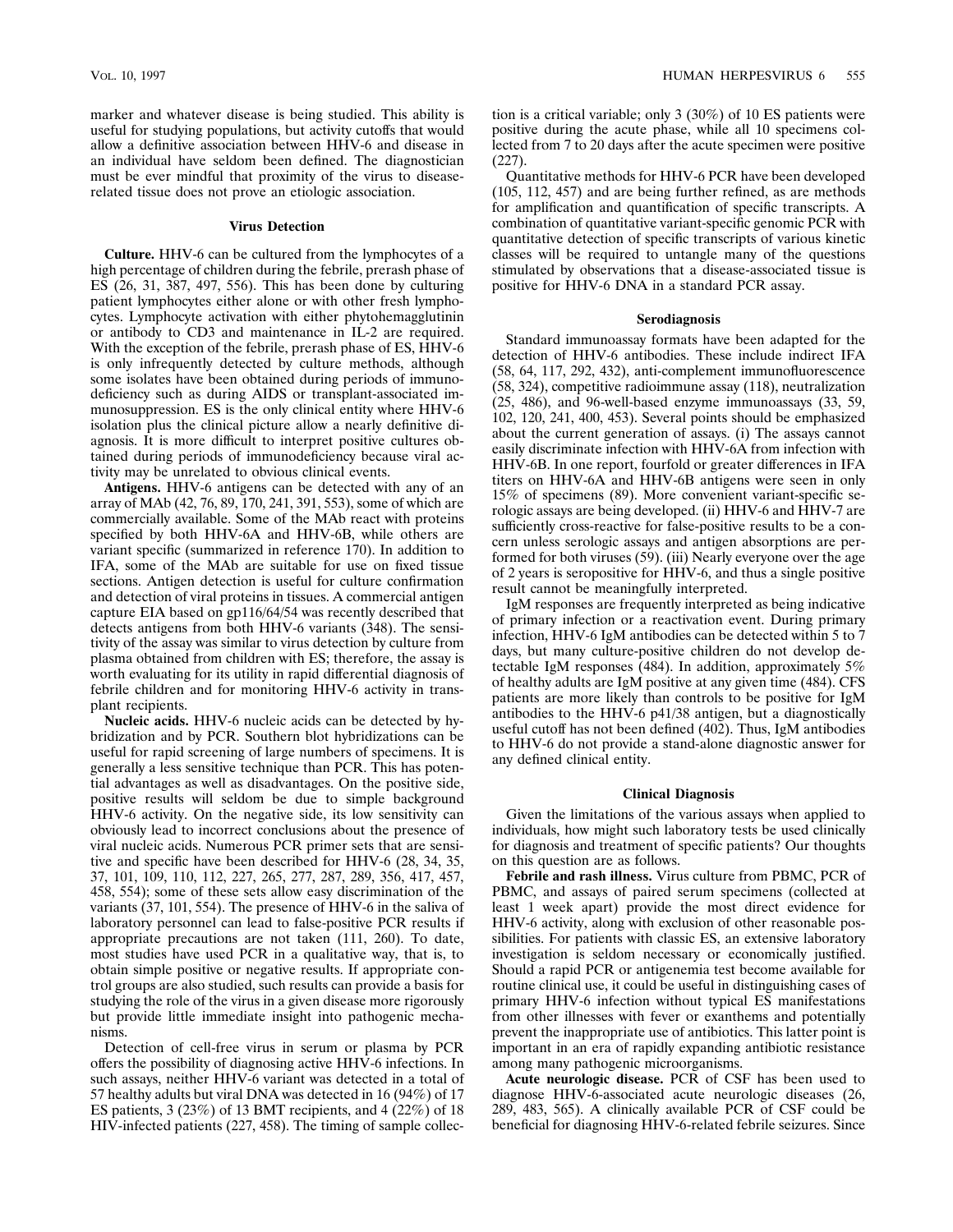about one-quarter to one-third of first febrile seizures are associated with primary HHV-6 infection (47, 208, 529), such data could be reassuring by eliminating more serious diseases from the differential diagnosis. Confirmation could come from acute- and convalescent-phase serologic tests or from the finding in the acute-phase sample of low-affinity HHV-6 antibodies, suggestive of primary infection (532). A CSF PCR diagnostic test could also prove useful in testing patients with recurrent HHV-6-associated febrile seizures, as described by Kondo et al. (289), since such patients might be candidates for antiviral therapy. This consideration would not be likely to apply to most first-time febrile seizures, because complete resolution without long-term treatment is the rule for most children experiencing fever-related convulsions. Whether this is the case with the HHV-6-associated subgroup is in need of further study. Other patients who might benefit from a readily available HHV-6-specific diagnostic technique are those who experience an illness suggestive of viral encephalitis. Suspected HSV encephalitis is often treated with intravenous acyclovir on the basis of clinical and radiologic grounds, without invasive diagnostics. Immunocompromised hosts and others with findings or clinical courses atypical for HSV encephalitis would be more likely to undergo open brain biopsy for diagnosis. The finding of HHV-6-specific antigens by in situ IHC staining of biopsy specimens could indicate an alternative diagnosis and suggest the use of antiviral agents with anti-HHV-6 activity. PCR positivity of CSF for HHV-6 DNA may not be adequate for the diagnosis of HHV-6-associated encephalitis in these patients, as shown by the persistence of positive results after primary infection (84). Given the presently small database for the clinical conditions described here, this discussion represents points for consideration rather than firm recommendations. As more information about acute HHV-6-associated neurologic illness is collected, more refined guidelines can be formulated.

**Other.** For other suspected involvements of HHV-6 in disease, we suggest that a combination of virus culture, serum or plasma PCR, antigen capture EIA, PCR of the affected tissue, in situ IHC, and serologic tests (IgM and IgG on paired serum specimens) be used in conjunction with rigorous efforts to exclude other possibilities. In general, definitive diagnosis of HHV-6 involvement in diseases other than ES awaits further assay refinement and development as well as expansion of the database that will allow their interpretation.

#### **ACKNOWLEDGMENTS**

We thank Donald Carrigan and Konstance Knox for sharing information prior to its publication; Pamela S. Brown for assistance in preparation of the manuscript; John P. O'Connor for editorial guidance; and Michael Zeckel, Jodi Black, Eva Balada, Felicia Stamey, Laurie Tate, and Bill Reeves for their constructive comments.

#### **REFERENCES**

1. **Ablashi, D.** 1995. Personal communication.

- 2. **Ablashi, D., H. Agut, Z. Berneman, G. Campadelli-Fiume, D. Carrigan, L. Ceccerini-Nelli, B. Chandran, S. Chou, H. Collandre, R. Cone, T. Dambaugh, S. Dewhurst, D. DiLuca, L. Foa`-Tomasi, B. Fleckenstein, N. Frenkel, R. Gallo, U. Gompels, C. Hall, M. Jones, G. Lawrence, M. Martin, L. Montagnier, F. Neipel, J. Nicholas, P. Pellett, A. Razzaque, G. Torrelli, B. Thomson, S. Salahuddin, L. Wyatt, and K. Yamanishi.** 1993. Human herpesvirus-6 strain groups: a nomenclature. Arch. Virol. **129:**363–366.
- 3. **Ablashi, D. V., N. Balachandran, S. F. Josephs, C. L. Hung, G. R. F. Krueger, B. Kramarsky, S. Z. Salahuddin, and R. C. Gallo.** 1991. Genomic polymorphism, growth properties, and immunologic variations in human herpesvirus-6 isolates. Virology **184:**545–552.
- 4. **Ablashi, D. V., S. F. Josephs, C. Buchbinder, K. Hellman, S. Nakamura, T. Llana, P. Lusso, M. Kaplan, J. Dahlberg, S. Memon, F. Imam, K. L. Ablashi, P. D. Markham, B. Kramarsky, G. R. F. Krueger, P. Biberfeld, F. Wong-Staal, S. Z. Salahuddin, and R. C. Gallo.** 1988. Human B-lympho-

tropic virus (human herpesvirus-6). J. Virol. Methods **21:**29–48.

- 5. **Ablashi, D. V., P. Lusso, C. Hung, S. Z. Salahuddin, S. F. Josephs, T. Lana, B. Kramarsky, P. Biberfeld, P. D. Markham, and R. C. Gallo.** 1988. Utilization of human hematopoietic cell lines for the propagation and characterization of HBLV (human herpesvirus 6). Int. J. Cancer **42:**787–791.
- 6. **Ablashi, D. V., S. Z. Salahuddin, S. F. Josephs, F. Imam, P. Lusso, R. C. Gallo, C. Hung, J. Lemp, and P. D. Markham.** 1987. HBLV (or HHV-6) in human cell lines. Nature **329:**207.
- 7. **Achim, C. L., R. Wang, D. K. Miners, and C. A. Wiley.** 1994. Brain viral burden in HIV infection. J. Neuropathol. Exp. Neurol. **53:**284–294.
- 8. **Agulnick, A. D., J. R. Thompson, and R. P. Ricciardi.** 1994. An ATF/CREB site is the major regulatory element in the human herpesvirus 6 DNA polymerase promoter. J. Virol. **68:**2970–2977.
- 9. **Agut, H., J. T. Aubin, and J. M. Huraux.** 1991. Homogeneous susceptibility of distinct human herpesvirus 6 strains to antivirals in vitro. J. Infect. Dis. **163:**1382–1383.
- 10. **Agut, H., H. Collandre, J. T. Aubin, D. Guetard, V. Favier, D. Ingrand, L. Montagnier, and J. M. Huraux.** 1989. In vitro sensitivity of human herpesvirus-6 to antiviral drugs. Res. Virol. **140:**219–228.
- 11. **Agut, H., D. Guetard, H. Collandre, C. Dauguet, L. Montagnier, J. M. Miclea, H. Baurmann, and A. Gessain.** 1988. Concomitant infection by human herpesvirus 6, HTLV-I, and HIV-2. Lancet **i:**712.
- 12. **Agut, H., J. M. Huraux, H. Collandre, and L. Montagnier.** 1989. Susceptibility of human herpesvirus 6 to acyclovir and ganciclovir. Lancet **ii:**626.
- 13. **Akashi, K., Y. Eizuru, Y. Sumiyoshi, T. Minematsu, S. Hara, M. Harada, M. Kikuchi, Y. Niho, and Y. Minamishima.** 1993. Severe infectious mononucleosis-like syndrome and primary human herpesvirus 6 infection in an adult. N. Engl. J. Med. **329:**168–171.
- 14. **Akesson-Johansson, A., J. Harmenberg, B. Wahren, and A. Linde.** 1990. Inhibition of human herpesvirus 6 replication by 9-[4-hydroxy-2-(hydroxymethyl)butyl]guanine (2HM-HBG) and other antiviral compounds. Antimicrob. Agents Chemother. **34:**2417–2419.
- 15. **Albino, A. P., R. Le Strange, A. I. Oliff, M. E. Furth, and L. J. Old.** 1984. Transforming ras genes from human melanoma: a manifestation of tumour heterogeneity? Nature **308:**69–72.
- 16. **Albrecht, J.-C., J. Nicholas, D. Biller, K. R. Cameron, B. Biesinger, C. Newman, S. Wittmann, M. A. Craxton, H. Coleman, B. Fleckenstein, and R. W. Honess.** 1992. Primary structure of the herpesvirus saimiri genome. J. Virol. **66:**5047–5058.
- 17. **Albrecht, M. A., N. A. DeLuca, R. A. Byrn, P. A. Schaffer, and S. M. Hammer.** 1989. The herpes simplex virus immediate-early protein, ICP4, is required to potentiate replication of human immunodeficiency virus in CD4<sup>1</sup> lymphocytes. J. Virol. **63:**1861–1868.
- 18. **Alexander, F. E., C. P. Danial, A. A. Armstrong, D. A. Clark, D. E. Onions, R. A. Cartwright, and R. F. Jarrett.** 1995. Case clustering, Epstein-Barr virus Reed-Sternberg cell status, and herpesvirus serology in Hodgkin's disease: results of a case-control study. Eur. J. Cancer **31A:**1479–1486.
- 19. **Ambinder, R. F., P. J. Browning, I. Lorenzana, B. G. Leventhal, H. Cosenza, R. B. Mann, E. M. E. MacMahon, R. Medina, V. Cardona, S. Grufferman, A. Olshan, A. Levin, E. A. Petersen, W. Blattner, and P. H. Levine.** 1995. Epstein-Barr virus and childhood Hodgkin's disease in Honduras and the United States. Blood **81:**462–467.
- 20. **Ambroziak, J. A., D. J. Blackbourn, B. G. Herndier, R. G. Glogau, J. H. Gullett, A. R. McDonald, E. T. Lennette, and J. A. Levy.** 1995. Herpes-like sequences in HIV-infected and uninfected Kaposi's sarcoma patients. Science **268:**582.
- 21. **Anders, D. G., M. A. Kacica, G. Pari, and S. M. Punturieri.** 1992. Boundaries and structure of human cytomegalovirus oriLyt, a complex origin for lytic-phase DNA replication. J. Virol. **66:**3373–3384.
- 22. **Anderson, R. A., D. X. Liu, and U. A. Gompels.** 1996. Definition of a human herpesvirus-6 betaherpesvirus-specific domain in glycoprotein gH that governs interaction with glycoprotein gL: substitution of human cytomegalovirus glycoproteins permits group-specific complex formation. Virology **217:** 517–526.
- 23. **Appleton, A. L., J. S. Peiris, C. E. Taylor, L. Sviland, and A. J. Cant.** 1994. Human herpesvirus 6 DNA in skin biopsy tissue from marrow graft recipients with severe combined immunodeficiency. Lancet **344:**1361–1362.
- 24. **Araujo, J. C., J. Doniger, F. Kashanchi, P. L. Hermonat, J. Thompson, and L. J. Rosenthal.** 1995. Human herpesvirus 6A *ts* suppresses both transformation by H-*ras* and transcription by the H-*ras* and human immunodeficiency virus type 1 promoters. J. Virol. **69:**4933–4940.
- 25. **Asada, H., S. Yalcin, K. Balachandra, K. Higashi, and K. Yamanishi.** 1989. Establishment of titration system for human herpesvirus 6 and evaluation of neutralizing antibody response to the virus. J. Clin. Microbiol. **27:**2204– 2207.
- 26. **Asano, Y., T. Nakashima, T. Yoshikawa, S. Suga, and T. Yazaki.** 1991. Severity of human herpesvirus-6 viremia and clinical findings in infants with exanthem subitum. J. Pediatr. **118:**891–895.
- 27. **Asano, Y., S. Suga, T. Yoshikawa, A. Urisu, and T. Yazaki.** 1989. Human herpesvirus type 6 infection (exanthem subitum) without fever. J. Pediatr. **115:**264–265.
- 28. **Asano, Y., T. Yoshikawa, Y. Kajita, R. Ogura, S. Suga, T. Yazaki, T.**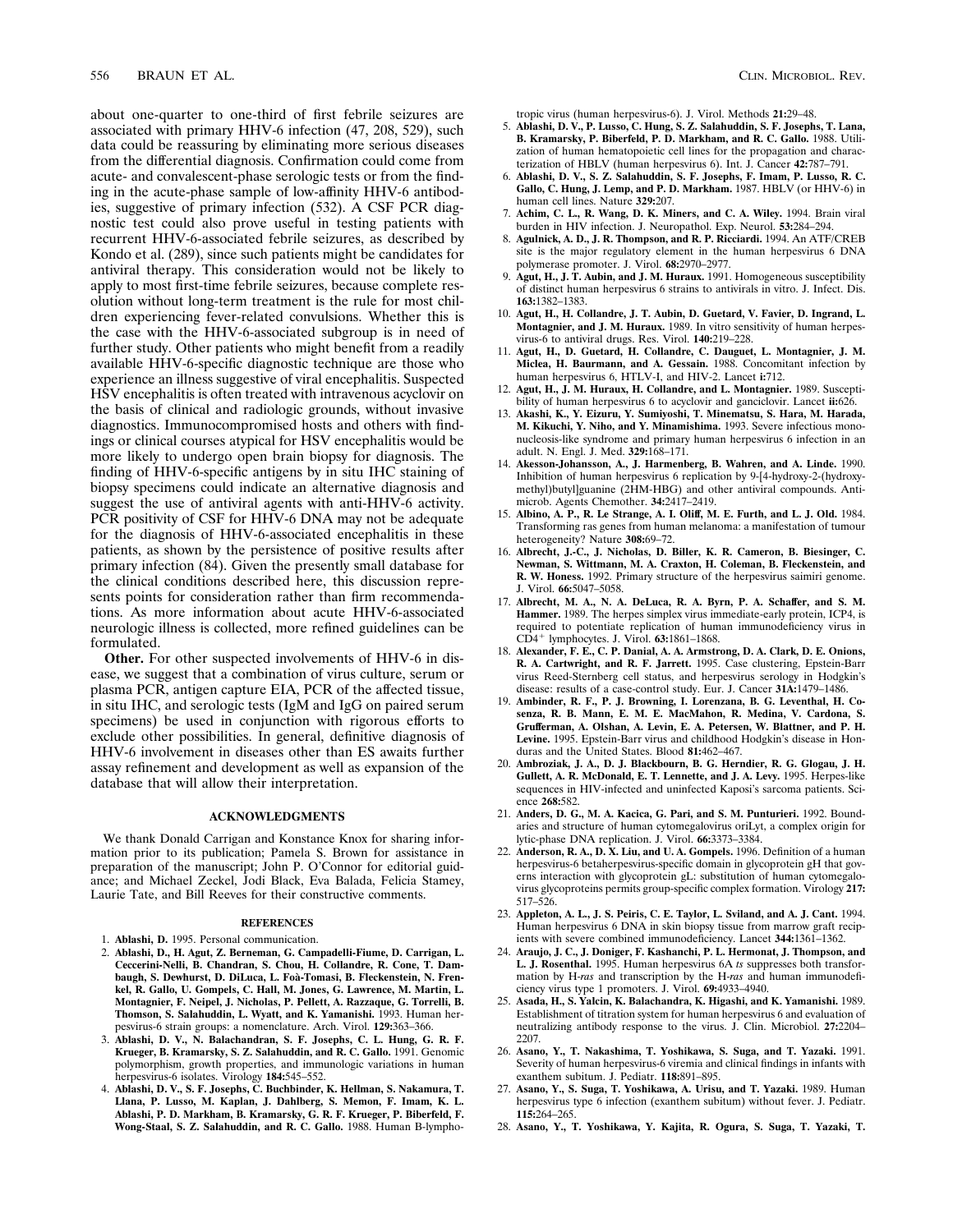**Nakashima, A. Yamada, and T. Kurata.** 1992. Fatal encephalitis/encephalopathy in primary human herpesvirus-6 infection. Arch. Dis. Child. **67:** 1484–1485.

- 29. **Asano, Y., T. Yoshikawa, S. Suga, T. Hata, T. Yamazaki, and T. Yazaki.** 1991. Simultaneous occurrence of human herpesvirus 6 infection and intussusception in three infants. Pediatr. Infect. Dis. J. **10:**335–337.
- 30. **Asano, Y., T. Yoshikawa, S. Suga, I. Kobayashi, T. Nakashima, T. Yazaki, Y. Kajita, and T. Ozaki.** 1994. Clinical features of infants with primary human herpesvirus 6 infection (exanthem subitum, roseola infantum). Pediatrics **93:**104–108.
- 31. **Asano, Y., T. Yoshikawa, S. Suga, T. Yazaki, T. Hata, T. Nagai, Y. Kajita, T. Ozaki, and S. Yoshida.** 1989. Viremia and neutralizing antibody response in infants with exanthem subitum. J. Pediatr. **114:**535–539.
- 32. **Asano, Y., T. Yoshikawa, S. Suga, T. Yazaki, K. Kondo, and K. Yamanishi.** 1990. Fatal fulminant hepatitis in an infant with human herpesvirus-6 infection. Lancet **335:**862–863.
- 33. **Asano, Y., T. Yoshikawa, S. Suga, T. Yazaki, T. Ozaki, Y. Saito, Y. Hatano, and M. Takahashi.** 1990. Enzyme-linked immunosorbent assay for detection of IgG antibody to human herpes virus 6. J. Med. Virol. **32:**119–123.
- 34. **Aubin, J. T., H. Agut, H. Collandre, K. Yamanishi, B. Chandran, L. Montagnier, and J. M. Huraux.** 1993. Antigenic and genetic differentiation of the two putative types of human herpesvirus 6. J. Virol. Methods **41:**223–
- 234. 35. **Aubin, J. T., H. Collandre, D. Candotti, D. Ingrand, C. Rouzioux, M. Burgard, S. Richard, J. M. Huraux, and H. Agut.** 1991. Several groups among human herpesvirus 6 strains can be distinguished by Southern blotting and polymerase chain reaction. J. Clin. Microbiol. **29:**367–372.
- 36. **Aubin, J. T., L. Poirel, H. Agut, J. M. Huraux, C. Bignozzi, Y. Brossard, N. Mulliez, J. Roume, F. Lecuru, and R. Taurelle.** 1992. Intrauterine transmission of human herpesvirus 6. Lancet **340:**482–483.
- 37. **Aubin, J. T., L. Poirel, C. Robert, J. M. Huraux, and H. Agut.** 1994. Identification of human herpesvirus 6 variants A and B by amplimer hybridization with variant-specific oligonucleotides and amplification with variant-specific primers. J. Clin. Microbiol. **32:**2434–2440.
- 38. **Baboonian, C., P. J. Venables, R. N. Maini, H. O. Kangro, and H. K. Osman.** 1990. Antibodies to human herpesvirus-6 in Sjögren's syndrome. Arthritis Rheum. **33:**1749–1750.
- 39. **Baer, R., A. T. Bankier, M. D. Biggin, P. L. Deininger, P. J. Farrell, T. J. Gibson, G. Hatfull, G. S. Hudson, S. C. Satchwell, C. Seguin, P. S. Tuffnell, and B. G. Barrell.** 1984. DNA sequence and expression of the B95-8 Epstein-Barr virus genome. Nature **310:**207–211.
- 40. **Balachandra, K., P. I. Ayuthaya, W. Auwanit, C. Jayavasu, T. Okuno, K. Yamanishi, and M. Takahashi.** 1989. Prevalence of antibody to human herpesvirus 6 in women and children. Microbiol. Immunol. **33:**515–518.
- 41. **Balachandra, K., P. Bowonkiratikachorn, B. Poovijit, A. Thattiyaphong, C. Jayavasu, C. Wasi, M. Takahashi, and K. Yamanishi.** 1991. Human herpesvirus 6 (HHV-6) infection and exanthem subitum in Thailand. Acta Paediatr. Jpn. **33:**434–439.
- 42. **Balachandran, N., R. E. Amelse, W. W. Zhou, and C. K. Chang.** 1989. Identification of proteins specific for human herpesvirus 6-infected human T cells. J. Virol. **63:**2835–2840.
- 43. **Balachandran, N., S. Tirawatnapong, B. Pfeiffer, D. V. Ablashi, and S. Z. Salahuddin.** 1991. Electrophoretic analysis of human herpesvirus 6 polypeptides immunoprecipitated from infected cells with human sera. J. Infect. Dis. **163:**29–34.
- 44. **Balfour, H. H., B. A. Chance, J. T. Stapleton, R. L. Simmons, and D. S. Fryd.** 1989. A randomized, placebo-controlled trial of oral acyclovir for the prevention of cytomegalovirus disease in recipients of renal allografts. N. Engl. J. Med. **320:**1381–1387.
- 45. **Balthesan, M., M. Messerle, and M. Reddehase.** 1993. Lungs are a major organ site of cytomegalovirus latency and recurrence. J. Virol. **67:**5360– 5366.
- 46. **Bapat, A. R., A. J. Bodner, R. C. Y. Ting, and Y. C. Cheng.** 1989. Identification and some properties of a unique DNA polymerase from cells infected with human B-lymphotropic virus. J. Virol. **63:**1400–1403.
- 47. **Barone, S. R., M. H. Kaplan, and L. R. Krilov.** 1995. Human herpesvirus-6 infection in children with first febrile seizures. J. Pediatr. **127:**95–97.
- 48. **Barozzi, P., M. Luppi, R. Marasca, R. Travato, L. Ceccherini-Nelli, and G. Torelli.** 1995. Human herpesvirus-6 genome in acute lymphoblastic leukemia: evidence against an etiologic relationship. Acta Haematol. **94:**169–172.
- 49. **Becker, W. B., S. Engelbrecht, M. L. B. Becker, C. Piek, B. A. Robson, L. Wood, and P. Jacobs.** 1988. Isolation of a new human herpesvirus producing a lytic infection of helper (CD4) T-lymphocytes in peripheral blood lymphocyte cultures—another cause of acquired immunodeficiency? S. Afr. Med. J. **74:**610–614.
- 50. **Becker, W. B., S. Engelbrecht, M. L. B. Becker, C. Piek, B. A. Robson, L. Wood, and P. Jacobs.** 1989. New T-lymphotropic human herpesviruses. Lancet **i:**41.
- 51. **Berenberg, W., S. Wright, and C. A. Janeway.** 1949. Roseola infantum. N. Engl. J. Med. **241:**253–259.
- 52. **Berneman, Z. N., D. V. Ablashi, G. Li, M. Eger-Fletcher, M. S. Reitz, Jr., C. L. Hung, I. Brus, A. L. Komaroff, and R. C. Gallo.** 1992. Human

herpesvirus 7 is a T-lymphotropic virus and is related to, but significantly different from, human herpesvirus 6 and human cytomegalovirus. Proc. Natl. Acad. Sci. USA **89:**10552–10556.

- 53. **Biberfeld, P., B. Kramarsky, S. Z. Salahuddin, and R. C. Gallo.** 1987. Ultrastructural characterization of a new human B-lymphotropic DNA virus (HBLV) isolated from patients with lymphoproliferative disease. J. Natl. Cancer Inst. **79:**933–941.
- 54. **Black, J. B., E. Durigon, K. Kite-Powell, L. de Souza, S. P. Curli, A. M. Afonso Sardinha, M. Theobaldo, and P. E. Pellett.** 1996. HHV-6 and HHV-7 seroconversion in children clinically diagnosed with measles or rubella. Clin. Infect. Dis. **23:**1156–1158.
- 55. **Black, J. B., N. Inoue, K. Kite-Powell, S. Zaki, and P. E. Pellett.** 1993. Frequent isolation of human herpesvirus 7 from saliva. Virus Res. **29:**91–98.
- 56. **Black, J. B., C. Lopez, and P. E. Pellett.** 1992. Induction of host cell protein synthesis by human herpesvirus 6. Virus Res. **22:**13–23.
- 57. **Black, J. B., and P. E. Pellett.** 1993. Human herpesvirus 7. Rev. Med. Virol. **3:**217–223.
- 58. **Black, J. B., K. C. Sanderlin, C. S. Goldsmith, H. E. Gary, C. Lopez, and P. E. Pellett.** 1989. Growth properties of human herpesvirus-6 strain Z29. J. Virol. Methods **26:**133–145.
- 59. **Black, J. B., T. F. Schwarz, J. L. Patton, K. Kite-Powell, P. E. Pellett, S. Wiersbitzky, R. Bruns, C. Muller, G. Jager, and J. Stewart.** 1996. Evaluation of immunoassays for detection of antibodies to human herpesvirus 7. Clin. Diagn. Lab. Immunol. **3:**79–83.
- 60. **Borisch, B., K. Ellinger, F. Neipel, B. Fleckenstein, T. Kirchner, M. M. Ott, and H. K. Muller-Hermelink.** 1991. Lymphadenitis and lymphoproliferative lesions associated with the human herpes virus-6 (HHV-6). Virchows Arch. B **61:**179–187.
- 61. **Bovenzi, P., P. Mirandola, P. Secchiero, R. Strumia, E. Cassai, and D. Di Luca.** 1993. Human herpesvirus 6 (variant A) in Kaposi's sarcoma. Lancet **341:**1288–1289.
- 62. **Braun, D. K., P. E. Pellett, and C. A. Hanson.** 1995. Presence and expression of human herpesvirus 6 in peripheral blood mononuclear cells of S100-positive, T cell chronic lymphoproliferative disease. J. Infect. Dis. **171:**1351–1355.
- 63. **Breese, B. B.** 1941. Roseola infantum (exanthema subitum). N. Y. State J. Med. **41:**1854–1859.
- 64. **Briggs, M., J. Fox, and R. S. Tedder.** 1988. Age prevalence of antibody to human herpesvirus 6. Lancet **i:**1058–1059.
- 65. **Britt, W. J., and C. A. Alford.** 1996. Cytomegalovirus, p. 2493–2523. *In* B. N. Fields, D. M. Knipe, and P. M. Howley (ed.), Fields virology, 3rd ed., vol. 2. Lippincott-Raven Publishers, Philadelphia, Pa.
- 66. **Brousset, P., S. Chittal, D. Schlaifer, J. Icart, C. Payen, F. Rigal-Huguet, J.-J. Voight, and G. Delsol.** 1991. Detection of Epstein-Barr virus messenger RNA in Reed-Sternberg cells of Hodgkin's disease by in situ hybridization with biotinylated probes on specially modified acetone methyl benzoate xylene (ModAMeX) sections. Blood **77:**1781–1786.
- 67. **Brown, N. A., A. Kovacs, C. R. Lui, C. Hur, J. A. Zaia, and J. W. Mosley.** 1988. Prevalence of antibody to human herpesvirus 6 among blood donors infected with HIV. Lancet **ii:**1146.
- 68. **Brown, N. A., C. V. Sumaya, C. R. Liu, Y. Ench, A. Kovacs, M. Coronesi, and M. H. Kaplan.** 1988. Fall in human herpesvirus 6 seropositivity with age. Lancet **ii:**396.
- 69. **Buchbinder, A., D. V. Ablashi, C. Saxinger, S. F. Josephs, S. Z. Salahuddin, R. C. Gallo, P. Biberfeld, and A. Linde.** 1989. Human herpesvirus-6 and cross-reactivity with other herpesviruses. Lancet **i:**217.
- 70. **Buchwald, D., P. R. Cheney, D. L. Peterson, B. Henry, S. B. Wormsley, A. Geiger, D. V. Ablashi, S. Z. Salahuddin, C. Saxinger, R. Biddle, R. Kikinia, F. Jolesz, T. Folks, N. Balachandran, R. Gallo, and A. Komaroff.** 1992. A chronic illness characterized by fatigue, neurologic and immunologic disorders, and active human herpesvirus type 6 infection. Ann. Intern. Med. **116:**103–113.
- 71. **Buchwald, D., A. S. Freedman, D. V. Ablashi, J. L. Sullivan, M. Caligiuri, D. S. Weinberg, C. G. Hall, R. L. Ashley, C. Saxinger, N. Balachandran, et al.** 1990. A chronic "postinfectious" fatigue syndrome associated with benign lymphoproliferation, B-cell proliferation, and active replication of human herpesvirus-6. J. Clin. Immunol. **10:**335–344.
- 72. **Burd, E. M., and D. R. Carrigan.** 1993. Human herpesvirus 6 (HHV-6) associated dysfunction of blood monocytes. Virus Res. **29:**79–90.
- 73. **Burd, E. M., K. K. Knox, and D. R. Carrigan.** 1993. Human herpesvirus-6-associated suppression of growth factor-induced macrophage maturation in human bone marrow cultures. Blood **81:**1645–1650.
- 74. **Burns, W. H., and G. R. Sandford.** 1990. Susceptibility of human herpesvirus 6 to antivirals in vitro. J. Infect. Dis. **162:**634–637.
- 75. **Burnstine, R. C., and R. S. Paine.** 1959. Residual encephalopathy following roseola infantum. AMA J. Dis. Child. **98:**144–152.
- 76. **Campadelli-Fiume, G., S. Guerrini, X. Liu, and L. Foa`-Tomasi.** 1993. Monoclonal antibodies to glycoprotein B differentiate human herpesvirus 6 into two clusters, variants A and B. J. Gen. Virol. **74:**2257–2262.
- 77. **Carrigan, D. R.** 1992. Human herpesvirus-6 and bone marrow transplantation, p. 281–302. *In* D. V. Ablashi, G. R. F. Krueger, and S. Z. Salahuddin (ed.), Human herpesvirus-6: epidemiology, molecular biology, and clinical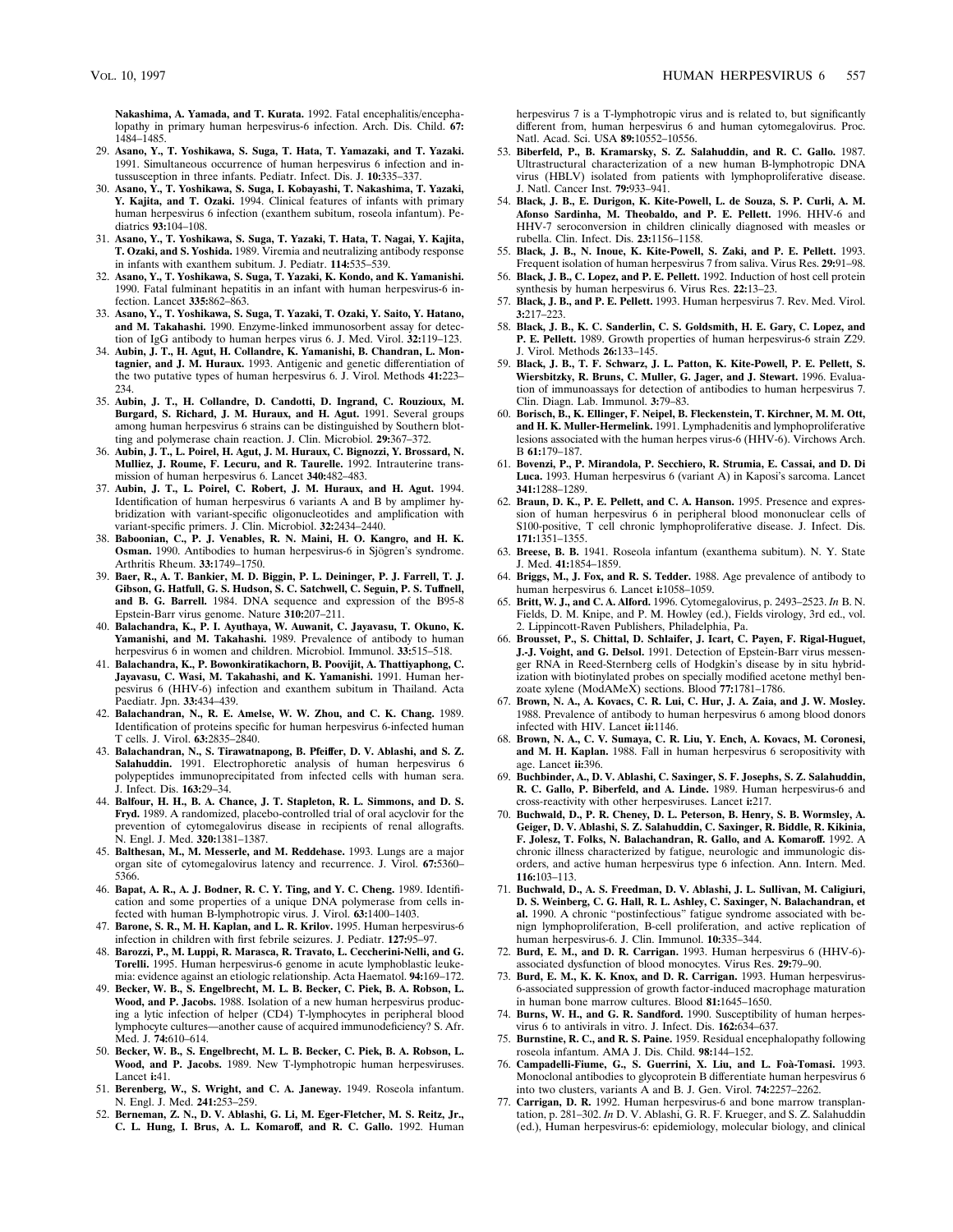pathology, vol. 4. Elsevier Biomedical Press, Amsterdam, The Netherlands. 78. **Carrigan, D. R.** 1995. Human herpesvirus-6 and bone marrow transplantation. Blood **85:**294–295.

- 79. **Carrigan, D. R., W. R. Drobyski, S. K. Russler, M. A. Tapper, K. K. Knox, and R. C. Ash.** 1991. Interstitial pneumonitis associated with human herpesvirus-6 infection after marrow transplantation. Lancet **338:**147–149.
- 80. **Carrigan, D. R., D. Harrington, and K. K. Knox.** 1996. Subacute leukoencephalitis caused by CNS infection with human herpesvirus-6 manifesting as acute multiple sclerosis. Neurology **47:**145–148.
- 81. **Carrigan, D. R., and K. K. Knox.** 1994. Human herpesvirus 6 (HHV-6) isolation from bone marrow: HHV-6-associated bone marrow suppression in bone marrow transplant patients. Blood **84:**3307–3310.
- 82. **Carrigan, D. R., and K. K. Knox.** 1995. Bone marrow suppression by human herpesvirus-6: comparison of the A and B variants of the virus. Blood **86:**835–836.
- 83. **Carrigan, D. R., K. K. Knox, and M. A. Tapper.** 1990. Suppression of human immunodeficiency virus type 1 replication by human herpesvirus-6. J. Infect. Dis. **162:**844–851.
- 84. **Caserta, M. T., C. B. Hall, K. Schnabel, K. McIntyre, C. Long, M. Costanzo, S. Dewhurst, R. Insel, and L. G. Epstein.** 1994. Neuroinvasion and persistence of human herpesvirus 6 in children. J. Infect. Dis. **170:**1586– 1589.
- 85. **Cathomas, G., P. Morris, K. Pekle, I. Cunningham, and D. Emanuel.** 1993. Rapid diagnosis of cytomegalovirus pneumonia in marrow transplant recipients by bronchoalveolar lavage using the polymerase chain reaction, virus culture, and the direct staining of alveolar cells. Blood **81:**1909–1914.
- 86. **Cermelli, C., M. Concari, F. Carubbi, G. Fabio, A. M. T. Sabbatini, M. Pecorari, P. Pietrosemoli, M. Meacci, E. Guicciardi, N. Carulli, and M. Portolani.** 1996. Growth of human herpesvirus 6 in HEPG2 cells. Virus Res. **45:**75–85.
- 87. **Challoner, P. B., K. T. Smith, J. D. Parker, D. L. MacLeod, S. N. Coulter, T. M. Rose, E. R. Schultz, J. L. Bennett, R. L. Garber, M. Chang, P. A. Schad, P. M. Stewart, R. C. Nowinski, J. P. Brown, and G. C. Burmer.** 1995. Plaque-associated expression of human herpesvirus 6 in multiple sclerosis. Proc. Natl. Acad. Sci. USA **92:**7440–7444.
- 88. **Chan, J. K. C., T. T. C. Yip, W.-H. Lau, C. S. C. Wong, and V. W. S. Ma.** 1995. Detection of Epstein-Barr virus in Hodgkin's disease occurring in an Oriental population. Hum. Pathol. **26:**314–318.
- 89. **Chandran, B., S. Tirawatnapong, B. Pfeiffer, and D. V. Ablashi.** 1992. Antigenic relationships among human herpesvirus-6 isolates. J. Med. Virol. **37:**247–254.
- 90. **Chang, K. L., P. F. Albujar, Y.-Y. Chen, R. M. Johnson, and L. M. Weiss.** 1993. High prevalence of Epstein-Barr virus in Hodgkin's disease occurring in Peru. Blood **81:**496–501.
- 91. **Chang, Y., E. Cesarman, M. S. Pessin, F. Lee, J. Culpepper, D. M. Knowles, and P. S. Moore.** 1994. Identification of herpesvirus-like DNA sequences in AIDS-associated Kaposi's sarcoma. Science **266:**1865–1869.
- 92. **Chee, M. S., A. T. Bankier, S. Beck, R. Bohni, C. M. Brown, R. Cerny, T. Horsnell, C. A. Hutchison, T. Kouzarides, J. A. Martignetti, E. Preddie, S. C. Satchwell, P. Tomlinson, K. M. Weston, and B. G. Barrell.** 1990. Analysis of the protein-coding content of the sequence of human cytomegalovirus strain AD169. Curr. Top. Microbiol. Immunol. **154:**125–169.
- 93. **Chen, H., A. M. Pesce, M. Carbonari, F. Ensoli, M. Cherchi, G. Campitelli, D. Sbarigia, G. Luzi, F. Aiuti, and M. Fiorilli.** 1992. Absence of antibodies to human herpesvirus-6 in patients with slowly-progressive human immunodeficiency virus type 1 infection. Eur. J. Epidemiol. **8:**217–221.
- 94. **Chen, M., N. Popescu, C. Woodworth, Z. Berneman, M. Corbellino, P. Lusso, D. V. Ablashi, and J. A. DiPaolo.** 1994. Human herpesvirus 6 infects cervical epithelial cells and transactivates human papillomavirus gene expression. J. Virol. **68:**1173–1178.
- 95. **Chen, M., H. Wang, C. D. Woodworth, P. Lusso, Z. Berneman, D. Kingma, G. Delgado, and J. A. DiPaolo.** 1994. Detection of human herpesvirus 6 and human papillomavirus 16 in cervical carcinoma. Am. J. Pathol. **145:**1509– 1516.
- 96. **Chen, R. L., K. H. Lin, D. T. Lin, I. J. Su, L. M. Huang, P. I. Lee, K. H. Hseih, K. S. Lin, and C. Y. Lee.** 1995. Immunomodulation treatment for childhood virus-associated haemophagocytic lymphohistiocytosis. Br. J. Haematol. **89:**282–290.
- 97. **Chou, S.** 1992. Comparative analysis of sequence variation in gp116 and gp55 components of glycoprotein B of human cytomegalovirus. Virology **188:**388–390.
- 98. **Chou, S.** 1992. Molecular epidemiology of envelope glycoprotein H of human cytomegalovirus. J. Infect. Dis. **166:**604–607.
- 99. **Chou, S., and K. M. Dennison.** 1991. Analysis of interstrain variation in cytomegalovirus glycoprotein B sequences encoding neutralization-related epitopes. J. Infect. Dis. **163:**1229–1234.
- 100. **Chou, S., and G. I. Marousek.** 1992. Homology of the envelope glycoprotein B of human herpesvirus-6 and cytomegalovirus. Virology **191:**523–528.
- 101. **Chou, S., and G. I. Marousek.** 1994. Analysis of interstrain variation in a putative immediate-early region of human herpesvirus 6 DNA and definition of variant-specific sequences. Virology **198:**370–376.
- 102. **Chou, S. W., and K. M. Scott.** 1990. Rises in antibody to human herpesvirus

6 detected by enzyme immunoassay in transplant recipients with primary cytomegalovirus infection. J. Clin. Microbiol. **28:**851–854.

- 103. **Chousterman, S., M. Lacasa, and P. Sheldrick.** 1979. Physical map of the channel catfish virus genome: location of sites for restriction endonucleases *Eco*RI, *Hin*dIII, *Hpa*I, and *Xba*I. J. Virol. **31:**73–85.
- 104. **Cinque, P., L. Vago, M. Brytting, A. Castagna, A. Accordini, V.-A. Sundqvist, N. Zanchetta, A. D. Monforte, B. Wahren, A. Lazzarin, and A. Linde.** 1992. Cytomegalovirus infection of the central nervous system in patients with AIDS: diagnosis by DNA amplification from cerebrospinal fluid. J. Infect. Dis. **166:**1408–1411.
- 105. **Clark, D. A., M. Ait-Khaled, A. C. Wheeler, I. M. Kidd, J. E. McLaughlin, M. A. Johnson, P. D. Griffiths, and V. C. Emery.** 1996. Quantification of human herpesvirus 6 in immunocompetent persons and post-mortem tissues from AIDS patients by PCR. J. Gen. Virol. **77:**2271–2275.
- 106. **Clark, D. A., F. E. Alexander, P. A. McKinney, B. E. Roberts, C. O'Brien, R. F. Jarrett, R. A. Cartwright, and D. E. Onions.** 1990. The seroepidemiology of human herpesvirus-6 (HHV-6) from a case-control study of leukaemia and lymphoma. Int. J. Cancer **45:**829–833.
- 107. **Coffin, J. M.** 1995. HIV population dynamics in vivo: implications for genetic variation, pathogenesis, and therapy. Science **267:**483–489.
- 108. **Colberg-Poley, A. M., L. D. Santomenna, P. P. Harlow, P. A. Benfield, and D. J. Tenney.** 1992. Human cytomegalovirus US3 and UL36-38 immediateearly proteins regulate gene expression. J. Virol. **66:**95–105.
- 109. **Collandre, H., J. T. Aubin, H. Agut, J. M. Bechet, and L. Montagnier.** 1991. Detection of HHV-6 by the polymerase chain reaction. J. Virol. Methods **31:**171–179.
- 110. **Cone, R. W., R. C. Hackman, M. L. Huang, R. A. Bowden, J. D. Meyers, M. Metcalf, J. Zeh, R. Ashley, and L. Corey.** 1993. Human herpesvirus 6 in lung tissue from patients with pneumonitis after bone marrow transplantation. N. Engl. J. Med. **329:**156–161.
- 111. **Cone, R. W., A. C. Hobson, M. L. Huang, and M. R. Fairfax.** 1990. Polymerase chain reaction decontamination: the wipe test. Lancet **336:**686–687.
- 112. **Cone, R. W., M. L. Huang, R. Ashley, and L. Corey.** 1993. Human herpesvirus 6 DNA in peripheral blood cells and saliva from immunocompetent individuals. J. Clin. Microbiol. **31:**1262–1267.
- 113. **Cone, R. W., M. L. Huang, R. Ashley, and L. Corey.** 1994. Human herpesvirus 6 DNA in peripheral blood cells and saliva from immunocompetent individuals. J. Clin. Microbiol. **32:**2633.
- 114. **Cone, R. W., M. L. Huang, and R. C. Hackman.** 1994. Human herpesvirus 6 and pneumonia. Leuk. Lymphoma **15:**235–241.
- 115. **Cone, R. W., M.-L. W. Huang, R. C. Hackman, and L. Corey.** 1996. Coinfection with human herpesvirus 6 variants A and B in lung tissue. J. Clin. Microbiol. **34:**877–881.
- 116. **Corbellino, M., P. Lusso, R. C. Gallo, C. Parravicini, M. Galli, and M. Moroni.** 1993. Disseminated human herpesvirus 6 infection in AIDS. Lancet **342:**1242.
- 117. **Couillard, M., J. R. Joly, L. Deschenes, and G. Richer.** 1992. Evaluation of variables in immunofluorescence procedures for the detection of antibodies against human herpesvirus 6 (HHV-6). Diagn. Microbiol. Infect. Dis. **15:** 313–320.
- 118. **Coyle, P. V., M. Briggs, R. S. Tedder, and J. D. Fox.** 1992. Comparison of three immunoassays for the detection of anti-HHV6. J. Virol. Methods **38:**283–295.
- 119. **Cuende, J. I., J. Ruiz, M. P. Civeira, and J. Prieto.** 1994. High prevalence of HHV-6 DNA in peripheral blood mononuclear cells of healthy individuals detected by nested-PCR. J. Med. Virol. **43:**115–118.
- 120. **Dahl, H., A. Linde, V. A. Sundqvist, and B. Wahren.** 1990. An enzymelinked immunosorbent assay for IgG antibodies to human herpes virus 6. J. Virol. Methods **29:**313–323.
- 121. **Dale, J. K., S. E. Straus, D. V. Ablashi, Z. S. Salahuddin, R. C. Gallo, Y. Nishibe, and Y. K. Inoue.** 1989. The Inoue-Melnick virus, human herpesvirus type 6, and the chronic fatigue syndrome. Ann. Intern. Med. **110:**92– 93.
- 122. **Davis, M. G., S. C. Kenney, J. Kamine, J. S. Pagano, and E.-S. Huang.** 1987. Immediate-early gene region of human cytomegalovirus trans-activates the promoter of human immunodeficiency virus. Proc. Natl. Acad. Sci. USA **84:**8642–8646.
- 123. **Davison, A. J., and J. E. Scott.** 1986. The complete DNA sequence of varicella-zoster virus. J. Gen. Virol. **67:**1759–1816.
- 124. **Delsol, G., P. Brousset, S. Chittal, and F. Rigal-Huguet.** 1992. Correlation of the expression of Epstein-Barr virus latent membrane protein and in situ hybridization with biotinylated BamHI-W probes in Hodgkin's disease. Am. J. Pathol. **140:**247–253.
- 125. **Demitrack, M. A.** 1994. Chronic fatigue syndrome: a disease of the hypothalamic-pituitary-adrenal axis? Ann. Med. **26:**1–5.
- 126. **Der, C. J., T. G. Krontiris, and G. M. Cooper.** 1982. Transforming genes of human bladder and lung carcinoma cell lines are homologous genes of Harvey and Kirsten sarcoma viruses. Proc. Natl. Acad. Sci. USA **79:**3637– 3640.
- 127. **Devereux, J., P. Haeberli, and O. Smithies.** 1984. A comprehensive set of sequence analysis programs for the VAX. Nucleic Acids Res. **12:**387–395.
- 128. **Dewhurst, S., B. Chandran, K. McIntyre, K. Schnabel, and C. B. Hall.** 1992.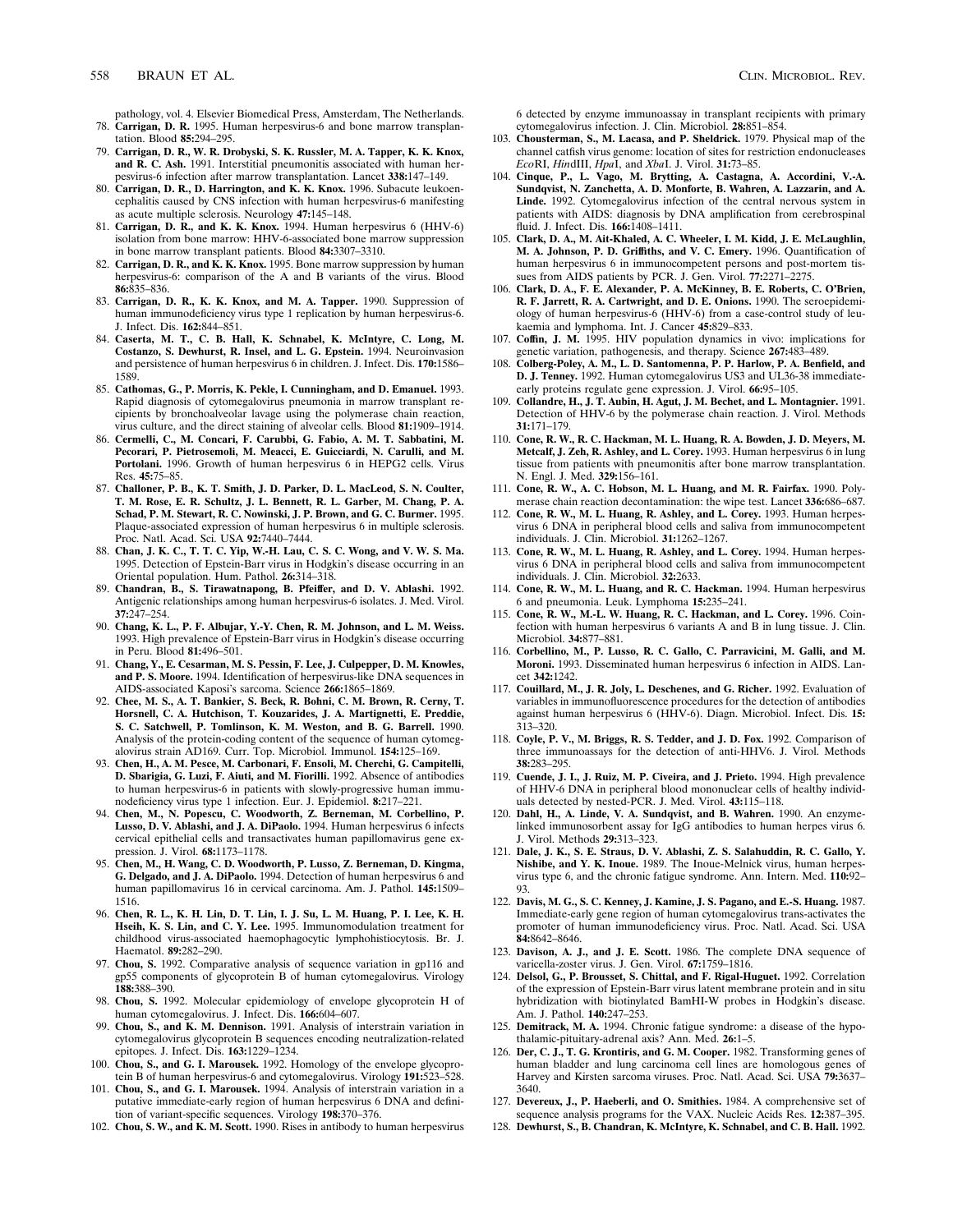Phenotypic and genetic polymorphisms among human herpesvirus-6 isolates from North American infants. Virology **190:**490–493.

- 129. **Dewhurst, S., S. C. Dollard, P. E. Pellett, and T. R. Dambaugh.** 1993. Identification of a lytic-phase origin of DNA replication in human herpesvirus 6B strain Z29. J. Virol. **67:**7680–7683.
- 130. **Dewhurst, S., D. M. Krenitsky, and C. Dykes.** 1994. Human herpesvirus 6B origin: sequence diversity, requirement for two binding sites for originbinding protein and enhanced replication from naturally occurring origin multimers. J. Virol. **68:**6799–6803.
- 131. **Dewhurst, S., K. McIntyre, K. Schnabel, and C. B. Hall.** 1993. Human herpesvirus 6 (HHV-6) variant B accounts for the majority of symptomatic primary HHV-6 infections in a population of U.S. infants. J. Clin. Microbiol. **31:**416–418.
- 132. **DiGiovanna, J. J., and B. Safi.** 1981. Kaposi's sarcoma: retrospective study of 90 cases with particular emphasis on the familial occurrence, ethnic background and prevalence of other diseases. Am. J. Med. **71:**779–783.
- 133. **Di Luca, D., R. Dolcetti, P. Mirandola, V. De Re, P. Secchiero, A. Carbone, M. Boiocchi, and E. Cassai.** 1994. Human herpesvirus 6: a survey of presence and variant distribution in normal peripheral lymphocytes and lymphoproliferative disorders. J. Infect. Dis. **170:**211–215.
- 134. **Di Luca, D., G. Katsafanas, E. C. Schirmer, N. Balachandran, and N. Frenkel.** 1990. The replication of viral and cellular DNA in human herpesvirus 6-infected cells. Virology **175:**199–210.
- 135. **Di Luca, D., P. Mirandola, T. Ravaioli, B. Bigoni, and E. Cassai.** 1996. Distribution of HHV-6 variants in human tissues. Infect. Agents Dis. **5:**203–
- 214. 136. **Di Luca, D., P. Mirandola, T. Ravaioli, R. Dolcetti, A. Frigatti, P. Bovenzi, L. Sighinolfi, P. Monini, and E. Cassai.** 1995. Human herpesviruses 6 and 7 in salivary glands and shedding in saliva of healthy and human immunodeficiency virus positive individuals. J. Med. Virol. **45:**462–468.
- 137. **Di Luca, D., P. Mirandola, P. Secchiero, C. Cermelli, A. Aleotti, P. Bovenzi, M. Portolani, and E. Cassai.** 1992. Characterization of human herpesvirus 6 strains isolated from patients with exanthem subitum with or without cutaneous rash. J. Infect. Dis. **166:**689.
- 138. **Di Luca, D., P. Secchiero, P. Bovenzi, A. Rotola, A. Caputo, P. Monini, and E. Cassai.** 1991. Reciprocal in vitro interactions between human herpesvirus-6 and HIV-1 Tat. AIDS **5:**1095–1098.
- 139. **Di Luca, D., M. Zorzenon, P. Mirandola, R. Colle, G. A. Botta, and E. Cassai.** 1995. Human herpesvirus 6 and human herpesvirus 7 in chronic fatigue syndrome. J. Clin. Microbiol. **33:**1660–1661.
- 140. **Dolcetti, R., D. DiLuca, A. Carbone, P. Mirandola, S. De Vita, E. Vaccher, L. Sighinolfi, A. Gloghini, U. Tirelli, E. Cassai, and M. Boiocchi.** 1996. Human herpesvirus 6 in immunodeficiency virus-infected individuals: association with early histologic phases of lymphadenopathy syndrome but not with malignant lymphoproliferative disorders. J. Med. Virol. **48:**344–353.
- 141. **Dolcetti, R., D. Di Luca, P. Mirandola, S. De Vita, V. De Re, A. Carbone, U. Tirelli, E. Cassai, and M. Boiocchi.** 1994. Frequent detection of human herpesvirus 6 DNA in HIV-associated lymphadenopathy. Lancet **344:**543.
- 142. **Dominguez, G., J. B. Black, F. R. Stamey, N. Inoue, and P. E. Pellett.** 1996. Physical and genetic maps of the human herpesvirus 7 strain SB genome. Arch. Virol. **141:**2387–2408.
- 143. **Dorfmann, L. J.** 1986. Lake Tahoe mystery disease. Science **243:**623.
- 144. **Downing, R. G., N. Sewankambo, D. Serwadda, R. Honess, D. Crawford, R. Jarrett, and B. E. Griffin.** 1987. Isolation of human lymphotropic herpesviruses from Uganda. Lancet **ii:**390.
- 145. **Drew, W. L.** 1988. Cytomegalovirus infection in patients with AIDS. J. Infect. Dis. **158:**449–456.
- 146. **Drobyski, W. R., W. M. Dunne, E. M. Burd, K. K. Knox, R. C. Ash, M. M. Horowitz, N. Flomenberg, and D. R. Carrigan.** 1993. Human herpesvirus-6 (HHV-6) infection in allogeneic bone marrow transplant recipients: evidence of a marrow-suppressive role for HHV-6 in vivo. J. Infect. Dis. **167:**735–739.
- 147. **Drobyski, W. R., M. Eberle, D. Majewski, and L. A. Baxter-Lowe.** 1993. Prevalence of human herpesvirus 6 variant A and B infections in bone marrow transplant recipients as determined by polymerase chain reaction and sequence-specific oligonucleotide probe hybridization. J. Clin. Microbiol. **31:**1515–1520.
- 148. **Drobyski, W. R., K. K. Knox, D. Majewski, and D. R. Carrigan.** 1994. Fatal encephalitis due to variant B human herpesvirus-6 infection in a bone marrow-transplant recipient. N. Engl. J. Med. **330:**1356–1360.
- 149. **Dunne, W. M., Jr., and G. J. Demmler.** 1992. Serological evidence for congenital transmission of human herpesvirus 6. Lancet **340:**121–122.
- 150. **Dunne, W. M., Jr., and M. Jevon.** 1993. Examination of human breast milk for evidence of human herpesvirus 6 by polymerase chain reaction. J. Infect. Dis. **168:**250.
- 151. **Dupin, N., M. Grandadam, V. Calvez, I. Gorin, J. T. Aubin, S. Havard, F. Lamy, M. Leibowitch, J. M. Huraux, J. P. Escande, and H. Agut.** 1995. Herpesvirus-like DNA sequences in patients with Mediterranean Kaposi's sarcoma. Lancet **345:**761–762.
- 152. **Efstathiou, S., U. A. Gompels, M. A. Craxton, R. W. Honess, and K. Ward.** 1988. DNA homology between a novel human herpesvirus (HHV-6) and human cytomegalovirus. Lancet **1988:**63–64.
- 153. **Efstathiou, S., G. L. Lawrence, C. M. Brown, and B. G. Barrell.** 1992. Identification of homologues to the human cytomegalovirus US22 gene family in human herpesvirus 6. J. Gen. Virol. **73:**1661–1671.
- 154. **Eizuru, Y., T. Minematsu, Y. Minamishima, M. Kikuchi, K. Yamanishi, M. Takahashi, and T. Kurata.** 1989. Human herpesvirus 6 in lymph nodes. Lancet **i:**40–41.
- 155. **Embretson, J., M. Zupancic, J. L. Ribas, A. Burke, P. Racz, K. Tenner-Racz, and A. T. Haase.** 1993. Massive covert infection of helper T lymphocytes and macrophages by HIV during the incubation period of AIDS. Nature **362:**359–362.
- 156. **Enders, G., M. Biber, G. Meyer, and E. Helftenbein.** 1990. Prevalence of antibodies to human herpesvirus 6 in different age groups, in children with exanthema subitum, other acute exanthematous childhood diseases, Kawasaki syndrome, and acute infections with other herpesviruses and HIV. Infection **18:**12–15.
- 157. **Ensoli, B., P. Lusso, F. Schachter, S. F. Josephs, J. Rappaport, F. Negro, R. C. Gallo, and F. Wong-Staal.** 1989. Human herpes virus-6 increases HIV-1 expression in co-infected T cells via nuclear factors binding to the HIV-1 enhancer. EMBO J. **8:**3019–3027.
- 158. **Erice, A., M. I. Hertz, L. S. Snyder, J. Englund, C. K. Edelman, and H. H. J. Balfour.** 1988. Evaluation of centrifugation culture of bronchoalveolar lavage fluid for the diagnosis of cytomegalovirus pneumonia. Diagn. Microbiol. Infect. Dis. **10:**205–212.
- 159. **Essers, S., A. Schwinn, J. ter Meulen, H. von Lips, K. Dietz, F. S. Mhalu, J. Shao, and V. ter Meulen.** 1991. Seroepidemiological correlations of antibodies to human herpesviruses and human immunodeficiency virus type 1 in African patients. Eur. J. Epidemiol. **7:**658–664.
- 160. **Fairfax, M. R., T. Schacker, R. W. Cone, A. C. Collier, and L. Corey.** 1994. Human herpesvirus 6 DNA in blood cells of human immunodeficiency virus-infected men: correlation of high levels with high CD4 cell counts. J. Infect. Dis. **169:**1342–1345.
- 161. **Farr, T. J., G. B. Harnett, G. R. Pietroboni, and M. R. Bucens.** 1990. The distribution of antibodies to HHV-6 compared with other herpesviruses in young children. Epidemiology **105:**603–607.
- 162. **Feorino, P.** 1988. Personal communication.
- 163. **Fields, B. N., D. M. Knipe, and P. M. Howley (ed.).** 1996. Fields virology, 3rd ed., vol. 2. Lippincott-Raven Publishers, Philadelphia, Pa.
- 164. **Fillet, A. M., M. Raphael, B. Visse, J. Audouin, L. Poirel, and H. Agut.** 1995. Controlled study of human herpesvirus 6 detection in acquired immunodeficiency syndrome-associated non-Hodgkin's lymphoma. The French Study Group for HIV-Associated Tumors. J. Med. Virol. **45:**106–112.
- 165. **Flamand, L., J. Gosselin, M. D'Addario, J. Hiscott, D. V. Ablashi, R. C. Gallo, and J. Menezes.** 1991. Human herpesvirus 6 induces interleukin-1 beta and tumor necrosis factor alpha, but not interleukin-6, in peripheral blood mononuclear cell cultures. J. Virol. **65:**5105–5110.
- 166. **Flamand, L., J. Gosselin, I. Stefanescu, D. Ablashi, and J. Menezes.** 1995. Immunosuppressive effect of human herpesvirus 6 on T-cell functions: suppression of interleukin-2 synthesis and cell proliferation. Blood **85:**1263– 1271. (Erratum, **86:**418.)
- 167. **Flamand, L., and J. Menezes.** 1996. Cyclic AMP-responsive element-dependent activation of Epstein-Barr virus zebra promoter by human herpesvirus 6. J. Virol. **70:**1784–1791.
- 168. **Flamand, L., I. Stefanescu, D. V. Ablashi, and J. Menezes.** 1993. Activation of the Epstein-Barr virus replicative cycle by human herpesvirus 6. J. Virol. **67:**6768–6777.
- 169. **Flamand, L., I. Stefanescu, and J. Menezes.** 1996. Human herpesvirus-6 enhances natural killer cell cytotoxicity via IL-15. J. Clin. Invest. **97:**1373– 1381.
- 170. **Foa`-Tomasi, L., E. Avitabile, and G. Campadelli-Fiume.** 1995. Selection of a monoclonal antibody specific for variant B human herpesvirus 6-infected mononuclear cells. J. Virol. Methods **51:**289–296.
- 171. **Foa`-Tomasi, L., E. Avitabile, L. Ke, and G. Campadelli-Fiume.** 1994. Polyvalent and monoclonal antibodies identify major immunogenic proteins specific for human herpesvirus 7-infected cells and have weak cross-reactivity with human herpesvirus 6. J. Gen. Virol. **75:**2719–2727.
- 172. **Foucar, E., J. Rosai, and R. F. Dorfman.** 1990. Sinus histiocytosis with massive lymphadenopathy (Rosai-Dorfman disease): review of the entity. Semin. Diagn. Pathol. **7:**19–73.
- 173. **Fox, J., M. Briggs, and R. S. Tedder.** 1988. Antibody to human herpesvirus 6 in HIV-1 positive and negative homosexual men. Lancet **ii:**396–397.
- 174. **Fox, J. D., M. Briggs, P. A. Ward, and R. S. Tedder.** 1990. Human herpesvirus 6 in salivary glands. Lancet **336:**590–593.
- 175. **Fox, R. I., M. Luppi, H. I. Kang, D. Ablshi, and S. Josephs.** 1993. Detection of high levels of human herpes virus-6 DNA in a lymphoma of a patient with Sjögren's syndrome. J. Rheumatol. **20:**764–765.
- 176. **Fox, R. I., I. Saito, E. K. Chan, S. Josephs, S. Z. Salahuddin, D. V. Ahlashi, F. W. Staal, R. Gallo, H. Pei-Ping, and C. S. Le.** 1989. Viral genomes in lymphomas of patients with Sjögren's syndrome. J. Autoimmun. 2:449-455.
- 177. **Francis, G. S., P. Duquette, and J. P. Antel.** 1996. Inflammatory demyelinating diseases of the central nervous system, p. 1308–1343. *In* W. G. Bradley, R. B. Daroff, G. M. Fenickel, and C. D. Marsden (ed.), Neurology in clinical practice. Butterworth-Heinemenn, Boston, Mass.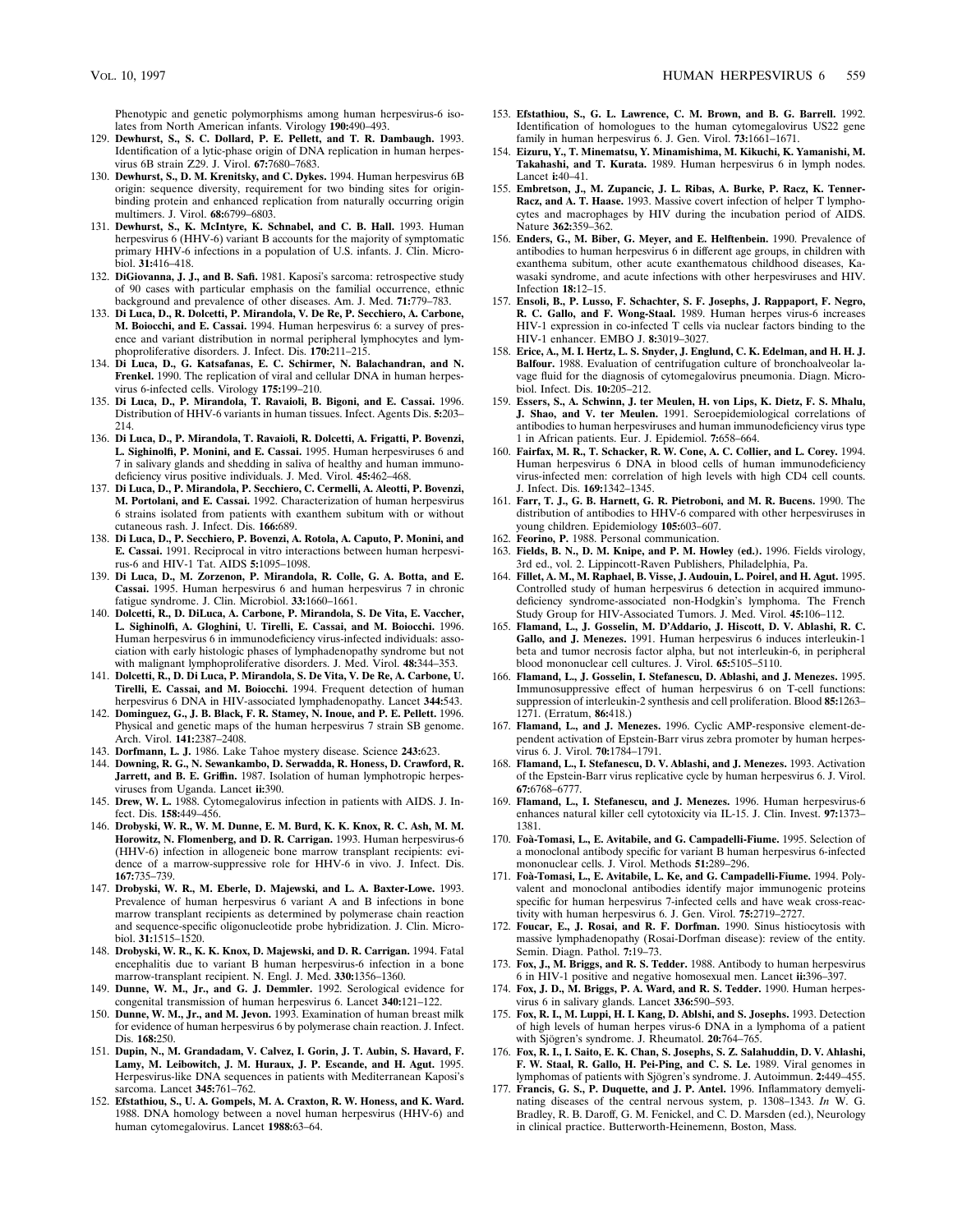- 178. **Frenkel, N., G. C. Katsafanas, L. S. Wyatt, T. Yoshikawa, and Y. Asano.** 1994. Bone marrow transplant recipients harbor the B variant of human herpesvirus 6. Bone Marrow Transplant. **14:**839–843.
- 179. **Frenkel, N., E. C. Schirmer, G. Katsafanas, and C. H. June.** 1990. T-cell activation is required for efficient replication of human herpesvirus 6. J. Virol. **64:**4598–4602.
- 180. **Frenkel, N., E. C. Schirmer, L. S. Wyatt, G. Katsafanas, E. Roffman, R. M. Danovich, and C. H. June.** 1990. Isolation of a new herpesvirus from  $CD4^+$ T cells. Proc. Natl. Acad. Sci. USA **87:**748–752.
- 181. **Fries, B. C., S. Chou, M. Boeckh, and B. Torok-Storb.** 1994. Frequency distribution of cytomegalovirus envelope glycoprotein genotypes in bone marrow transplant recipients. J. Infect. Dis. **169:**769–774.
- 182. **Fujita, H., A. Maruta, N. Tomita, J. Taguchi, R. Sakai, A. Shimizu, M. Harada, K. Ogawa, F. Kodama, and T. Okubo.** 1996. Human herpesvirus-6-associated exanthema in a patient with acute lymphocytic leukaemia. Br. J. Haematol. **92:**947–949.
- 183. **Fujita, J., O. Yoshida, Y. Yuasa, J. S. Rhim, M. Hatanaka, and S. A. Aaronson.** 1984. Ha-ras oncogenes are activated by somatic alterations in human urinary tract tumours. Nature **309:**464–466.
- 184. **Fukuda, K., S. E. Straus, I. Hickie, M. C. Sharpe, J. G. Dobbins, A. Komaroff, and International Chronic Fatigue Syndrome Study Group.** 1994. The chronic fatigue syndrome: a comprehensive approach to its definition and study. Ann. Intern. Med. **121:**953–959.
- 185. **Furukawa, M., M. Yasukawa, Y. Yakushijin, and S. Fujita.** 1994. Distinct effects of human herpesvirus 6 and human herpesvirus 7 on surface molecule expression and function of CD4<sup>+</sup> T cells. J. Immunol. **152:**5768–5775.
- 186. **Gao, S. J., L. Kingsley, D. R. Hoover, T. J. Spira, C. R. Rinaldo, A. Saah, J. Phair, R. Detels, P. Parry, Y. Chang, and P. S. Moore.** 1996. Seroconversion to antibodies against Kaposi's sarcoma-associated herpesvirus-related latent nuclear antigens before the development of Kaposi's sarcoma. N. Engl. J. Med. **335:**233–241.
- 187. **Gao, S.-J., L. Kingsley, M. Li, W. Zheng, C. Parravicini, J. Ziegler, R. Newton, C. R. Rinaldo, A. Saah, J. Phair, R. Detels, Y. Chang, and P. S. Moore.** 1996. KSHV antibodies among Americans, Italians and Ugandans with and without Kaposi's sarcoma. Nat. Med. **2:**925–928.
- 188. **Garzino-Demo, A., M. Chen, P. Lusso, Z. Berneman, and J. A. DiPaolo.** 1996. Enhancement of TAT-induced transactivation of the HIV-1 LTR by two genomic fragments of HHV-6. J. Med. Virol. **50:**20–24.
- 189. **Gautheret, A., J. T. Aubin, V. Fauveau, W. Rozenbaum, J. M. Huraux, and H. Agut.** 1995. Rate of detection of human herpesvirus-6 at different stages of HIV infection. Eur. J. Clin. Microbiol. Infect. Dis. **14:**820–824.
- 190. **Gendelman, H. E., W. Phelps, L. Feigenbaum, J. M. Ostrove, A. Adachi, P. M. Howley, G. Khoury, and H. S. Ginsberg.** 1986. Trans-activation of the human immunodeficiency virus long terminal repeat sequence by DNA viruses. Proc. Natl. Acad. Sci. USA **83:**9759–9763.
- 191. **Geng, Y. Q., B. Chandran, S. F. Josephs, and C. Wood.** 1992. Identification and characterization of a human herpesvirus 6 gene segment that *trans*activates the human immunodeficiency virus type 1 promoter. J. Virol. **66:**1564–1570.
- 192. **Gleaves, C. A., T. F. Smith, E. A. Shuster, and G. R. Parson.** 1985. Comparison of standard tube and shell vial culture techniques for the detection of cytomegalovirus in clinical specimens. J. Clin. Microbiol. **21:**217–221.
- 193. **Goedhard, J. G., J. M. Galama, and J. H. Wagenvoort.** 1995. Active human herpesvirus 6 infection in an adolescent male. Clin. Infect. Dis. **20:**1070– 1071.
- 194. **Gold, D., R. Bowden, J. Sixbey, R. Riggs, W. J. Katon, R. Ashley, R. M. Obrigewitch, and L. Corey.** 1990. Chronic fatigue. A prospective clinical and virologic study. JAMA **264:**48–53.
- 195. **Goldfarb, M., K. Shimizu, M. Perucho, and M. Wigler.** 1982. Isolation and preliminary characterization of a human transforming gene from T24 bladder carcinoma cells. Nature **296:**404–409.
- 196. **Gompels, U. A., D. R. Carrigan, A. L. Carss, and J. Arno.** 1993. Two groups of human herpesvirus 6 identified by sequence analyses of laboratory strains and variants from Hodgkin's lymphoma and bone marrow transplant patients. J. Gen. Virol. **74:**613–622.
- 197. **Gompels, U. A., A. L. Carss, N. Sun, and J. R. Arrand.** 1992. Infectivity determinants encoded in a conserved gene block of human herpesvirus-6. DNA Seq. **3:**25–39.
- 198. **Gompels, U. A., J. Luxton, K. K. Knox, and D. R. Carrigan.** 1994. Chronic bone marrow suppression in immunocompetent adult by human herpesvirus 6. Lancet **343:**735–736.
- 199. **Gompels, U. A., and H. A. Macaulay.** 1995. Characterization of human telomeric repeat sequences from human herpesvirus 6 and relationship to replication. J. Gen. Virol. **76:**451–458.
- 200. **Gompels, U. A., J. Nicholas, G. Lawrence, M. Jones, B. J. Thomson, M. E. Martin, S. Efstathiou, M. Craxton, and H. A. Macaulay.** 1995. The DNA sequence of human herpesvirus-6: structure, coding content, and genome evolution. Virology **209:**29–51.
- 201. **Gopal, M. R., B. J. Thomson, J. Fox, R. S. Tedder, and R. W. Honess.** 1990. Detection by PCR of HHV-6 and EBV DNA in blood and oropharynx of healthy adults and HIV-seropositives. Lancet **335:**1598–1599.
- 202. **Gosselin, J., L. Flamand, M. D'Addario, J. Hiscott, I. Stefanescu, D. V.**

**Ablashi, R. C. Gallo, and J. Menezes.** 1992. Modulatory effects of Epstein-Barr, herpes simplex, and human herpes-6 viral infections and coinfections on cytokine synthesis. A comparative study. J. Immunol. **149:**181–187.

- 203. **Griffith, R. C., and C. G. Janney.** 1990. Hematopoietic system: bone marrow and blood, spleen, and lymph nodes, p. 1373–1492. *In* J. M. Kissane (ed.), Anderson's pathology, 9th ed., vol. 2. The C. V. Mosby Co., St. Louis, Mo.
- 204. **Griffiths, P.** 1995. Studies on the etiology of exanthema subitum (roseola infantum). Rev. Med. Virol. **5:**1–6.
- 205. **Griffiths, P. D., V. C. Emery, C. Lee, M. A. Johnson, and J. McLaughlin.** 1994. HHV-6 in AIDS. Lancet **343:**1104–1105.
- 206. **Gully, M. L., P. A. Eagan, L. Quintanilla-Martinez, A. L. Picado, B. N. Smir, C. Childs, C. D. Dunn, F. E. Craig, J. W. J. Williams, and P. M. Banks.** 1994. Epstein-Barr virus DNA is abundant and monoclonal in the Reed-Sternberg cells of Hodgkin's disease: association with mixed cellularity subtype and Hispanic American ethnicity. Blood **83:**1595–1602.
- 207. **Haimoto, H., S. Hosoda, and K. Kato.** 1987. Differential distribution of immunoreactive S100- $\alpha$  and S100- $\beta$  proteins in normal nonnervous human tissues. Lab. Invest. **57:**489–498.
- 208. **Hall, C. B., C. E. Long, K. C. Schnabel, M. T. Caserta, K. M. McIntyre, M. A. Costanzo, A. Knott, S. Dewhurst, R. A. Insel, and L. G. Epstein.** 1994. Human herpesvirus-6 infection in children. A prospective study of complications and reactivation. N. Engl. J. Med. **331:**432–438.
- 209. **Hanukoglu, A., and E. Somekh.** 1994. Infectious mononucleosis-like illness in an infant with acute herpesvirus 6 infection. Pediatr. Infect. Dis. J. **13:**750–751.
- 210. **Harnett, G. B.** 1996. Personal communication.
- 211. **Harnett, G. B., T. J. Farr, G. R. Pietroboni, and M. R. Bucens.** 1990. Frequent shedding of human herpesvirus 6 in saliva. J. Med. Virol. **30:**128– 130.
- 212. **Harris, N. L.** 1992. Epstein-Barr virus in lymphoma. Protagonist or passenger? Am. J. Clin. Pathol. **98:**278–281.
- 213. **He, J., M. McCarthy, Y. Zhou, B. Chandran, and C. Wood.** 1996. Infection of primary human fetal astrocytes by human herpesvirus 6. J. Virol. **70:** 1296–1300.
- 214. **Hellstrom, B., and B. Vahlquist.** 1951. Experimental inoculation of roseola infantum. Acta Paediatr. **40:**189–197.
- 215. **Hengge, U. R., N. H. Brockmeyer, R. Malessa, U. Ravens, and M. Goos.** 1993. Foscarnet penetrates the blood-brain barrier: rationale for therapy of cytomegalovirus encephalitis. Antimicrob. Agents Chemother. **37:**1010–1014.
- 216. **Herbst, H., E. Steinbrecher, G. Niedobitek, L. S. Young, L. Brooks, N. Muller-Lantzsch, and H. Stein.** 1992. Distribution and phenotype of Epstein-Barr virus-harboring cells in Hodgkin's disease. Blood **80:**484–491.
- 217. **Hidaka, Y., K. Okada, K. Kusuhara, C. Miyazaki, K. Tokugawa, and K. Ueda.** 1994. Exanthem subitum and human herpesvirus 7 infection. Pediatr. Infect. Dis. J. **13:**1010–1011.
- 218. **Higashi, K., H. Asada, T. Kurata, K. Ishikawa, M. Hayami, Y. Spriatna, S. Sutarman, and K. Yamanishi.** 1989. Presence of antibody to human herpesvirus 6 in monkeys. J. Gen. Virol. **70:**3171–3176.
- 219. **Hirai, K., and Y. Watanabe.** 1976. Induction of  $\alpha$ -type DNA polymerase in human cytomegalovirus-infected WI-38 cells. Biochem. Biophys. Acta **447:** 328–339.
- 220. **Ho, D. D., U. Neumann, A. S. Perelson, W. Chen, J. M. Leonard, and M. Markowitz.** 1995. Rapid turnover of plasma virions and CD4 lymphocytes in HIV-1 infection. Nature **373:**123–126.
- 221. **Hollingsworth, H. C., S. C. Peiper, L. M. Weiss, M. Raffeld, and E. S. Jaffe.** 1994. An investigation of the viral pathogenesis of Kikuchi-Fujimoto disease. Lack of evidence for Epstein-Barr virus or human herpesvirus type 6 as the causative agents. Arch. Pathol. Lab. Med. **118:**134–140.
- 222. **Holmes, G. P., J. E. Kaplan, J. A. Stewart, B. Hunt, P. F. Pinsky, and L. B. Schonberger.** 1987. A cluster of patients with a chronic mononucleosis-like syndrome. JAMA **257:**2297–2302.
- 223. **Horvat, R. T., M. J. Parmely, and B. Chandran.** 1993. Human herpesvirus 6 inhibits the proliferative responses of human peripheral blood mononuclear cells. J. Infect. Dis. **167:**1274–1280.
- 224. **Horvat, R. T., C. Wood, and N. Balachandran.** 1989. Transactivation of human immunodeficiency virus promoter by human herpesvirus 6. J. Virol. **63:**970–973.
- 225. **Horvat, R. T., C. Wood, S. F. Josephs, and N. Balachandran.** 1991. Transactivation of the human immunodeficiency virus promoter by human herpesvirus 6 (HHV-6) strains GS and Z-29 in primary human T lymphocytes and identification of transactivating HHV-6(GS) gene fragments. J. Virol. **65:**2895–2902.
- 226. **Hoshino, K., T. Nishi, H. Adachi, H. Ito, Y. Fukuda, K. Dohi, and T. Kurata.** 1995. Human herpesvirus-6 infection in renal allografts: retrospective immunohistochemical study in Japanese recipients. Transplant. Int. **8:**169–173.
- 227. **Huang, L. M., P. F. Kuo, C. Y. Lee, J. Y. Chen, M. Y. Liu, and C. S. Yang.** 1992. Detection of human herpesvirus-6 DNA by polymerase chain reaction in serum or plasma. J. Med. Virol. **38:**7–10.
- 228. **Huang, L. M., C. Y. Lee, J. Y. Chen, P. I. Lee, J. M. Chen, C. Y. Hsu, and T. Kuo.** 1991. Roseola infantum caused by human herpesvirus-6: report of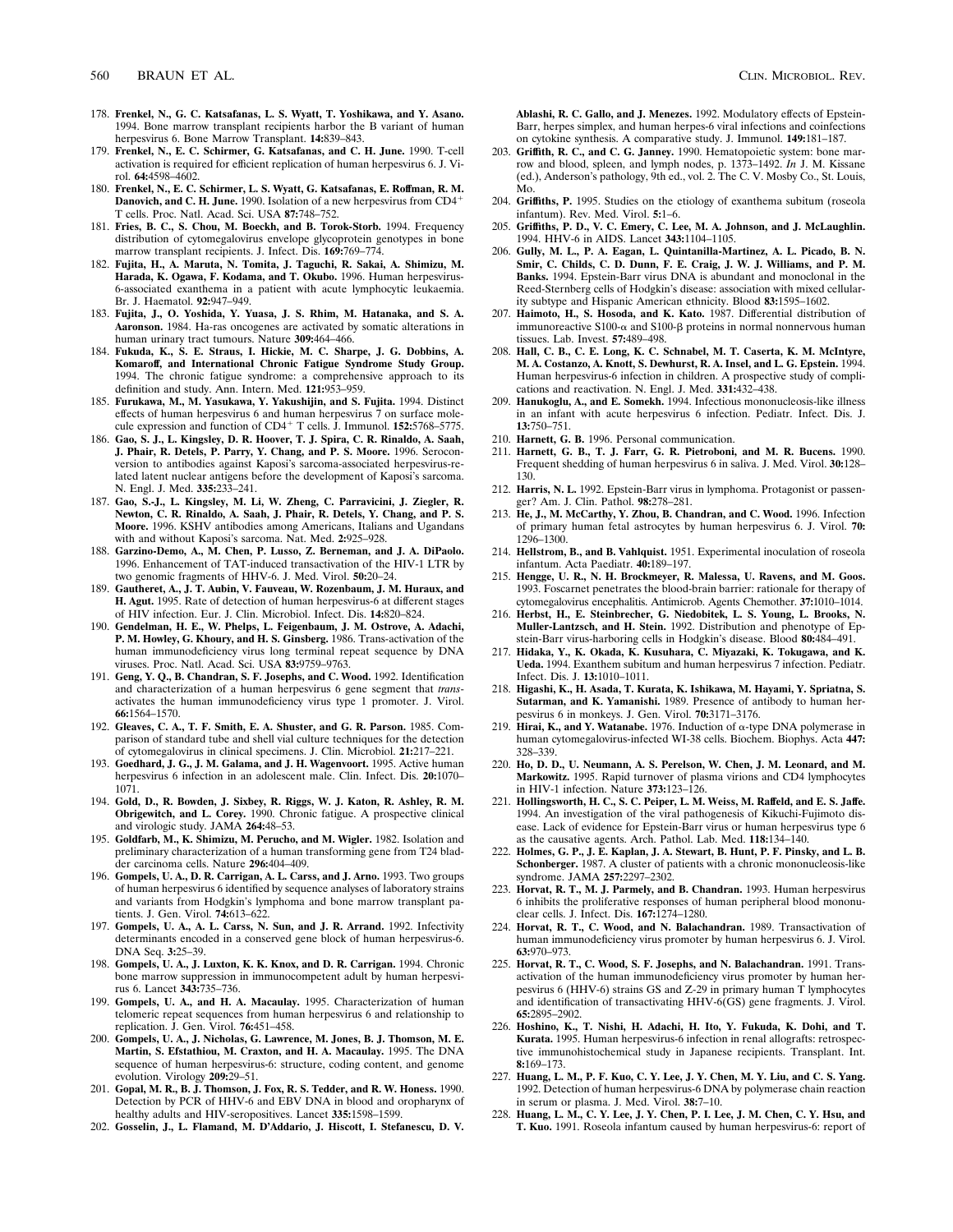7 cases with emphasis on complications. Taiwan I-Hsueh-Hui Tsa-Chih **90:**579–582. (In Chinese.)

- 229. **Huang, L. M., C. Y. Lee, J. Y. Chen, C. S. Yang, J. D. Wang, M. H. Chang, C. Y. Hsu, and P. F. Kuo.** 1992. Primary human herpesvirus 6 infections in children: a prospective serologic study. J. Infect. Dis. **165:**1163–1164.
- 230. **Huang, L. M., C. Y. Lee, K. H. Lin, W. M. Chuu, P. I. Lee, R. L. Chen, J. M. Chen, and D. T. Lin.** 1990. Human herpesvirus-6 associated with fatal haemophagocytic syndrome. Lancet **336:**60–61.
- 231. **Huang, Y. Q., J. J. Li, M. H. Kaplan, B. Poiesz, E. Katabira, W. C. Zhang, D. Feiner, and A. E. Friedman-Kien.** 1995. Human herpesvirus-like nucleic acid in various forms of Kaposi's sarcoma. Lancet **345:**759–761.
- 232. **Im, D. S., and N. Muzyczka.** 1990. The AAV origin binding protein Rep68 is an ATP-dependent site-specific endonuclease with DNA helicase activity. Cell **61:**447–457.
- 233. **Inoue, N., T. R. Dambaugh, and P. E. Pellett.** 1994. Molecular biology of human herpesviruses 6A and 6B. Infect. Agents Dis. **2:**343–360.
- 234. **Inoue, N., T. R. Dambaugh, J. C. Rapp, and P. E. Pellett.** 1994. Alphaherpesvirus origin-binding protein homolog encoded by human herpesvirus 6B, a betaherpesvirus, binds to nucleotide sequences that are similar to ori regions of alphaherpesviruses. J. Virol. **68:**4126–4136.
- 235. **Inoue, N., and P. E. Pellett.** 1995. Human herpesvirus 6B origin-binding protein: DNA-binding domain and consensus binding sequence. J. Virol. **69:**4619–4627.
- 236. **Irving, W. L., J. Chang, D. R. Raymond, R. Dunstan, P. Grattan-Smith, and A. L. Cunningham.** 1990. Roseola infantum and other syndromes associated with acute HHV6 infection. Arch. Dis. Child. **65:**1297–1300.
- 237. **Irving, W. L., and A. L. Cunningham.** 1990. Serological diagnosis of infection with human herpesvirus type 6. Br. Med. J. **300:**156–159.
- 238. **Irving, W. L., V. M. Ratnamohan, L. C. Hueston, J. R. Chapman, and A. L. Cunningham.** 1990. Dual antibody rises to cytomegalovirus and human herpesvirus type 6: frequency of occurrence in CMV infections and evidence for genuine reactivity to both viruses. J. Infect. Dis. **161:**910–916.
- 239. **Ishiguro, N., S. Yamada, T. Takahashi, Y. Takahashi, T. Togashi, T. Okuno, and K. Yamanishi.** 1990. Meningo-encephalitis associated with HHV-6 related exanthem subitum. Acta Paediatr. Scand. **79:**987–989.
- 240. **Isom, H. C.** 1979. Stimulation of ornithine decarboxylase by human cytomegalovirus. J. Gen. Virol. **42:**265–278.
- 241. **Iyengar, S., P. H. Levine, D. Ablashi, J. Neequaye, and G. R. Pearson.** 1991. Sero-epidemiological investigations on human herpesvirus 6 (HHV-6) infections using a newly developed early antigen assay. Int. J. Cancer **49:**551– 557.
- 242. **Jacobs, U., J. Ferber, and H. U. Klehr.** 1994. Severe allograft dysfunction after OKT3-induced human herpes virus-6 reactivation. Transplant. Proc. **26:**3121.
- 243. **Jarrett, R. F., D. A. Clark, S. F. Josephs, and D. E. Onions.** 1990. Detection of human herpesvirus-6 DNA in peripheral blood and saliva. J. Med. Virol. **32:**73–76.
- 244. **Jarrett, R. F., A. Gallagher, S. Gledhill, M. D. Jones, I. Teo, and B. E. Griffin.** 1989. Variation in restriction map of HHV-6 genome. Lancet **i:**448– 449.
- 245. **Jarrett, R. F., A. Gallagher, D. B. Jones, F. E. Alexander, A. S. Krajewski, A. Kelsey, J. Adams, B. Angus, S. Gledhill, D. H. Wright, R. A. Cartwright, and D. E. Onions.** 1991. Detection of Epstein-Barr virus genomes in Hodgkin's disease: relation to age. J. Clin. Pathol. **44:**844–848.
- 246. **Jarrett, R. F., S. Gledhill, F. Qureshi, S. H. Crae, R. Madhok, I. Brown, I. Evans, A. Krajewski, C. J. O'Brien, R. A. Cartwright, P. Venables, and D. E. Onions.** 1988. Identification of human herpesvirus 6-specific DNA sequences in two patients with non-Hodgkin's lymphoma. Leukemia **2:**496– 502.
- 247. **Jenson, H. B., and G. Miller.** 1988. Polymorphisms of the region of the Epstein-Barr virus genome which disrupts latency. Virology **165:**549–564.
- 248. **Johnson, R. T.** 1994. The virology of demyelinating diseases. Ann. Neurol. **36:**554–560.
- 249. **Jones, C. M., H. G. Dunn, E. E. Thomas, R. W. Cone, and J. M. Weber.** 1994. Acute encephalopathy and status epilepticus associated with human herpes virus 6 infection. Dev. Med. Child Neurol. **36:**646–650.
- 250. **Josephs, S. F., D. V. Ablashi, S. Z. Salahuddin, B. Kramarsky, B. R. Franza, P. Pellett, A. Buchbinder, S. Memon, F. Wong-Staal, and R. C. Gallo.** 1988. Molecular studies of HHV-6. J. Virol. Methods **21:**179–190.
- 251. **Josephs, S. F., A. Buchbinder, H. Z. Streicher, D. V. Ablashi, S. Z. Salahuddin, H. Guo, F. Wong-Staal, J. Cossman, M. Raffield, J. Sundeen, P. Levine, R. Biggar, G. R. F. Krueger, R. I. Fox, and R. Gallo.** 1988. Detection of human B-lymphotropic virus (human herpesvirus 6) sequences in B cell lymphoma tissues of three patients. Leukemia **2:**132–135.
- 252. **Josephs, S. F., S. Z. Salahuddin, D. V. Ablashi, F. Schachter, F. Wong-Staal, and R. C. Gallo.** 1986. Genomic analysis of the human B-lymphotropic virus (HBLV). Science **234:**601–603.
- 253. **Jussawala, D. J., and V. A. Deshpande.** 1971. Evaluation of cancer risk in tobacco chewers and smokers: an epidemiologic assessment. Cancer **28:** 244–252.
- 254. **Kadakia, M. P., W. B. Rybka, J. A. Stewart, J. L. Patton, F. R. Stamey, M. Elsawy, P. E. Pellett, and J. A. Armstrong.** 1996. Human herpesvirus 6:

infection and disease following autologous and allogeneic bone marrow transplantation. Blood **87:**5341–5354.

- 255. **Kanegane, C., K. Katayama, S. Kyoutani, H. Kanegane, N. Shintani, T. Miyawaki, and N. Taniguchi.** 1995. Mononucleosis-like illness in an infant associated with human herpesvirus 6 infection. Acta Paediatr. Jpn. **37:**227– 229.
- 256. **Karcher, D. S., and S. Alkan.** 1995. Herpes-like DNA sequences, AIDSrelated tumors, and Castleman's disease. N. Engl. J. Med. **333:**797–798.
- 257. **Kashanchi, F., J. Thompson, M. R. Sadaie, J. Doniger, J. Duvall, J. N. Brady, and L. J. Rosenthal.** 1994. Transcriptional activation of minimal HIV-1 promoter by ORF-1 protein expressed from the SalI-L fragment of human herpesvirus 6. Virology **201:**95–106.
- 258. **Katsafanas, G. C., E. C. Schirmer, L. S. Wyatt, and N. Frenkel.** 1996. *In vitro* activation of human herpesviruses 6 and 7 from latency. Proc. Natl. Acad. Sci. USA **93:**9788–9792.
- 259. **Kedes, D. H., E. Operskalski, M. Busch, R. Kohn, J. Flood, and D. Ganem.** 1996. The seroepidemiology of human herpesvirus 8 (Kaposi's sarcomaassociated herpesvirus): distribution of infection in KS risk groups and evidence for sexual transmission. Nat. Med. **2:**918–924.
- 260. **Kelley, P. K., and K. L. McClain.** 1994. Respiratory contamination of polymerase chain reactions by human herpesvirus 6. Am. J. Hematol. **47:**  $325 - 327$ .
- 261. **Kempe, C. H., E. B. Shaw, J. R. Jackson, and H. K. Silver.** 1950. Studies on the etiology of exanthema subitum (roseola infantum). J. Pediatr. **37:**561– 568.
- 262. **Kempf, W., V. Adams, S. Hassam, M. Schmid, R. Moos, J. Briner, and M. Pfaltz.** 1994. Detection of human herpesvirus type 6, human herpesvirus type 7, cytomegalovirus and human papillomavirus in cutaneous AIDSassociated Kaposi's sarcoma. Verh. Dtsch. Ges. Pathol. **78:**260–264. (In German.)
- 263. **Kempf, W., V. Adams, M. Pfaltz, J. Briner, M. Schmid, R. Moos, and S. Hassam.** 1995. Human herpesvirus type 6 and cytomegalovirus in AIDSassociated Kaposi's sarcoma: no evidence for an etiological association. Hum. Pathol. **26:**914–919.
- 264. **Kenney, S., J. Kamine, D. Markovitz, R. Fenrick, and J. Pagano.** 1988. An Epstein-Barr virus immediate-early gene product trans-activates gene expression from the human immunodeficiency virus long terminal repeat. Proc. Natl. Acad. Sci. USA **85:**1652–1656.
- 265. **Kido, S., K. Kondo, T. Kondo, T. Morishima, M. Takahashi, and K. Yamanishi.** 1990. Detection of human herpesvirus 6 DNA in throat swabs by polymerase chain reaction. J. Med. Virol. **32:**139–142.
- 266. **Kieff, E.** 1996. Epstein-Barr virus and its replication, p. 2343–2396. *In* B. N. Fields, D. M. Knipe, P. M. Howley, R. M. Chanock, J. L. Melnick, T. P. Monath, B. Roizman, and S. E. Straus (ed.), Fields virology, 3rd. ed., vol. 2. Lippincott-Raven Publishers, Philadelphia, Pa.
- 267. **Kikuta, H., H. Lu, and S. Matsumoto.** 1989. Susceptibility of human herpesvirus 6 to acyclovir. Lancet **ii:**861.
- 268. **Kikuta, H., H. Lu, S. Matsumoto, S. F. Josephs, and R. C. Gallo.** 1989. Polymorphism of human herpesvirus 6 DNA from five Japanese patients with exanthem subitum. J. Infect. Dis. **160:**550–551.
- 269. **Kikuta, H., H. Lu, K. Tomizawa, and S. Matsumoto.** 1990. Enhancement of human herpesvirus 6 replication in adult human lymphocytes by monoclonal antibody to CD3. J. Infect. Dis. **161:**1085–1087.
- 270. **Kikuta, H., A. Nakane, H. Lu, Y. Taguchi, T. Minagawa, and S. Matsumoto.** 1990. Interferon induction by human herpesvirus 6 in human mononuclear cells. J. Infect. Dis. **162:**35–38.
- 271. **Killington, R. A., J. Yeo, R. W. Honess, D. H. Watson, B. E. Duncan, I. W. Halliburton, and J. Mumford.** 1977. Comparative analyses of the proteins and antigens of five herpesviruses. J. Gen. Virol. **37:**297–310.
- 272. **Kirschner, D. A., and E. Blaurock.** 1992. Organization, phylogenetic variations, and dynamic transitions of myelin, p. 3–78. *In* R. E. Martenson (ed.), Myelin: biology and chemistry. CRC Press, Inc., Boca Raton, Fla.
- 273. **Kishi, M., G. Bradley, J. Jessip, A. Tanaka, and M. Nonoyama.** 1991. Inverted repeat regions of Marek's disease virus DNA possess a structure similar to that of the a sequence of herpes simplex virus DNA and contain host cell telomere sequences. J. Virol. **65:**2791–2797.
- 274. **Kishi, M., H. Harada, M. Takahashi, A. Tanada, M. Hayashi, M. Nonoyama, S. F. Josephs, A. Buchbinder, F. Schachter, D. Ablashi, F. Wong-Staal, S. Z. Salahuddin, and R. C. Gallo.** 1988. A repeat sequence, GGGTTA, is shared by DNA of human herpesvirus 6 and Marek's disease virus. J. Virol. **62:**4824–4827.
- 275. **Kitamura, K., H. Ohta, T. Ihara, H. Kamiya, H. Ochiai, K. Yamanishi, and K. Tanaka.** 1994. Idiopathic thrombocytopenic purpura after human herpesvirus 6 infection. Lancet **344:**830.
- 276. **Kligman, D., and D. C. Hilt.** 1988. The S100 protein family. Trends Biochem. Sci. **132:**437–443.
- 277. **Klotman, M. E., P. Lusso, D. Bacchus, M. Corbellino, R. F. Jarret, and Z. N. Berneman.** 1993. Detection of human herpesvirus 6 (HHV-6) and human herpesvirus 7 (HHV-7) in polymerase chain reaction (PCR) amplification, p. 501–510. *In* D. H. Persing (ed.), Diagnostic molecular microbiology. American Society for Microbiology, Washington, D.C.
- 278. **Knowles, W. A., and S. D. Gardner.** 1988. High prevalence of antibody to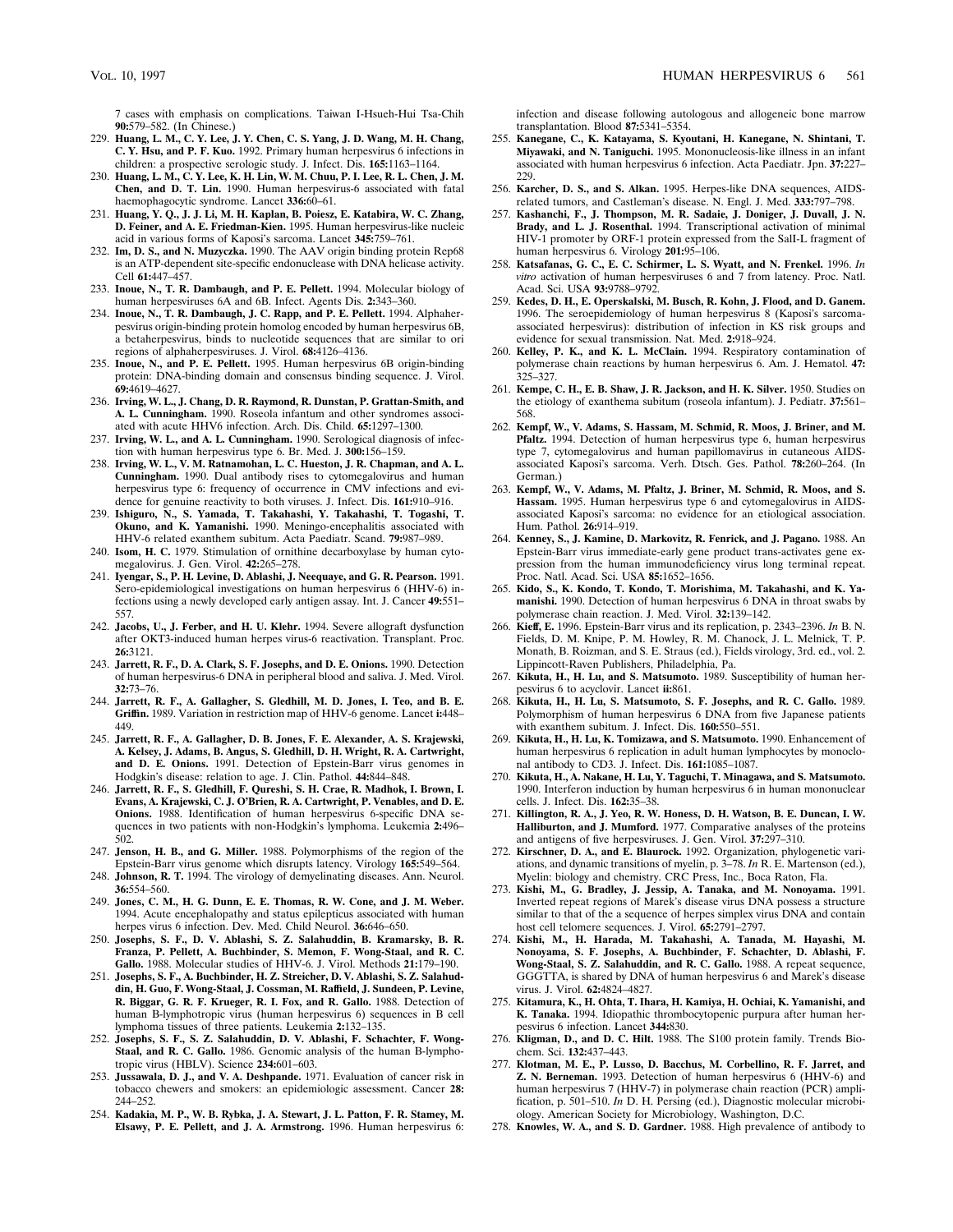human herpesvirus-6 and seroconversion associated with rash in two infants. Lancet **ii:**912–913.

- 279. **Knox, K. K., and D. R. Carrigan.** 1992. In vitro suppression of bone marrow progenitor cell differentiation by human herpesvirus 6 infection. J. Infect. Dis. **165:**925–929.
- 280. **Knox, K. K., and D. R. Carrigan.** 1993. HHV-6 infection of macrophages in the lungs of AIDS patients: role of HHV-6 as a cofactor in local tissue immunodeficiency, abstr. B-46. *In* XVIII International Herpesvirus Workshop.
- 281. **Knox, K. K., and D. R. Carrigan.** 1994. Disseminated active HHV-6 infections in patients with AIDS. Lancet **343:**577–578.
- 282. **Knox, K. K., and D. R. Carrigan.** 1994. HHV-6 and CMV pneumonitis in immunocompromised patients. Lancet **343:**1647.
- 283. **Knox, K. K., and D. R. Carrigan.** 1995. Active human herpesvirus (HHV-6) infection of the central nervous system in patients with AIDS. J. Acquired Immune Defic. Syndr. Hum. Retroviruses **9:**69–73.
- 284. **Knox, K. K., and D. R. Carrigan.** 1996. Active HHV-6 infection in the lymph nodes of HIV infected patients: in vitro evidence that HHV-6 can break HIV latency. J. Acquired Immune Defic. Syndr. Hum. Retroviruses **11:**370–378.
- 285. **Knox, K. K., D. P. Harrington, and D. R. Carrigan.** 1995. Fulminant human herpesvirus six encephalitis in a human immunodeficiency virus-infected infant. J. Med. Virol. **45:**288–292.
- 286. **Knox, K. K., D. Pietryga, D. J. Harrington, R. Franciosi, and D. R. Carrigan.** 1995. Progressive immunodeficiency and fatal pneumonitis associated with human herpesvirus 6 infection in an infant. Clin. Infect. Dis. **20:**406–413.
- 287. **Kondo, K., Y. Hayakawa, H. Mori, S. Sato, T. Kondo, K. Takahashi, Y. Minamishima, M. Takahashi, and K. Yamanishi.** 1990. Detection by polymerase chain reaction amplification of human herpesvirus 6 DNA in peripheral blood of patients with exanthem subitum. J. Clin. Microbiol. **28:**  $970 - 974$ .
- 288. **Kondo, K., T. Kondo, T. Okuno, M. Takahashi, and K. Yamanishi.** 1991. Latent human herpesvirus 6 infection of human monocytes/macrophages. J. Gen. Virol. **72:**1401–1408.
- 289. **Kondo, K., H. Nagafuji, A. Hata, C. Tomomori, and K. Yamanishi.** 1993. Association of human herpesvirus 6 infection of the central nervous system with recurrence of febrile convulsions. J. Infect. Dis. **167:**1197–1200.
- 290. **Kraus, M. H., Y. Yuasa, and A. Aaronson.** 1984. A position 12-activated H-ras oncogene in all HS578T mammary carcinosarcoma cells but not normal mammary cells of the same patient. Proc. Natl. Acad. Sci. USA **81:**5384–5388.
- 291. **Krontiris, T. G., and G. M. Cooper.** 1981. Transforming activity of human tumor DNAs. Proc. Natl. Acad. Sci. USA **78:**1181–1184.
- 292. **Krueger, G. R., D. V. Ablashi, S. F. Josephs, S. Z. Salahuddin, U. Lembke, A. Ramon, and G. Bertram.** 1991. Clinical indications and diagnostic techniques of human herpesvirus-6 (HHV-6) infection. In Vivo **5:**287–295.
- 293. **Krueger, G. R., A. Guenther, R. Knuefermann, U. Kluppelberg, J. Luka, G. R. Pearson, D. V. Ablashi, M. Juecker, and H. Tesch.** 1994. Human herpesvirus-6 (HHV-6) in Hodgkin's disease: cellular expression of viral antigens as compared to oncogenes met and fes, tumor suppressor gene product p53, and interleukins 2 and 6. In Vivo **8:**501–516.
- 294. **Krueger, G. R., M. Manak, N. Bourgeois, D. V. Ablashi, S. Z. Salahuddin, S. S. Josephs, A. Buchbinder, R. C. Gallo, F. Berthold, and H. Tesch.** 1989. Persistent active herpes virus infection associated with atypical polyclonal lymphoproliferation (APL) and malignant lymphoma. Anticancer Res. **9:**1457–1476.
- 295. **Krueger, G. R., C. Sander, A. Hoffmann, A. Barth, B. Koch, and M. Braun.** 1991. Isolation of human herpesvirus-6 (HHV-6) from patients with collagen vascular diseases. In Vivo **5:**217–225.
- 296. **Krueger, G. R., K. Wassermann, L. S. De Clerck, W. J. Stevens, N. Bourgeois, D. V. Ablashi, S. F. Josephs, and N. Balachandran.** 1990. Latent herpesvirus-6 in salivary and bronchial glands. Lancet **336:**1255–1256.
- 297. **Krugman, S., S. L. Katz, A. A. Gershon, and C. M. Wilfert.** 1993. Diagnosis of acute exanthematous diseases, p. 631–639. *In* S. Krugman, S. L. Katz, A. A. Gershon, and C. M. Wilfert (ed.), Infectious diseases of children, 9th ed. Mosby Year Book, St. Louis, Mo.
- 298. **Kurata, T., T. Iwasaki, T. Sata, T. Wakabayashi, K. Yamaguchi, T. Okuno, K. Yamanishi, and Y. Takei.** 1990. Viral pathology of human herpesvirus 6 infection. Adv. Exp. Med. Biol. **278:**39–47.
- 299. **Kusuhara, K., K. Ueda, C. Miyazaki, K. Okada, and K. Tokugawa.** 1992. Attack rate of exanthum subitum in Japan. Lancet **340:**482.
- 300. **Kusuhara, K., K. Ueda, K. Okada, C. Miyazaki, K. Tokugawa, M. Hirose, K. Takahashi, and K. Yamanishi.** 1991. Do second attacks of exanthema subitum result from human herpesvirus 6 reactivation or reinfection? Pediatr. Infect. Dis. J. **10:**468–470.
- 301. **Lawrence, G. L., M. Chee, M. A. Craxton, U. A. Gompels, R. W. Honess, and B. G. Barrell.** 1990. Human herpesvirus 6 is closely related to human cytomegalovirus. J. Virol. **64:**287–299.
- 302. **Lawrence, G. L., J. Nicholas, and B. G. Barrell.** 1995. Human herpesvirus 6 (strain U1102) encodes homologues of the conserved herpesvirus glycoprotein gM and the alphaherpesvirus origin-binding protein. J. Gen. Virol. **76:**147–152.
- 303. **Leach, C. T., E. R. Newton, S. McParlin, and H. B. Jenson.** 1994. Human herpesvirus 6 infection of the female genital tract. J. Infect. Dis. **169:**1281–1283.
- 304. **Lehner, R., T. Stamminger, and M. Mach.** 1991. Comparative sequence analysis of human cytomegalovirus strains. J. Clin. Microbiol. **29:**2494– 2502.
- 305. **Lennette, E. T., D. J. Blackbourn, and J. A. Levy.** 1996. Antibodies to human herpesvirus type 8 in the general population and in Kaposi's sarcoma patients. Lancet **348:**858–861.
- 306. **Levine, P. H., D. V. Ablashi, W. C. Saxinger, and R. R. Connelly.** 1992. Antibodies to human herpes virus-6 in patients with acute lymphocytic leukemia. Leukemia **6:**1229–1231.
- 307. **Levine, P. H., P. Ebbesen, D. V. Ablashi, W. C. Saxinger, A. Nordentoft, and R. R. Connelly.** 1992. Antibodies to human herpes virus-6 and clinical course in patients with Hodgkin's disease. Int. J. Cancer **51:**53–57.
- 308. **Levine, P. H., S. Jacobson, A. G. Pocinki, P. Cheney, D. Peterson, R. R. Connelly, R. Weil, S. M. Robinson, D. V. Ablashi, S. Z. Salahuddin, et al.** 1992. Clinical, epidemiologic, and virologic studies in four clusters of the chronic fatigue syndrome. Arch. Intern. Med. **152:**1611–1616.
- 309. **Levine, P. H., N. Jahan, P. Murari, M. Manak, and E. S. Jaffe.** 1992. Detection of human herpesvirus 6 in tissues involved by sinus histiocytosis with massive lymphadenopathy (Rosai-Dorfman disease). J. Infect. Dis. **166:**291–295.
- 310. **Levine, P. H., J. Neequaye, M. Yadav, and R. Connelly.** 1992. Geographic/ ethnic differences in human herpesvirus-6 antibody patterns. Microbiol. Immunol. **36:**169–172.
- 311. **Levy, J. A., F. Ferro, D. Greenspan, and E. T. Lennette.** 1990. Frequent isolation of HHV-6 from saliva and high seroprevalence of the virus in the population. Lancet **335:**1047–1050.
- 312. **Levy, J. A., F. Ferro, E. T. Lennette, L. Oshiro, and L. Poulin.** 1990. Characterization of a new strain of HHV-6 (HHV- $6_{\rm SF}$ ) recovered from the saliva of an HIV-infected individual. Virology **178:**113–121.
- 313. **Levy, J. A., A. Landay, and E. T. Lennette.** 1990. Human herpesvirus 6 inhibits human immunodeficiency virus type 1 replication in cell culture. J. Clin. Microbiol. **28:**2362–2364.
- 314. **Lin, J.-C., S.-C. Lin, and E. C. Mar.** 1994. A strategy for precision genotyping of Epstein-Barr virus by polymerase chain reaction: application for studying Hodgkin's lymphoma. Leuk. Lymphoma **15:**389–397.
- 315. **Lindquester, G. J., C. A. Greenamoyer, E. D. Anton, J. J. O'Brian, P. E. Pellett, and T. R. Dambaugh.** 1997. Comparison of a 20 kb region of human herpesvirus 6B with other human herpesviruses reveals conserved replication genes and adjacent divergent open reading frames. Arch. Virol. **142:** 193–204.
- 316. **Lindquester, G. J., N. Inoue, R. D. Allen, J. W. Castelli, F. R. Stamey, T. R. Dambaugh, J. J. O'Brian, R. M. Danovich, N. Frenkel, and P. E. Pellett.** 1996. Restriction endonuclease mapping and molecular cloning of the human herpesvirus 6 variant B strain Z29 genome. Arch. Virol. **141:**367–379.
- 317. **Lindquester, G. J., J. J. O'Brian, E. D. Anton, C. A. Greenamoyer, P. E. Pellett, and T. R. Dambaugh.** 1997. Genetic content of a 20.9 kb segment of human herpesvirus 6B strain Z29 spanning the homologs of human herpesvirus 6A genes U40-57 and containing the origin of replication. Arch. Virol. **142:**103–123.
- 318. **Lindquester, G. J., and P. E. Pellett.** 1991. Properties of the human herpesvirus 6 strain Z29 genome:  $G + C$  content, length, and presence of variable-length directly repeated terminal sequence elements. Virology **182:** 102–110.
- 319. **Linhares, M. I., Y. Eizuru, S. Tateno, and Y. Minamishima.** 1991. Seroprevalence of human herpesvirus 6 infection in Brazilian and Japanese populations in the north-east of Brazil. Microbiol. Immunol. **35:**1023–1027.
- 320. **Lisitsyn, N., N. Lisitsyn, and M. Wigler.** 1993. Cloning the differences between two complex genomes. Science **259:**946–951.
- 321. **Littler, E., G. Lawrence, M. Y. Liu, B. G. Barrell, and J. R. Arrand.** 1990. Identification, cloning, and expression of the major capsid protein gene of human herpesvirus 6. J. Virol. **64:**714–722.
- 322. **Liu, D. X., U. A. Gompels, L. Foa`-Tomasi, and G. Campadelli-Fiume.** 1993. Human herpesvirus-6 glycoprotein H and L homologs are components of the GP100 complex and the GH external domain is the target for neutralizing monoclonal antibodies. Virology **197:**12–22.
- 323. **Liu, D. X., U. A. Gompels, J. Nicholas, and C. Lelliott.** 1993. Identification and expression of the human herpesvirus 6 glycoprotein H and interaction with an accessory 40K glycoprotein. J. Gen. Virol. **74:**1847–1857.
- 324. **Lopez, C., P. Pellett, J. Stewart, C. Goldsmith, K. Sanderlin, J. Black, D. Warfield, and P. Feorino.** 1988. Characteristics of human herpesvirus-6. J. Infect. Dis. **157:**1271–1273.
- 325. **Luka, J., M. Okano, and G. Thiele.** 1990. Isolation of human herpesvirus-6 from clinical specimens using human fibroblast cultures. J. Clin. Lab. Anal. **4:**483–486.
- 326. **Luka, J., S. J. Pirruccello, and J. H. Kersey.** 1991. HHV-6 genome in T-cell acute lymphoblastic leukaemia. Lancet **338:**1277–1278.
- 327. **Luppi, M., P. Barozzi, A. Maiorana, G. Collina, M. G. Ferrari, R. Marasca, M. Morselli, E. Rossi, L. Ceccherini-Nelli, and G. Torelli.** 1996. Frequency and distribution of herpesvirus-like DNA sequences (KSHV) in different stages of classic Kaposi's sarcoma and in normal tissues from an Italian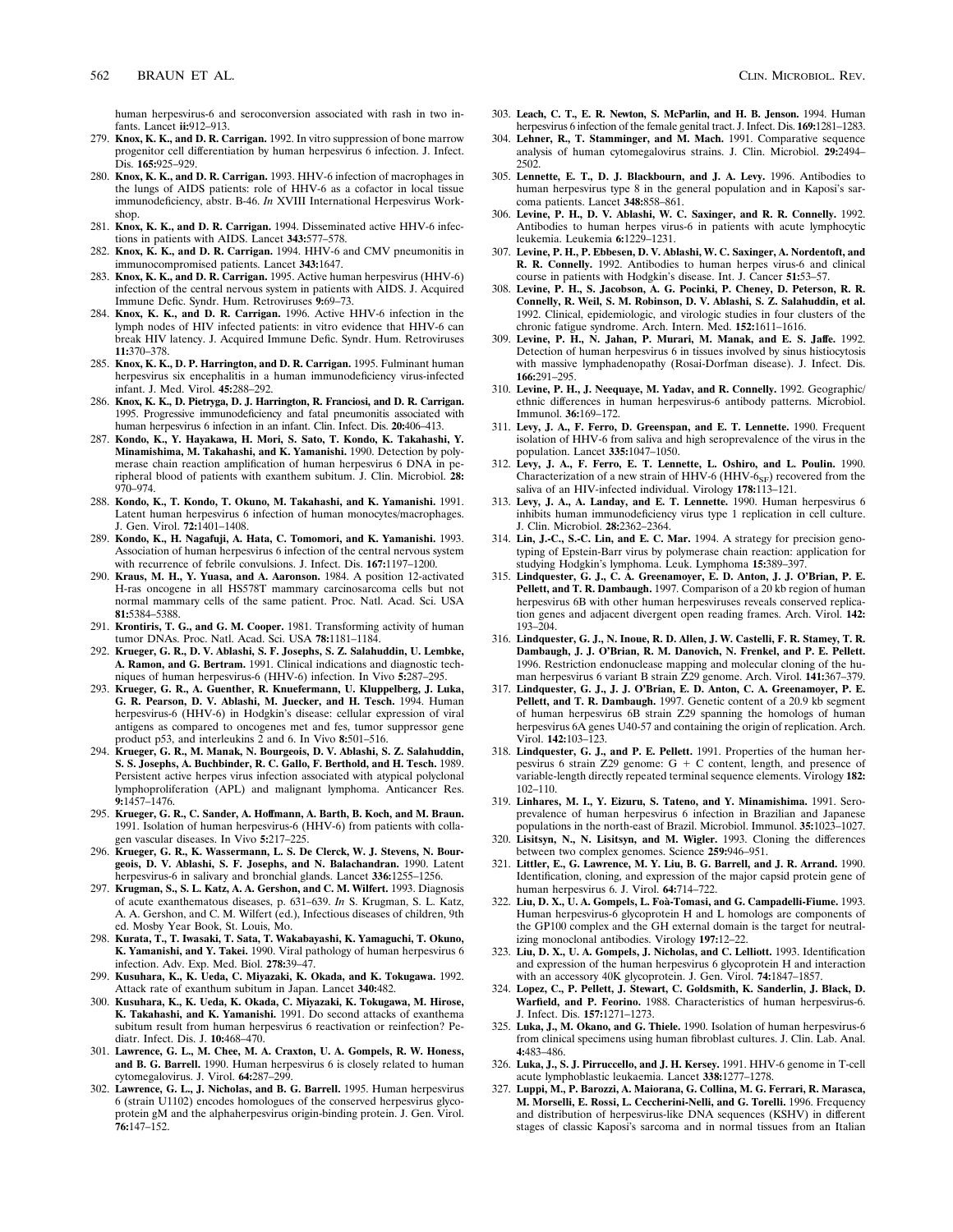population. Int. J. Cancer **66:**427–431.

- 328. **Luppi, M., P. Barozzi, A. Maiorana, R. Marasca, and G. Torelli.** 1994. Detection of human herpesvirus-6 sequences in normal human brains and in neurological tumors, abstr. A3518. *In* Proceedings of the 35th Annual Meeting of the American Association of Cancer Research.
- 329. **Luppi, M., P. Barozzi, A. Maiorana, R. Marasca, and G. Torelli.** 1994. Human herpesvirus 6 infection in normal human brain tissue. J. Infect. Dis. **169:**943–944.
- 330. **Luppi, M., P. Barozzi, A. Maiorana, R. Marasca, R. Trovato, R. Fano, L. Ceccherini-Nelli, and G. Torelli.** 1995. Human herpesvirus-6: a survey of presence and distribution of genomic sequences in normal brain and neuroglial tumors. J. Med. Virol. **47:**105–111.
- 331. **Luppi, M., P. Barozzi, R. Marasca, L. Ceccherini-Nelli, G. Ceccherelli, and G. Torelli.** 1995. Human herpesvirus-6 (HHV-6) in blood donors. Br. J. Haematol. **89:**943–945.
- 332. **Luppi, M., P. Barozzi, R. Marasca, and G. Torelli.** 1994. Integration of human herpesvirus-6 (HHV-6) genome in chromosome 17 in two lymphoma patients. Leukemia **8**(Suppl. 1)**:**S41–S45.
- 333. **Luppi, M., R. Marasca, P. Barozzi, T. Artusi, and G. Torelli.** 1993. Frequent detection of human herpesvirus-6 sequences by polymerase chain reaction in paraffin-embedded lymph nodes from patients with angioimmunoblastic lymphadenopathy and angioimmunoblastic lymphadenopathy-like lymphoma. Leuk. Res. **17:**1003–1011.
- 334. **Luppi, M., R. Marasca, P. Barozzi, S. Ferrari, L. Ceccherini-Nelli, G. Batoni, E. Merelli, and G. Torelli.** 1993. Three cases of human herpesvirus-6 latent infection: integration of viral genome in peripheral blood mononuclear cell DNA. J. Med. Virol. **40:**44–52.
- 335. **Lusso, P., A. De Maria, M. Malnati, F. Lori, S. E. DeRocco, M. Baseler, and R. C. Gallo.** 1991. Induction of CD4 and susceptibility to HIV-1 infection in human CD8<sup>+</sup> T lymphocytes by human herpesvirus 6. Nature 349:533-535.
- 336. **Lusso, P., B. Ensoli, P. D. Markham, D. V. Ablashi, S. Z. Salahuddin, E. Tschachler, F. Wong-Staal, and R. Gallo.** 1989. Productive dual infection of human CD4<sup>+</sup> T lymphocytes by HIV-1 and HHV-6. Nature 337:370-373.
- 337. **Lusso, P., and R. C. Gallo.** 1994. HHV-6 and CMV pneumonitis in immunocompromised patients. Lancet **343:**1647–1648.
- 338. **Lusso, P., R. C. Gallo, S. E. DeRocco, and P. D. Markham.** 1989. CD4 is not the membrane receptor for HHV-6. Lancet **i:**730.
- 339. **Lusso, P., A. Garzino-Demo, R. W. Crowley, and M. S. Malnati.** 1995. Infection of  $\gamma/\delta$  T lymphocytes by human herpesvirus 6: transcriptional induction of CD4 and susceptibility to HIV infection. J. Exp. Med. **181:** 1303–1310.
- 340. **Lusso, P., M. Malnati, A. De Maria, C. Balotta, S. E. DeRocco, P. D. Markham, and R. C. Gallo.** 1991. Productive infection of CD4<sup>+</sup> and CD8<sup>+</sup> mature human T cell populations and clones by human herpesvirus 6. Transcriptional down-regulation of CD3. J. Immunol. **147:**685–691.
- 341. **Lusso, P., M. S. Malnati, A. Garzino-Demo, R. W. Crowley, E. O. Long, and R. C. Gallo.** 1993. Infection of natural killer cells by human herpesvirus 6. Nature **362:**458–462.
- 342. **Lusso, P., P. D. Markham, S. E. DeRocco, and R. C. Gallo.** 1990. In vitro susceptibility of T lymphocytes from chimpanzees (*Pan troglodytes*) to human herpesvirus 6 (HHV-6): a potential animal model to study the interaction between HHV-6 and human immunodeficiency virus type 1 in vivo. J. Virol. **64:**2751–2758.
- 343. **Lusso, P., P. D. Markham, E. Tschachler, F. di Marzo Veronese, S. Z. Salahuddin, D. V. Ablashi, S. Pahwa, K. Krohn, and R. C. Gallo.** 1988. In vitro cellular tropism of human B-lymphotropic virus (human herpesvirus-6). J. Exp. Med. **167:**1659–1670.
- 344. **Lusso, P., P. Secchiero, and R. W. Crowley.** 1994. In vitro susceptibility of Macaca nemestrina to human herpesvirus 6: a potential animal model of coinfection with primate immunodeficiency viruses. AIDS Res. Hum. Retroviruses. **10:**181–187.
- 345. **MacKenzie, I. R., D. R. Carrigan, and C. A. Wiley.** 1995. Chronic myelopathy associated with human herpesvirus-6. Neurology **45:**2015–2017.
- 346. **MacMahon, E. M. E., J. D. Glass, D. R. Hayward, R. B. Mann, P. S. Becker, P. Charache, J. C. McArthur, and R. F. Ambinder.** 1991. Epstein-Barr virus in AIDS-related primary central nervous system lymphoma. Lancet **338:** 969–973.
- 347. **Madea, B., H. J. Roewert, G. R. Krueger, D. V. Ablashi, and S. F. Josephs.** 1990. Search for early lesions following human immunodeficiency virus type 1 infection. A study of six individuals who died a violent death after seroconversion. Arch. Pathol. Lab. Med. **114:**379–382.
- 348. **Marsh, S., M. Kaplan, Y. Asano, D. Hoekzema, A. L. Komaroff, J. E. Whitman, and D. V. Ablashi.** 1996. Development and application of HHV-6 antigen capture assay for the detection of HHV-6 infections. J. Virol. Methods **61:**103–112.
- 349. **Marshall, G. S., R. M. Gesser, K. Yamanishi, and S. E. Starr.** 1991. Chronic fatigue in children: clinical features, Epstein-Barr virus and human herpesvirus 6 serology and long term follow-up. Pediatr. Infect. Dis. J. **10:**287–290.
- 350. **Martin, M. E. D., J. Nicholas, B. J. Thomson, C. Newman, and R. W. Honess.** 1991. Identification of a transactivating function mapping to the putative immediate-early locus of human herpesvirus 6. J. Virol. **65:**5381–5390.
- 351. **Martin, M. E. D., B. J. Thomson, R. W. Honess, M. A. Craxton, U. A.**

**Gompels, M. Y. Liu, E. Littler, J. R. Arrand, I. Teo, and M. D. Jones.** 1991. The genome of human herpesvirus 6: maps of unit-length and concatemeric genomes for nine restriction endonucleases. J. Gen. Virol. **72:**157–168.

- 352. **Masih, A., D. Weisenburger, M. Duggan, J. Armitage, R. Bashir, D. Mitchell, R. Wickert, and D. T. Purtillo.** 1991. Epstein-Barr viral genome in lymph nodes from patients with Hodgkin's disease may not be specific to Reed-Sternberg cells. Am. J. Pathol. **139:**37–43.
- 353. **Mawle, A. C., M. Reyes, and D. S. Schmid.** 1993. Is chronic fatigue syndrome an infectious disease? Infect. Agents Dis. **2:**333–341.
- 354. **McCaughey, C., P. Gormley, J. H. Connolly, D. B. Archer, and P. V. Coyle.** 1993. Antibodies to rubella and human herpesvirus 6 in diverse retinal diseases. J. Infect. Dis. **167:**1499–1500.
- 355. **McCullers, J. A., F. D. Lakeman, and R. J. Whitley.** 1995. Human herpesvirus 6 is associated with focal encephalitis. Clin. Infect. Dis. **21:**571–576.
- 356. **McElhinney, L. M., R. J. Cooper, and D. J. Morris.** 1995. Multiplex polymerase chain reaction for human herpesvirus-6, human cytomegalovirus, and human beta-globin DNA. J. Virol. Methods **53:**223–233.
- 357. **McGeoch, D. J., M. A. Dairymple, A. J. Davison, A. Dolan, M. C. Frame, D. McNab, I. J. Perry, J. E. Scott, and P. Taylor.** 1988. The complete DNA sequence of the long unique region of the genome of herpes simplex virus type 1. J. Gen. Virol. **69:**1531–1574.
- 358. **Mendel, I., M. De Matteis, C. Bertin, B. Delaporte, D. Maguer, H. Collandre, and C. Buffet-Janvresse.** 1995. Fulminant hepatitis in neonates with human herpesvirus 6 infection. Pediatr. Infect. Dis. J. **14:**993–997.
- 359. **Merlino, C., F. Giacchino, G. Segoloni, and A. N. Ponzi.** 1992. Human herpesvirus-6 infection and renal transplantation. Transplantation **53:**1382–1383.
- 360. **Meyers, J. D., P. Ljungman, and L. D. Fisher.** 1990. Cytomegalovirus excretion as a predictor of cytomegalovirus disease after marrow transplantation: importance of cytomegalovirus viremia. J. Infect. Dis. **162:**373–380.
- 361. **Meyers, J. D., E. C. Reed, D. H. Shepp, M. Thornquet, P. S. Dandliker, C. A. Vicary, N. Flournoy, L. F. Kirk, J. H. Kersey, E. D. Thomas, and H. H. J. Balfour.** 1988. Acyclovir for prevention of cytomegalovirus infection and disease after allogeneic marrow transplantation. N. Engl. J. Med. **318:**70–75.
- 362. **Meyne, J., R. L. Ratliff, and R. K. Moyzis.** 1989. Conservation of the human telomere sequence (TTAGGG)n among vertebrates. Proc. Natl. Acad. Sci. USA **86:**7049–7053.
- 363. **Michel, D., S. Muller, S. Worz, M. Michel, W. Hampl, C. Metzger, W. Friedrich, and T. Mertens.** 1994. Human herpesvirus 6 DNA in exanthematous skin in BMT patient. Lancet **344:**686.
- 364. **Mocarski, E. S.** 1993. Cytomegalovirus biology and replication, p. 173–226. *In* B. Roizman, R. J. Whitley, and C. Lopez (ed.), The human herpesviruses. Raven Press, New York, N.Y.
- 365. **Mocarski, E. S., M. Bnyhadi, S. Salimi, and J. M. McCune.** 1993. Human cytomegalovirus in a SCID-hu mouse: thymic epithelial cells are prominent targets of viral replication. Proc. Natl. Acad. Sci. USA **90:**104–108.
- 366. **Moller, K. L.** 1956. Exanthema subitum and febrile convulsions. Acta Paediatr. **45:**534–540.
- 367. **Moore, P. S., and Y. Chang.** 1995. Detection of herpes-like DNA sequences in Kaposi's sarcoma in patients with and without HIV infection. N. Engl. J. Med. **332:**1181–1185.
- 368. **Moore, P. S., S.-J. Gao, G. Dominguez, E. Cesarman, O. Lungu, D. M. Knowles, R. Garber, P. E. Pellett, D. J. McGeoch, and Y. Chang.** 1996. Primary characterization of a herpesvirus agent associated with Kaposi's sarcoma. J. Virol. **70:**549–558.
- 369. **Moran, C. A., S. Tuur, P. Angritt, A. H. Reid, and T. J. O'Leary.** 1992. Epstein-Barr virus in Hodgkin's disease from patients with immunodeficiency virus infection. Mod. Pathol. **5:**85–88.
- 370. **Morgello, S.** 1992. Epstein-Barr and human immunodeficiency virus in acquired immunodeficiency syndrome-related primary central nervous system lymphoma. Am. J. Pathol. **141:**441–450.
- 371. **Mosca, J. D., D. P. Bednarik, N. B. Raj, C. A. Rosen, J. G. Sodroski, W. A. Haseltine, G. S. Hayward, and P. M. Pitha.** 1987. Activation of human immunodeficiency virus by herpesvirus infection: identification of a region within the long terminal repeat that responds to a trans-acting factor encoded by herpes simplex virus 1. Proc. Natl. Acad. Sci. USA **84:**7408–7412.
- 372. **Mosca, J. D., D. Bednarik, N. B. Raj, C. A. Rosen, J. G. Sodroski, W. A. Haseltine, and P. M. Pitha.** 1987. Herpes simplex virus type-1 can reactivate transcription of latent human immunodeficiency virus. Nature **325:**67–70.
- 373. **Mukai, T., Y. Isegawa, and K. Yamanishi.** 1995. Identification of the major capsid protein gene of human herpesvirus 7. Virus Res. **37:**1–8.
- 374. **Mukai, T., T. Yamamoto, T. Kondo, K. Kondo, T. Okuno, H. Kosuge, and K. Yamanishi.** 1994. Molecular epidemiological studies of human herpesvirus 6 in families. J. Med. Virol. **42:**224–227.
- 375. **Murray, P. G., L. S. Young, M. Rowe, and J. Crocker.** 1992. Immunohistochemical demonstration of the Epstein-Barr virus-encoded latent membrane protein in paraffin sections of Hodgkin's disease. J. Pathol. **166:**1–5.
- 376. **Nabel, G. J., S. A. Rice, D. M. Knipe, and D. Baltimore.** 1988. Alternative mechanisms for activation of human immunodeficiency virus enhancer in T cells. Science **239:**1299–1302.
- 377. **Neel, H. B., III, G. R. Pearson, L. H. Weiland, W. F. Taylor, H. H. Goepfert, B. Z. Pilch, M. Goodman, A. P. Lanier, A. T. Huang, V. J. Hyams, P. H.**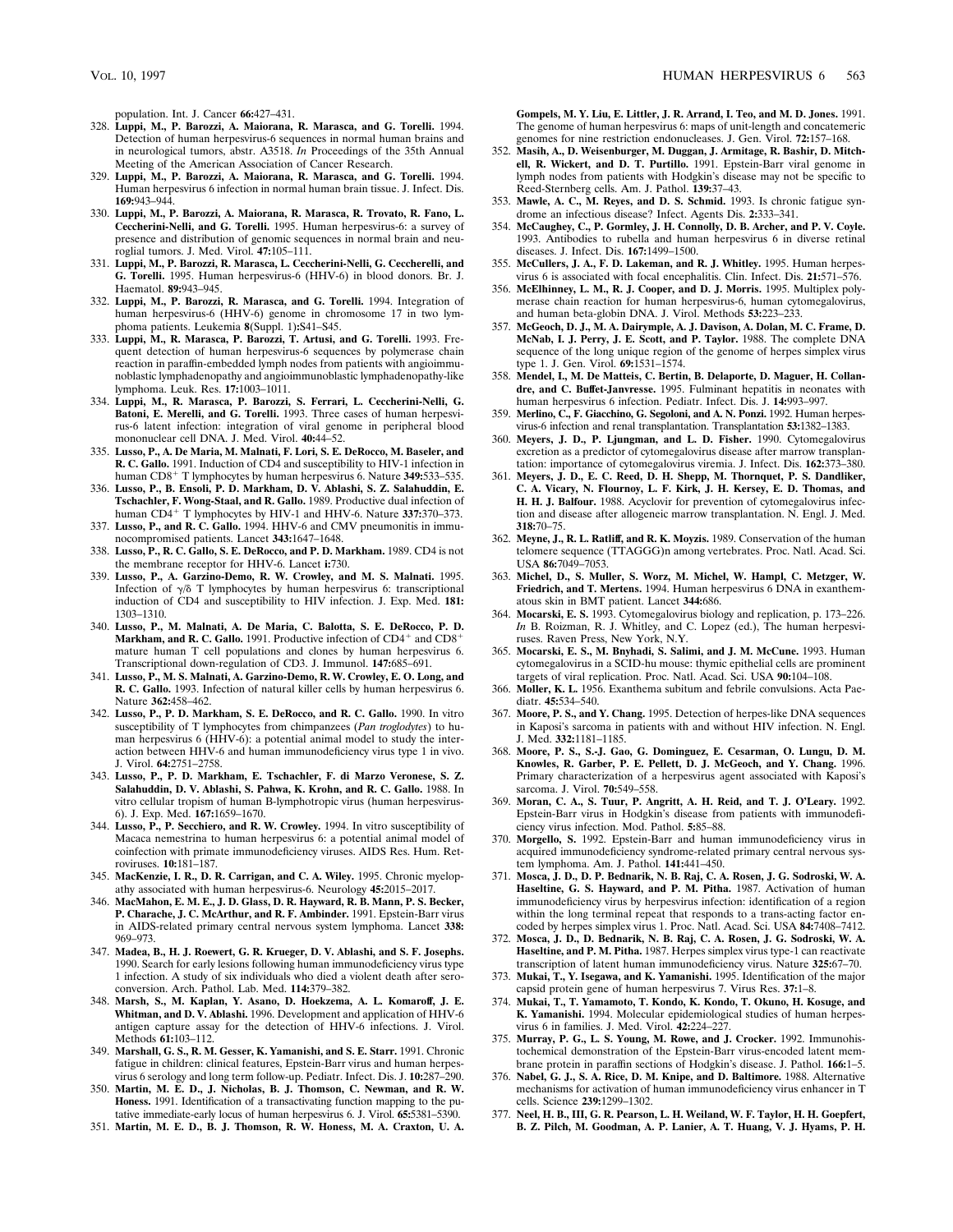**Levine, G. Henle, W. Henle, and H. B. Neel.** 1983. Application of Epstein-Barr virus serology to the diagnosis of staging of North American patients with nasopharyngeal carcinoma. Otolaryngol. Head Neck Surg. **91:**255–262.

- 378. **Neipel, F., K. Ellinger, and B. Fleckenstein.** 1991. The unique region of the human herpesvirus 6 genome is essentially collinear with the  $U_L$  segment of human cytomegalovirus. J. Gen. Virol. **72:**2293–2297.
- 379. **Neipel, F., K. Ellinger, and B. Fleckenstein.** 1992. Gene for the major antigenic structural protein (p100) of human herpesvirus 6. J. Virol. **66:** 3918–3924.
- 380. **Nicholas, J.** 1994. Nucleotide sequence analysis of a 21-kbp region of the genome of human herpesvirus-6 containing homologues of human cytomegalovirus major immediate-early and replication genes. Virology **204:** 738–750.
- 381. **Nicholas, J.** 1996. Determination and analysis of the complete nucleotide sequence of human herpesvirus 7. J. Virol. **70:**5975–5989.
- 382. **Nicholas, J., and M. E. D. Martin.** 1994. Nucleotide sequence analysis of a 38.5-kilobase-pair region of the genome of human herpesvirus 6 encoding human cytomegalovirus immediate-early gene homologs and transactivating functions. J. Virol. **68:**597–610.
- 383. **Niederman, J. C., C. R. Liu, M. H. Kaplan, and N. A. Brown.** 1988. Clinical and serological features of human herpesvirus-6 infection in three adults. Lancet **ii:**817–819.
- 384. **Nigro, G., G. Luzi, A. Krzysztofiak, F. D'Orio, and F. Aiuti.** 1995. Detection of IgM antibodies to human herpesvirus 6 in Romanian children with nonprogressive human immunodeficiency virus disease. Pediatr. Infect. Dis. J. **14:**891–894.
- 385. **Nii, S., M. Yoshida, F. Uno, T. Kurata, K. Ikuta, and K. Yamanishi.** 1990. Replication of human herpesvirus 6 (HHV-6): morphological aspects. Adv. Exp. Med. Biol. **278:**19–28.
- 386. **Offermann, M. K.** 1996. HHV-8: a new herpesvirus associated with Kaposi's sarcoma. Trends Microbiol. **4:**383–386.
- 387. **Okada, K., K. Ueda, K. Kusuhara, C. Miyazaki, K. Tokugawa, M. Hirose, and K. Yamanishi.** 1993. Exanthema subitum and human herpesvirus 6 infection: clinical observations in fifty-seven cases. Pediatr. Infect. Dis. J. **12:**204–208.
- 388. **Okuno, T., K. Higashi, K. Shiraki, K. Yamanishi, M. Takahashi, Y. Kokado, M. Ishibashi, S. Takahara, T. Sonoda, K. Tanaka, K. Baba, H. Yabuuchi, and T. Kurata.** 1990. Human herpesvirus 6 infection in renal transplantation. Transplantation **49:**519–522.
- 389. **Okuno, T., T. Mukai, K. Baba, Y. Ohsumi, M. Takahashi, and K. Yamanishi.** 1991. Outbreak of exanthem subitum in an orphanage. J. Pediatr. **119:**759–761.
- 390. **Okuno, T., H. Oishi, K. Hayashi, M. Nonogaki, K. Tanaka, and K. Yamanishi.** 1995. Human herpesviruses 6 and 7 in cervixes of pregnant women. J. Clin. Microbiol. **33:**1968–1970.
- 391. **Okuno, T., H. Sao, H. Asada, K. Shiraki, M. Takahashi, and K. Yamanishi.** 1990. Analysis of a glycoprotein for human herpesvirus 6 (HHV-6) using monoclonal antibodies. Virology **176:**625–628.
- 392. **Okuno, T., K. Takahashi, K. Balachandra, K. Shiraki, K. Yamanishi, M. Takahashi, and K. Baba.** 1989. Seroepidemiology of human herpesvirus 6 infection in normal children and adults. J. Clin. Microbiol. **27:**651–653.
- 393. **Oshima, K., M. Kikuchi, F. Eguchi, Y. Masuda, Y. Sumiyoshi, H. Mohtai, M. Takeshita, and N. Kimura.** 1990. Analysis of Epstein-Barr virus genomes in lymphoid malignancy using Southern blotting, polymerase chain reaction and in situ hybridization. Virchows Arch. B **59:**383.
- 394. **Ost, A., C. D. Baroni, P. Biberfeld, J. Diebold, A. Moragas, H. Noel, G. Pallesen, P. Racz, M. Schipper, and K. Tenner-Racz.** 1989. Lymphadenopathy in HIV infection: histological classification and staging. APMIS Suppl. **8:**7–15.
- 395. **Pallesen, G., S. J. Hamilton-Dutoit, M. Rowe, and L. S. Young.** 1991. Expression of Epstein-Barr virus latent gene products in tumour cells of Hodgkin's disease. Lancet **337:**320–322.
- 396. **Pantaleo, G., O. J. Cohen, D. J. Schwartzentruber, C. Graziosi, M. Vaccarezza, and A. S. Fauci.** 1995. Pathogenic insights from studies of lymphoid tissue from HIV-infected individuals. AIDS Res. Hum. Retroviruses **10**(Suppl. 1)**:**S6–14. (Erratum, **11:**210, 1996.)
- 397. **Pantaleo, G., C. Graziosi, J. F. Demarest, L. Butini, M. Montroni, C. H. Fox, J. M. Orenstein, D. P. Kotler, and A. S. Fauci.** 1993. HIV infection is active and progressive in lymphoid tissue during the clinically latent stage of disease. Nature **362:**355–358.
- 398. **Pantaleo, G., C. Graziosi, and A. S. Fauci.** 1993. The immunopathogenesis of human immunodeficiency virus infection. N. Engl. J. Med. **328:**327–335.
- 399. **Paradis, I. L., W. F. Grgurich, J. J. Dummer, A. Dekker, and J. H. Dauber.** 1988. Rapid detection of cytomegalovirus pneumonia from lung lavage cells. Am. Rev. Respir. Dis. **138:**697–702.
- 400. **Parker, C. A., and J. M. Weber.** 1993. An enzyme-linked immunosorbent assay for the detection of IgG and IgM antibodies to human herpesvirus type 6. J. Virol. Methods **41:**265–276.
- 401. **Parris, D. S., A. Cross, L. Haarr, A. Orr, M. C. Frame, M. Murphy, D. J. McGeoch, and H. S. Marsden.** 1988. Identification of the gene encoding the 65-kilodalton DNA-binding protein of herpes simplex virus type 1. J. Virol. **62:**818–825.
- 402. **Patnaik, M., A. L. Komaroff, E. Conley, E. A. Ojo-Amaize, and J. B. Peter.**

1995. Prevalence of IgM antibodies to human herpesvirus 6 early antigen (p41/38) in patients with chronic fatigue syndrome. J. Infect. Dis. **172:**1264– 1267.

- 403. **Patnaik, M., and J. B. Pater.** 1995. Intrathecal synthesis of antibodies to human herpesvirus 6 early antigen in patients with meningitis/encephalitis. Clin. Infect. Dis. **21:**715–716.
- 404. **Paulus, W., K. Jellinger, C. Hallas, G. Ott, and H. K. Muller-Hermelink.** 1993. Human herpesvirus-6 and Epstein-Barr virus genome in primary cerebral lymphomas. Neurology **43:**1591–1593.
- 405. **Pellett, P. E., G. J. Lindquester, P. Feorino, and C. Lopez.** 1990. Genomic heterogeneity of human herpesvirus 6 isolates. Adv. Exp. Med. Biol. **278:**9–18.
- 406. **Pellett, P. E., D. Sanchez-Martinez, G. Dominguez, J. B. Black, E. Anton, C. Greenamoyer, and T. R. Dambaugh.** 1993. A strongly immunoreactive virion protein of human herpesvirus 6 variant B strain Z29: identification and characterization of the gene and mapping of a variant-specific monoclonal antibody reactive epitope. Virology **195:**521–531.
- 407. **Pfeiffer, B., Z. N. Berneman, F. Neipel, C. K. Chang, S. Tirwatnapong, and B. Chandran.** 1993. Identification and mapping of the gene encoding the glycoprotein complex gp82-gp105 of human herpesvirus 6 and mapping of the neutralizing epitope recognized by monoclonal antibodies. J. Virol. **67:**4611–4620.
- 408. **Pfeiffer, B., B. Thomson, and B. Chandran.** 1995. Identification and characterization of a cDNA derived from multiple splicing that encodes envelope glycoprotein gp105 of human herpesvirus 6. J. Virol. **69:**3490–3500.
- 409. **Pietroboni, G. R., G. B. Harnett, M. R. Bucens, and R. W. Honess.** 1988. Antibody to human herpesvirus 6 in saliva. Lancet **i:**1059.
- 410. **Pietroboni, G. R., G. B. Harnett, T. J. Farr, and M. R. Bucens.** 1988. Human herpes virus type 6 (HHV-6) and its in vitro effect on human immunodeficiency virus (HIV). J. Clin. Pathol. **41:**1310–1312.
- 411. **Pitalia, A. K., J. A. Liu-Yin, A. J. Freemont, D. J. Morris, and R. J. Fitzmaurice.** 1993. Immunohistological detection of human herpesvirus 6 in formalin-fixed, paraffin-embedded lung tissues. J. Med. Virol. **41:**103–107.
- 412. **Portolani, M., C. Cermelli, A. Moroni, M. F. Bertolani, D. Di Luca, E. Cassai, and A. M. Sabbatini.** 1993. Human herpesvirus-6 infections in infants admitted to hospital. J. Med. Virol. **39:**146–151.
- 413. **Portolani, M., G. Fabio, M. Pecorari, P. Pietrosenoli, M. Meacci, A. M. Sabbatini, C. Cermelli, and B. DeRienzo.** 1996. Search for human herpesvirus 6 and human cytomegalovirus in bronchoalveolar lavage from patients with human deficiency virus-1 and respiratory disorders. J. Med. Virol. **48:**179–183.
- 414. **Prentice, H. G., E. Gluckman, R. L. Powles, P. Ljungman, N. J. Miplied, J. M. F. Ranada, F. Mandeli, P. Kho, L. Kennedy, A. R. Bell, and the European Acyclovir for CMV Prophylaxis Study Group.** 1994. Impact of long-term acyclovir on cytomegalovirus infection and survival after allogeneic bone marrow transplantation. Lancet **343:**749–753.
- 415. **Prezioso, P. J., J. Cangiarella, M. Lee, G. J. Nuovo, W. Borkowsky, S. J. Orlow, and M. A. Greco.** 1992. Fatal disseminated infection with human herpesvirus-6. J. Pediatr. **120:**921–923.
- 416. Prou, O., and A. M. Courouce. 1989. Human B lymphotropic virus (HBLV) or human herpesvirus (HHV-6). Rev. Fr. Transfus. Hemobiol. **32:**203–213. (In French.)
- 417. **Pruksananonda, P., C. B. Hall, R. A. Insel, K. McIntyre, P. E. Pellett, C. E. Long, K. C. Schnabel, P. H. Pincus, F. R. Stamey, T. R. Dambaugh, and J. A. Stewart.** 1992. Primary human herpesvirus 6 infection in young children. N. Engl. J. Med. **326:**1445–1450.
- 418. **Qavi, H. B., M. T. Green, D. E. Lewis, F. B. Hollinger, G. Pearson, and D. V. Ablashi.** 1995. HIV-1 and HHV-6 antigens and transcripts in retinas of patients with AIDS in the absence of human cytomegalovirus. Invest. Ophthalmol. Visual Sci. **36:**2040–2047.
- 419. **Qavi, H. B., M. T. Green, G. K. SeGall, and R. L. Font.** 1989. Demonstration of HIV-1 and HHV-6 in AIDS-associated retinitis. Curr. Eye Res. **8:**379–387.
- 420. **Qavi, H. B., M. T. Green, G. K. SeGall, D. E. Lewis, and F. B. Hollinger.** 1992. Frequency of dual infections of corneas with HIV-1 and HHV-6. Curr. Eye Res. **11:**315–323.
- 421. **Qavi, H. B., M. T. Green, G. K. SeGall, D. E. Lewis, and F. B. Hollinger.** 1992. Transcriptional activity of HIV-1 and HHV-6 in retinal lesions from AIDS patients. Invest. Ophthalmol. Visual Sci. **33:**2759–2767.
- 422. **Ragona, G., A. Angeloni, A. Farina, A. Faggioni, L. Frati, A. Calogero, G. Gentile, P. Martino, W. Arcese, and F. Mandelli.** 1995. Subclinical infection of the respiratory tract of immunocompromised patients by human herpesvirus-6. Blood **85:**295–296.
- 423. **Ranger, S., S. Patillaud, F. Denis, A. Himmich, A. Sangare, S. M'Boup, A. Itoua-N'Gaporo, M. Prince-David, R. Chout, R. Cevallos, et al.** 1991. Seroepidemiology of human herpesvirus-6 in pregnant women from different parts of the world. J. Med. Virol. **34:**194–198.
- 424. **Ranger-Rogez, S., E. Vidal, F. Labrousse, A. Riche, J. Vidal, M. Collineau, F. Liozon, and F. Denis.** 1995. Large-scale study suggests no direct link between human herpesvirus-6 and primary Sjögren's syndrome. J. Med. Virol. **47:**198–203.
- 425. **Rapp, J. C., N. Inoue, T. R. Dambaugh, and P. E. Pellett.** 1996. Unpublished data.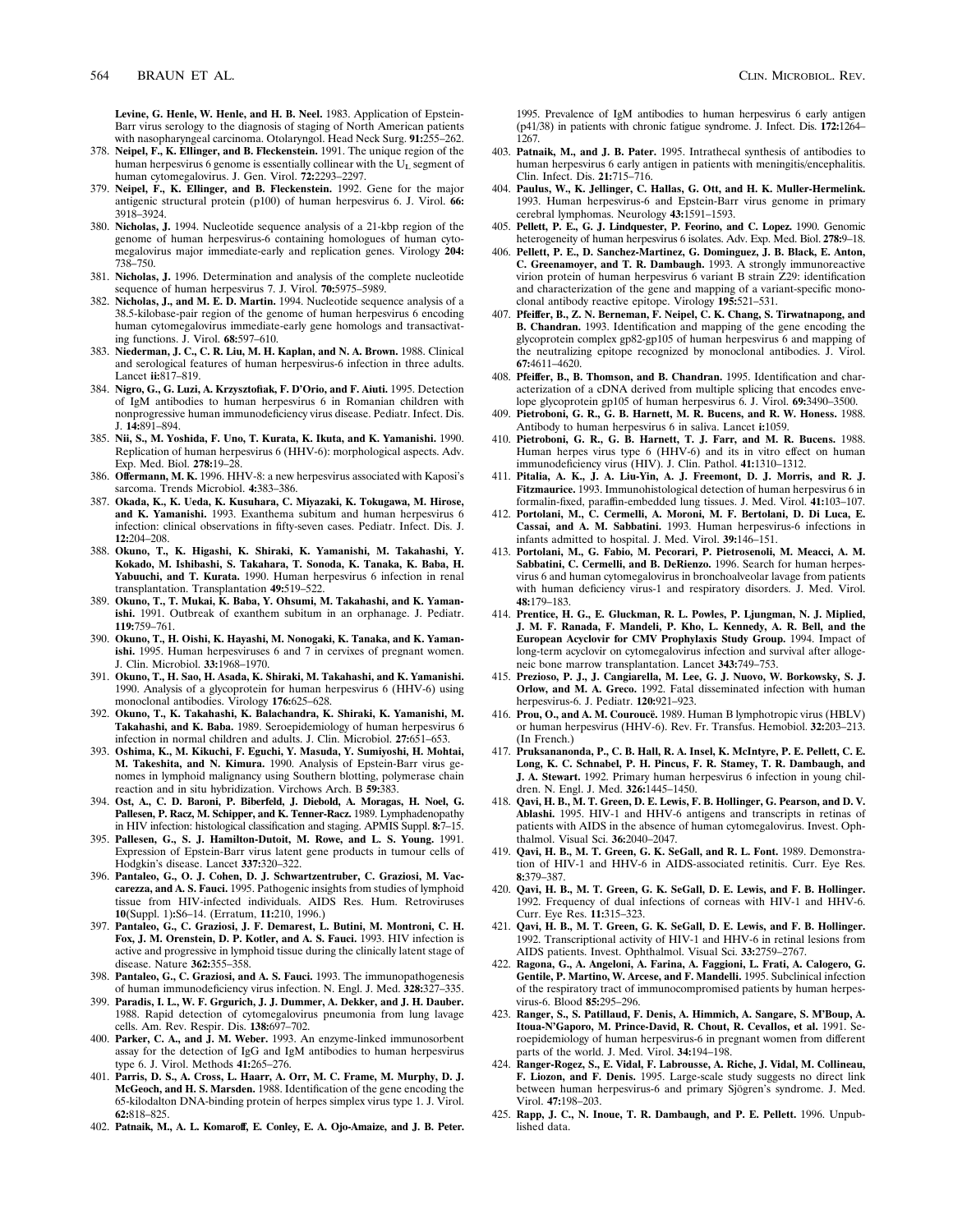- 426. **Razzaque, A.** 1990. Oncogenic potential of human herpesvirus-6 DNA. Oncogene **5:**1365–1370.
- 427. **Razzaque, A., O. Williams, J. Wang, and J. S. Rhim.** 1993. Neoplastic transformation of immortalized human epidermal keratinocytes by two HHV-6 DNA clones. Virology **195:**113–120.
- 428. **Read, R., E. Larson, J. Harvey, A. Edwards, B. Thomson, M. Briggs, and J. Fox.** 1990. Clinical and laboratory findings in the Paul-Bunnell negative glandular fever-fatigue syndrome. J. Infect. **21:**157–165.
- 429. **Reeves, W. C., P. E. Pellett, and H. Gary, Jr.** 1992. The chronic fatigue syndrome controversy. Ann. Intern. Med. **117:**343.
- 430. **Reusser, P., S. R. Riddell, J. D. Meyers, and P. D. Greenberg.** 1991. Cytotoxic T lymphocyte response to cytomegalovirus after human allogenic bone marrow transplantation: pattern of recovery and correlation with cytomegalovirus infection and disease. Blood **78:**1373–1380.
- 431. **Reux, I., A. M. Fillet, H. Agut, C. Katlama, J. J. Hauw, and P. LeHoang.** 1992. In situ detection of human herpesvirus 6 in retinitis associated with acquired immunodeficiency syndrome. Am. J. Ophthalmol. **114:**375–377.
- 432. **Robert, C., H. Agut, J. T. Aubin, H. Collandre, D. Ingrand, A. Devillechabrolle, P. LeHoang, and J. M. Huraux.** 1990. Detection of antibodies to human herpesvirus-6 using immunofluorescence assay. Res. Virol. **141:**545– 555.
- 433. **Robert, C., H. Agut, F. Lunel-Fabiani, and P. Leger.** 1994. Human herpesvirus-6 infection and hepatitis following heart transplantation. Presse Med. **23:**1209–1210. (In French.)
- 434. **Roffman, E., J. P. Albert, J. P. Goff, and N. Frenkel.** 1990. Putative site for the acquisition of human herpesvirus 6 virion tegument. J. Virol. **64:**6308– 6313.
- 435. **Roffman, E., and N. Frenkel.** 1991. Replication of human herpesvirus-6 in thymocytes activated by anti-CD3 antibody. J. Infect. Dis. **164:**617–618.
- 436. **Roizman, B., R. C. Desrosiers, B. Fleckenstein, C. Lopez, A. C. Minson, and M. J. Studdert.** 1992. The family Herpesviridae: an update. Arch. Virol. **123:**425–449.
- 437. **Roizman, B., and A. E. Sears.** 1996. Herpes simplex viruses and their replication, p. 2231–2295. *In* B. N. Fields, D. M. Knipe, and P. M. Howley (ed.), Fields virology, 3rd ed., vol. 2. Lippincott-Raven Publishers, Philadelphia, Pa.
- 438. **Rosai, J., and R. F. Dorfman.** 1969. Sinus histiocytosis with massive lymphadenopathy. A newly recognized benign clinicopathological entity. Arch. Pathol. Lab. Med. **87:**63–70.
- 439. **Rosai, J., and R. F. Dorfman.** 1972. Sinus histiocytosis with massive lymphadenopathy: a pseudolymphomatous benign disorder. Analysis of 34 cases. Cancer **30:**1174–1788.
- 440. **Rosenfeld, C. S., W. B. Rybka, D. Weinbaum, D. R. Carrigan, K. K. Know, D. F. Andrews, and R. K. Shadduck.** 1995. Late graft failure due to dual bone marrow infection with variants A and B of human herpesvirus-6. Exp. Hematol. **23:**626–629.
- 441. **Russler, S. K., M. A. Tapper, and D. R. Carrigan.** 1989. Susceptibility of human herpesvirus 6 to acyclovir and ganciclovir. Lancet **ii:**382.
- 442. **Russler, S. K., M. A. Tapper, K. K. Knox, A. Liepins, and D. R. Carrigan.** 1991. Pneumonitis associated with coinfection by human herpesvirus 6 and *Legionella* in an immunocompetent adult. Am. J. Pathol. **138:**1405–1411.
- 443. **Ruvolo, V. R., Z. Berneman, P. Secchiero, and J. Nicholas.** 1996. Cloning, restriction endonuclease mapping and partial sequence analysis of the genome of human herpesvirus 7 strain JI. J. Gen. Virol. **77:**1901–1912.
- 444. **Said, W., K. Chien, S. Takeuchi, T. Tasaka, H. Asou, S. K. Cho, S. de Vos, E. Cesarman, D. M. Knowles, and H. P. Koeffler.** 1996. Kaposi's sarcoma-associated herpesvirus (KSHV or HHV8) in primary effusion lymphoma: ultrastructural demonstration of herpesvirus in lymphoma cells. Blood **87:**4937– 4943.
- 445. **Saijo, M., H. Saijo, M. Yamamoto, M. Takimoto, H. Fujiyasu, K. Murono, and K. Fujita.** 1995. Thrombocytopenic purpura associated with primary human herpesvirus 6 infection. Pediatr. Infect. Dis. J. **14:**405.
- 446. **Saijo, M., M. Yamamoto, H. Saijo, H. Fujiyasu, and M. Takimoto.** 1995. Thrombocytopenic purpura associated with primary human herpesvirus-6 infection. Kansenshogaku Zasshi (J. Jpn. Assoc. Infect. Dis.) **69:**316–319. (In Japanese.)
- 447. **Sairenji, T., K. Yamanishi, Y. Tachibana, G. Bertoni, and T. Kurata.** 1995. Antibody responses to Epstein-Barr virus, human herpesvirus 6 and human herpesvirus 7 in patients with chronic fatigue syndrome. Intervirology **38:** 269–273.
- 448. **Saito, Y., L. R. Sharer, S. Dewhurst, B. M. Blumberg, C. B. Hall, and L. G. Epstein.** 1995. Cellular localization of human herpesvirus-6 in the brains of children with AIDS encephalopathy. J. Neurovirol. **1:**30–39.
- 449. **Salahuddin, S. Z.** 1992. The discovery of human herpesvirus type 6, p. 3–8. *In* D. V. Ablashi, G. R. F. Krueger, and S. Z. Salahuddin (ed.), Human herpesvirus 6: epidemiology, molecular biology, and clinical pathology, vol. 4. Elsevier Biomedical Press, Amsterdam, The Netherlands.
- 450. **Salahuddin, S. Z., D. V. Ablashi, P. D. Markham, S. F. Josephs, S. Sturzenegger, M. Kaplan, G. Halligan, P. Biberfeld, F. Wong-Staal, B. Kramarsky, and R. C. Gallo.** 1986. Isolation of a new virus, HBLV, in patients with lymphoproliferative disorders. Science **234:**596–601.
- 451. **Sample, J., L. Young, B. Martin, T. Chatman, E. Kieff, A. Rickinson, and E.**

**Kieff.** 1990. Epstein-Barr virus types 1 and 2 differ in their EBNA-3A, EBNA-3B, and EBNA-3c genes. J. Virol. **64:**4084–4092.

- 452. **Santos, E., S. R. Tronick, S. A. Aaronson, S. Pulciani, and M. Barbacid.** 1982. T24 human bladder carcinoma oncogene is an activated form of the normal human homolog of BALB- and Harvey-MSV transforming genes. Nature **298:**343–347.
- 453. **Saxinger, C., H. Polesky, N. Eby, S. Grufferman, R. Murphy, G. Tegtmeir, V. Parekh, S. Memon, and C. Hung.** 1988. Antibody reactivity with HBLV (HHV-6) in U.S. populations. J. Virol. Methods **21:**199–208.
- 454. **Schiewe, U., F. Neipel, D. Schreiner, and B. Fleckenstein.** 1994. Structure and transcription of an immediate-early region in the human herpesvirus 6 genome. J. Virol. **68:**2978–2985.
- 455. **Schirmer, E. C., L. S. Wyatt, K. Yamanishi, W. J. Rodriguez, and N. Frenkel.** 1991. Differentiation between two distinct classes of viruses now classified as human herpesvirus 6. Proc. Natl. Acad. Sci. USA **88:**5922–5926.
- 456. **Schmidbauer, M., H. Budka, W. Ulrich, and P. Ambros.** 1989. Cytomegalovirus (CMV) disease of the brain in AIDS and co-natal infection: a comparative study by histology, immunocytochemistry, and in situ DNA hybridization. Acta Neuropathol. **79:**286–293. (Erratum, **79:**579.)
- 457. **Seccherio, P., D. Zella, R. W. Crowley, R. C. Gallo, and P. Lusso.** 1995. Quantitative PCR for human herpesviruses 6 and 7. J. Clin. Microbiol. **33:**2124–2130.
- 458. **Secchiero, P., D. R. Carrigan, Y. Asano, L. Benedetti, R. W. Crowley, A. L. Komaroff, R. C. Gallo, and P. Lusso.** 1995. Detection of human herpesvirus 6 in plasma of children with primary infection and immunosuppressed patients by polymerase chain reaction. J. Infect. Dis. **171:**273–280.
- 459. **Secchiero, P., J. Nicholas, H. Deng, T. Xiaopeng, N. vanLoon, V. R. Ruvolo, Z. N. Berneman, M. S. Reitz, and S. Dewhurst.** 1995. Identification of human telomeric repeat motifs at the genome termini of human herpesvirus 7: structural analysis and heterogeneity. J. Virol. **69:**8041–8045.
- 460. **Segondy, M., J. Astruc, N. Atoui, B. Echenne, C. Robert, and H. Agut.** 1992. Herpesvirus 6 infection in young children. N. Engl. J. Med. **327:**1099–1100.
- 461. **Sekiya, T., M. Fushimi, H. Hori, S. Hirohashi, S. Nishimura, and T. Sugimura.** 1984. Molecular cloning and the total nucleotide sequence of the human c-Ha-ras-1 gene activated in a melanoma from a Japanese patient. Proc. Natl. Acad. Sci. USA **81:**4771–4775.
- 462. **Selmaj, K. W., and C. S. Raine.** 1988. Tumor necrosis factor mediates myelin and oligodendrocyte damage in vitro. Ann. Neurol. **23:**339–346.
- 463. **Shiraki, K., T. Okuno, K. Yamanishi, and M. Takahashi.** 1989. Phosphonoacetic acid inhibits replication of human herpesvirus-6. Antiviral Res. **12:**311–318.
- 464. **Shiraki, K., T. Okuno, K. Yamanishi, and M. Takahashi.** 1989. Virion and nonstructural polypeptides of human herpesvirus-6. Virus Res. **13:**173–178.
- 465. **Si, I.-J., Y.-S. Hsu, Y.-C. Chang, and I.-W. Wang.** 1995. Herpesvirus-like DNA sequences in Kaposi's sarcoma from AIDS and non-AIDS patients in Taiwan. Lancet **435:**722–723.
- 466. **Sieczkowski, L., B. Chandran, and C. Wood.** 1995. The human immunodeficiency virus tat gene enhances replication of human herpesvirus-6. Virology **211:**544–553.
- 467. **Singh, N., D. R. Carrigan, T. Gayowski, J. Singh, and I. R. Marino.** 1995. Variant B human herpesvirus-6 associated febrile dermatosis with thrombocytopenia and encephalopathy in a liver transplant recipient. Transplantation **60:**1355–1357.
- 468. **Sobue, R., H. Miyazaki, M. Okamoto, M. Hirano, T. Yoshikawa, S. Suga, and Y. Asano.** 1991. Fulminant hepatitis in primary human herpesvirus-6 infection. N. Engl. J. Med. **324:**1290.
- 469. **Sola, P., E. Merelli, R. Marasca, M. Poggi, M. Luppi, M. Montorsi, and G. Torelli.** 1993. Human herpesvirus 6 and multiple sclerosis: survey of anti-HHV-6 antibodies by immunofluorescence analysis and of viral sequences by polymerase chain reaction. Journal of Neurology, Neurosurg. Psychiatry **56:**917–919.
- 470. **Spaete, R. R., R. C. Gehrz, and M. P. Landini.** 1994. Human cytomegalovirus structural proteins. J. Gen. Virol. **75:**3287–3308.
- 471. **Spector, S. A.** 1990. Diagnosis of cytomegalovirus infection. Semin. Hematol. **27**(Suppl. 1)**:**11–16.
- 472. **Spira, T. J., L. H. Bozeman, K. C. Sanderlin, D. T. Warfield, P. M. Feorino, R. C. Holman, J. E. Kaplan, D. B. Fishbein, and C. Lopez.** 1990. Lack of correlation between human herpesvirus-6 infection and the course of human immunodeficiency virus infection. J. Infect. Dis. **161:**567–570.
- 473. **Stamey, F. R., G. Dominguez, J. B. Black, T. R. Dambaugh, and P. E. Pellett.** 1995. Intragenomic linear amplification of human herpesvirus 6B *ori*Lyt suggests acquisition of *ori*Lyt by transposition. J. Virol. **69:**589–596.
- 474. **Stammers, T. G.** 1988. Roseola infantum—the neglected exanthem. Practitioner **232:**541–544.
- 475. **Stasiak, P. C., and E. S. Mocarski.** 1992. Transactivation of the cytomegalovirus ICP36 gene promoter requires the a gene product TRS1 in addition to IE1 and IE2. J. Virol. **66:**1050–1058.
- 476. **Steeper, T. A., C. A. Horwitz, D. V. Ablashi, S. Z. Salahuddin, C. Saxinger, R. Saltzman, and B. Schwartz.** 1990. The spectrum of clinical and laboratory findings resulting from human herpesvirus-6 (HHV-6) in patients with mononucleosis-like illnesses not resulting from Epstein-Barr virus or cytomegalovirus. Am. J. Clin. Pathol. **93:**776–783.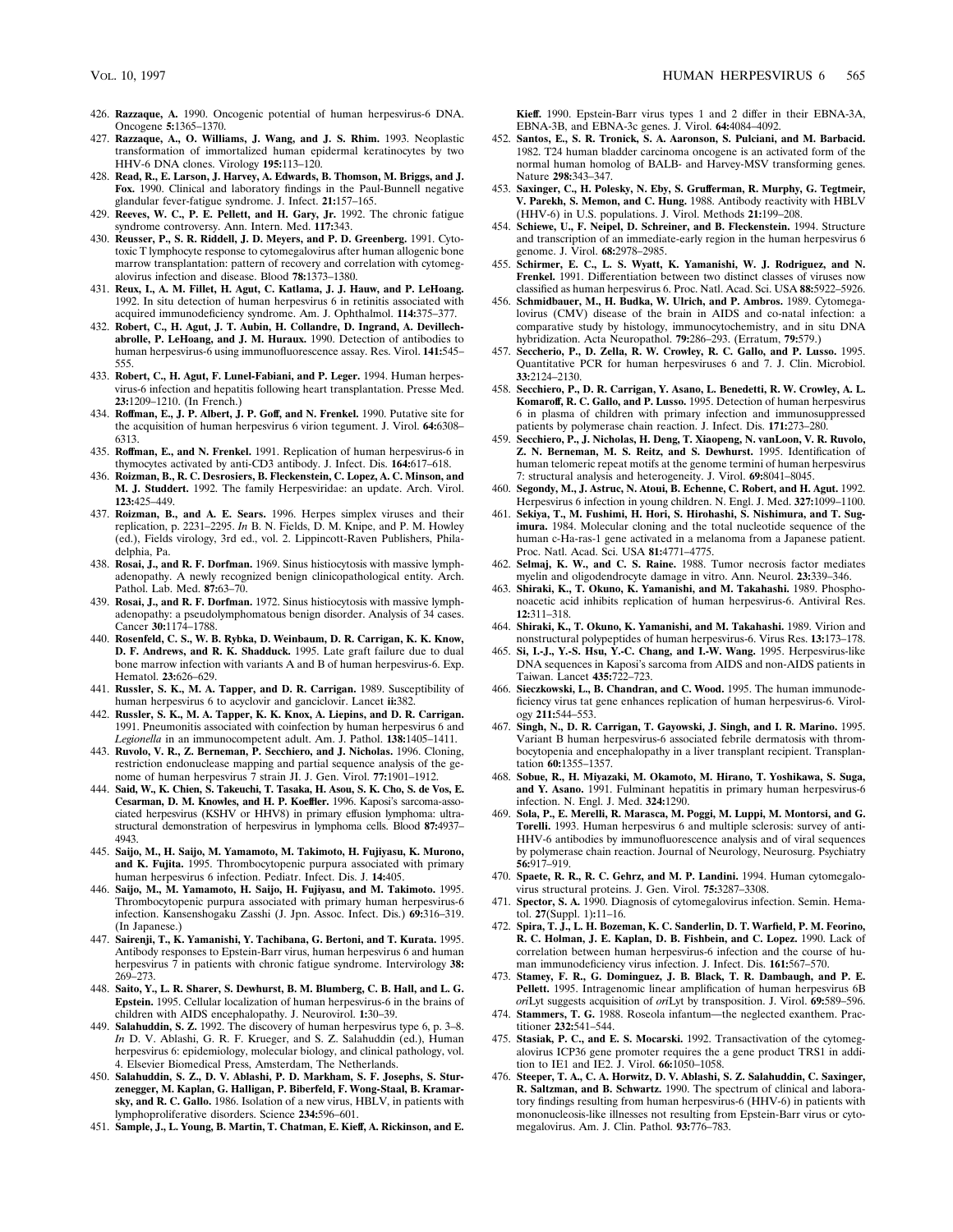- 477. **Steinman, L.** 1996. Multiple sclerosis: a coordinated immunological attack against myelin in the central nervous system. Cell **85:**299–302.
- 478. **St. Jeor, S. C., T. B. Albrecht, F. D. Funk, and F. Rapp.** 1974. Stimulation of cellular DNA synthesis by human cytomegalovirus. J. Virol. **13:**353–362.
- 479. **Storch, G. A., N. A. Ettinger, D. Ockner, M. R. Wick, M. Gaudreault-Keener, J. Rossiter, E. P. Trulock, and J. D. Cooper.** 1993. Quantitative cultures of the cell fraction and supernatant of bronchoalveolar lavage fluid for the diagnosis of cytomegalovirus pneumonitis in lung transplant recipients. J. Infect. Dis. **168:**1502–1506.
- 480. **Stow, N. D., H. M. Weir, and E. C. Stow.** 1990. Analysis of the binding sites for the varicella-zoster virus gene 51 product within the viral origin of DNA replication. Virology **177:**570–577.
- 481. **Streicher, H. Z., C. L. Hung, D. V. Ablashi, K. Hellman, C. Saxinger, J. Fullen, and S. Z. Salahuddin.** 1988. In vitro inhibition of human herpesvirus-6 by phosphonoformate. J. Virol. Methods **21:**301–304.
- 482. **Suga, S., T. Yazaki, Y. Kajita, T. Ozaki, and Y. Asano.** 1995. Detection of human herpesvirus 6 DNAs in samples from several body sites of patients with exanthem subitum and their mothers by polymerase chain reaction assay. J. Med. Virol. **46:**52–55.
- 483. **Suga, S., T. Yoshikawa, Y. Asano, T. Kozawa, T. Nakashima, I. Kobayashi, T. Yazaki, H. Yamamoto, Y. Kajita, T. Ozaki, et al.** 1993. Clinical and virological analyses of 21 infants with exanthem subitum (roseola infantum) and central nervous system complications. Ann. Neurol. **33:**597–603.
- 484. **Suga, S., T. Yoshikawa, Y. Asano, T. Nakashima, T. Yazaki, M. Fukuda, S. Kojima, T. Matsuyama, Y. Ono, and S. Oshima.** 1992. IgM neutralizing antibody responses to human herpesvirus-6 in patients with exanthem subitum or organ transplantation. Microbiol. Immunol. **36:**495–506.
- 485. **Suga, S., T. Yoshikawa, Y. Asano, T. Yazaki, and S. Hirata.** 1989. Human herpesvirus-6 infection (exanthem subitum) without rash. Pediatrics **83:** 1003–1006.
- 486. **Suga, S., T. Yoshikawa, Y. Asano, T. Yazaki, and T. Ozaki.** 1990. Neutralizing antibody assay for human herpesvirus-6. J. Med. Virol. **30:**14–19.
- 487. **Suga, S., T. Yoshikawa, Y. Asano, T. Yazaki, and S. Yoshida.** 1990. Simultaneous infection with human herpesvirus-6 and measles virus in infants. J. Med. Virol. **31:**306–311.
- 488. **Sugita, K., H. Kurumada, M. Eguchi, and T. Furukawa.** 1995. Human herpesvirus 6 infection associated with hemophagocytic syndrome. Acta Haematol. **93:**108–109.
- 489. **Sumiyoshi, Y., K. Akashi, and M. Kikuchi.** 1994. Detection of human herpes virus 6 (HHV 6) in the skin of a patient with primary HHV 6 infection and erythroderma. J. Clin. Pathol. **47:**762–763.
- 490. **Sumiyoshi, Y., M. Kikuchi, K. Ohshima, M. Takeshita, Y. Eizuru, and Y. Minamishima.** 1995. A case of human herpesvirus-6 lymphadenitis with infectious mononucleosis-like syndrome. Pathol. Int. **45:**947–951.
- 491. **Sumiyoshi, Y., M. Kikuchi, K. Ohshima, S. Yoneda, S. Kobari, M. Takeshita, Y. Eizuru, and Y. Minamishima.** 1993. Human herpesvirus-6 genomes in histiocytic necrotizing lymphadenitis (Kikuchi's disease) and other forms of lymphadenitis. Am. J. Clin. Pathol. **99:**609–614.
- 492. **Sumiyoshi, Y., M. Kikuchi, K. Oshima, M. Takeshita, Y. Eizuru, and Y. Minamishima.** 1993. Analysis of human herpes virus-6 genomes in lymphoid malignancy in Japan. J. Clin. Pathol. **46:**1137–1138.
- 493. **Sutherland, S., G. Christofinis, J. O'Grady, and R. Williams.** 1991. A serological investigation of human herpesvirus 6 infections in liver transplant recipients and the detection of cross-reacting antibodies to cytomegalovirus. J. Med. Virol. **33:**172–176.
- 494. **Tait, D. R., K. N. Ward, D. W. G. Brown, and E. Miller.** 1996. Measles and rubella misdiagnosed in infants as exanthem subitum (roseola infantum). Br. Med. J. **312:**101–102.
- 495. **Tajiri, H., O. Nose, K. Baba, and S. Okada.** 1990. Human herpesvirus-6 infection with liver injury in neonatal hepatitis. Lancet **335:**863.
- 496. **Takahashi, K., E. Segal, T. Kondo, T. Mukai, M. Moriyama, M. Takahashi, and K. Yamanishi.** 1992. Interferon and natural killer cell activity in patients with exanthem subitum. Pediatr. Infect. Dis. J. **11:**369–373.
- 497. **Takahashi, K., S. Sonoda, K. Higashi, T. Kondo, H. Takahashi, M. Takahashi, and K. Yamanishi.** 1989. Predominant CD4 T-lymphocyte tropism of human herpesvirus 6-related virus. J. Virol. **63:**3161–3163.
- 498. **Takahashi, K., S. Sonoda, K. Kawakami, K. Miyata, T. Oki, T. Nagata, T. Okuno, and K. Yamanishi.** 1988. Human herpesvirus 6 and exanthem subitum. Lancet **i:**1463.
- 499. **Takeda, K., T. Okuno, Y. Isegawa, and K. Yamanishi.** 1996. Identification of a variant A-specific neutralizing epitope on glycoprotein B (gB) of human herpesvirus-6 (HHV-6). Virology **222:**176–183.
- 500. **Takikawa, T., H. Hayashibara, Y. Harada, and K. Shiraki.** 1992. Liver dysfunction, anaemia, and granulocytopenia after exanthema subitum. Lancet **340:**1288–1289.
- 501. **Takvorian, T., and G. Canellos.** 1993. Hodgkin's disease, p. 1998–2027. *In* J. F. Holland, E. Frei, R. C. J. Bast, D. W. Kufe, D. L. Morton, and R. R. Weichselbaum (ed.), Cancer medicine, 3rd ed., vol 2. Lea & Febiger, Philadelphia, Pa.
- 502. **Tanaka, K., T. Kondo, S. Torigoe, S. Okada, T. Mukai, and K. Yamanishi.** 1994. Human herpesvirus 7: another causal agent for roseola (exanthem subitum). J. Pediatr. **125:**1–5.
- 503. **Tanaka-Taya, K., T. Kondo, T. Mukai, H. Miyoshi, Y. Yamamoto, S. Okada, and K. Yamanishi.** 1996. Seroepidemiological study of human herpesvirus-6 and -7 in children of different ages and detection of these two viruses in throat swabs by polymerase chain reaction. J. Med. Virol. **48:**88–94.
- 504. **Tedder, R. S., M. Briggs, C. H. Cameron, R. Honess, D. Robertson, and H. Whittle.** 1987. A novel lymphotropic herpesvirus. Lancet **ii:**390–392.
- 505. **Teo, I. A., B. E. Griffin, and M. D. Jones.** 1991. Characterization of the DNA polymerase gene of human herpesvirus 6. J. Virol. **65:**4670–4680.
- 506. **Thompson, J. R., A. D. Agulnick, and R. P. Ricciardi.** 1994. A novel *cis* element essential for stimulated transcription of the p41 promoter of human herpesvirus 6. J. Virol. **68:**4478–4485.
- 507. **Thompson, J., S. Choudhury, F. Kashanchi, J. Doniger, Z. Berneman, N. Frenkel, and L. J. Rosenthal.** 1994. A transforming fragment within the direct repeat region of human herpesvirus type 6 that transactivates HIV-1. Oncogene **9:**1167–1175.
- 508. **Thomson, B. J., S. D. Dewhurst, and D. Gray.** 1994. Structure and heterogeneity of the *a* sequences of human herpesvirus 6 strain variants U1102 and Z29 and identification of human telomeric repeat sequences at the genomic termini. J. Virol. **68:**3007–3014.
- 509. **Thomson, B. J., S. Efstathiou, and R. W. Honess.** 1991. Acquisition of the human adeno-associated virus type-2 rep gene by human herpesvirus type-6. Nature **351:**78–80.
- 510. **Thomson, B. J., M. E. D. Martin, and J. Nicholas.** 1991. The molecular and cellular biology of human herpesvirus-6. Rev. Med. Virol. **1:**89–99.
- 511. **Thomson, B. J., F. W. Weindler, D. Gray, V. Schwaab, and R. Heilbronn.** 1994. Human herpesvirus (HHV-6) is a helper virus for adeno-associated virus type 2 ( $\angle$ AV-2) and the  $\angle$ AV-2 rep gene homologue in HHV-6 can mediate AAV-2 DNA replication and regulate gene expression. Virology **204:**304–311.
- 512. **Torelli, G., P. Barozzi, R. Marasca, P. Cocconcelli, E. Merelli, L. Ceccherini-Nelli, S. Ferrari, and M. Luppi.** 1995. Targeted integration of human herpesvirus 6 in the p arm of chromosome 17 of human peripheral blood mononuclear cells in vivo. J. Med. Virol. **46:**178–188.
- 513. **Torelli, G., R. Marasca, M. Luppi, L. Selleri, S. Ferrari, F. Narni, M. T. Mariano, M. Federico, L. Ceccherini-Nelli, M. Bendinelli, G. Montagnani, M. Montorsi, and T. Artusi.** 1991. Human herpesvirus-6 in human lymphomas: identification of specific sequences in Hodgkin's lymphomas by polymerase chain reaction. Blood **77:**2251–2258.
- 514. **Torelli, G., R. Marasca, M. Montorsi, M. Luppi, P. Barozzi, L. Ceccherini, G. Batoni, M. Bendinelli, and A. Muyombano.** 1992. Human herpesvirus 6 in non-AIDS related Hodgkin's and non-Hodgkin's lymphomas. Leukemia **6**(Suppl. 3)**:**46S–48S.
- 515. **Torigoe, S., T. Kumamoto, W. Koide, K. Taya, and K. Yamanishi.** 1995. Clinical manifestations associated with human herpesvirus 7 infection. Arch. Dis. Child. **72:**518–519.
- 516. **Trovato, R., S. Di Lollo, A. Calzolari, G. Torelli, and L. Ceccherini-Nelli.** 1994. Detection of human herpesvirus-6 and Epstein-Barr virus genomes in childhood Hodgkin's disease. Pathologica **86:**500–503.
- 517. **Trovato, R., M. Luppi, L. Vago, G. Torelli, M. Moroni, and L. Ceccherini-Nelli.** 1995. Frequency of human herpesvirus type 6 (HHV-6) genome detection in AIDS-related lymphoproliferative disorders. J. Acquired Immune Defic. Syndr. Hum. Retrovirol. **9:**311–312.
- 518. **Uccini, S., F. Monardo, A. Stoppaciaro, A. Gradilone, A. M. Agliano, A. Faggioni, V. Manzari, L. Vago, G. Costanzi, L. P. Ruco, and C. D. Bavoni.** 1990. High frequency of Epstein-Barr virus genome in Hodgkin's disease of HIV positive patients. Int. J. Cancer **46:**581–585.
- 519. **Ueda, K., K. Kusuhara, M. Hirose, K. Okada, C. Miyazaki, K. Tokugawa, M. Nakayama, and K. Yamanishi.** 1989. Exanthem subitum and antibody to human herpesvirus-6. J. Infect. Dis. **159:**750–752.
- 520. **Ueda, K., K. Kusuhara, K. Okada, C. Miyazaki, Y. Hidaka, K. Tokugawa, and K. Yamanishi.** 1994. Primary human herpesvirus 7 infection and exanthema subitum. Pediatr. Infect. Dis. J. **13:**167–168.
- 521. **Uen, W., J. Luka, and G. R. Pearson.** 1988. Development of an enzymelinked immunosorbent assay (ELISA) for detecting IgA antibodies to the Epstein-Barr virus. Int. J. Cancer **41:**479–482.
- 522. **Uhara, H., Y. Sato, K. Mukai, I. Askao, Y. Matsuno, S. Furuya, T. Hoshikawa, Y. Shimosato, and T. Saida.** 1990. Detection of Epstein-Barr virus DNA in Reed-Sternberg cells of Hodgkin's disease using the polymerase chain reaction and in situ hybridization. Jpn. J. Cancer Res. **81:**272–278.
- 523. **van Loon, N. M., S. Gummuluru, D. J. Sherwood, R. Marentes, C. B. Hall, and S. Dewhurst.** 1995. Direct sequence analysis of human herpesvirus 6 (HHV-6) sequences from infants and comparison with HHV-6 sequences from mother/infant pairs. Clin. Infect. Dis. **21:**1017–1019.
- 524. **van Zeijl, J. H., C. R. Korver, and J. M. Galama.** 1995. Human herpesvirus 6 mononucleosis and seizures. Pediatr. Infect. Dis. J. **14:**637.
- 525. **Vinters, H. V., M. K. Kwok, H. W. Ho, K. H. Anders, U. Tomiyasu, W. L. Wolfson, and F. Robert.** 1989. Cytomegalovirus in the nervous system of patients with the acquired immune deficiency syndrome. Brain **112:**245–268.
- 526. **Wakefield, A. J., J. D. Fox, A. M. Sawyerr, J. E. Taylor, C. H. Sweenie, M. Smith, V. C. Emery, M. Hudson, R. S. Tedder, and R. E. Pounder.** 1992. Detection of herpesvirus DNA in the large intestine of patients with ulcer-